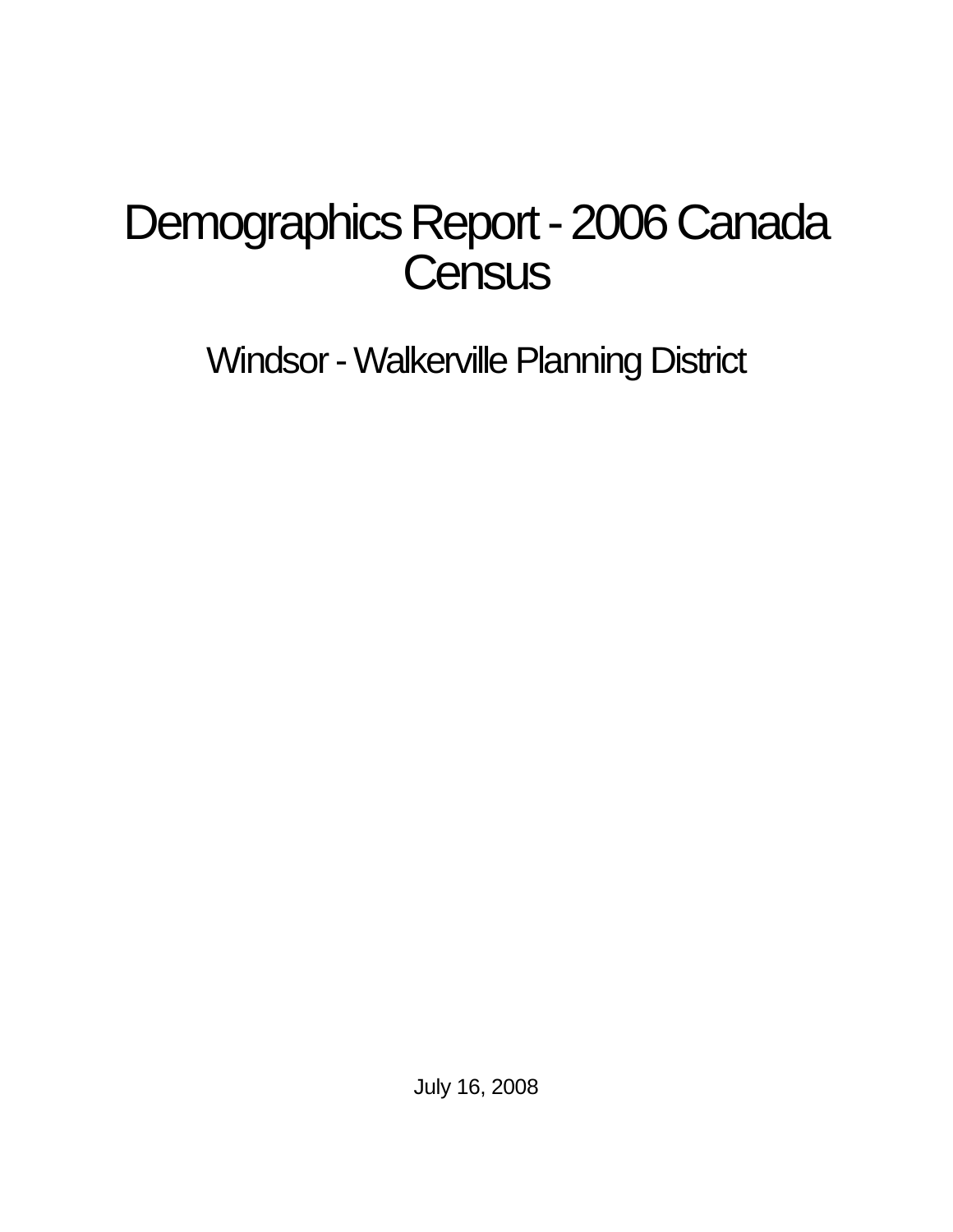## Table of Contents

| 2006 Census Population by Age and Sex Comparison 16 |  |
|-----------------------------------------------------|--|
|                                                     |  |
|                                                     |  |
|                                                     |  |
|                                                     |  |
|                                                     |  |
|                                                     |  |
|                                                     |  |
|                                                     |  |
| 2006 Census Knowledge of Non-official Language  28  |  |
|                                                     |  |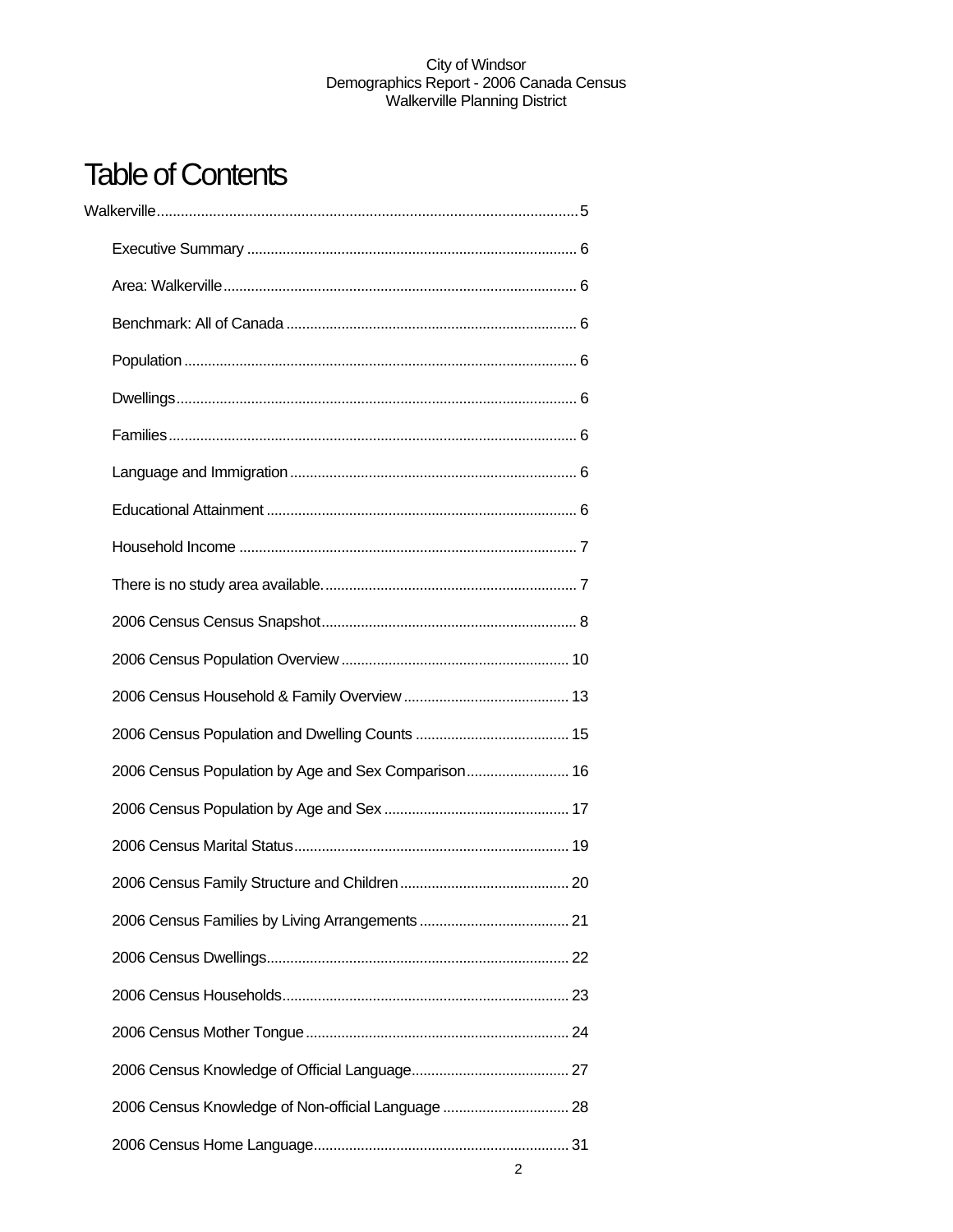| <b><i>I</i></b> Valner VIIIE FIGHTING DISTING                       |    |
|---------------------------------------------------------------------|----|
|                                                                     |    |
| 2006 Census Recent Immigration and Place of Birth (2001-2006) 37    |    |
|                                                                     |    |
|                                                                     |    |
|                                                                     |    |
|                                                                     |    |
| 2006 Census Presence of Children and Labour Force by Sex Comparison | 43 |
| 2006 Census Presence of Children and Labour Force by Sex  45        |    |
| 2006 Census Labour Force by Industry and Sex Comparison 49          |    |
|                                                                     |    |
| 2006 Census Labour Force by Occupation and Sex Comparison 54        |    |
|                                                                     |    |
|                                                                     |    |
| 2006 Census Labour Force by Occupation - Female  61                 |    |
| 2006 Census Labour Force by Class of Worker and Sex Comparison. 63  |    |
| 2006 Census Labour Force by Class of Worker and Sex 64              |    |
|                                                                     |    |
|                                                                     |    |
|                                                                     |    |
|                                                                     |    |
|                                                                     |    |
|                                                                     |    |
|                                                                     |    |
|                                                                     |    |
|                                                                     |    |
|                                                                     |    |
| 2006 Census Post Secondary Education by Sex Comparison  76          |    |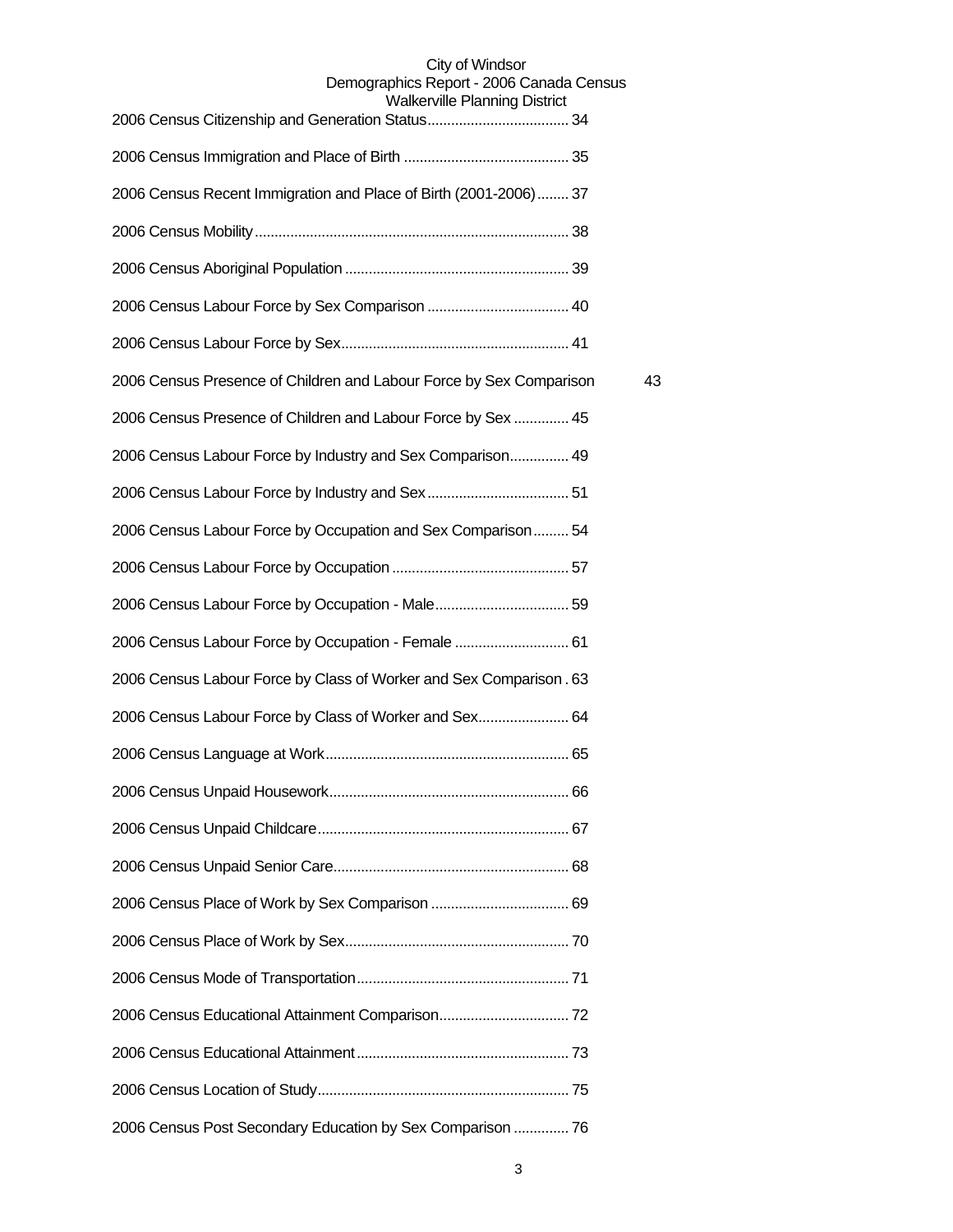| <sub>r</sub> ivilic i laililing District                           |
|--------------------------------------------------------------------|
|                                                                    |
|                                                                    |
|                                                                    |
|                                                                    |
|                                                                    |
|                                                                    |
|                                                                    |
| 2006 Census 2005 Employment Income by Sex and Work Activity  92    |
| 2006 Census 2005 Individual Income by Sex Comparison  93           |
|                                                                    |
| 2006 Census 2005 Individual After-Tax Income by Sex 96             |
|                                                                    |
| 2006 Census 2005 Income of Non-family Persons by Sex  100          |
| 2006 Census 2005 After-Tax Income of Non-family Persons by Sex 102 |
|                                                                    |
|                                                                    |
|                                                                    |
|                                                                    |
| 2006 Census 2005 After-Tax Household Income  108                   |
|                                                                    |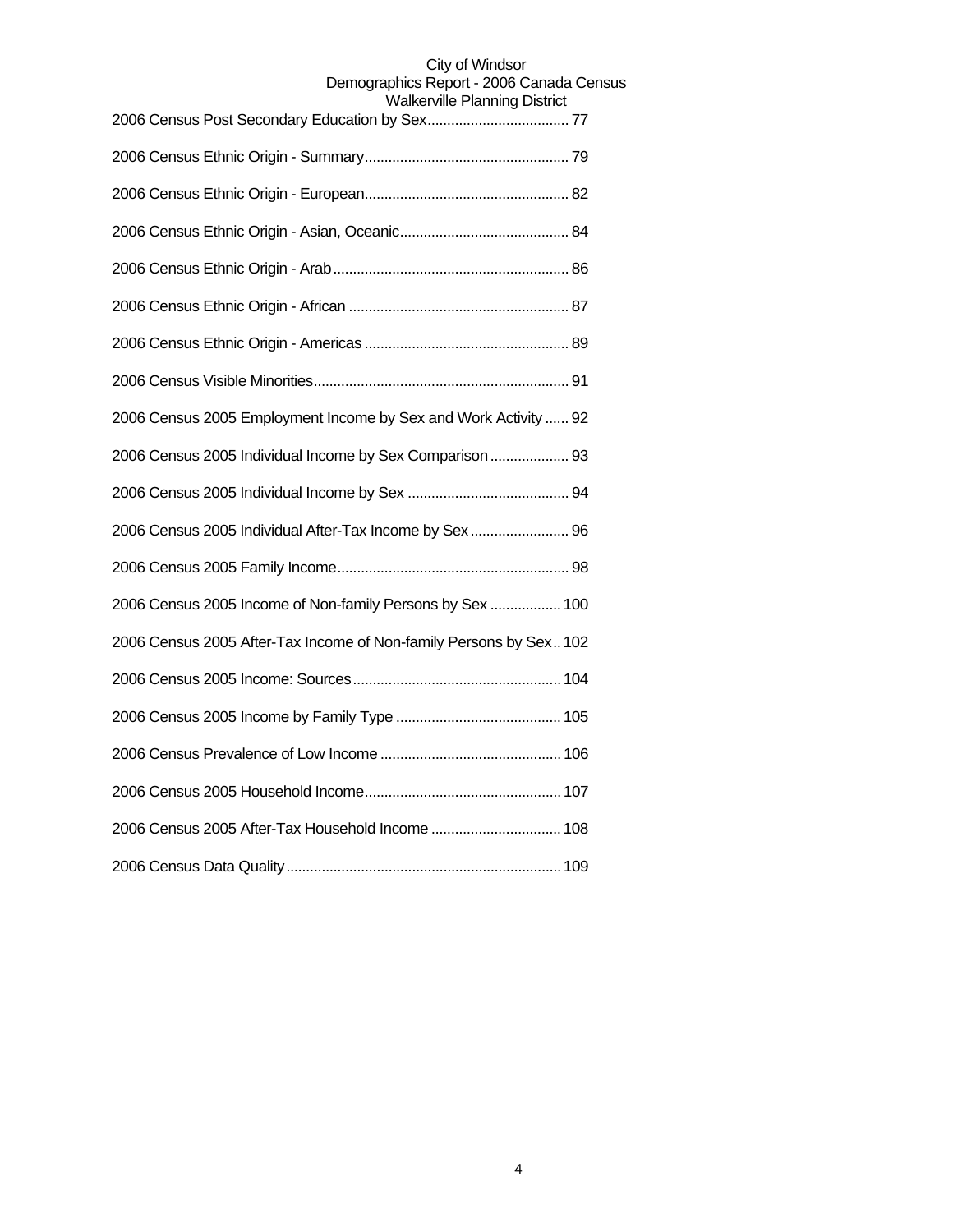**Walkerville**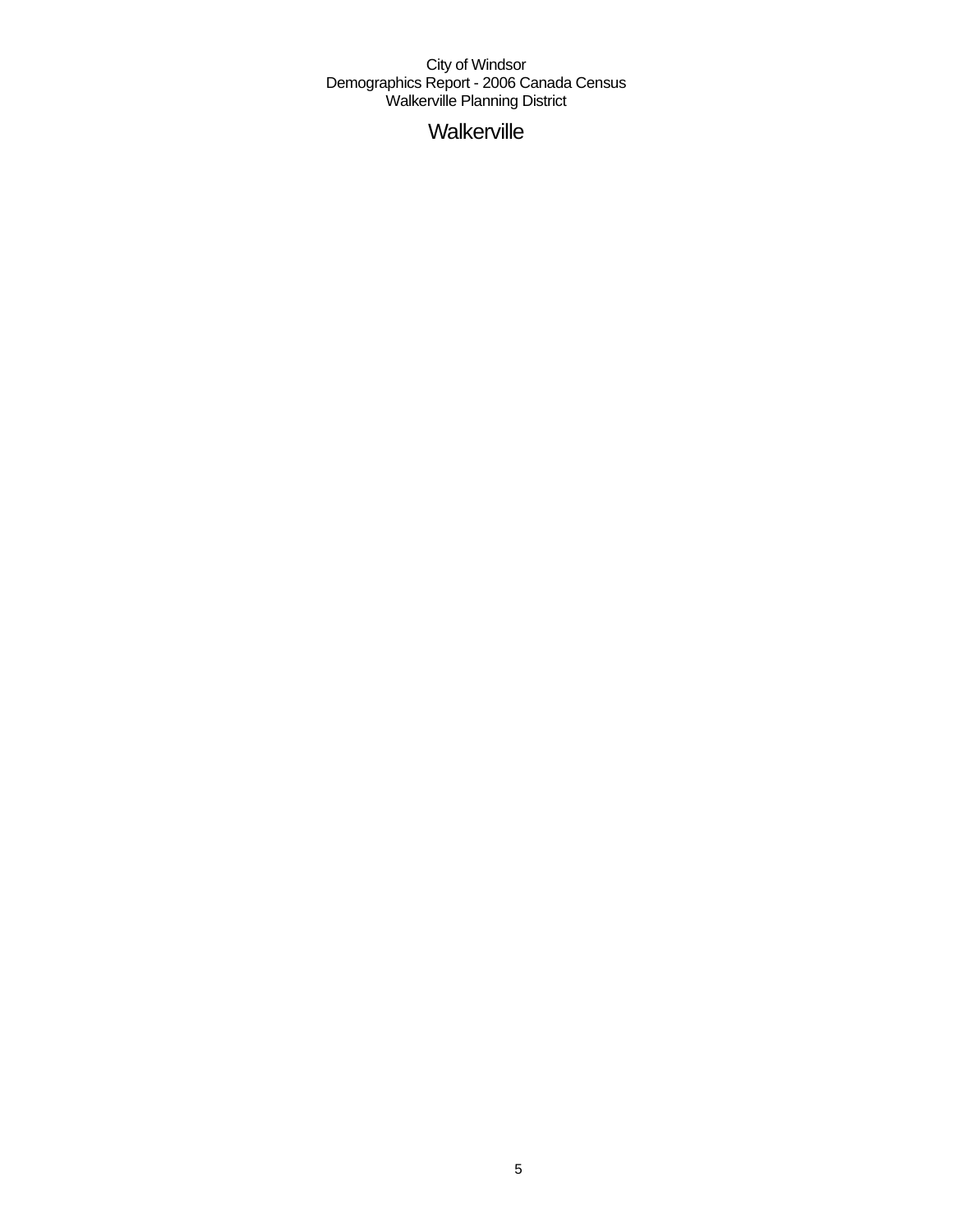### Executive Summary

#### EXECUTIVE SUMMARY

#### Area: Walkerville Benchmark: All of Canada

 $\overline{\mathbf{z}}$ 

Z.

### Population

The 2006 population in Walkerville was **19,770**.

> The average density of population was **3,880.6** per square km.

The 2006 median age for this population was The 2006 median age for this population is **35.6**. The average age is **37.3**.

The 2006 population in All of Canada for 2006 was **31,612,900**.

> The average density of population was **3.5** per square km.

**39.5**. The average age is **39.1**.

#### Dwellings

In 2006, there were **8,489** occupied dwellings, of which **56.1%** are owneroccupied and **43.6%** are rented.

> Most of the dwellings are **singledetached houses** (50.1%). Dwellings in this area were mostly built **prior to 1946** (60.2%).

#### Families

Of the **5,194** families in the area, **3,628**  are married or common law couples; **1,930** of the couples have one or more children at home. There are **1,494**  single-parent families.

In 2006, there were **12,435,520** occupied dwellings, of which **68.4%** are owneroccupied and **31.2%** are rented.

> Most of the dwellings are **singledetached houses** (55.3%). Dwellings in this area were mostly built **between 1971 to 1980** (19.5%).

Of the **8,896,840** families in the area, **7,482,775** are married or common law couples; **4,061,930** of the couples have one or more children at home. There are **1,414,060** single-parent families.

Z.

Language and Immigration

For 2006, the dominant non-official home language, **Arabic**, was spoken by **1,231** people, followed by **Italian**, spoken by **709** people.

The top 3 places of birth for recent immigrants were **West Central Asia and the**  immigrants were **Southern Asia**, **Eastern Middle East**, **Southern Europe** and **Eastern Asia** and **West Central Asia and the Europe**.

Educational Attainment

The dominant non-official home language for All of Canada is **Chinese**, spoken by **790,030** people, followed by **Panjabi (Punjabi)**, spoken by **278,495** people.

The top 3 places of birth for recent **Middle East**.

 $\overline{\phantom{a}}$ 

Þ.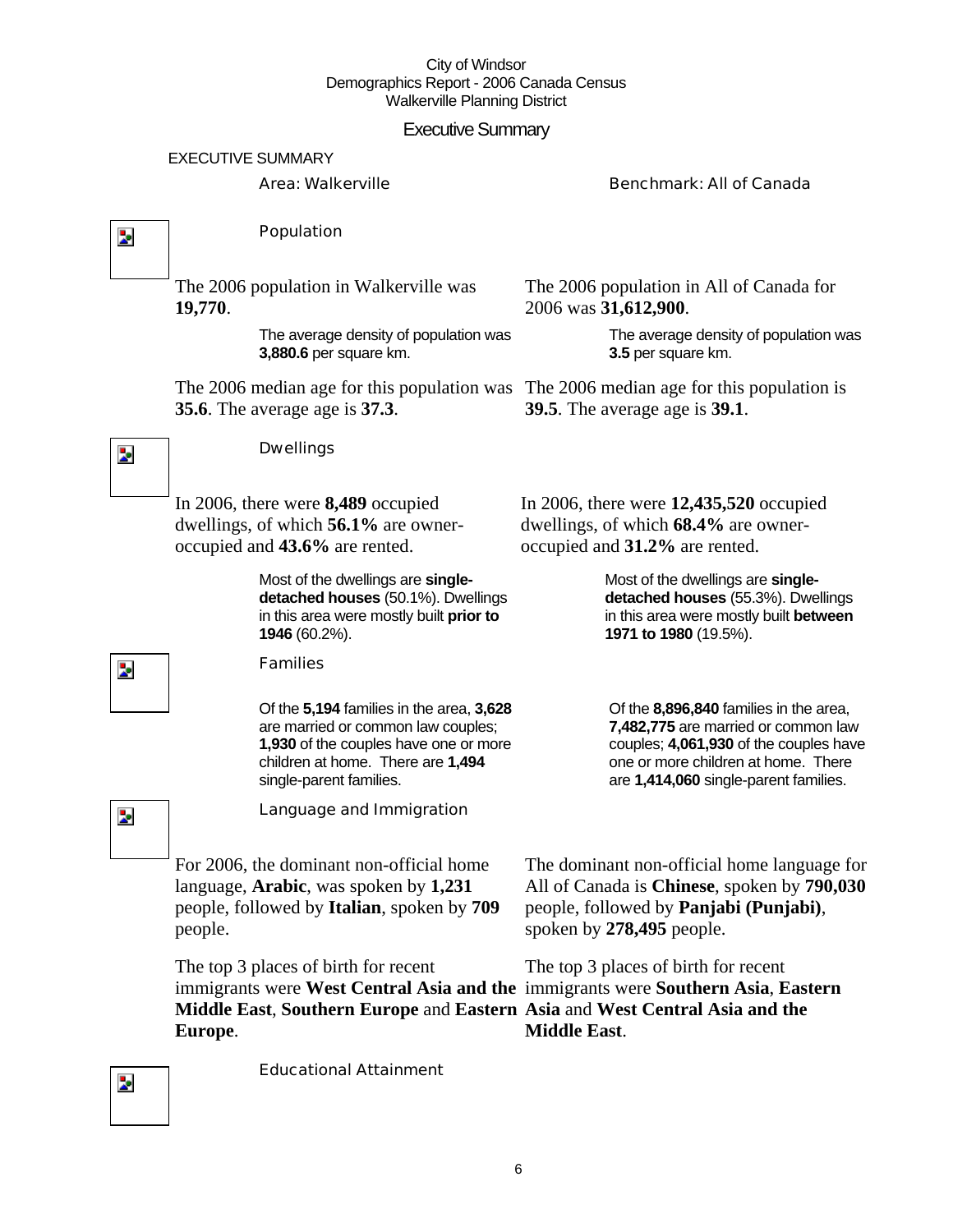In 2006, **17.4%** of the population over 15 in Walkerville had earned a Bachelor's Degree or higher and **23.3%** have a technical or academic certificate or diploma.

In comparison, for All of Canada, **22.6%** of the population over 15 had earned a Bachelor's Degree or higher and **28.1%** have a technical or academic certificate or diploma.

## $\overline{\mathbf{z}}$

#### Household Income

In 2006, the average household income was **\$48,922** and the per-capita income for this area was **\$21,274**.

In comparison, for All of Canada, the average household income was **\$69,548** and the percapita income for this area was **\$28,241**.

#### There is no study area available.

Source: 2006 Census - Statistics Canada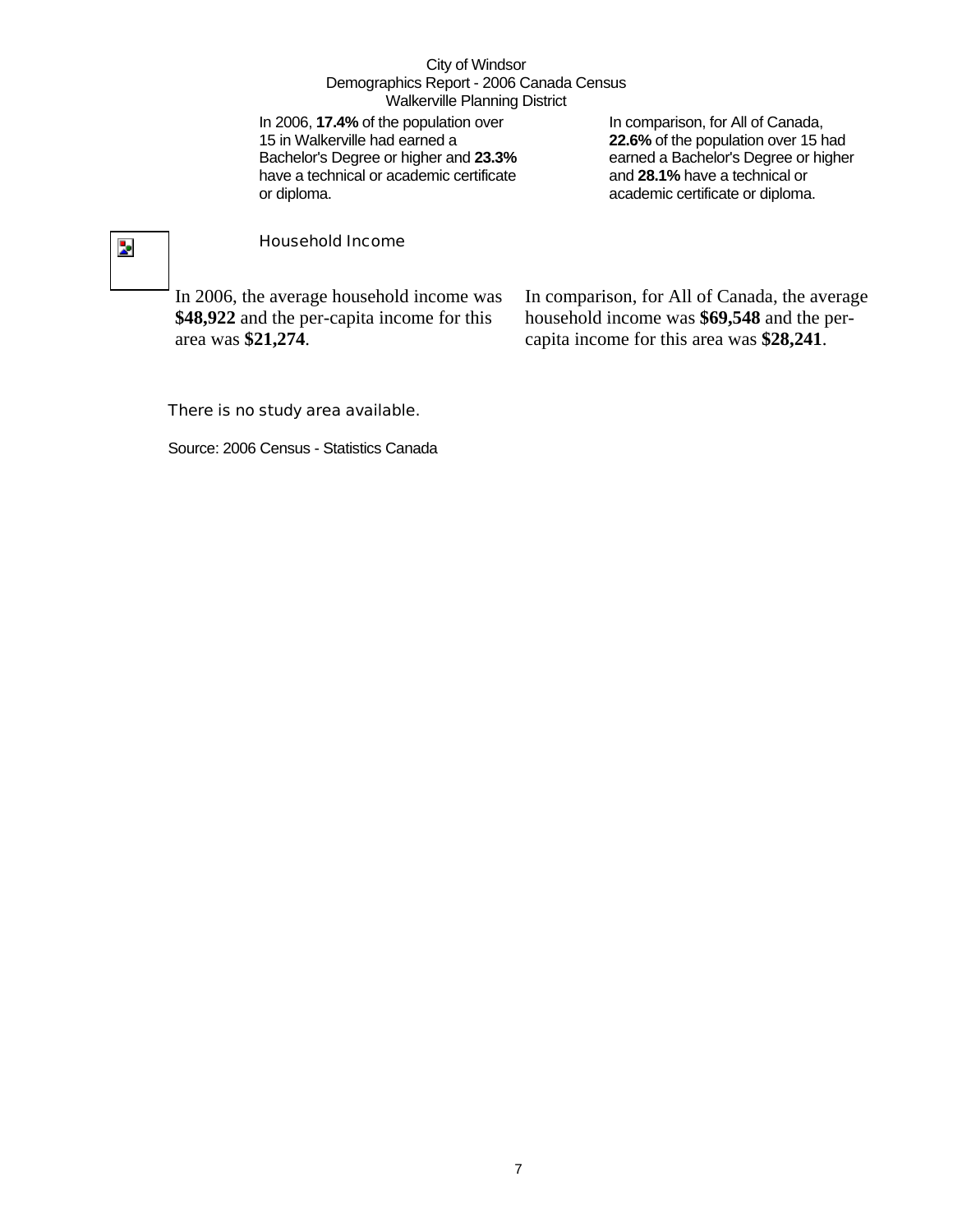## 2006 Census Census Snapshot

| 2006 Census<br><b>Census Snapshot</b>                         | <b>Walkerville</b>                                                                                  |    |
|---------------------------------------------------------------|-----------------------------------------------------------------------------------------------------|----|
|                                                               |                                                                                                     | %  |
| <b>Total Population</b>                                       | 19,770                                                                                              |    |
| <b>Males</b>                                                  | 9,77649%                                                                                            |    |
| <b>Females</b>                                                | 9,994 51%                                                                                           |    |
| 2006 Population by Age                                        | 19,770                                                                                              |    |
| 0 to 4 years                                                  | 1,124 6%                                                                                            |    |
| 5 to 19 years                                                 | 3,819 19%                                                                                           |    |
| 20 to 24 years                                                | 1,465 7%                                                                                            |    |
| 25 to 34 years                                                | 3,366 17%                                                                                           |    |
| 35 to 44 years                                                | 3,195 16%                                                                                           |    |
| 45 to 54 years                                                | 2,703 14%                                                                                           |    |
| 55 to 64 years                                                | 1,830 9%                                                                                            |    |
| 65 to 74 years                                                | 1,209                                                                                               | 6% |
| 75 to 84 years                                                | 962                                                                                                 | 5% |
| 85 years and over                                             | 235                                                                                                 | 1% |
| <b>Average age of population</b>                              | 37.3                                                                                                |    |
| <b>Median age</b>                                             | 35.6                                                                                                |    |
| <b>Families</b>                                               | 5,194                                                                                               |    |
| Persons per family                                            | 2.9                                                                                                 |    |
| <b>Two-parent families</b>                                    | 3,628 70%                                                                                           |    |
| With no children at home                                      | 1,698 33%                                                                                           |    |
| With children at home                                         | 1,930 37%                                                                                           |    |
| Lone-parent families                                          | 1,494 29%                                                                                           |    |
| Children per family                                           | 1.2                                                                                                 |    |
| <b>Households</b>                                             | 8,499                                                                                               |    |
| Persons in private households                                 | 19,505                                                                                              |    |
| Persons per household                                         | 2.3                                                                                                 |    |
| Average household income                                      | \$48,922                                                                                            |    |
| <b>Occupied Dwellings</b>                                     | 8,489                                                                                               |    |
| <b>Owned Dwellings</b>                                        | 4,764 56%                                                                                           |    |
| <b>Rented Dwellings</b>                                       | 3,703 44%                                                                                           |    |
| Dominant building type                                        | Single detached houses                                                                              |    |
| Dominant period of construction                               | Before 1946                                                                                         |    |
| Average value of dwelling                                     | \$138,683                                                                                           |    |
| Average gross monthly rent                                    | \$730                                                                                               |    |
| <b>Top 5 visible minorities</b>                               | Arab <sub>44%</sub><br>Black <sub>24%</sub><br>South Asian 10%<br>Latin American 10%<br>SE Asian 4% |    |
| <b>Dominant Demographics</b><br><b>Official Home Language</b> | English                                                                                             |    |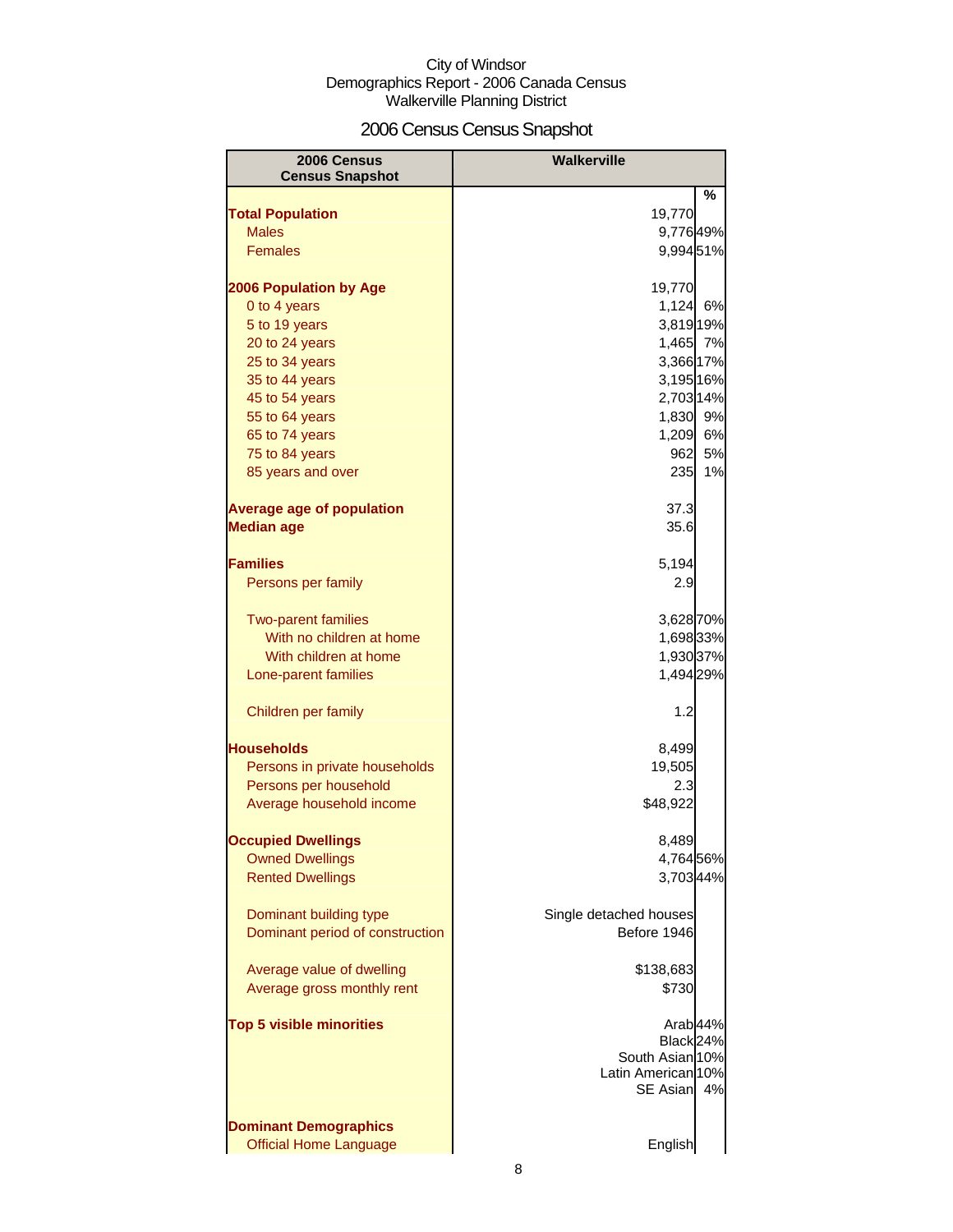| 2006 Census                | Walkerville                                                            |   |
|----------------------------|------------------------------------------------------------------------|---|
| <b>Census Snapshot</b>     |                                                                        |   |
|                            |                                                                        | % |
| Non-official Home Language | Arabic                                                                 |   |
|                            | Recent Immigrant Places of Birth West Central Asia and the Middle East |   |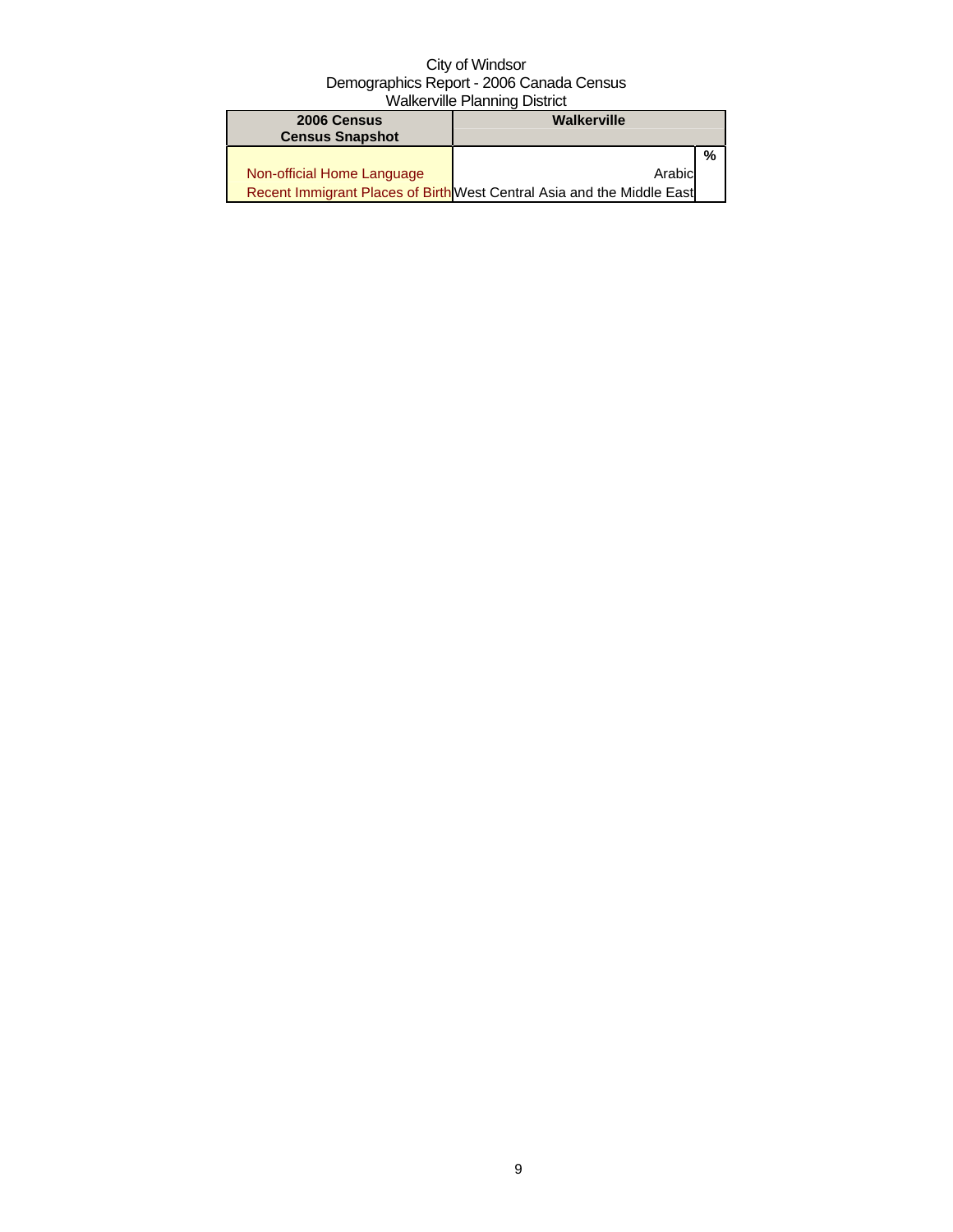## 2006 Census Population Overview

| 2006 Census<br><b>Population Overview</b>                   | Walkerville    |
|-------------------------------------------------------------|----------------|
| 2006 Population by Age                                      | %<br>19,770    |
|                                                             |                |
| 0 to 4 years                                                | 6%<br>1,124    |
| 5 to 9 years                                                | 1,167<br>6%    |
| 10 to 14 years                                              | 1,354 7%       |
| 15 to 19 years                                              | 1,298<br>7%    |
| 20 to 24 years                                              | 1,465<br>7%    |
| 25 to 29 years                                              | 1,691<br>9%    |
| 30 to 34 years                                              | 1,675<br>8%    |
| 35 to 39 years                                              | 1,601<br>8%    |
| 40 to 44 years                                              | 1,594<br>8%    |
| 45 to 49 years                                              | 1,440 7%       |
| 50 to 54 years                                              | 1,263<br>6%    |
| 55 to 59 years                                              | 1,107<br>6%    |
| 60 to 64 years                                              | 722<br>4%      |
| 65 to 69 years                                              | 3%<br>660      |
| 70 to 74 years                                              | 549<br>3%      |
| 75 to 79 years                                              | 529<br>3%      |
| 80 to 84 years                                              | 433<br>2%      |
| 85 years and over                                           | 235<br>1%      |
| <b>Dominant age group</b>                                   | 25 to 29 years |
| <b>Average age</b>                                          | 37.3           |
| <b>Median age</b>                                           | 35.6           |
| 2006 Population 15 years and over by Individual Income      | 14,859         |
| <b>Under \$10,000</b>                                       | 3,353 23%      |
| \$10,000 - \$19,999                                         | 3,692 25%      |
| \$20,000 - \$24,999                                         | 1,275 9%       |
| \$25,000 - \$29,999                                         | 946 6%         |
| \$30,000 - \$34,999                                         | 894<br>6%      |
| \$35,000 - \$39,999                                         | 891<br>6%      |
| \$40,000 - \$44,999                                         | 635<br>4%      |
| \$45,000 - \$49,999                                         | 594<br>4%      |
| \$50,000 - \$59,999                                         | 5%<br>771      |
| \$60,000 and over                                           | 1,494 10%      |
| <b>Median income</b>                                        | \$20,894       |
| <b>Average income</b>                                       | \$28,209       |
| 2006 Population 15 years and over by Educational Attainment | 15,907         |
| No certificate, diploma or degree                           | 4,539 29%      |
| Certificate, diploma or degree                              | 11,363 71%     |
| High school certificate                                     | 4,723 30%      |
| Apprenticeship or trades certificate or diploma             | 1,243 8%       |
| College, CEGEP or other non-university certificate/diploma  | 2,466 16%      |
| University certificate, diploma or degree                   | 2,765 17%      |
| <b>Total Population by Home Language</b>                    | \$19,538       |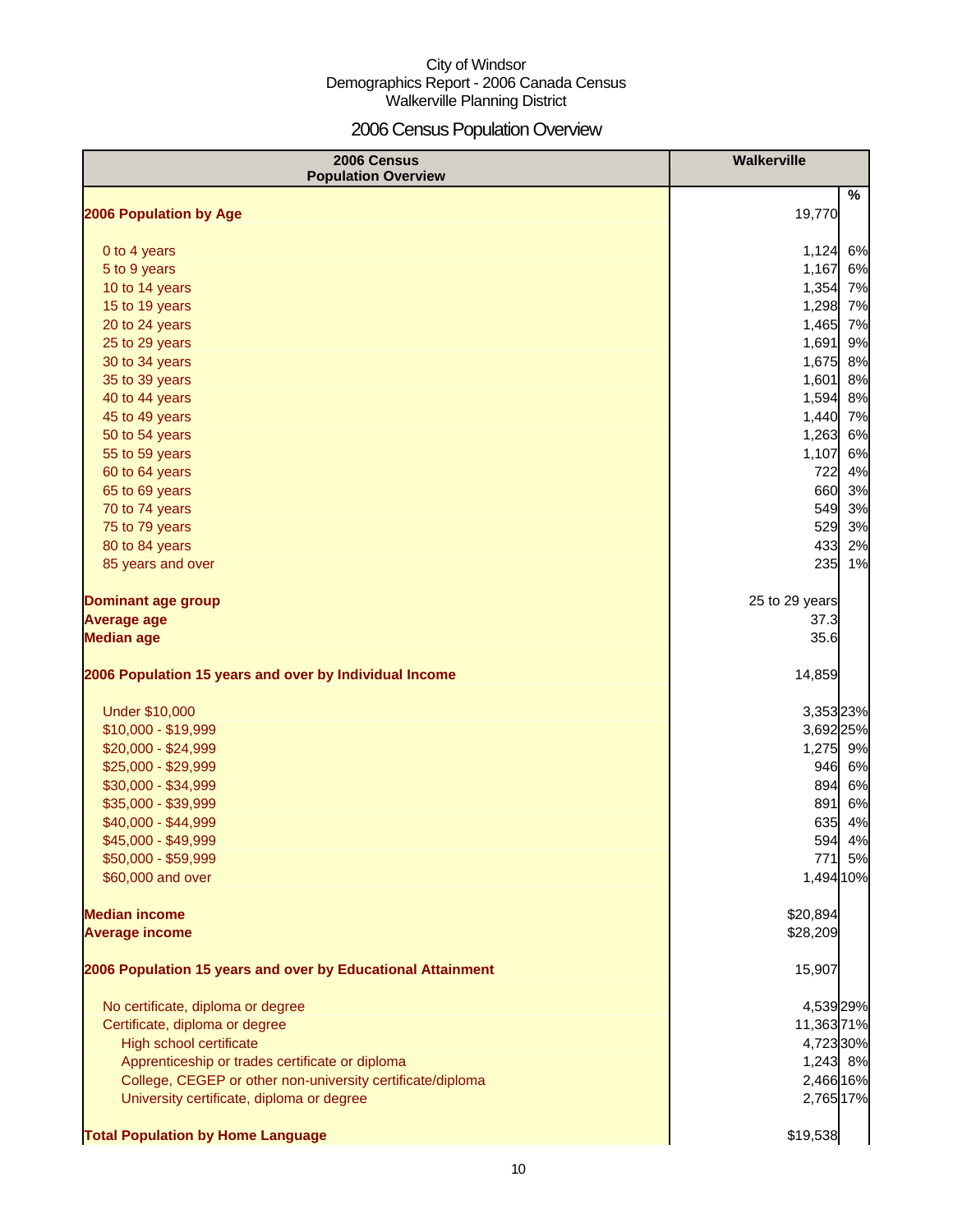| 2006 Census<br><b>Population Overview</b>                  | <b>Walkerville</b>                 |
|------------------------------------------------------------|------------------------------------|
|                                                            | %                                  |
|                                                            |                                    |
| <b>Dominant Official Language</b>                          | English                            |
| <b>Top 5 Non-official Languages</b>                        | Arabic 37%                         |
|                                                            | Italian <sub>21%</sub>             |
|                                                            | Other languages 6%<br>Polish<br>6% |
|                                                            | Spanish 5%                         |
| 2006 Population by Ethnic Origin                           | 19,615                             |
| European                                                   | 18,27393%                          |
| Asian, Oceanic                                             | 1,002 5%                           |
| Arab                                                       | 2,056 10%                          |
| African                                                    | 592 3%                             |
| Latin, Central and South American                          | 364 2%                             |
| Caribbean                                                  | 108 1%                             |
| <b>North American</b>                                      | 6,21232%                           |
| 2006 Population by Visible Minority                        | 19,611                             |
| <b>Visible minorities</b>                                  | 3,929 20%                          |
| <b>Chinese</b>                                             | 117 1%                             |
| <b>South Asian</b>                                         | 379 2%                             |
| <b>Black</b>                                               | 899<br>5%                          |
| Filipino                                                   | 117<br>1%                          |
| <b>Latin American</b>                                      | 359<br>2%                          |
| <b>Southeast Asian</b>                                     | 159<br>1%                          |
| Arab                                                       | 1,636<br>8%                        |
| <b>West Asian</b>                                          | 0%<br>10                           |
| Korean                                                     | 0%<br>7                            |
| Japanese                                                   | 0%<br>0                            |
| Visible minority, n.i.e.                                   | 1%<br>99                           |
| Multiple visible minority                                  | 127<br>1%                          |
| Not a visible minority                                     | 15,67880%                          |
| <b>Total Population by Citizenship</b>                     | 19,526                             |
| Canadian citizens                                          | 17,73091%                          |
| Under age 18                                               | 4,05321%                           |
| Age 18 and over                                            | 13,673 70%                         |
| Not Canadian citizens                                      | 1,791 9%                           |
| <b>Total Recent Immigrants by Selected Places of Birth</b> | 996                                |
| <b>United States of America</b>                            | 85 9%                              |
| <b>Central America</b>                                     | 1%<br>$\overline{7}$               |
| <b>Caribbean and Bermuda</b>                               | 5 0%                               |
| <b>South America</b>                                       | 30 3%                              |
| Europe                                                     | 255 26%                            |
| Africa                                                     | 215 22%                            |
| Asia and the Middle East                                   | 374 38%                            |
| Oceania and other                                          | 0 0%                               |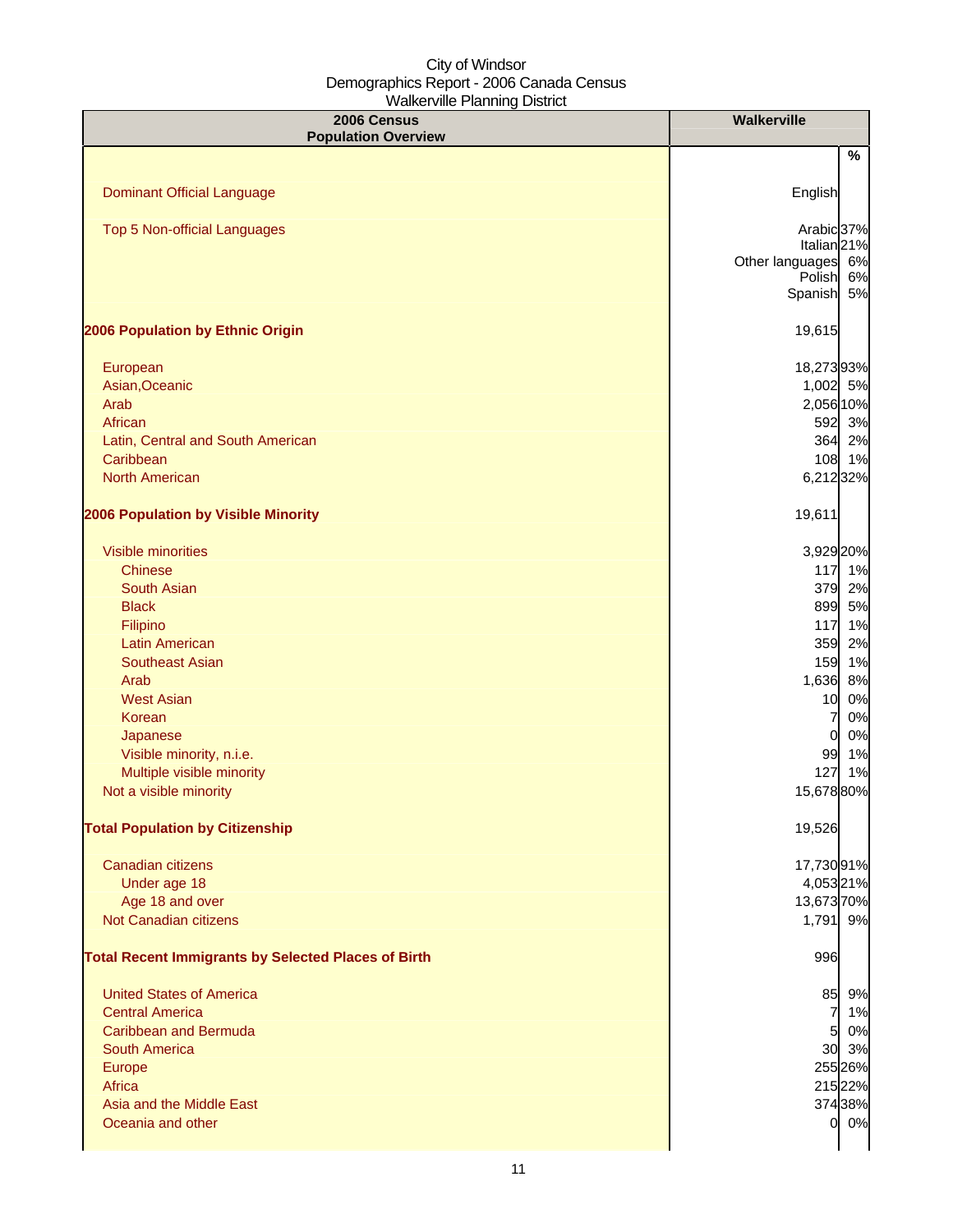| 2006 Census<br><b>Population Overview</b>                                                                          | <b>Walkerville</b>                                                                                          |
|--------------------------------------------------------------------------------------------------------------------|-------------------------------------------------------------------------------------------------------------|
|                                                                                                                    | %                                                                                                           |
| 2006 Population 15 years and over by Labour Force Activity                                                         | 15,946                                                                                                      |
| In the labour force                                                                                                | 9,638 60%                                                                                                   |
| Employed                                                                                                           | 8,508 53%                                                                                                   |
| Unemployed                                                                                                         | 1,074 7%                                                                                                    |
| Not in the labour force                                                                                            | 6,303 40%                                                                                                   |
| Participation rate                                                                                                 | 60.4%                                                                                                       |
| Unemployment rate                                                                                                  | 11.1%                                                                                                       |
| <b>Labour Force 15 years and over by Occupation</b>                                                                | 9,618                                                                                                       |
| Top 3 major group                                                                                                  | Sales and service<br>occupations 40%<br>Trades, transport and 17%<br>equipment 10%<br>Business, finance and |
| All occupations                                                                                                    | 9,33397%                                                                                                    |
| Management                                                                                                         | 705 7%                                                                                                      |
| Business, finance and administrative                                                                               | 825 9%                                                                                                      |
| Natural and applied sciences                                                                                       | 427 4%                                                                                                      |
| <b>Health occupations</b>                                                                                          | 466 5%                                                                                                      |
| Social science, education, government and religion                                                                 | 738 8%                                                                                                      |
| Art, culture, recreation and sport                                                                                 | 191 2%                                                                                                      |
| Sales and service                                                                                                  | 3,194 33%                                                                                                   |
| Trades, transport and equipment operators and related                                                              | 1,334 14%                                                                                                   |
| Primary industry-specific                                                                                          | 88 1%                                                                                                       |
| Processing, manufacturing and utilities                                                                            | 1,237 13%                                                                                                   |
| Occupation - Not applicable                                                                                        | 289 3%                                                                                                      |
| Labour Force 15 years and over with usual place of work or no fixed workplace address<br>by Mode of Transportation | 7,815                                                                                                       |
| Car, truck, van as driver                                                                                          | 5,614 72%                                                                                                   |
| Car, truck, van as passenger                                                                                       | 645 8%                                                                                                      |
| <b>Public transit</b>                                                                                              | 586 7%                                                                                                      |
| Walked to work                                                                                                     | 524 7%                                                                                                      |
| <b>Bicycle</b>                                                                                                     | 286 4%                                                                                                      |
| Motorcycle                                                                                                         | 10 0%                                                                                                       |
| <b>Taxicab</b>                                                                                                     | 1%<br>59                                                                                                    |
| Other method                                                                                                       | 40<br>1%                                                                                                    |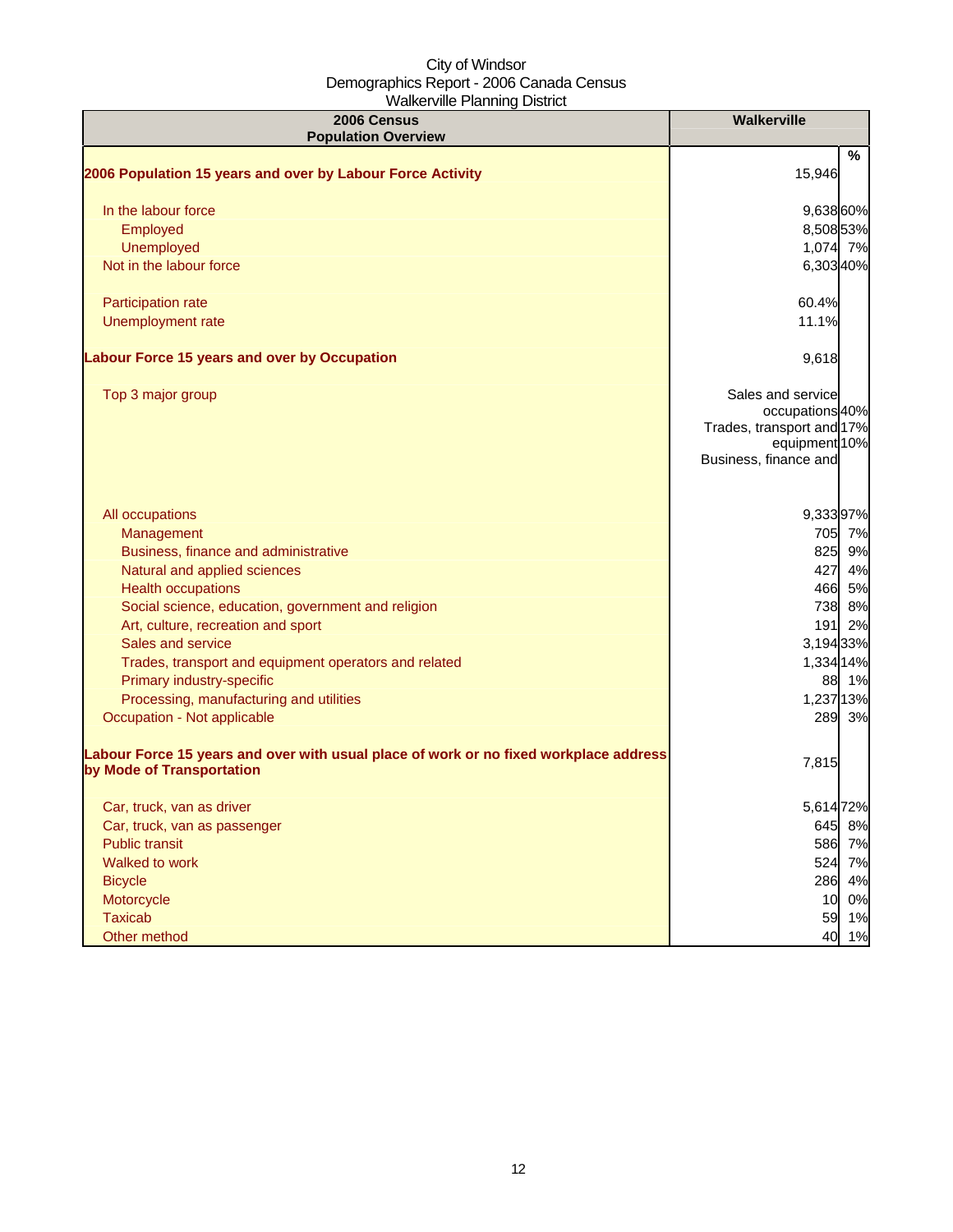## 2006 Census Household & Family Overview

| 2006 Census<br><b>Household &amp; Family Overview</b> | <b>Walkerville</b>     |         |
|-------------------------------------------------------|------------------------|---------|
|                                                       |                        | $\%$    |
| <b>Households</b>                                     | 8,499                  |         |
| Persons in private households                         | 19,505                 |         |
| Persons per household                                 | 2.3                    |         |
| <b>Private households by Income</b>                   | 8,479                  |         |
| <b>Under \$10,000</b>                                 | 649                    | 8%      |
| \$10,000 - \$19,999                                   | 1,336 16%              |         |
| \$20,000 - \$29,999                                   | 1,178 14%              |         |
| \$30,000 - \$39,999                                   | 1,158 14%              |         |
| \$40,000 - \$49,999                                   |                        | 876 10% |
| \$50,000 - \$59,999                                   | 681                    | 8%      |
| \$60,000 - \$69,999                                   | 685                    | 8%      |
| \$70,000 - \$79,999                                   | 373                    | 4%      |
| \$80,000 - \$89,999                                   | 366                    | 4%      |
| \$90,000 - \$99,999                                   | 303                    | 4%      |
| \$100,000 and over                                    | 734                    | 9%      |
| <b>Median Household Income</b>                        | \$38,696               |         |
| <b>Average household income</b>                       | \$48,922               |         |
| Per capita income                                     | \$21,267               |         |
| Private households by size of household               | 8,499                  |         |
| 1 person                                              | 2,920 34%              |         |
| 2 persons                                             | 2,759 32%              |         |
| 3 persons                                             | 1,268 15%              |         |
| 4 - 5 persons                                         | 1,329 16%              |         |
| 6 or more persons                                     | 241                    | 3%      |
| <b>Occupied Dwellings</b>                             | 8,489                  |         |
| <b>Owned Dwellings</b>                                | 4,764 56%              |         |
| <b>Rented Dwellings</b>                               | 3,703 44%              |         |
|                                                       | 4,282 50%              |         |
| Single detached houses<br>Semi-detached/row/duplex    | 2,033 24%              |         |
| <b>Apartments</b>                                     | 2,229 26%              |         |
| Movable dwelling                                      | 0                      | 0%      |
|                                                       |                        |         |
| Dominant building type                                | Single detached houses |         |
| Dominant period of construction                       | Before 1946            |         |
| Average value of dwelling                             | \$138,683              |         |
| Average gross monthly rent                            | \$730                  |         |
| <b>Families</b>                                       | 5,194                  |         |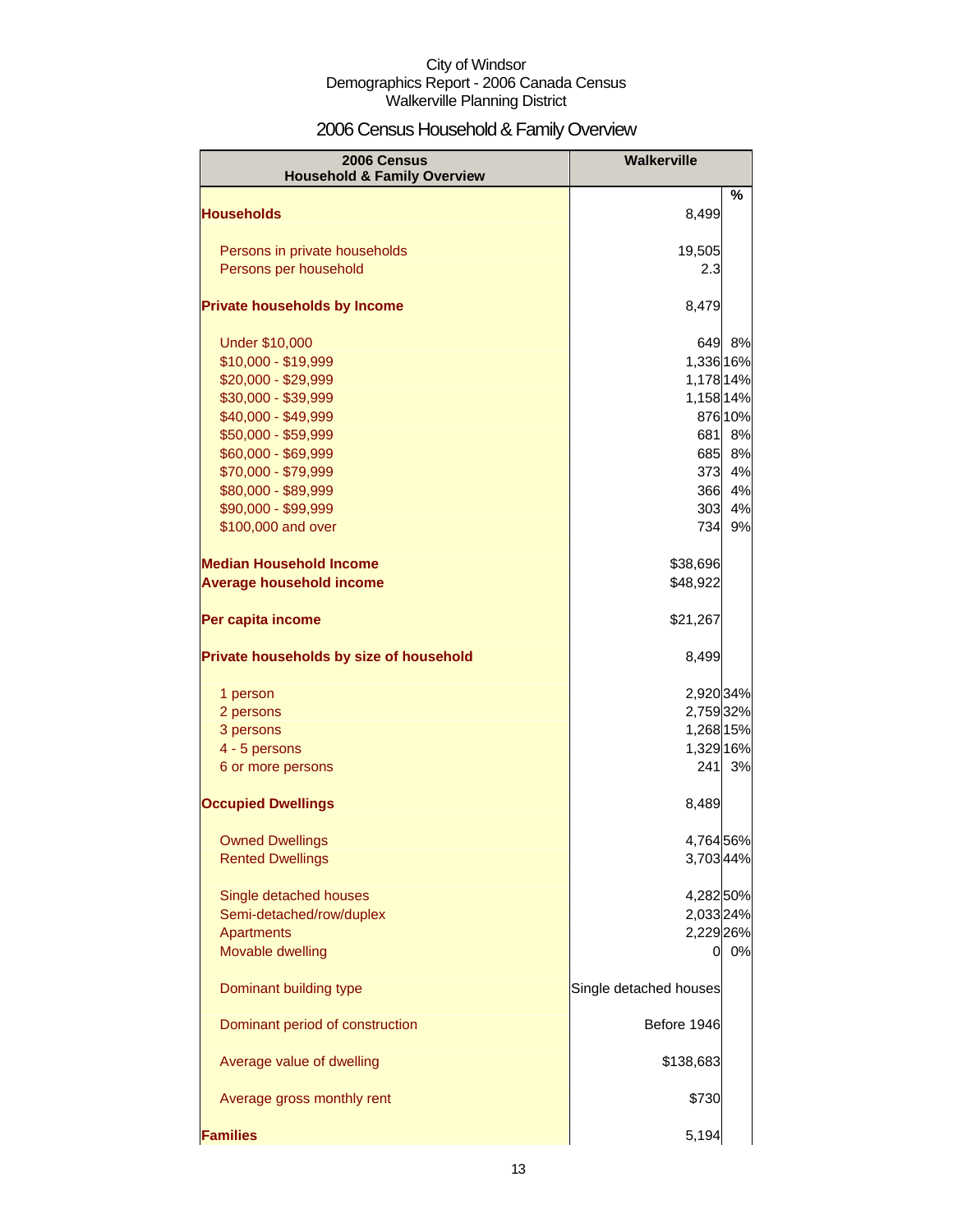| 2006 Census<br><b>Household &amp; Family Overview</b>   | <b>Walkerville</b> |         |  |
|---------------------------------------------------------|--------------------|---------|--|
|                                                         |                    | ℅       |  |
|                                                         |                    |         |  |
| Persons per family                                      | 2.9                |         |  |
| <b>Two-parent families</b>                              | 3,628 70%          |         |  |
| With no children at home                                | 1,698 33%          |         |  |
| With children at home                                   | 1,930 37%          |         |  |
| Lone-parent families                                    | 1,494 29%          |         |  |
| <b>Total Census Families by Income</b>                  | 5,289              |         |  |
| <b>Under \$10,000</b>                                   |                    | 308 6%  |  |
| \$10,000 - \$19,999                                     |                    | 509 10% |  |
| \$20,000 - \$29,999                                     |                    | 664 13% |  |
| \$30,000 - \$39,999                                     |                    | 630 12% |  |
| \$40,000 - \$49,999                                     |                    | 56311%  |  |
| \$50,000 - \$59,999                                     |                    | 529 10% |  |
| \$60,000 - \$69,999                                     | 502                | 9%      |  |
| \$70,000 - \$79,999                                     | 322                | 6%      |  |
| \$80,000 - \$89,999                                     | 238                | 5%      |  |
| \$90,000 - \$99,999                                     | 230                | 4%      |  |
| \$100,000 and over                                      |                    | 694 13% |  |
| <b>Median income</b>                                    | \$48,587           |         |  |
| <b>Average income</b>                                   | \$57,487           |         |  |
| Census families in private households by size of family | 5,194              |         |  |
| 2 persons                                               | 2,686 52%          |         |  |
| 3 persons                                               | 1,123 22%          |         |  |
| 4 persons                                               |                    | 891 17% |  |
| 5 or more persons                                       | 479                | 9%      |  |
| Total children at home by age                           | 6,247              |         |  |
| Under 6 years of age                                    | 1,417 23%          |         |  |
| 6 - 14 years                                            | 2,231 36%          |         |  |
| 15 - 17 years                                           |                    | 61910%  |  |
| 18 - 24 years                                           | 1,112 18%          |         |  |
| 25 years and over                                       |                    | 76912%  |  |
| Children/family                                         | 1.2                |         |  |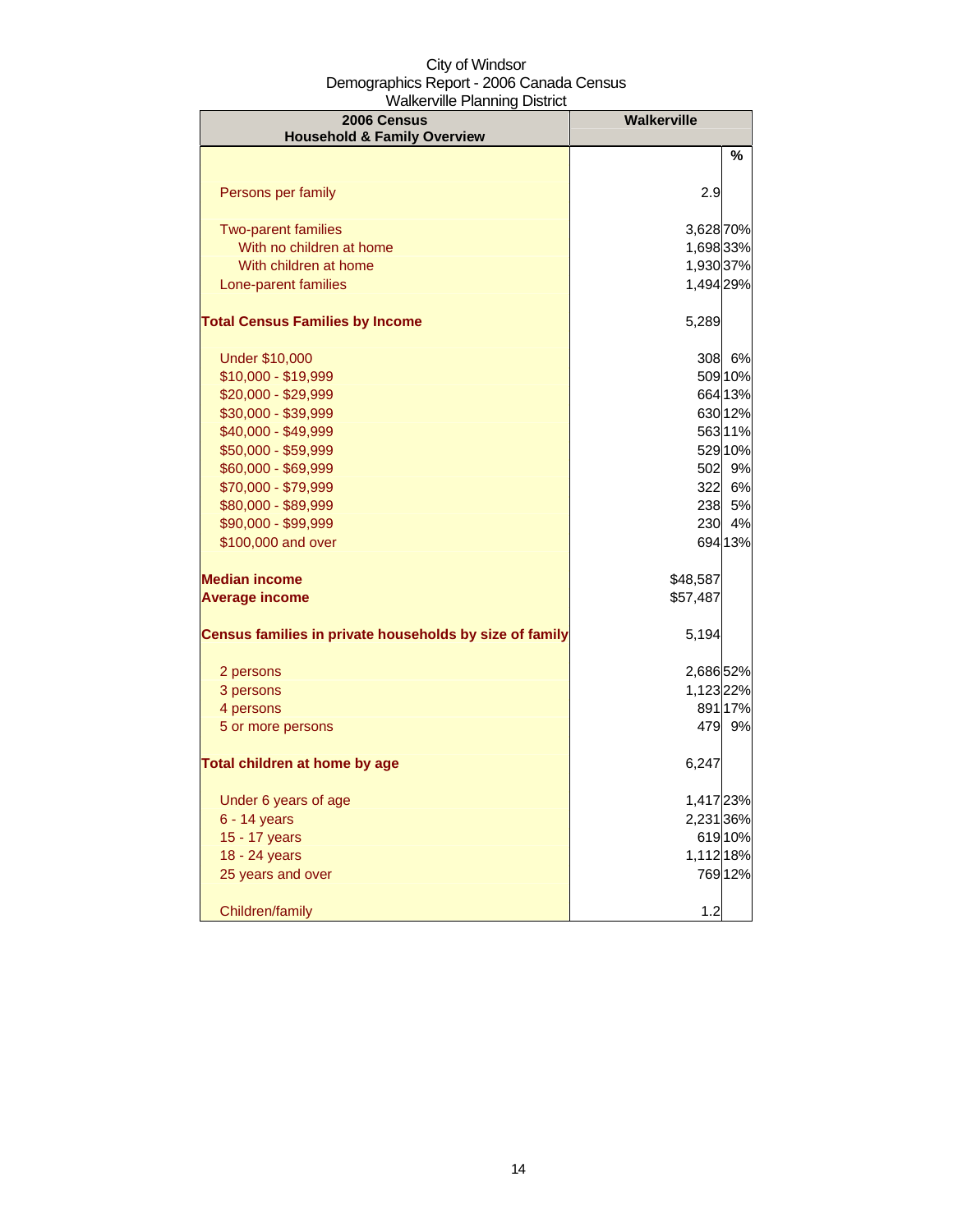## 2006 Census Population and Dwelling Counts

| 2006 Census<br><b>Population and Dwelling</b><br><b>Counts</b>                                                                                                                           | Walkerville         |
|------------------------------------------------------------------------------------------------------------------------------------------------------------------------------------------|---------------------|
| 2006 Population                                                                                                                                                                          | 19,797              |
| 2001 Population*                                                                                                                                                                         |                     |
| 2001-2006 Population Change*<br>Persons<br>Percent                                                                                                                                       |                     |
| <b>2006 Private Dwellings</b><br>Occupied by Usual Residents*                                                                                                                            | 9,497               |
| Land Area, sq km                                                                                                                                                                         | 5.1                 |
| Persons per sq km<br>Dwellings per sq km                                                                                                                                                 | 3,880.6<br>1,861.6  |
| <b>Land Area, sq mile</b>                                                                                                                                                                | 2.0                 |
| Persons per sq mile<br><b>Dwellings per sq mile</b>                                                                                                                                      | 10,050.7<br>4,821.5 |
| 2006 Population and dwelling counts in this category represent actual (unsuppressed) data. In all other categories,<br>data are subject to rounding or suppression by Statistics Canada. |                     |
| * Data is not available for dissemination areas, blocks and user-defined areas (circles, polygons and drive-times)                                                                       |                     |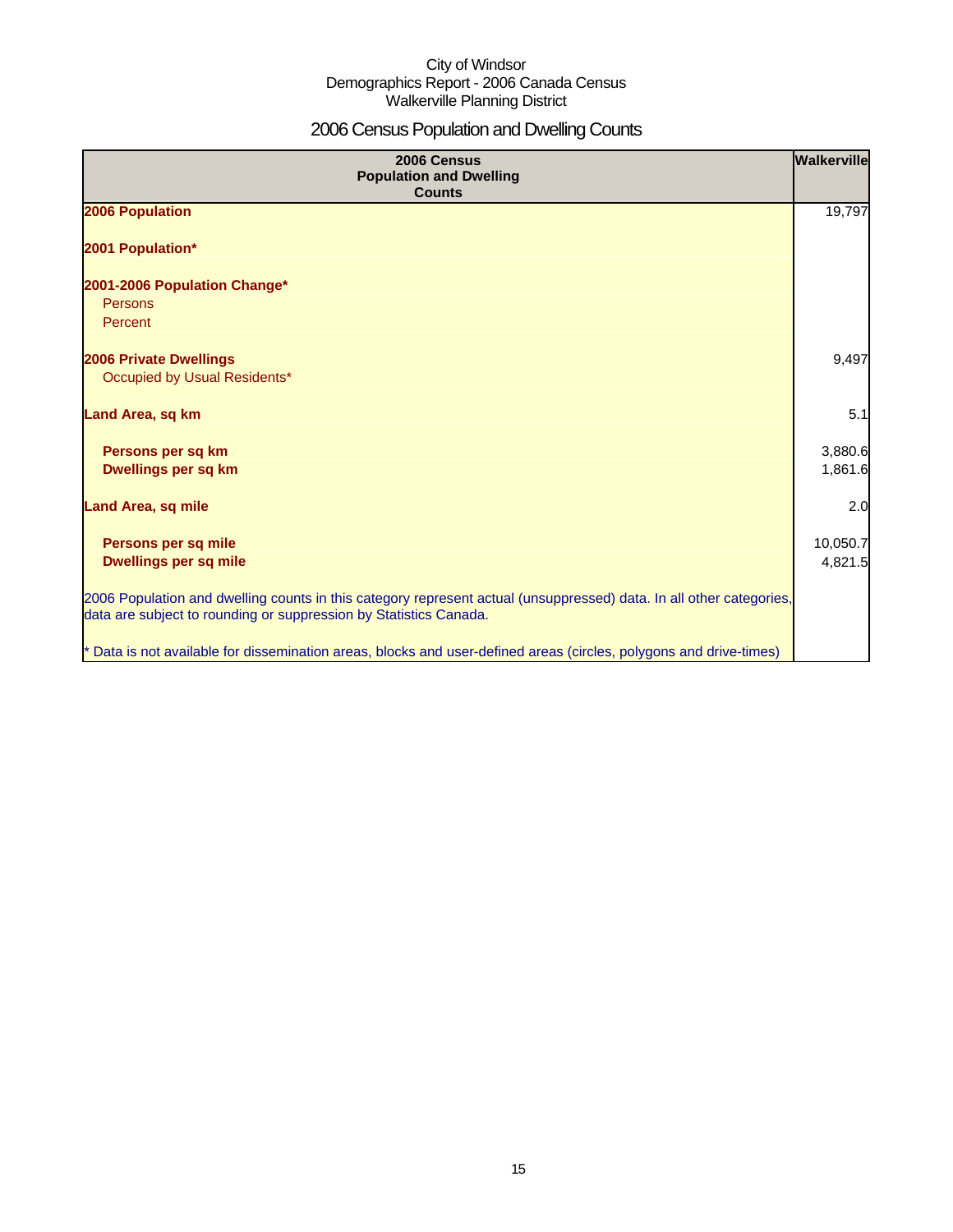| 2006 Census<br>Population by Age and Sex Comparison |                                   | <b>Walkerville</b> |              |    |                                                  |    |
|-----------------------------------------------------|-----------------------------------|--------------------|--------------|----|--------------------------------------------------|----|
|                                                     | <b>Total</b><br><b>Population</b> |                    | <b>Males</b> |    | <b>Females</b>                                   |    |
| <b>Population by Age</b>                            | 19,770                            |                    | 9,776        |    | 9,994                                            |    |
| 0 to 4 years                                        | 1,124                             | 6%                 | 557          | 6% | 567                                              | 6% |
| 5 to 9 years                                        | 1,167                             | 6%                 | 594          | 6% | 573                                              | 6% |
| 10 to 14 years                                      | 1,354                             | 7%                 | 715          | 7% | 638                                              | 6% |
| 15 to 19 years                                      | 1,298                             | 7%                 | 668          | 7% | 630                                              | 6% |
| 20 to 24 years                                      | 1,465                             | 7%                 | 692          | 7% | 774                                              | 8% |
| 25 to 29 years                                      | 1,691                             | 9%                 | 774          | 8% | 917                                              | 9% |
| 30 to 34 years                                      | 1,675                             | 8%                 | 874          | 9% | 801                                              | 8% |
| 35 to 39 years                                      | 1,601                             | 8%                 | 807          | 8% | 794                                              | 8% |
| 40 to 44 years                                      | 1,594                             | 8%                 | 807          | 8% | 787                                              | 8% |
| 45 to 49 years                                      | 1,440                             | 7%                 | 731          | 7% | 709                                              | 7% |
| 50 to 54 years                                      | 1,263                             | 6%                 | 590          | 6% | 673                                              | 7% |
| 55 to 59 years                                      | 1,107                             | 6%                 | 581          | 6% | 527                                              | 5% |
| 60 to 64 years                                      | 722                               | 4%                 | 376          | 4% | 347                                              | 3% |
| 65 to 69 years                                      | 660                               | 3%                 | 310          | 3% | 351                                              | 4% |
| 70 to 74 years                                      | 549                               | 3%                 | 242          | 2% | 307                                              | 3% |
| 75 to 79 years                                      | 529                               | 3%                 | 225          | 2% | 304                                              | 3% |
| 80 to 84 years                                      | 433                               | 2%                 | 206          | 2% | 227                                              | 2% |
| 85 years and over                                   | 235                               | 1%                 | 71           | 1% | 164                                              | 2% |
| 65 years and over                                   | 2,406 12%                         |                    | 1,053 11%    |    | 1,353 14%                                        |    |
| <b>Average age</b>                                  | 37.3                              |                    | 36.6         |    | 38.0                                             |    |
| <b>Median age</b>                                   | 35.6                              |                    | 35.2         |    | 35.9                                             |    |
| Dominant age group                                  |                                   |                    |              |    | 25 to 29 years 8%30 to 34 years 9%25 to 29 years | 9% |

## 2006 Census Population by Age and Sex Comparison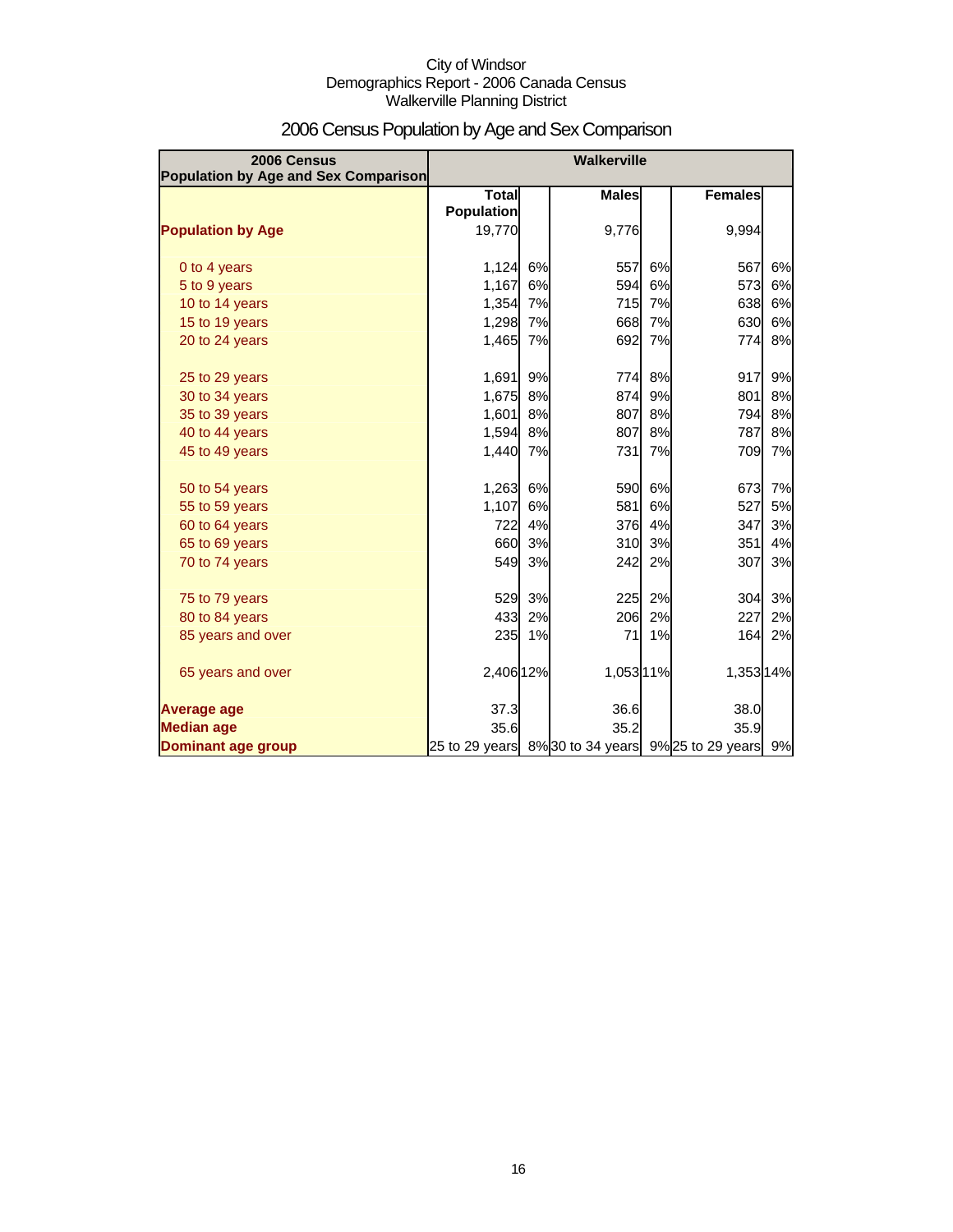## 2006 Census Population by Age and Sex

| 2006 Census<br><b>Population by Age and Sex</b> | <b>Walkerville</b> |           |
|-------------------------------------------------|--------------------|-----------|
| <b>2006 Population by Sex</b>                   | 19,770             | %         |
| <b>Males</b>                                    | 9,77649%           |           |
| <b>Females</b>                                  | 9,994 51%          |           |
|                                                 |                    |           |
| <b>2006 Population by Age</b>                   | 19,770             |           |
| 0 to 4 years                                    | 1,124              | 6%        |
| 5 to 9 years                                    | 1,167              | 6%        |
| 10 to 14 years                                  | 1,354              | 7%        |
| 15 to 19 years                                  | 1,298              | 7%        |
| 20 to 24 years                                  | 1,465              | 7%        |
| 25 to 29 years                                  | 1,691              | 9%        |
| 30 to 34 years                                  | 1,675              | 8%        |
| 35 to 39 years                                  | 1,601              | 8%        |
| 40 to 44 years                                  | 1,594              | <b>8%</b> |
| 45 to 49 years                                  | 1,440              | 7%        |
| 50 to 54 years                                  | 1,263              | 6%        |
| 55 to 59 years                                  | 1,107              | 6%        |
| 60 to 64 years                                  | 722                | 4%        |
| 65 to 69 years                                  | 660                | 3%        |
| 70 to 74 years                                  | 549                | 3%        |
| 75 to 79 years                                  |                    | 529 3%    |
| 80 to 84 years                                  | 433                | 2%        |
| 85 years and over                               | 235                | 1%        |
| 65 years and over                               | 2,406 12%          |           |
| <b>Average age</b>                              | 37.3               |           |
| <b>Median age</b>                               | 35.6               |           |
| <b>Dominant age group</b>                       | 25 to 29 years     |           |
| <b>Males by Age</b>                             | 9,776              |           |
| 0 to 4 years                                    | 557                | 6%        |
| 5 to 9 years                                    | 594                | 6%        |
| 10 to 14 years                                  | 715                | 7%        |
| 15 to 19 years                                  | 668                | 7%        |
| 20 to 24 years                                  | 692                | 7%        |
| 25 to 29 years                                  | 774                | 8%        |
| 30 to 34 years                                  | 874                | 9%        |
| 35 to 39 years                                  | 807                | 8%        |
| 40 to 44 years                                  | 807                | 8%        |
| 45 to 49 years                                  | 731                | 7%        |
| 50 to 54 years                                  | 590                | 6%        |
| 55 to 59 years                                  | 581                | 6%        |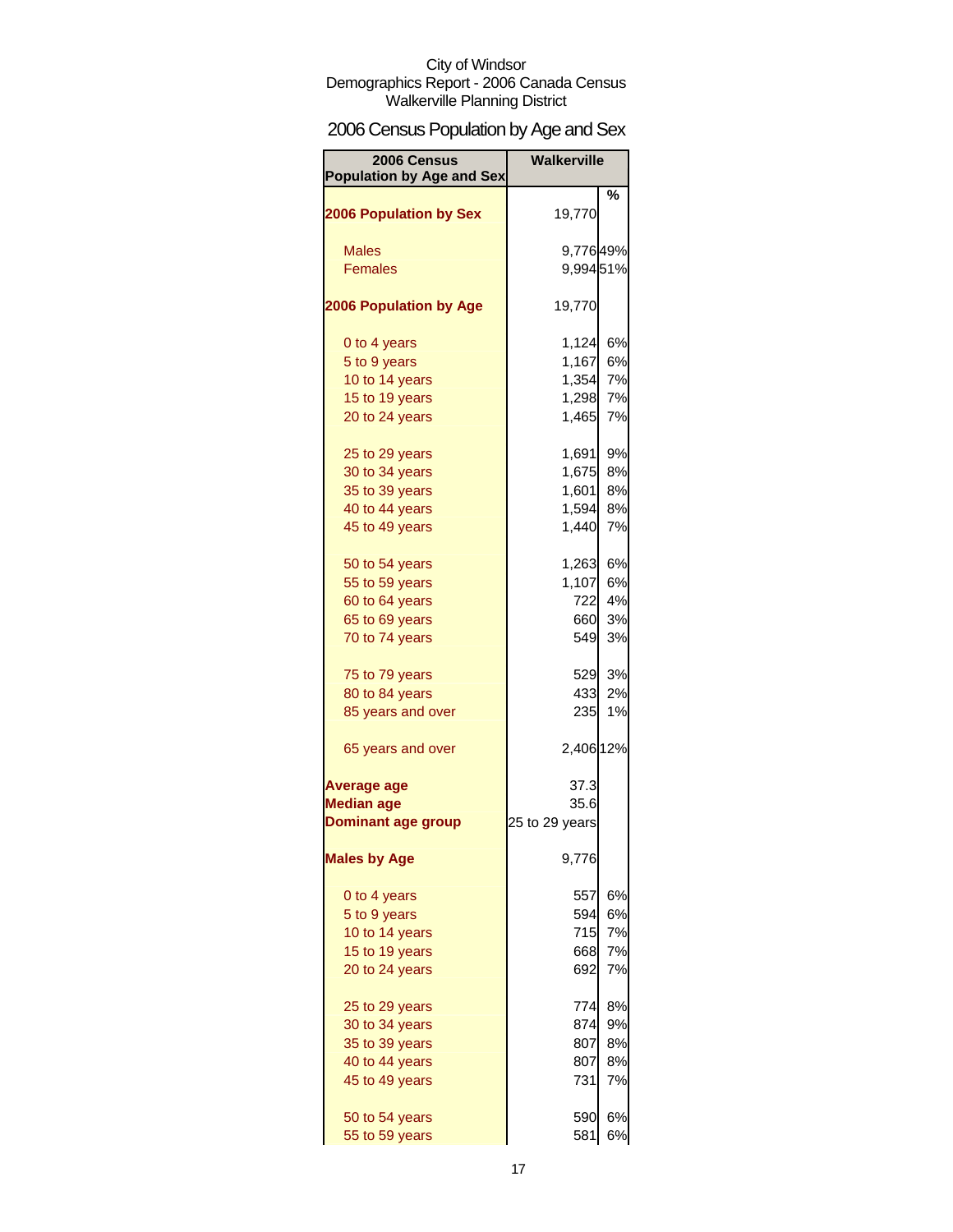| <b>Walkerville Planning District</b> |                |    |
|--------------------------------------|----------------|----|
| 2006 Census                          | Walkerville    |    |
| <b>Population by Age and Sex</b>     |                |    |
|                                      |                | %  |
| 60 to 64 years                       | 376            | 4% |
| 65 to 69 years                       | 310            | 3% |
| 70 to 74 years                       | 242            | 2% |
| 75 to 79 years                       | 225            | 2% |
| 80 to 84 years                       | 206            | 2% |
| 85 years and over                    | 71             | 1% |
| 65 years and over                    | 1,053 11%      |    |
| <b>Average age of males</b>          | 36.6           |    |
| <b>Median age of males</b>           | 35.2           |    |
| <b>Dominant age group</b>            | 30 to 34 years |    |
| <b>Females by Age</b>                | 9,994          |    |
| 0 to 4 years                         | 567            | 6% |
| 5 to 9 years                         | 573            | 6% |
| 10 to 14 years                       | 638            | 6% |
| 15 to 19 years                       | 630            | 6% |
| 20 to 24 years                       | 774            | 8% |
| 25 to 29 years                       | 917            | 9% |
| 30 to 34 years                       | 801            | 8% |
| 35 to 39 years                       | 794            | 8% |
| 40 to 44 years                       | 787            | 8% |
| 45 to 49 years                       | 709            | 7% |
| 50 to 54 years                       | 673            | 7% |
| 55 to 59 years                       | 527            | 5% |
| 60 to 64 years                       | 347            | 3% |
| 65 to 69 years                       | 351            | 4% |
| 70 to 74 years                       | 307            | 3% |
| 75 to 79 years                       | 304            | 3% |
| 80 to 84 years                       | 227            | 2% |
| 85 years and over                    | 164            | 2% |
| 65 years and over                    | 1,353 14%      |    |
| <b>Average age of females</b>        | 38.0           |    |
| <b>Median age of females</b>         | 35.9           |    |
| <b>Dominant age group</b>            | 25 to 29 years |    |

## City of Windsor Demographics Report - 2006 Canada Census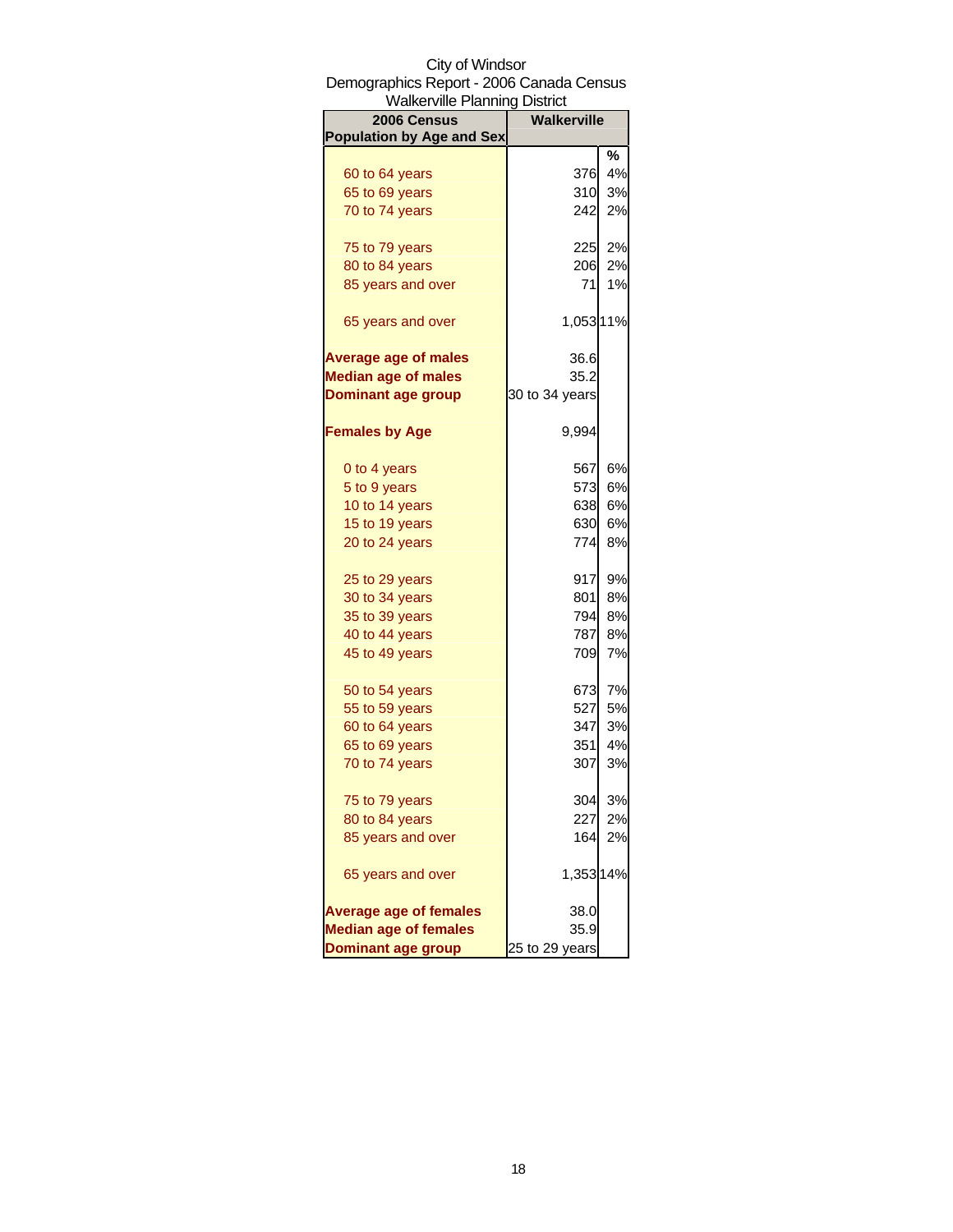## 2006 Census Marital Status

| 2006 Census<br><b>Marital Status</b>                      | <b>Walkerville</b>    |        |
|-----------------------------------------------------------|-----------------------|--------|
| Persons 15 years of age and over by marital status 16,148 |                       | %      |
| Single (never married)                                    | 6,71542%              |        |
| Married (not separated)                                   | 6,13838%              |        |
| Widowed                                                   |                       | 984 6% |
| <b>Divorced</b>                                           | 1,623 10%             |        |
| Separated (legally married)                               | 666                   | 4%     |
| Dominant marital status                                   | Single <sup>42%</sup> |        |
| Persons 15 years and over by common-law status            | 16,169                |        |
|                                                           |                       |        |
| Not in a common-law relationship                          | 14,73591%             |        |
| In a common-law relationship                              | 1,424                 | 9%     |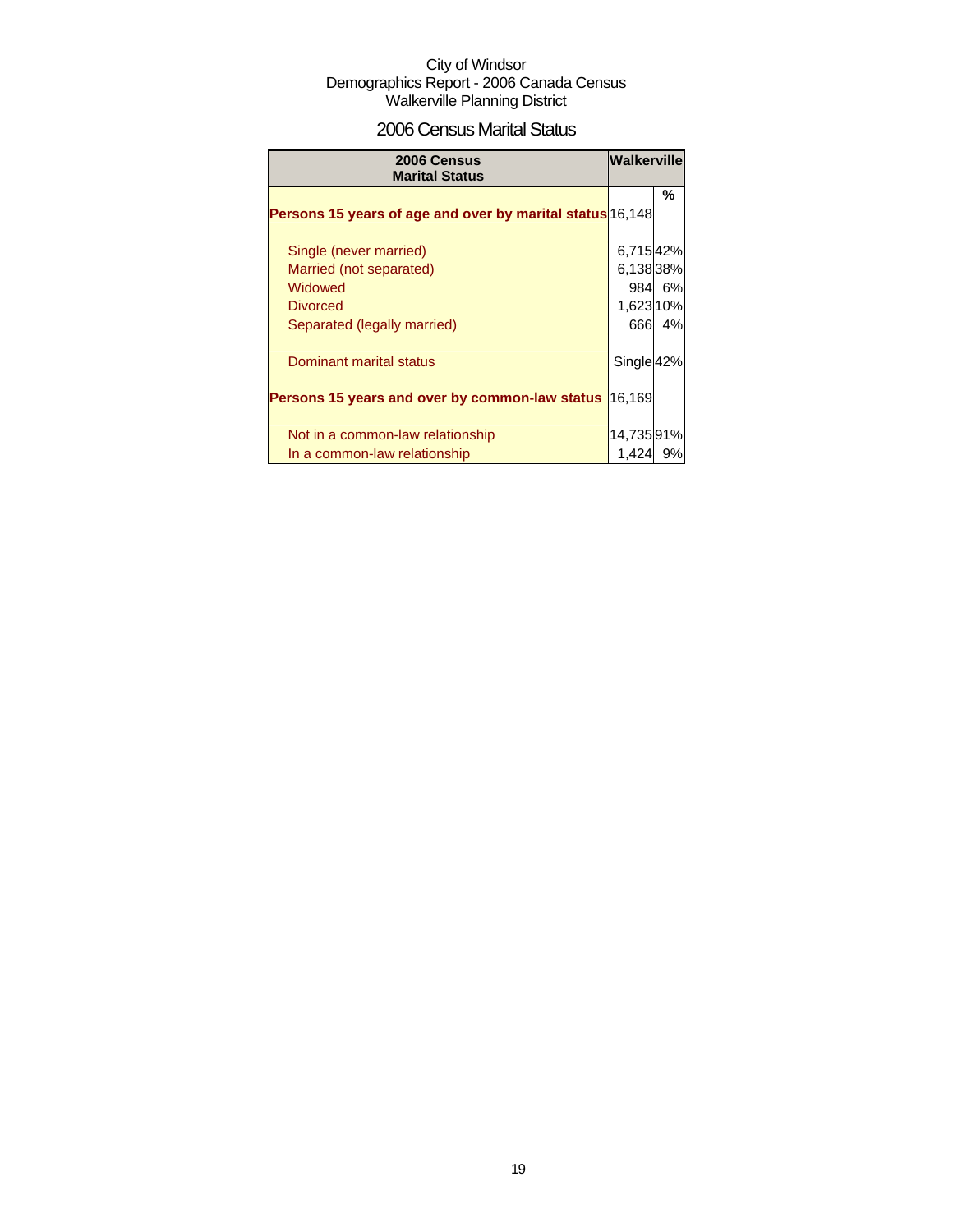## 2006 Census Family Structure and Children

| <b>2006 Census</b><br><b>Family Structure and Children</b>      |           | <b>Walkerville</b> |
|-----------------------------------------------------------------|-----------|--------------------|
|                                                                 |           | ℅                  |
| Census families in private households by family structure 5,194 |           |                    |
|                                                                 |           |                    |
| <b>Married couples</b>                                          | 2,909 56% |                    |
| With no children at home                                        | 1,263 24% |                    |
| With children at home                                           | 1,668 32% |                    |
| 1 child                                                         |           | 631 12%            |
| 2 children                                                      |           | 602 12%            |
| 3 or more children                                              | 439       | 8%                 |
| Common-law couples                                              |           | 719 14%            |
| With no children at home                                        | 434       | 8%                 |
| With children at home                                           | 262       | 5%                 |
| 1 child                                                         | 140       | 3%                 |
| 2 children                                                      | 131       | 3%                 |
| 3 or more children                                              | 35        | 1%                 |
| Lone-parent families                                            | 1,494 29% |                    |
| Male parent                                                     | 194       | 4%                 |
| 1 child                                                         | 115       | 2%                 |
| 2 children                                                      | 58        | 1%                 |
| 3 or more children                                              | 15        | 0%                 |
| Lone Female parent                                              | 1,322 25% |                    |
| 1 child                                                         |           | 805 15%            |
| 2 children                                                      | 336       | 6%                 |
| 3 or more children                                              | 149       | 3%                 |
| Total children at home by age                                   | 6,247     |                    |
| Under 6 years of age                                            | 1,417 23% |                    |
| $6 - 14$ years                                                  | 2,231 36% |                    |
| 15 - 17 years                                                   |           | 619 10%            |
| 18 - 24 years                                                   | 1,112 18% |                    |
| 25 years and over                                               |           | 769 12%            |
| Children/family                                                 | 1.2       |                    |
| Census families in private households by size of family         | 5,194     |                    |
| 2 persons                                                       | 2,686 52% |                    |
| 3 persons                                                       | 1,123     | 22%                |
| 4 persons                                                       | 891       | 17%                |
| 5 or more persons                                               | 479       | 9%                 |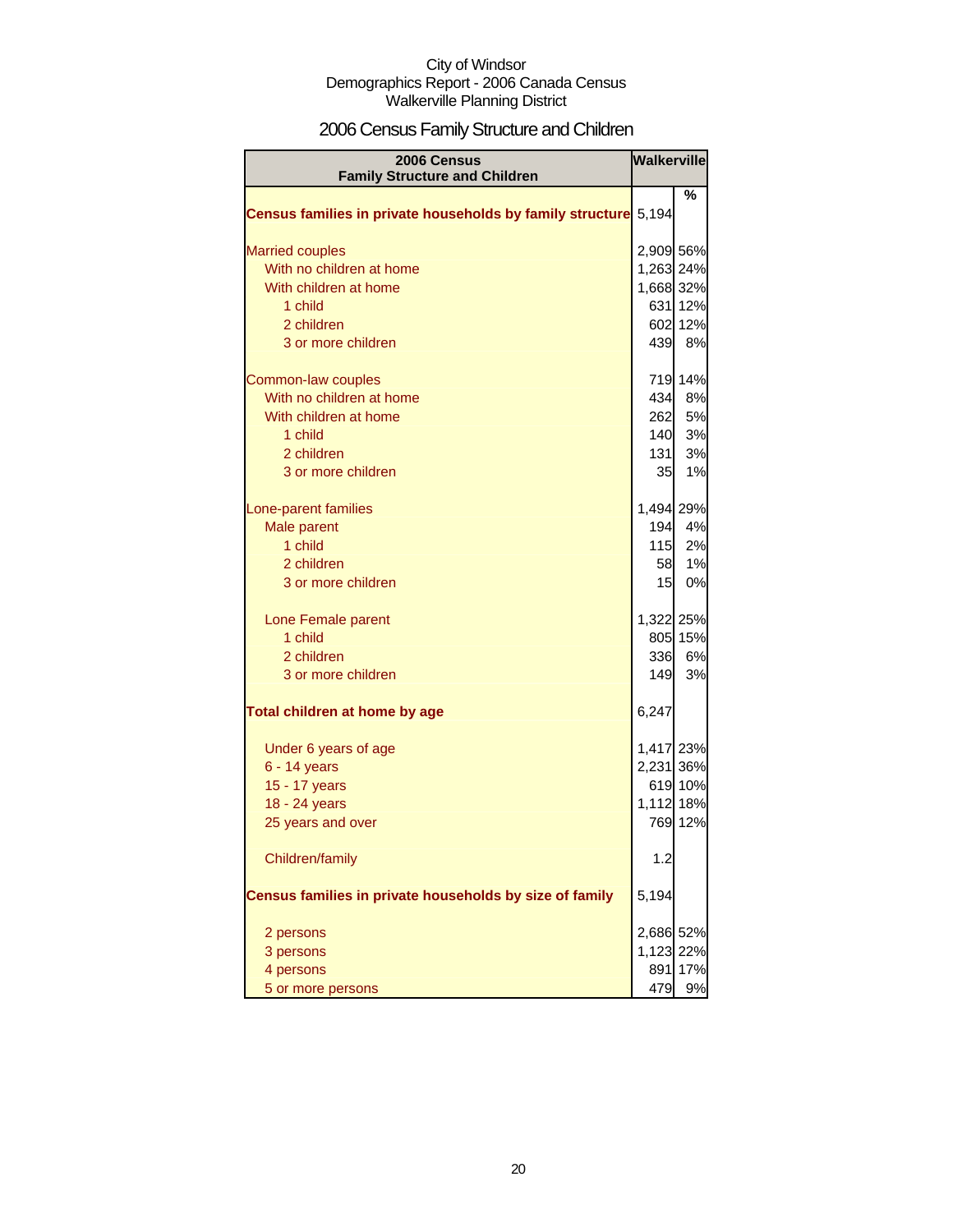## 2006 Census Families by Living Arrangements

| 2006 Census<br><b>Families by Living Arrangements</b>       | <b>Walkerville</b> |        |
|-------------------------------------------------------------|--------------------|--------|
| Persons in private households by living arrangements 19,505 |                    | %      |
|                                                             |                    |        |
| Non-family persons                                          | 4,320 22%          |        |
| Living with relatives                                       |                    | 522 3% |
| Living with non-relatives only                              |                    | 900 5% |
| Living alone                                                | 2,896 15%          |        |
| <b>Family persons</b>                                       | 15,194 78%         |        |
| Persons per family                                          | 2.9                |        |
| Persons 65 years and over by living arrangements            | 2,302              |        |
|                                                             |                    |        |
| Non-family persons                                          |                    | 87838% |
| Living with relatives                                       |                    | 50 2%  |
| Living with non-relatives only                              |                    | 50 2%  |
| Living alone                                                |                    | 69630% |
| <b>Family persons</b>                                       | 1,41461%           |        |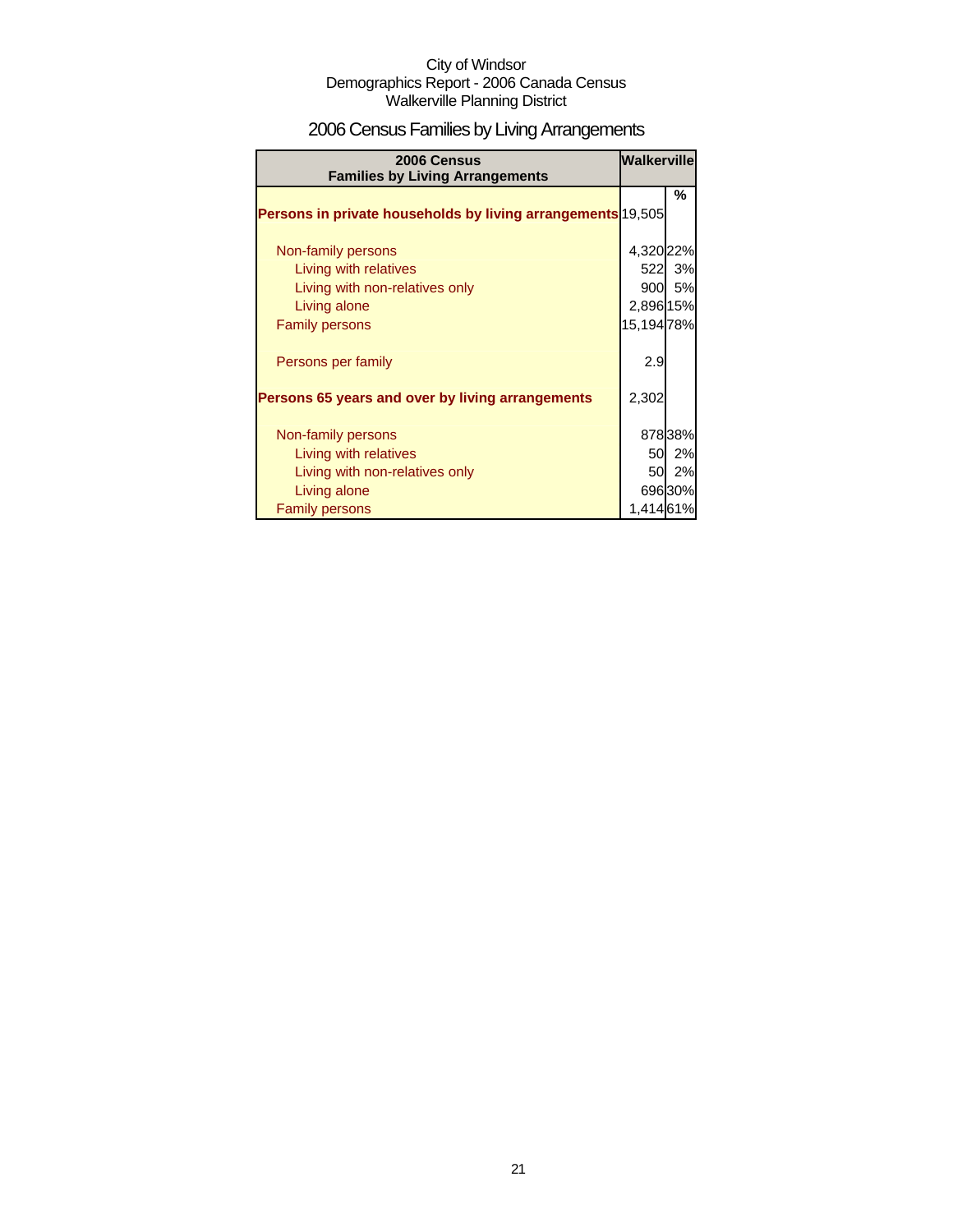## 2006 Census Dwellings

| 2006 Census<br><b>Dwellings</b>                      | <b>Walkerville</b>        |         |
|------------------------------------------------------|---------------------------|---------|
|                                                      |                           | %       |
| Occupied private dwellings by structure type         | 8,489                     |         |
| Single-detached house                                | 4,282 50%                 |         |
| Semi-detached house                                  | 278I                      | 3%      |
| Row house                                            | 243                       | 3%      |
| Apartment, duplex                                    | 1,461 17%                 |         |
| Apartment less than 5 storeys                        | 1,954 23%                 |         |
| Apartment 5 or more storeys                          | 275                       | 3%      |
| Other single-attached house                          | 51                        | 1%      |
| Movable dwelling                                     | $\Omega$                  | 0%      |
| Dominant dwelling type                               | Single-detached house 50% |         |
| Occupied private dwellings by tenure                 | 8,489                     |         |
| Owned                                                | 4,764 56%                 |         |
| Rented                                               | 3,703 44%                 |         |
| <b>Band housing</b>                                  | 0                         | 0%      |
| Occupied private dwellings by maintenance required   | 8,489                     |         |
| Regular maintenance only                             | 5,05159%                  |         |
| Minor repairs                                        | 2,501 29%                 |         |
| <b>Major repairs</b>                                 |                           | 892 11% |
| Occupied private dwellings by period of construction | 8,489                     |         |
| Before 1946                                          | 5,065 60%                 |         |
| 1946 - 1960                                          | 1,86722%                  |         |
| 1961 - 1970                                          | 699                       | 8%      |
| 1971 - 1980                                          | 364                       | 4%      |
| 1981 - 1985                                          | 120                       | 1%      |
| 1986 - 1990                                          | 132                       | 2%      |
| 1991 - 1995                                          | 43                        | 1%      |
| 1996 - 2000                                          | 84                        | 1%      |
| 2001 - 2006                                          | 37                        | 0%      |
| Dominant period of construction                      | Before 1946 60%           |         |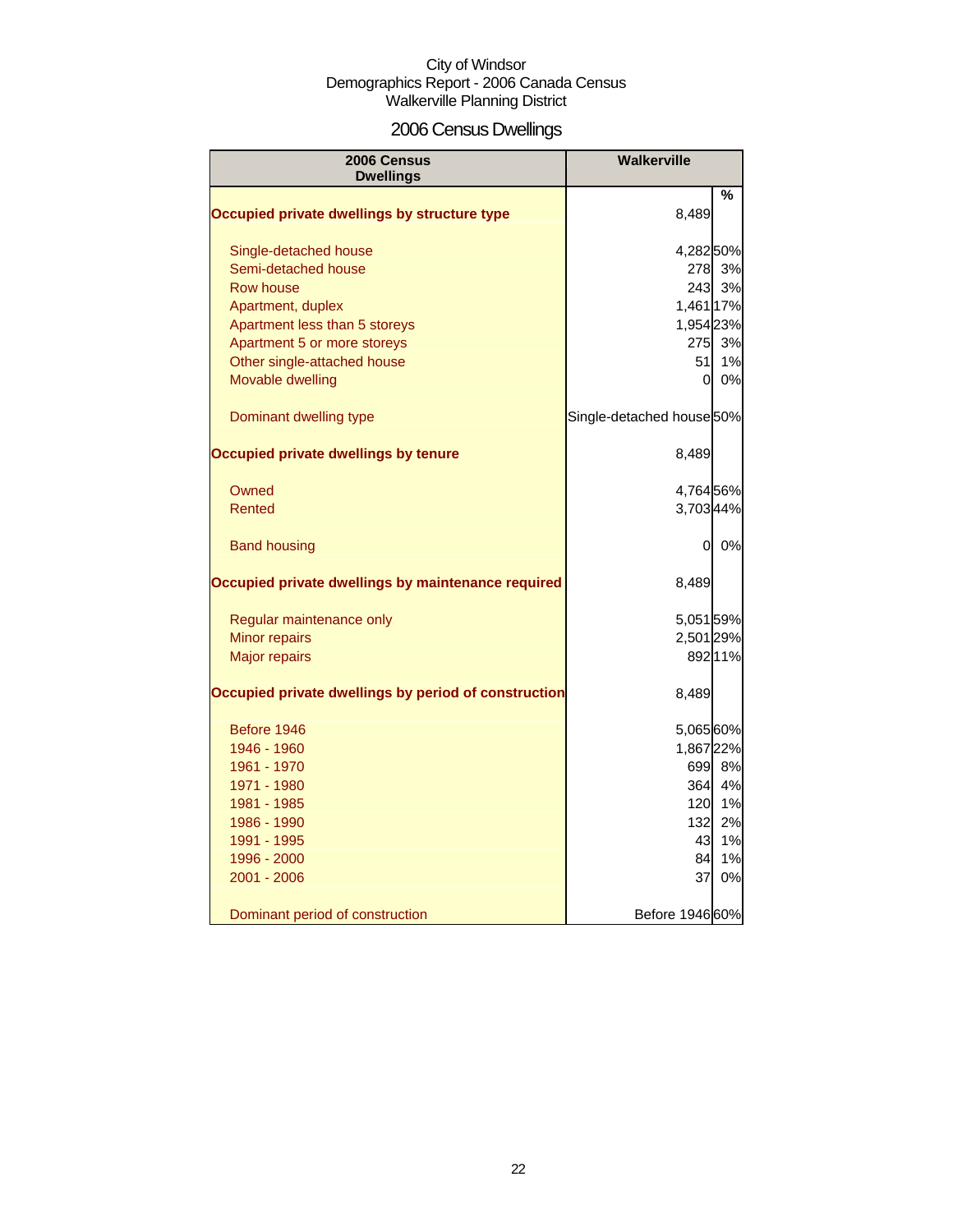## 2006 Census Households

| 2006 Census<br><b>Households</b>                                          |              | <b>Walkerville</b> |
|---------------------------------------------------------------------------|--------------|--------------------|
| Private households by size of household                                   | 8,499        | ℅                  |
| 1 person                                                                  |              | 2,920 34%          |
| 2 persons                                                                 |              | 2,759 32%          |
| 3 persons                                                                 | 1,268        | 15%                |
| 4 - 5 persons                                                             | 1,329        | 16%                |
| 6 or more persons                                                         | 241          | 3%                 |
| Dominant household size                                                   | 1 person 34% |                    |
| <b>Persons in households</b>                                              | 19,435       |                    |
| Persons per household                                                     | 2.3          |                    |
| Private households by household type                                      | 8,486        |                    |
| One-family households                                                     | 4,997        | 59%                |
| Multiple-family households                                                | 71           | 1%                 |
| Non-family households                                                     | 3,349        | 39%                |
| <b>Rented Dwellings</b>                                                   | 3,703        |                    |
| Tenant households in non-farm, non-reserve private dwellings              |              | 3,685 100%         |
| Average gross monthly rent                                                | \$730        |                    |
| Households spending 30% or more of household income on gross rent         | 1,823        | 49%                |
| Households spending 30 to 99% of household income on gross rent           | 1,473        | 40%                |
| One-family tenant households without additional persons                   | 1,709        | 46%                |
| Average gross rent                                                        | \$767        |                    |
| Households spending 30% or more of household income on gross rent         | 865          | 23%                |
| <b>Owned Dwellings</b>                                                    | 4,764        |                    |
| Owner-occupied private non-farm, non-reserve dwellings                    |              | 4,792 101%         |
| Average value of dwelling                                                 | \$138,683    |                    |
| Average owner's major payments                                            | \$867        |                    |
| Households spending 30% or more of household income on major payments     |              | 1,202 25%          |
| Households spending 30% to 99% more of household income on major payments |              | 1,003 21%          |
| One-family owner-occupied households without additional persons           | 2,931        | 62%                |
| Average major payments                                                    | \$932        |                    |
| Spending 30%+ of hh income on shelter                                     | 600          | 13%                |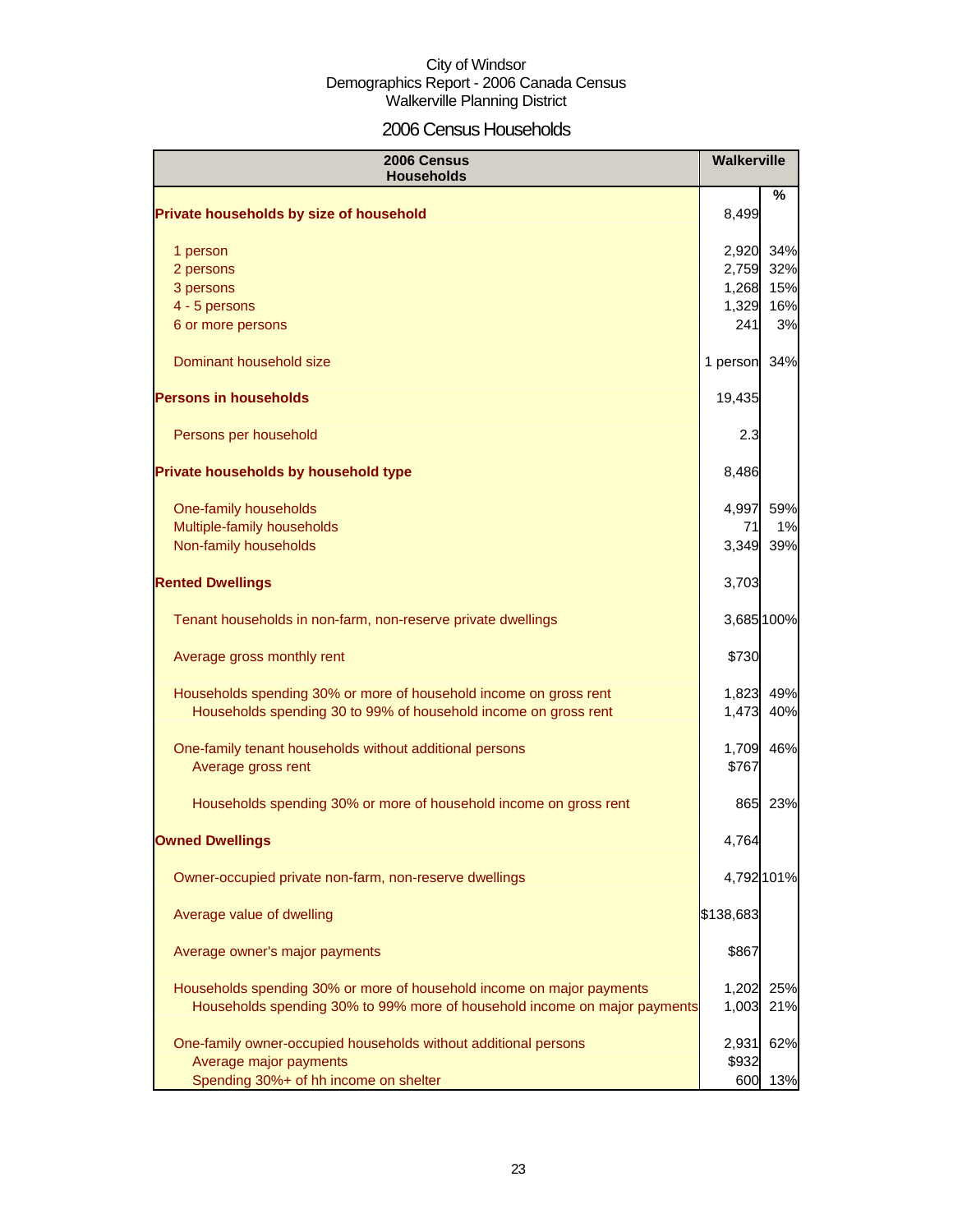## 2006 Census Mother Tongue

| 2006 Census                              | <b>Walkerville</b>                                   |                                                  |
|------------------------------------------|------------------------------------------------------|--------------------------------------------------|
| <b>Mother Tongue</b>                     |                                                      |                                                  |
| <b>Total Population by Mother Tongue</b> | 19,518                                               | %                                                |
| Dominant language                        | English                                              | 69%                                              |
| Dominant official language               | English                                              | 96%                                              |
| Top 5 non-official languages             | Arabic 29.1%<br>Polish<br>Other languages<br>Spanish | Italian <sub>24.5%</sub><br>6.5%<br>6.4%<br>6.3% |
| <b>Single responses</b>                  | 19,261                                               | 99%                                              |
| <b>Official languages</b>                | 13,660                                               | 70%                                              |
| <b>English</b>                           | 13,132                                               | 67%                                              |
| French                                   | 527                                                  | 3%                                               |
|                                          |                                                      |                                                  |
| Non-official languages                   | 5,553                                                | 28%                                              |
| <b>Italian</b>                           | 1,331                                                | 7%                                               |
| Portuguese                               | 77                                                   | 0%                                               |
| Romanian                                 | 79                                                   | 0%                                               |
| Spanish                                  | 341                                                  | 2%                                               |
|                                          |                                                      |                                                  |
| Danish                                   | 10                                                   | 0%                                               |
| <b>Dutch</b>                             | 10                                                   | 0%                                               |
| Flemish                                  | 10                                                   | 0%                                               |
| <b>Frisian</b>                           | 0                                                    | 0%                                               |
| German                                   | 167                                                  | 1%                                               |
| Norwegian                                | 0                                                    | 0%                                               |
| Swedish                                  | 10                                                   | 0%                                               |
| Yiddish                                  | 0                                                    | 0%                                               |
| <b>Bosnian</b>                           | 29                                                   | 0%                                               |
| <b>Bulgarian</b>                         | 0                                                    | 0%                                               |
| Croatian                                 | 50                                                   | 0%                                               |
| Czech                                    | 27                                                   | 0%                                               |
| Macedonian                               | 20                                                   | 0%                                               |
| Polish                                   | 354                                                  | 2%                                               |
| <b>Russian</b>                           | 20                                                   |                                                  |
|                                          |                                                      | 0%                                               |
| Serbian                                  | 110                                                  | 1%                                               |
| Serbo-Croatian                           | 10                                                   | 0%                                               |
| <b>Slovak</b>                            | 10                                                   | 0%                                               |
| Slovenian                                | 8                                                    | 0%                                               |
| <b>Ukrainian</b>                         | 102                                                  | 1%                                               |
| Latvian                                  | 0                                                    | 0%                                               |
| Lithuanian                               | 0                                                    | 0%                                               |
| Estonian                                 | 0                                                    | 0%                                               |
| Finnish                                  | 10                                                   | 0%                                               |
| Hungarian                                | 59                                                   | 0%                                               |
| <b>Greek</b>                             | 122                                                  | 1%                                               |
|                                          |                                                      |                                                  |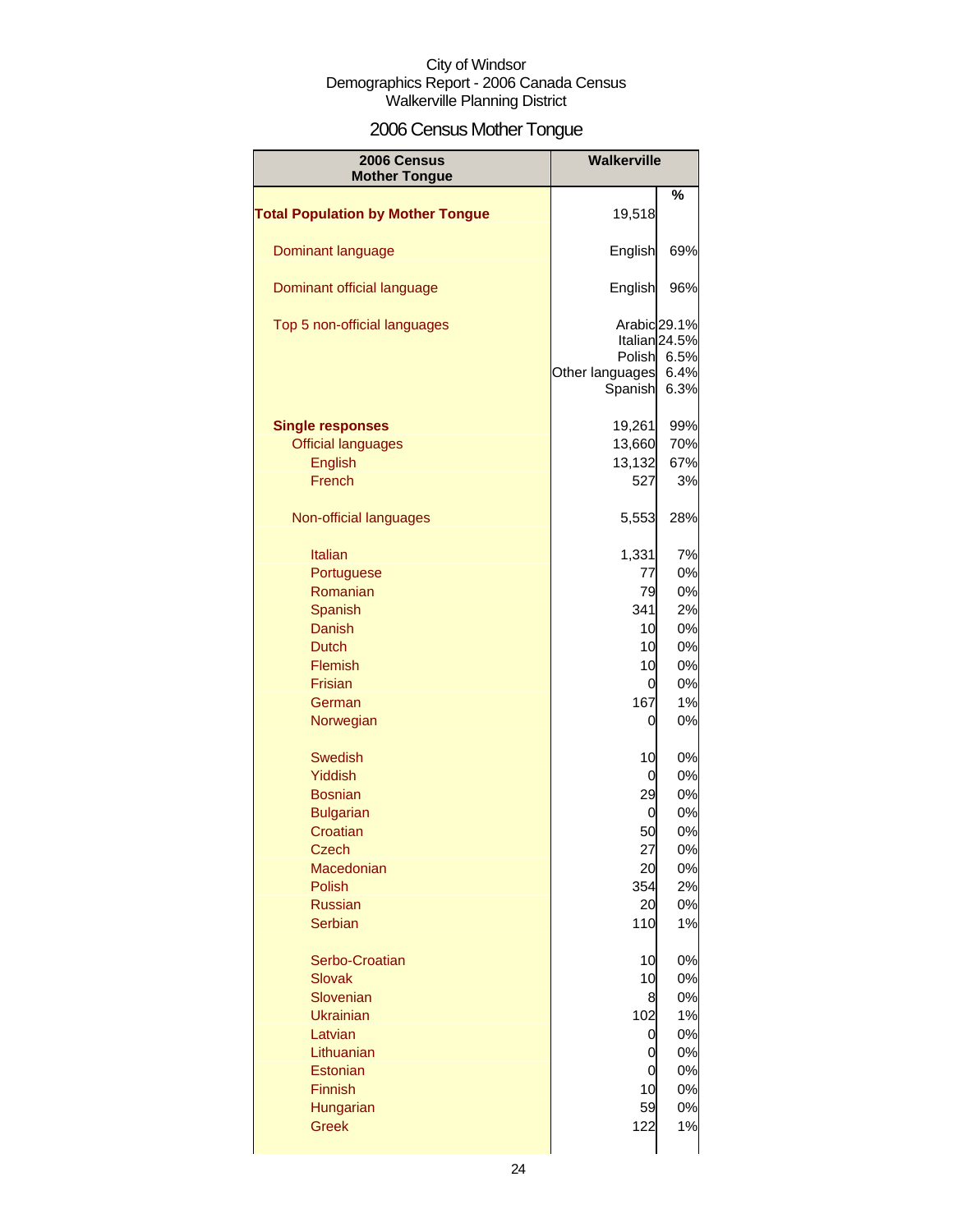| 2006 Census                     | Walkerville    |          |
|---------------------------------|----------------|----------|
| <b>Mother Tongue</b>            |                | %        |
| Armenian                        | 0              | 0%       |
| <b>Turkish</b>                  | 10             | 0%       |
| Amharic                         | $\overline{c}$ | 0%       |
| Arabic                          | 1,584          | 8%       |
| <b>Hebrew</b>                   | 0              | 0%       |
| <b>Maltese</b>                  | 10             | 0%       |
| Somali                          | 10             | 0%       |
| <b>Tigrigna</b>                 | 10             | 0%       |
| Bengali                         | 0              | 0%       |
| Gujarati                        | 0              | 0%       |
| Hindi                           | 0              | 0%       |
| <b>Kurdish</b>                  | 20             | 0%       |
| Panjabi (Punjabi)               | 30             | 0%       |
| Pashto                          | 0              | 0%       |
| Persian (Farsi)                 | 15             | 0%       |
| Sindhi                          | 7<br>0         | 0%<br>0% |
| Sinhala (Sinhalese)<br>Urdu     | 130            | 1%       |
| Malayalam                       | 0              | 0%       |
| Tamil                           | 0              | 0%       |
| <b>Telugu</b>                   | 0              | 0%       |
| Japanese                        | 0              | 0%       |
| Korean                          | 7              | 0%       |
| <b>Chinese</b>                  | 92             | 0%       |
| Cantonese                       | 32             | 0%       |
| <b>Mandarin</b>                 | 35             | 0%       |
| <b>Taiwanese</b>                | 0              | 0%       |
| Chinese, n.o.s.                 | 25             | 0%       |
| Lao                             | 17             | 0%       |
| Khmer (Cambodian)               | 9              | 0%       |
| Vietnamese                      | 103            | 1%       |
| <b>Bisayan languages</b>        | 0              | 0%       |
| Ilocano                         | 0              | 0%       |
| <b>Malay</b>                    | 0              | 0%       |
| Tagalog (Pilipino, Filipino)    | 53             | 0%       |
| Akan (Twi)                      | 0              | 0%       |
| Swahili<br><b>Creoles</b>       | 10<br>0        | 0%<br>0% |
|                                 |                |          |
| <b>Aboriginal Languages</b>     | 10             | 0%       |
| Algonquin<br>Atikamekw          | 0              | 0%       |
| <b>Blackfoot</b>                | 0<br>0         | 0%<br>0% |
| Carrier                         | 0              | 0%       |
| Chilcotin                       | 0              | 0%       |
| Chipewyan                       | 0              | 0%       |
| <b>Cree</b>                     | 0              | 0%       |
| Siouan languages (Dakota/Sioux) | 0              | 0%       |
| Dene                            | 0              | 0%       |
| <b>Dogrib</b>                   | 0              | 0%       |
| Gitksan                         | $\overline{0}$ | 0%       |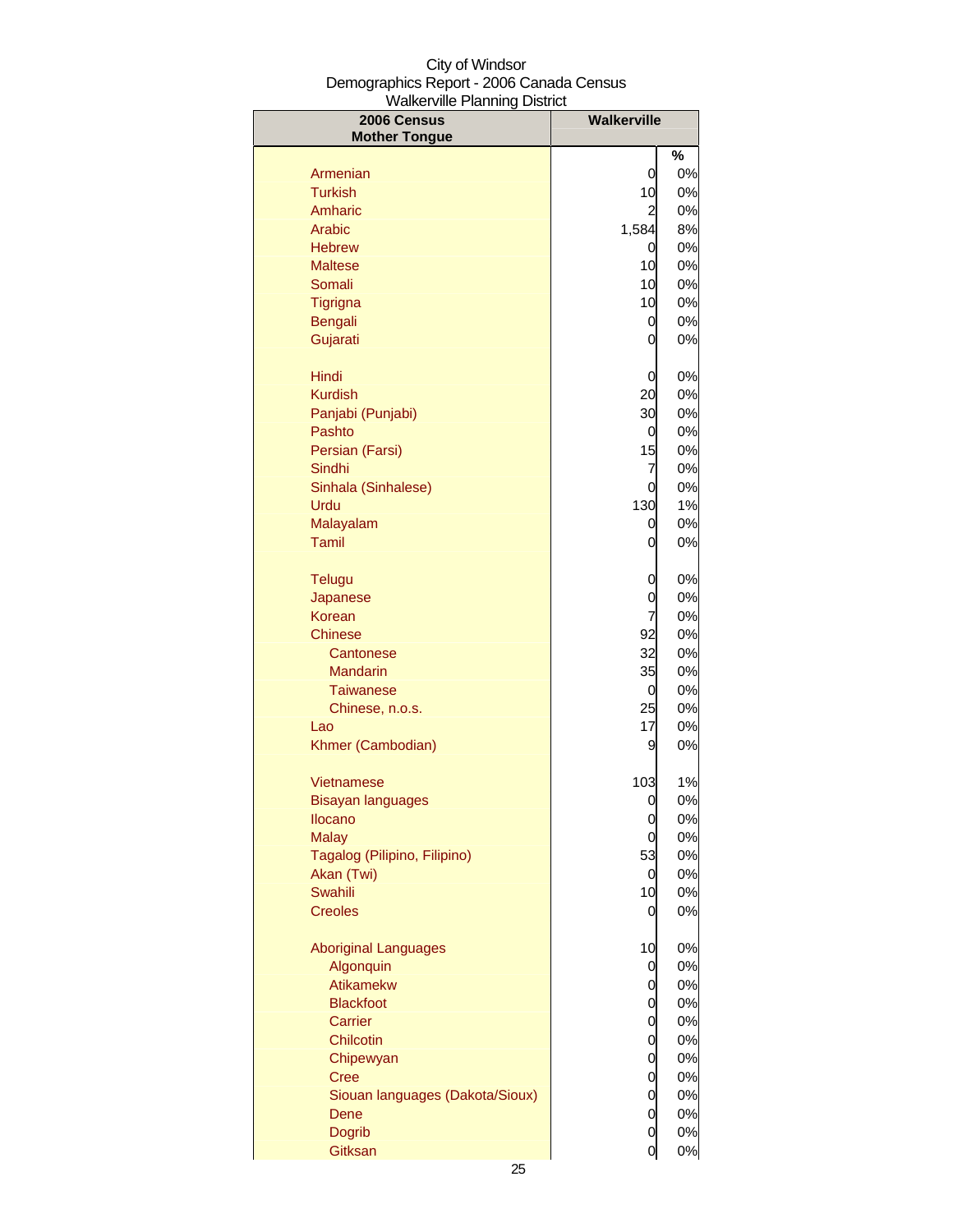| City of Windsor                          |
|------------------------------------------|
| Demographics Report - 2006 Canada Census |
| <b>Walkerville Planning District</b>     |

| 2006 Census<br><b>Mother Tongue</b>       | <b>Walkerville</b> |    |
|-------------------------------------------|--------------------|----|
|                                           |                    | %  |
| Inuinnagtun                               | 0                  | 0% |
| Inuktitut, n.i.e.                         | 0                  | 0% |
| Kutchin-Gwich'in (Loucheux)               | 0                  | 0% |
| <b>Malecite</b>                           | 0                  | 0% |
| Mi'kmaq                                   | 0                  | 0% |
| <b>Mohawk</b>                             | 10                 | 0% |
| Montagnais-Naskapi                        | 0                  | 0% |
| Nisga'a                                   | 0                  | 0% |
| North Slave (Hare)                        | 0                  | 0% |
| Ojibway                                   | 0                  | 0% |
| Oji-Cree                                  | 0                  | 0% |
| Shuswap                                   | 0                  | 0% |
| <b>South Slave</b>                        | 0                  | 0% |
| <b>Tlingit</b>                            | 0                  | 0% |
| Other languages                           | 347                | 2% |
| <b>Multiple responses</b>                 | 260                | 1% |
| <b>English and French</b>                 | 48                 | 0% |
| English and non-official language         | 220                | 1% |
| French and non-official language          | 10                 | 0% |
| English, French and non-official language | 2                  | 0% |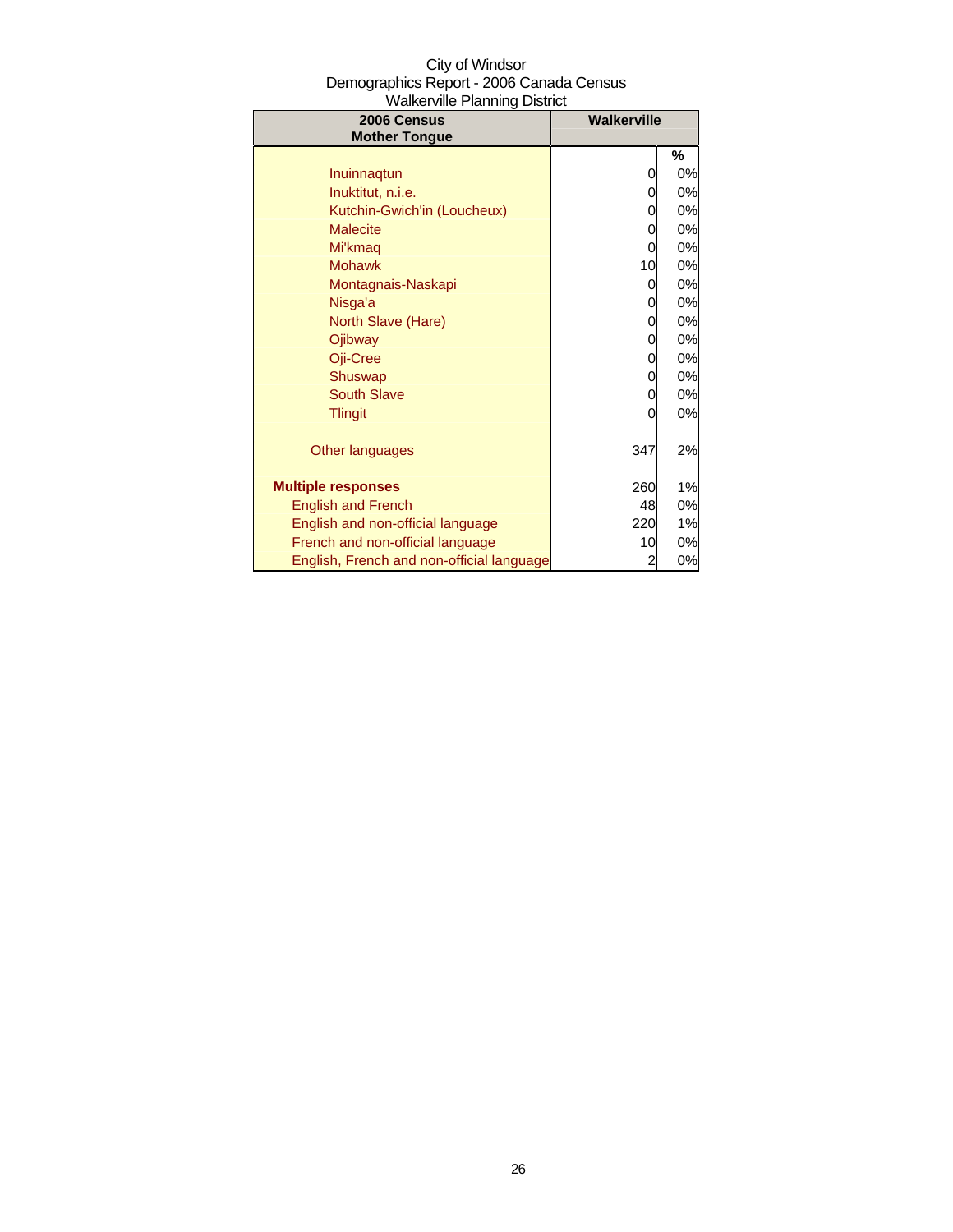## 2006 Census Knowledge of Official Language

| 2006 Census<br><b>Knowledge of Official Language</b>       | <b>Walkerville</b>     |        |
|------------------------------------------------------------|------------------------|--------|
|                                                            |                        | %      |
| <b>Total Population by knowledge of official languages</b> | 19,524                 |        |
| <b>English only</b>                                        | 16,886 86%             |        |
| French only                                                | 32                     | 0%     |
| <b>English and French</b>                                  | 2,039 10%              |        |
| Neither English nor French                                 |                        | 533 3% |
| <b>Dominant Group</b>                                      | English only 87%       |        |
| Total population by first official language spoken         | 19,507                 |        |
| English                                                    | 18,26594%              |        |
| French                                                     | 564                    | 3%     |
| <b>English and French</b>                                  | 208                    | 1%     |
| Neither English nor French                                 | 523                    | 3%     |
| <b>Dominant Group</b>                                      | English <sub>93%</sub> |        |
| <b>Official language minority</b>                          |                        |        |
| (English in Quebec, French elsewhere)                      |                        |        |
| <b>Number</b>                                              | 638                    |        |
| Percentage                                                 | 3.3%                   |        |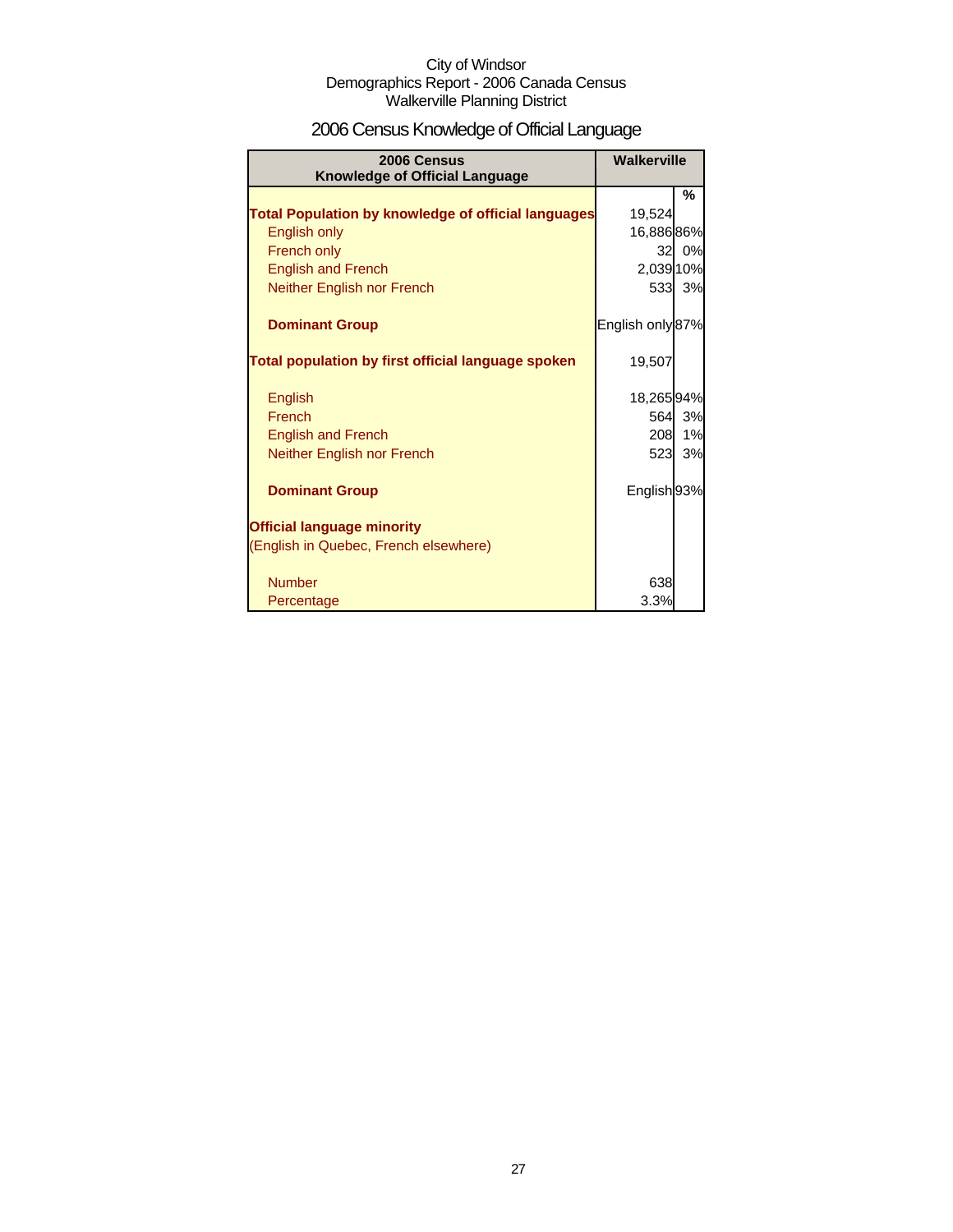## 2006 Census Knowledge of Non-official Language

| 2006 Census<br>Knowledge of Non-official Language              | Walkerville                       |          |
|----------------------------------------------------------------|-----------------------------------|----------|
|                                                                |                                   | %        |
| <b>Total Population by Knowledge of Non-official Languages</b> | 19,524                            |          |
| <b>Population Speaking Non-official Languages</b>              | 7,033 36%                         |          |
| <b>Top 5 Non-official Languages</b>                            | Arabic 28%                        |          |
|                                                                | Italian <sub>22%</sub><br>Spanish | 8%       |
|                                                                | Other languages                   | 6%       |
|                                                                | Polish                            | 6%       |
| <b>Italian</b>                                                 | 1,579                             | 8%       |
| Portuguese                                                     | 72                                | 0%       |
| Romanian                                                       | 134                               | 1%       |
| Spanish                                                        | 530                               | 3%       |
| <b>Danish</b>                                                  | 10                                | 0%       |
| <b>Dutch</b>                                                   | 20                                | 0%       |
| Flemish                                                        | 10                                | 0%       |
| Frisian<br>German                                              | $\overline{0}$<br>289             | 0%<br>1% |
| Norwegian                                                      | 0                                 | 0%       |
|                                                                |                                   |          |
| <b>Swedish</b><br>Yiddish                                      | 10                                | 0%<br>0% |
| <b>Bosnian</b>                                                 | $\overline{0}$<br>12              | 0%       |
| <b>Bulgarian</b>                                               | $\overline{0}$                    | 0%       |
| Croatian                                                       | 40                                | 0%       |
| <b>Czech</b>                                                   | 35                                | 0%       |
| Macedonian                                                     | 30                                | 0%       |
| <b>Polish</b>                                                  | 422                               | 2%       |
| <b>Russian</b>                                                 | 52                                | 0%       |
| Serbian                                                        | 144                               | 1%       |
| Serbo-Croatian                                                 | 10                                | 0%       |
| <b>Slovak</b>                                                  | 25                                | 0%       |
| Slovenian<br>Ukrainian                                         | 8<br>75                           | 0%       |
| Latvian                                                        | $\mathbf 0$                       | 0%<br>0% |
| Lithuanian                                                     | $\overline{0}$                    | 0%       |
| Estonian                                                       | 10                                | 0%       |
| Finnish                                                        | 10                                | 0%       |
| Hungarian                                                      | 141                               | 1%       |
| <b>Greek</b>                                                   | 207                               | 1%       |
| Armenian                                                       | 15                                | 0%       |
| <b>Turkish</b>                                                 | 42                                | 0%       |
| Amharic                                                        | 22                                | 0%       |
| Arabic                                                         | 1,954 10%<br>22                   |          |
| <b>Hebrew</b><br><b>Maltese</b>                                | $\overline{0}$                    | 0%<br>0% |
| Somali                                                         | 10                                | 0%       |
| Tigrigna                                                       | 10                                | 0%       |
| <b>Bengali</b>                                                 | 10 <sub>l</sub>                   | 0%       |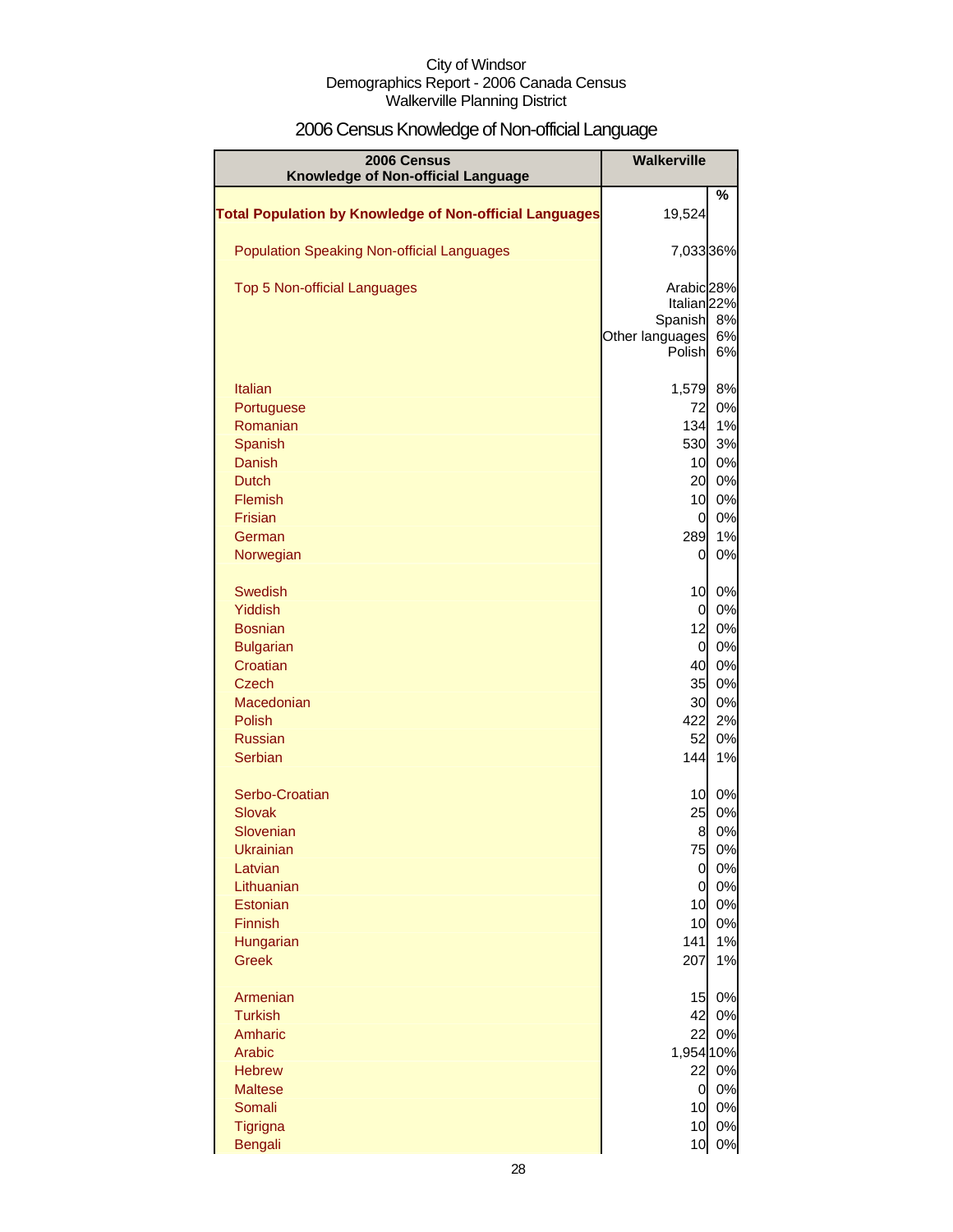| %<br>25<br>0%<br>Gujarati<br>Hindi<br>37<br>0%<br>0%<br><b>Kurdish</b><br>10<br>0%<br>28<br>Panjabi (Punjabi)<br>Pashto<br>$\overline{0}$<br>0%<br>25<br>Persian (Farsi)<br>0%<br>$\overline{7}$<br>0%<br>Sindhi<br>Sinhala (Sinhalese)<br>0<br>0%<br>147<br>1%<br>Urdu<br>0%<br>Malayalam<br>$\overline{0}$<br><b>Tamil</b><br>0%<br>0<br>$\overline{0}$<br>0%<br><b>Telugu</b><br>17<br>0%<br>Japanese<br>$\overline{7}$<br>0%<br>Korean<br>98<br>1%<br><b>Chinese</b><br>27<br>0%<br>Cantonese<br>42<br>0%<br><b>Mandarin</b><br>0%<br><b>Taiwanese</b><br>$\overline{0}$<br>29<br>0%<br>Chinese, n.o.s.<br>11<br>0%<br>Lao<br>9<br>Khmer (Cambodian)<br>0%<br>119<br>1%<br>Vietnamese<br>0%<br>0<br><b>Bisayan languages</b><br>0%<br>Ilocano<br>0<br>0%<br>10<br><b>Malay</b><br>68<br>Tagalog (Pilipino, Filipino)<br>0%<br>Akan (Twi)<br>$\overline{0}$<br>0%<br>Swahili<br>10<br>0%<br><b>Creoles</b><br>0<br>0%<br>0%<br><b>Aboriginal Languages</b><br>10<br>0%<br>0<br>Algonquin<br>$\overline{0}$<br>0%<br><b>Atikamekw</b><br>$\overline{0}$<br>0%<br><b>Blackfoot</b><br>0%<br>Carrier<br>0<br>Chilcotin<br>$\overline{0}$<br>0%<br><sub>0</sub><br>0%<br>Chipewyan<br>0%<br><b>Cree</b><br>$\overline{0}$<br>0%<br>Siouan languages (Dakota/Sioux)<br>$\overline{0}$<br>0%<br>Dene<br>$\overline{0}$<br>0%<br><b>Dogrib</b><br>$\overline{0}$<br>Gitksan<br>0%<br>0<br>0%<br>Inuinnagtun<br><sub>0</sub><br>0%<br>Inuktitut, n.i.e.<br><sub>0</sub><br>Kutchin-Gwich'in (Loucheux)<br>0%<br><sub>0</sub><br>0%<br><b>Malecite</b><br>0<br>0%<br>Mi'kmaq<br><sub>0</sub><br><b>Mohawk</b><br>10<br>0%<br>Montagnais-Naskapi<br>$\overline{0}$<br>Nisga'a<br>0<br>North Slave (Hare)<br>0 | 2006 Census                        | Walkerville |  |
|--------------------------------------------------------------------------------------------------------------------------------------------------------------------------------------------------------------------------------------------------------------------------------------------------------------------------------------------------------------------------------------------------------------------------------------------------------------------------------------------------------------------------------------------------------------------------------------------------------------------------------------------------------------------------------------------------------------------------------------------------------------------------------------------------------------------------------------------------------------------------------------------------------------------------------------------------------------------------------------------------------------------------------------------------------------------------------------------------------------------------------------------------------------------------------------------------------------------------------------------------------------------------------------------------------------------------------------------------------------------------------------------------------------------------------------------------------------------------------------------------------------------------------------------------------------------------------------------------------------------------------------------------------------------------------------------------------|------------------------------------|-------------|--|
|                                                                                                                                                                                                                                                                                                                                                                                                                                                                                                                                                                                                                                                                                                                                                                                                                                                                                                                                                                                                                                                                                                                                                                                                                                                                                                                                                                                                                                                                                                                                                                                                                                                                                                        | Knowledge of Non-official Language |             |  |
|                                                                                                                                                                                                                                                                                                                                                                                                                                                                                                                                                                                                                                                                                                                                                                                                                                                                                                                                                                                                                                                                                                                                                                                                                                                                                                                                                                                                                                                                                                                                                                                                                                                                                                        |                                    |             |  |
| $0\%$<br>$0\%$<br>$0\%$                                                                                                                                                                                                                                                                                                                                                                                                                                                                                                                                                                                                                                                                                                                                                                                                                                                                                                                                                                                                                                                                                                                                                                                                                                                                                                                                                                                                                                                                                                                                                                                                                                                                                |                                    |             |  |
|                                                                                                                                                                                                                                                                                                                                                                                                                                                                                                                                                                                                                                                                                                                                                                                                                                                                                                                                                                                                                                                                                                                                                                                                                                                                                                                                                                                                                                                                                                                                                                                                                                                                                                        |                                    |             |  |
|                                                                                                                                                                                                                                                                                                                                                                                                                                                                                                                                                                                                                                                                                                                                                                                                                                                                                                                                                                                                                                                                                                                                                                                                                                                                                                                                                                                                                                                                                                                                                                                                                                                                                                        |                                    |             |  |
|                                                                                                                                                                                                                                                                                                                                                                                                                                                                                                                                                                                                                                                                                                                                                                                                                                                                                                                                                                                                                                                                                                                                                                                                                                                                                                                                                                                                                                                                                                                                                                                                                                                                                                        |                                    |             |  |
|                                                                                                                                                                                                                                                                                                                                                                                                                                                                                                                                                                                                                                                                                                                                                                                                                                                                                                                                                                                                                                                                                                                                                                                                                                                                                                                                                                                                                                                                                                                                                                                                                                                                                                        |                                    |             |  |
|                                                                                                                                                                                                                                                                                                                                                                                                                                                                                                                                                                                                                                                                                                                                                                                                                                                                                                                                                                                                                                                                                                                                                                                                                                                                                                                                                                                                                                                                                                                                                                                                                                                                                                        |                                    |             |  |
|                                                                                                                                                                                                                                                                                                                                                                                                                                                                                                                                                                                                                                                                                                                                                                                                                                                                                                                                                                                                                                                                                                                                                                                                                                                                                                                                                                                                                                                                                                                                                                                                                                                                                                        |                                    |             |  |
|                                                                                                                                                                                                                                                                                                                                                                                                                                                                                                                                                                                                                                                                                                                                                                                                                                                                                                                                                                                                                                                                                                                                                                                                                                                                                                                                                                                                                                                                                                                                                                                                                                                                                                        |                                    |             |  |
|                                                                                                                                                                                                                                                                                                                                                                                                                                                                                                                                                                                                                                                                                                                                                                                                                                                                                                                                                                                                                                                                                                                                                                                                                                                                                                                                                                                                                                                                                                                                                                                                                                                                                                        |                                    |             |  |
|                                                                                                                                                                                                                                                                                                                                                                                                                                                                                                                                                                                                                                                                                                                                                                                                                                                                                                                                                                                                                                                                                                                                                                                                                                                                                                                                                                                                                                                                                                                                                                                                                                                                                                        |                                    |             |  |
|                                                                                                                                                                                                                                                                                                                                                                                                                                                                                                                                                                                                                                                                                                                                                                                                                                                                                                                                                                                                                                                                                                                                                                                                                                                                                                                                                                                                                                                                                                                                                                                                                                                                                                        |                                    |             |  |
|                                                                                                                                                                                                                                                                                                                                                                                                                                                                                                                                                                                                                                                                                                                                                                                                                                                                                                                                                                                                                                                                                                                                                                                                                                                                                                                                                                                                                                                                                                                                                                                                                                                                                                        |                                    |             |  |
|                                                                                                                                                                                                                                                                                                                                                                                                                                                                                                                                                                                                                                                                                                                                                                                                                                                                                                                                                                                                                                                                                                                                                                                                                                                                                                                                                                                                                                                                                                                                                                                                                                                                                                        |                                    |             |  |
|                                                                                                                                                                                                                                                                                                                                                                                                                                                                                                                                                                                                                                                                                                                                                                                                                                                                                                                                                                                                                                                                                                                                                                                                                                                                                                                                                                                                                                                                                                                                                                                                                                                                                                        |                                    |             |  |
|                                                                                                                                                                                                                                                                                                                                                                                                                                                                                                                                                                                                                                                                                                                                                                                                                                                                                                                                                                                                                                                                                                                                                                                                                                                                                                                                                                                                                                                                                                                                                                                                                                                                                                        |                                    |             |  |
|                                                                                                                                                                                                                                                                                                                                                                                                                                                                                                                                                                                                                                                                                                                                                                                                                                                                                                                                                                                                                                                                                                                                                                                                                                                                                                                                                                                                                                                                                                                                                                                                                                                                                                        |                                    |             |  |
|                                                                                                                                                                                                                                                                                                                                                                                                                                                                                                                                                                                                                                                                                                                                                                                                                                                                                                                                                                                                                                                                                                                                                                                                                                                                                                                                                                                                                                                                                                                                                                                                                                                                                                        |                                    |             |  |
|                                                                                                                                                                                                                                                                                                                                                                                                                                                                                                                                                                                                                                                                                                                                                                                                                                                                                                                                                                                                                                                                                                                                                                                                                                                                                                                                                                                                                                                                                                                                                                                                                                                                                                        |                                    |             |  |
|                                                                                                                                                                                                                                                                                                                                                                                                                                                                                                                                                                                                                                                                                                                                                                                                                                                                                                                                                                                                                                                                                                                                                                                                                                                                                                                                                                                                                                                                                                                                                                                                                                                                                                        |                                    |             |  |
|                                                                                                                                                                                                                                                                                                                                                                                                                                                                                                                                                                                                                                                                                                                                                                                                                                                                                                                                                                                                                                                                                                                                                                                                                                                                                                                                                                                                                                                                                                                                                                                                                                                                                                        |                                    |             |  |
|                                                                                                                                                                                                                                                                                                                                                                                                                                                                                                                                                                                                                                                                                                                                                                                                                                                                                                                                                                                                                                                                                                                                                                                                                                                                                                                                                                                                                                                                                                                                                                                                                                                                                                        |                                    |             |  |
|                                                                                                                                                                                                                                                                                                                                                                                                                                                                                                                                                                                                                                                                                                                                                                                                                                                                                                                                                                                                                                                                                                                                                                                                                                                                                                                                                                                                                                                                                                                                                                                                                                                                                                        |                                    |             |  |
|                                                                                                                                                                                                                                                                                                                                                                                                                                                                                                                                                                                                                                                                                                                                                                                                                                                                                                                                                                                                                                                                                                                                                                                                                                                                                                                                                                                                                                                                                                                                                                                                                                                                                                        |                                    |             |  |
|                                                                                                                                                                                                                                                                                                                                                                                                                                                                                                                                                                                                                                                                                                                                                                                                                                                                                                                                                                                                                                                                                                                                                                                                                                                                                                                                                                                                                                                                                                                                                                                                                                                                                                        |                                    |             |  |
|                                                                                                                                                                                                                                                                                                                                                                                                                                                                                                                                                                                                                                                                                                                                                                                                                                                                                                                                                                                                                                                                                                                                                                                                                                                                                                                                                                                                                                                                                                                                                                                                                                                                                                        |                                    |             |  |
|                                                                                                                                                                                                                                                                                                                                                                                                                                                                                                                                                                                                                                                                                                                                                                                                                                                                                                                                                                                                                                                                                                                                                                                                                                                                                                                                                                                                                                                                                                                                                                                                                                                                                                        |                                    |             |  |
|                                                                                                                                                                                                                                                                                                                                                                                                                                                                                                                                                                                                                                                                                                                                                                                                                                                                                                                                                                                                                                                                                                                                                                                                                                                                                                                                                                                                                                                                                                                                                                                                                                                                                                        |                                    |             |  |
|                                                                                                                                                                                                                                                                                                                                                                                                                                                                                                                                                                                                                                                                                                                                                                                                                                                                                                                                                                                                                                                                                                                                                                                                                                                                                                                                                                                                                                                                                                                                                                                                                                                                                                        |                                    |             |  |
|                                                                                                                                                                                                                                                                                                                                                                                                                                                                                                                                                                                                                                                                                                                                                                                                                                                                                                                                                                                                                                                                                                                                                                                                                                                                                                                                                                                                                                                                                                                                                                                                                                                                                                        |                                    |             |  |
|                                                                                                                                                                                                                                                                                                                                                                                                                                                                                                                                                                                                                                                                                                                                                                                                                                                                                                                                                                                                                                                                                                                                                                                                                                                                                                                                                                                                                                                                                                                                                                                                                                                                                                        |                                    |             |  |
|                                                                                                                                                                                                                                                                                                                                                                                                                                                                                                                                                                                                                                                                                                                                                                                                                                                                                                                                                                                                                                                                                                                                                                                                                                                                                                                                                                                                                                                                                                                                                                                                                                                                                                        |                                    |             |  |
|                                                                                                                                                                                                                                                                                                                                                                                                                                                                                                                                                                                                                                                                                                                                                                                                                                                                                                                                                                                                                                                                                                                                                                                                                                                                                                                                                                                                                                                                                                                                                                                                                                                                                                        |                                    |             |  |
|                                                                                                                                                                                                                                                                                                                                                                                                                                                                                                                                                                                                                                                                                                                                                                                                                                                                                                                                                                                                                                                                                                                                                                                                                                                                                                                                                                                                                                                                                                                                                                                                                                                                                                        |                                    |             |  |
|                                                                                                                                                                                                                                                                                                                                                                                                                                                                                                                                                                                                                                                                                                                                                                                                                                                                                                                                                                                                                                                                                                                                                                                                                                                                                                                                                                                                                                                                                                                                                                                                                                                                                                        |                                    |             |  |
|                                                                                                                                                                                                                                                                                                                                                                                                                                                                                                                                                                                                                                                                                                                                                                                                                                                                                                                                                                                                                                                                                                                                                                                                                                                                                                                                                                                                                                                                                                                                                                                                                                                                                                        |                                    |             |  |
|                                                                                                                                                                                                                                                                                                                                                                                                                                                                                                                                                                                                                                                                                                                                                                                                                                                                                                                                                                                                                                                                                                                                                                                                                                                                                                                                                                                                                                                                                                                                                                                                                                                                                                        |                                    |             |  |
|                                                                                                                                                                                                                                                                                                                                                                                                                                                                                                                                                                                                                                                                                                                                                                                                                                                                                                                                                                                                                                                                                                                                                                                                                                                                                                                                                                                                                                                                                                                                                                                                                                                                                                        |                                    |             |  |
|                                                                                                                                                                                                                                                                                                                                                                                                                                                                                                                                                                                                                                                                                                                                                                                                                                                                                                                                                                                                                                                                                                                                                                                                                                                                                                                                                                                                                                                                                                                                                                                                                                                                                                        |                                    |             |  |
|                                                                                                                                                                                                                                                                                                                                                                                                                                                                                                                                                                                                                                                                                                                                                                                                                                                                                                                                                                                                                                                                                                                                                                                                                                                                                                                                                                                                                                                                                                                                                                                                                                                                                                        |                                    |             |  |
|                                                                                                                                                                                                                                                                                                                                                                                                                                                                                                                                                                                                                                                                                                                                                                                                                                                                                                                                                                                                                                                                                                                                                                                                                                                                                                                                                                                                                                                                                                                                                                                                                                                                                                        |                                    |             |  |
|                                                                                                                                                                                                                                                                                                                                                                                                                                                                                                                                                                                                                                                                                                                                                                                                                                                                                                                                                                                                                                                                                                                                                                                                                                                                                                                                                                                                                                                                                                                                                                                                                                                                                                        |                                    |             |  |
|                                                                                                                                                                                                                                                                                                                                                                                                                                                                                                                                                                                                                                                                                                                                                                                                                                                                                                                                                                                                                                                                                                                                                                                                                                                                                                                                                                                                                                                                                                                                                                                                                                                                                                        |                                    |             |  |
|                                                                                                                                                                                                                                                                                                                                                                                                                                                                                                                                                                                                                                                                                                                                                                                                                                                                                                                                                                                                                                                                                                                                                                                                                                                                                                                                                                                                                                                                                                                                                                                                                                                                                                        |                                    |             |  |
|                                                                                                                                                                                                                                                                                                                                                                                                                                                                                                                                                                                                                                                                                                                                                                                                                                                                                                                                                                                                                                                                                                                                                                                                                                                                                                                                                                                                                                                                                                                                                                                                                                                                                                        |                                    |             |  |
|                                                                                                                                                                                                                                                                                                                                                                                                                                                                                                                                                                                                                                                                                                                                                                                                                                                                                                                                                                                                                                                                                                                                                                                                                                                                                                                                                                                                                                                                                                                                                                                                                                                                                                        |                                    |             |  |
|                                                                                                                                                                                                                                                                                                                                                                                                                                                                                                                                                                                                                                                                                                                                                                                                                                                                                                                                                                                                                                                                                                                                                                                                                                                                                                                                                                                                                                                                                                                                                                                                                                                                                                        |                                    |             |  |
|                                                                                                                                                                                                                                                                                                                                                                                                                                                                                                                                                                                                                                                                                                                                                                                                                                                                                                                                                                                                                                                                                                                                                                                                                                                                                                                                                                                                                                                                                                                                                                                                                                                                                                        |                                    |             |  |
|                                                                                                                                                                                                                                                                                                                                                                                                                                                                                                                                                                                                                                                                                                                                                                                                                                                                                                                                                                                                                                                                                                                                                                                                                                                                                                                                                                                                                                                                                                                                                                                                                                                                                                        |                                    |             |  |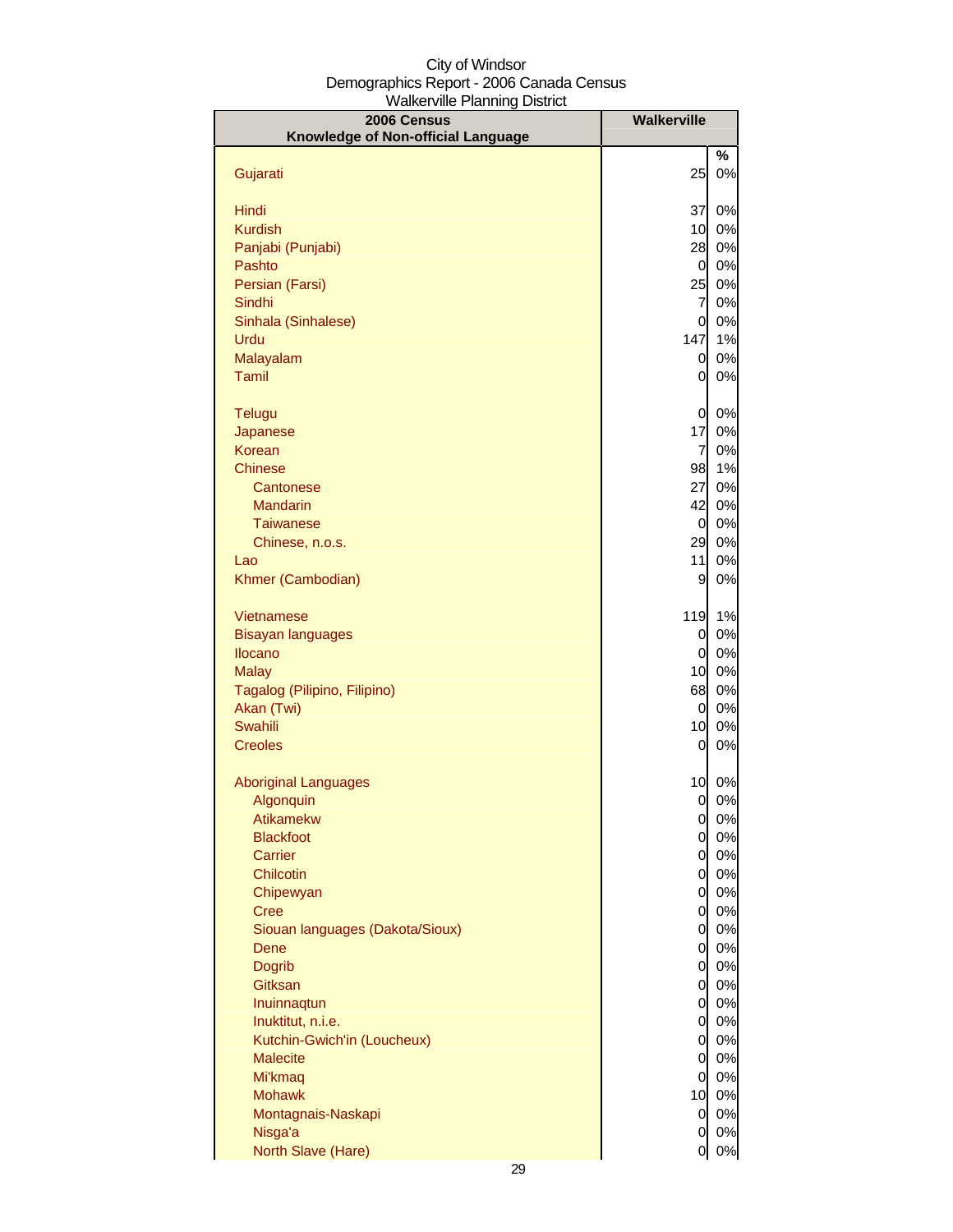| ີ<br>2006 Census<br>Knowledge of Non-official Language | <b>Walkerville</b> |    |
|--------------------------------------------------------|--------------------|----|
|                                                        |                    | %  |
| Ojibway                                                |                    | 0% |
| Oji-Cree                                               |                    | 0% |
| Shuswap                                                |                    | 0% |
| <b>South Slave</b>                                     |                    | 0% |
| <b>Tlingit</b>                                         | 0                  | 0% |
|                                                        |                    |    |
| Other languages                                        | 433                | 2% |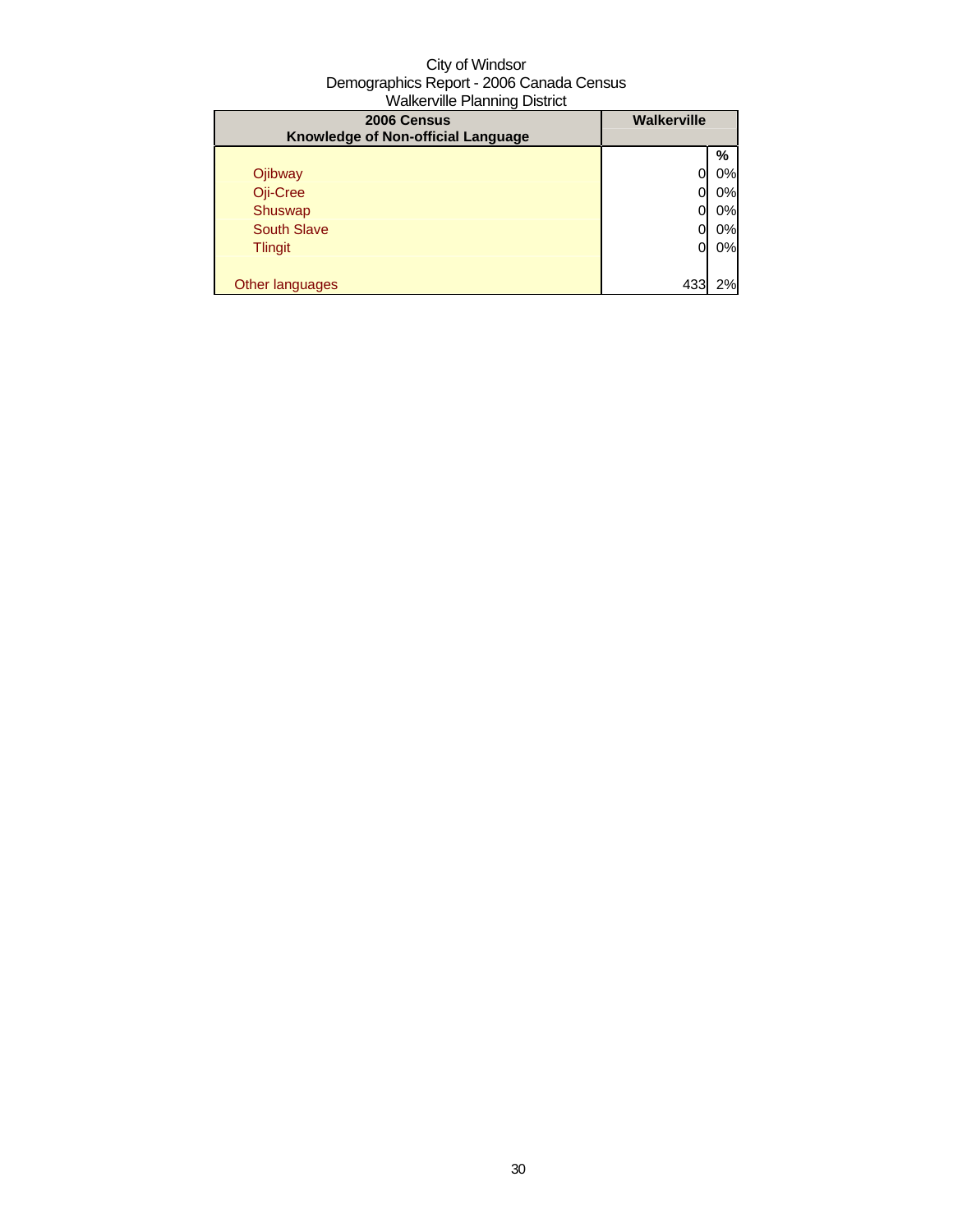## 2006 Census Home Language

| 2006 Census                              | <b>Walkerville</b>                                                |          |
|------------------------------------------|-------------------------------------------------------------------|----------|
| <b>Home Language</b>                     |                                                                   | %        |
| <b>Total Population by Home Language</b> | \$19,538                                                          |          |
| <b>Dominant Official Language</b>        | English                                                           |          |
| Top 5 Non-official Languages             | Arabic 37%<br>Italian <sub>21%</sub><br>Other languages<br>Polish | 6%<br>6% |
|                                          | Spanish                                                           | 5%       |
| Single responses                         | 19,25899%                                                         |          |
| <b>Official languages</b>                | 15,86981%                                                         |          |
| <b>English</b>                           | 15,76781%                                                         |          |
| French                                   | 102                                                               | 1%       |
| Non-official languages                   | 3,373 17%                                                         |          |
| <b>Italian</b>                           | 709                                                               | 4%       |
| Portuguese                               | 44                                                                | 0%       |
| Romanian                                 | 62                                                                | 0%       |
| Spanish                                  | 174                                                               | 1%       |
| Danish                                   | 0                                                                 | 0%       |
| <b>Dutch</b>                             | $\overline{0}$                                                    | 0%       |
| Flemish                                  | 10                                                                | 0%       |
| <b>Frisian</b>                           | $\overline{0}$                                                    | 0%       |
| German                                   | 45                                                                | 0%       |
| Norwegian                                | 0                                                                 | 0%       |
| <b>Swedish</b>                           | $\overline{O}$                                                    | 0%       |
| Yiddish                                  | $\mathbf 0$                                                       | 0%       |
| <b>Bosnian</b>                           | 8                                                                 | 0%       |
| <b>Bulgarian</b>                         | $\mathbf 0$                                                       | 0%       |
| Croatian                                 | $\overline{0}$                                                    | 0%       |
| Czech                                    | 10                                                                | 0%       |
| Macedonian                               | 20                                                                | 0%       |
| Polish                                   | 187                                                               | 1%       |
| <b>Russian</b>                           | 12                                                                | 0%       |
| Serbian                                  | 40                                                                | 0%       |
| Serbo-Croatian                           | 10                                                                | 0%       |
| <b>Slovak</b>                            | 0                                                                 | 0%       |
| Slovenian                                | $\overline{O}$                                                    | 0%       |
| <b>Ukrainian</b>                         | 36                                                                | 0%       |
| Latvian                                  | $\overline{0}$                                                    | 0%       |
| Lithuanian                               | 0                                                                 | 0%       |
| Estonian                                 | 0                                                                 | 0%       |
| Finnish                                  | $\overline{0}$                                                    | 0%       |
| Hungarian                                | 25                                                                | 0%       |
| <b>Greek</b>                             | 111                                                               | 1%       |
| Armenian                                 | 10                                                                | 0%       |
| <b>Turkish</b>                           | $\overline{0}$                                                    | $0\%$    |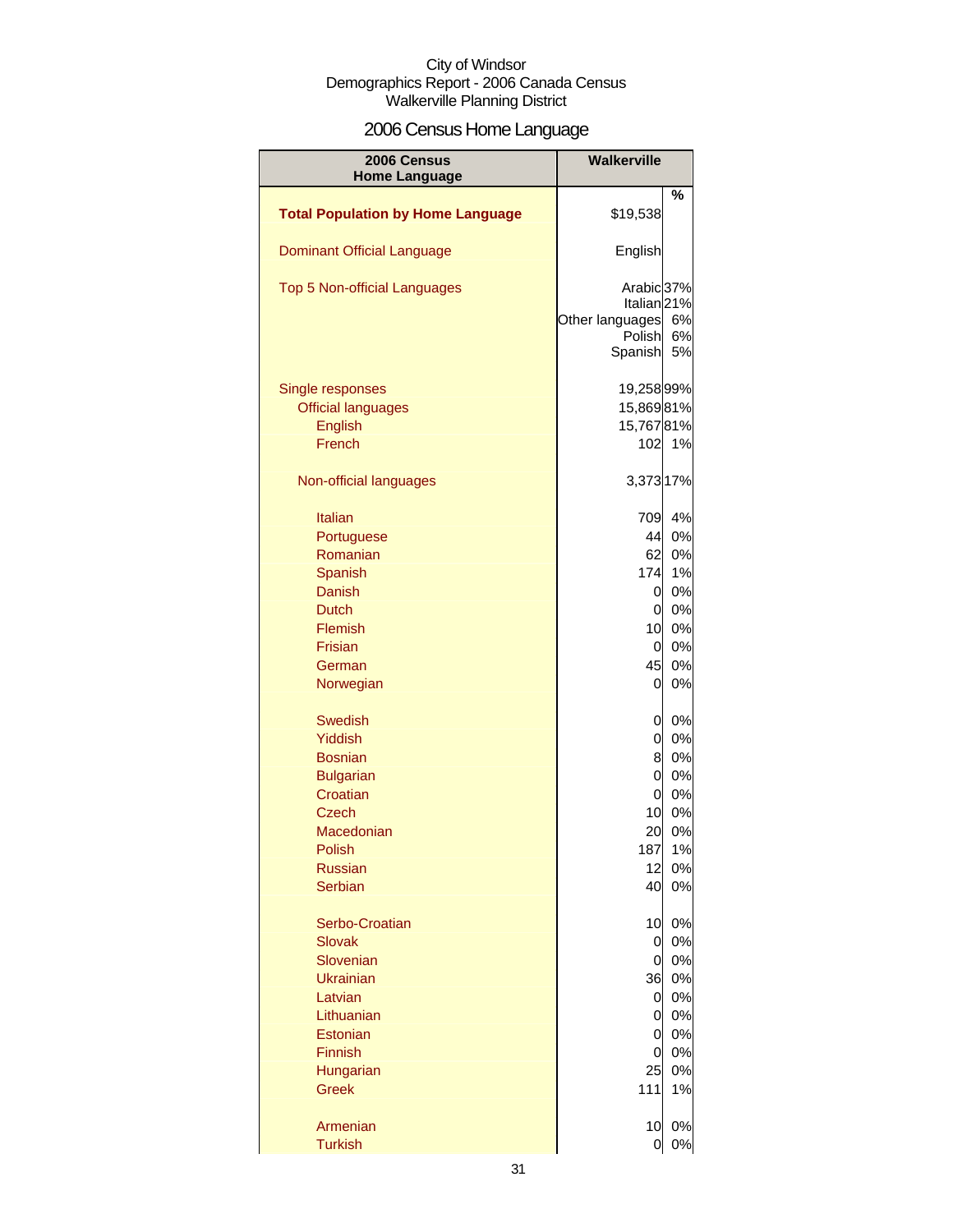| 2006 Census<br><b>Home Language</b> | <b>Walkerville</b> |       |
|-------------------------------------|--------------------|-------|
|                                     |                    | %     |
| Amharic                             | 0                  | 0%    |
| Arabic                              | 1,231              | 6%    |
| <b>Hebrew</b>                       | 0                  | 0%    |
| <b>Maltese</b>                      | 0                  | 0%    |
| Somali                              | 0                  | 0%    |
| Tigrigna                            | 0                  | $0\%$ |
| <b>Bengali</b>                      | 0                  | $0\%$ |
| Gujarati                            | 25                 | 0%    |
|                                     |                    |       |
| Hindi                               | 0                  | 0%    |
| <b>Kurdish</b>                      | 10 <sub>1</sub>    | $0\%$ |
| Panjabi (Punjabi)                   | 33                 | $0\%$ |
| Pashto                              | $\overline{0}$     | $0\%$ |
| Persian (Farsi)                     | 10                 | 0%    |
| Sindhi                              | 0                  | $0\%$ |
| Sinhala (Sinhalese)                 | 0                  | $0\%$ |
| Urdu                                | 120                | 1%    |
| Malayalam                           | 0                  | $0\%$ |
| <b>Tamil</b>                        | 0                  | 0%    |
| <b>Telugu</b>                       | 0                  | 0%    |
| Japanese                            | 0                  | 0%    |
| Korean                              | $\overline{7}$     | 0%    |
| Chinese                             | 57                 | 0%    |
| Cantonese                           | $\overline{7}$     | 0%    |
| <b>Mandarin</b>                     | 35                 | 0%    |
| <b>Taiwanese</b>                    | 0                  | 0%    |
| Chinese, n.o.s.                     | 15                 | 0%    |
| Lao                                 | 11                 | 0%    |
| Khmer (Cambodian)                   | 10                 | 0%    |
|                                     |                    |       |
| Vietnamese                          | 49                 | 0%    |
| <b>Bisayan languages</b>            | 0                  | 0%    |
| Ilocano                             | 0                  | 0%    |
| Malay                               | 0                  | 0%    |
| Tagalog (Pilipino, Filipino)        | 20                 | 0%    |
| Akan (Twi)                          | 0                  | 0%    |
| <b>Swahili</b>                      | 0                  | 0%    |
| <b>Creoles</b>                      | 0                  | 0%    |
| <b>Aboriginal Languages</b>         | 0                  | 0%    |
| Algonquin                           | $\overline{O}$     | 0%    |
| Atikamekw                           | $\overline{O}$     | 0%    |
| <b>Blackfoot</b>                    | $\overline{0}$     | 0%    |
| Carrier                             | $\overline{0}$     | 0%    |
| Chilcotin                           | $\overline{a}$     | 0%    |
| Chipewyan                           | $\overline{a}$     | $0\%$ |
| <b>Cree</b>                         | <sub>0</sub>       | $0\%$ |
| Siouan languages (Dakota/Sioux)     | $\overline{0}$     | $0\%$ |
| Dene                                | 0                  | $0\%$ |
| <b>Dogrib</b>                       | $\overline{0}$     | 0%    |
| Gitksan                             | $\mathbf 0$        | $0\%$ |
| Inuinnaqtun                         | 0                  | 0%    |
| Inuktitut, n.i.e.                   | 0                  | 0%    |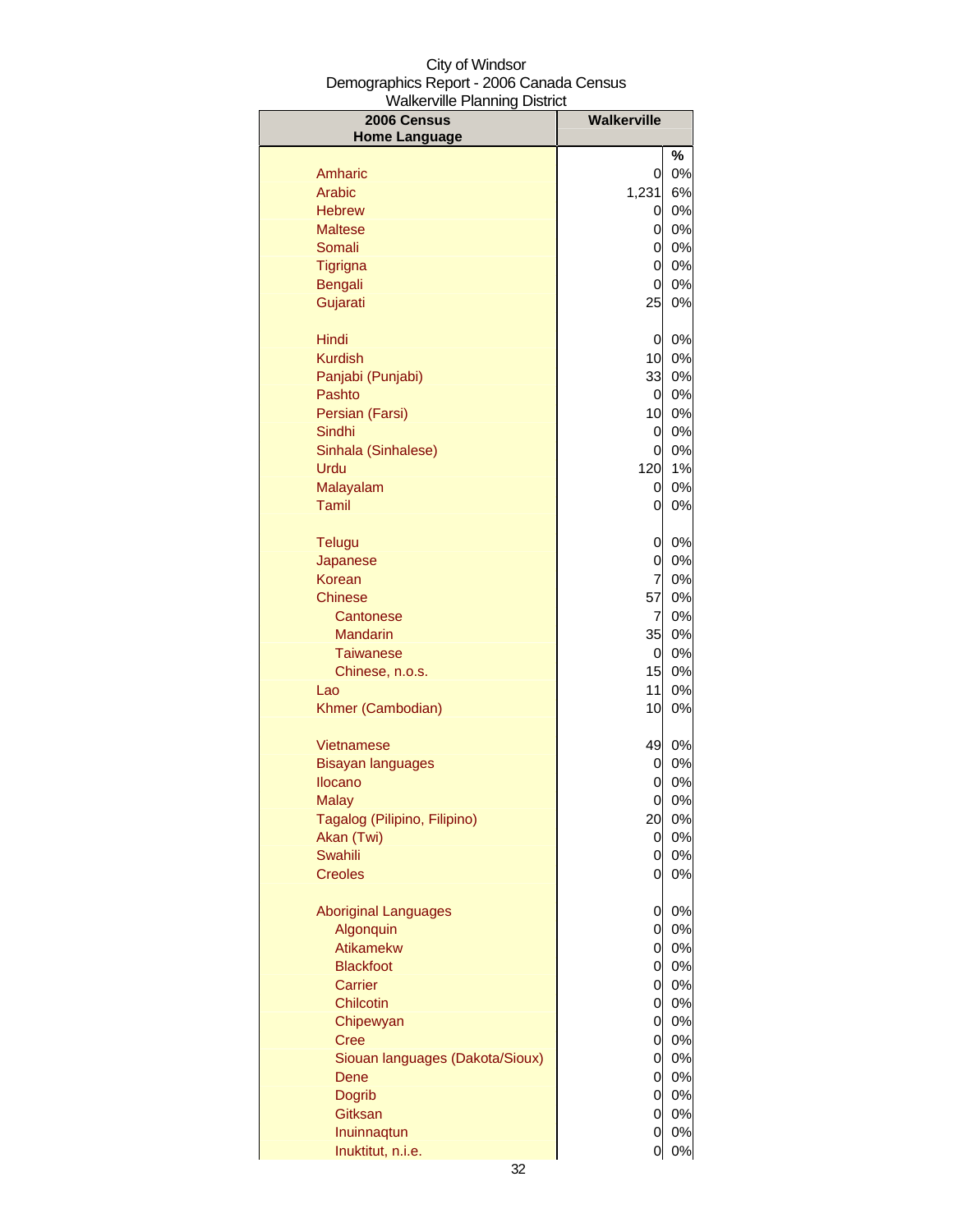| 2006 Census                               | <b>Walkerville</b> |    |
|-------------------------------------------|--------------------|----|
| <b>Home Language</b>                      |                    |    |
|                                           |                    | %  |
| Kutchin-Gwich'in (Loucheux)               | 0                  | 0% |
| <b>Malecite</b>                           | 0                  | 0% |
| Mi'kmaq                                   | 0                  | 0% |
| <b>Mohawk</b>                             | 0                  | 0% |
| Montagnais-Naskapi                        | 0                  | 0% |
| Nisga'a                                   | 0                  | 0% |
| North Slave (Hare)                        | 0                  | 0% |
| Ojibway                                   | 0                  | 0% |
| Oji-Cree                                  | 0                  | 0% |
| Shuswap                                   | 0                  | 0% |
| <b>South Slave</b>                        | 0                  | 0% |
| <b>Tlingit</b>                            | 0                  | 0% |
|                                           |                    |    |
| Other languages                           | 215                | 1% |
|                                           |                    |    |
| <b>Multiple responses</b>                 | 261                | 1% |
| <b>English and French</b>                 | $\Omega$           | 0% |
| English and non-official language         | 269                | 1% |
| French and non-official language          | 10                 | 0% |
| English, French and non-official language | 0                  | 0% |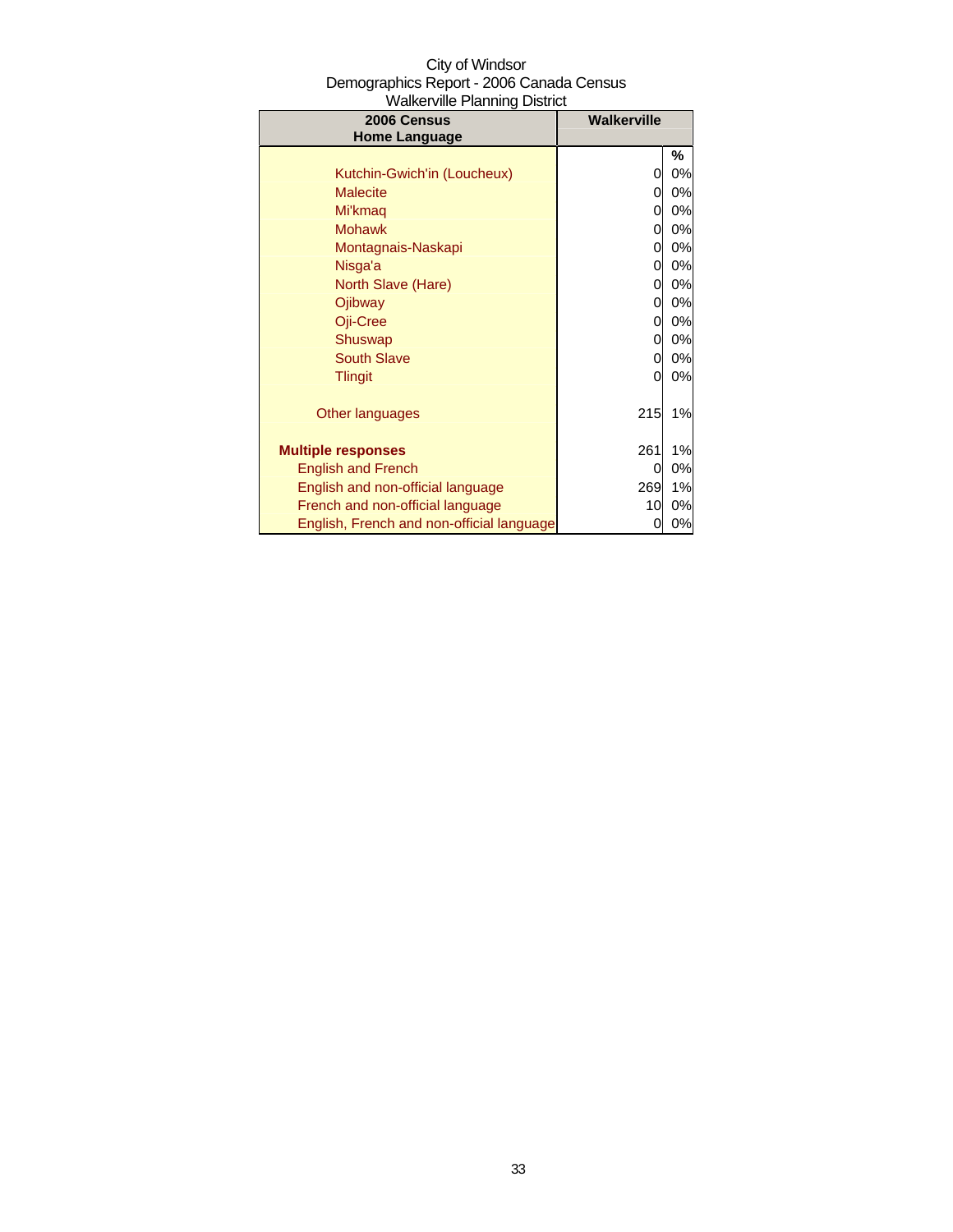## 2006 Census Citizenship and Generation Status

| 2006 Census<br><b>Citizenship and Generation Status</b>                                                                                                                       | <b>Walkerville</b> |    |
|-------------------------------------------------------------------------------------------------------------------------------------------------------------------------------|--------------------|----|
| <b>Total Population by Citizenship</b>                                                                                                                                        | 19,526             | %  |
| Canadian citizens                                                                                                                                                             | 17,73091%          |    |
| Under age 18                                                                                                                                                                  | 4,05321%           |    |
| Age 18 and over                                                                                                                                                               | 13,673 70%         |    |
| Not Canadian citizens                                                                                                                                                         | 1,791              | 9% |
| Population 15 years and over by Generation Status*                                                                                                                            | 15,892             |    |
| 1st generation                                                                                                                                                                | 5,196 33%          |    |
| 2nd generation                                                                                                                                                                | 2,958 19%          |    |
| 3rd generation or more                                                                                                                                                        | 7,686 48%          |    |
| *Generation status of the respondent, i.e. "1st", "2nd" or "3rd+" generation, refers to whether the respondent or the<br>respondent's parents were born in or outside Canada. |                    |    |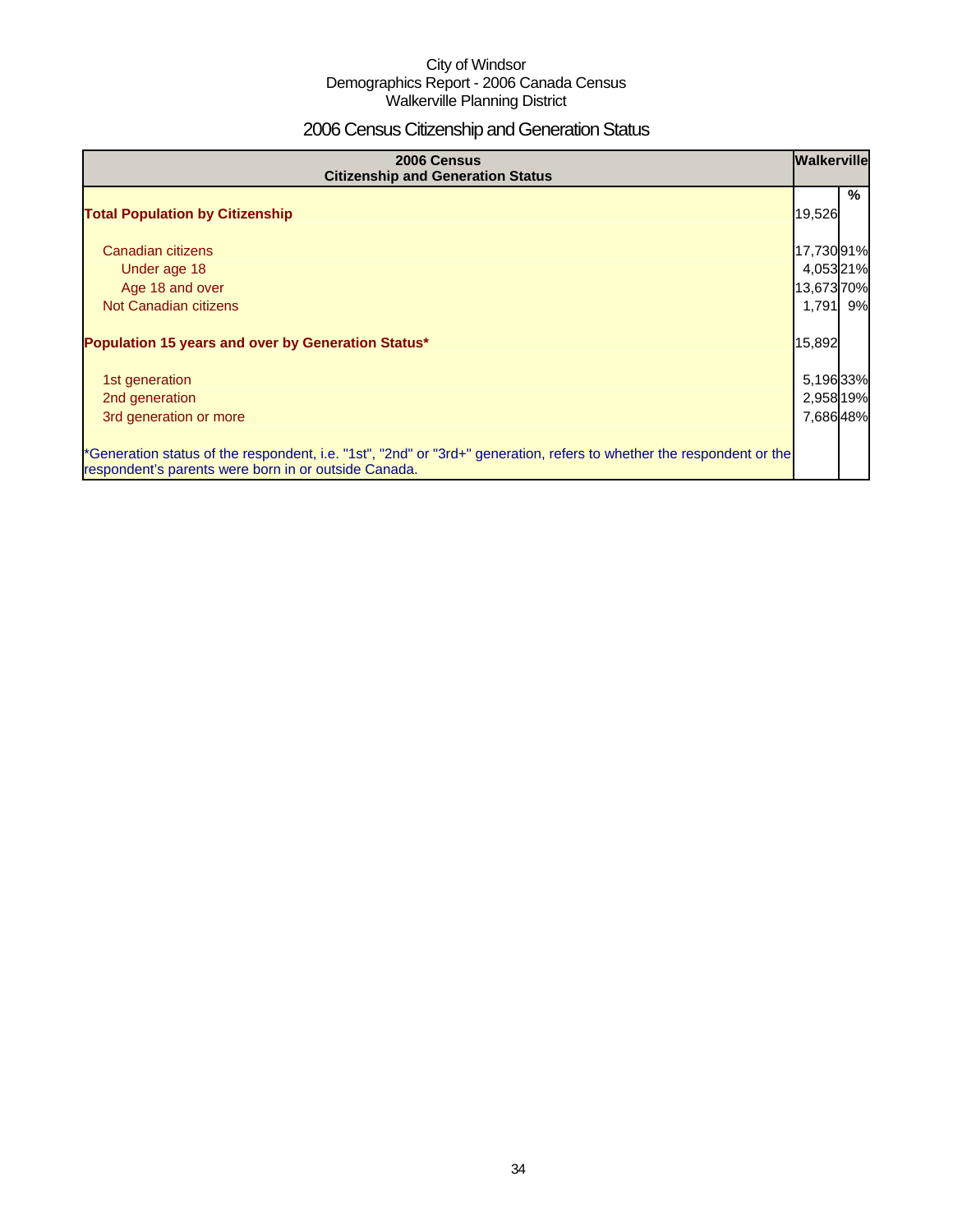## 2006 Census Immigration and Place of Birth

| 2006 Census<br><b>Immigration and Place of Birth</b>           | <b>Walkerville</b>                                  |          |
|----------------------------------------------------------------|-----------------------------------------------------|----------|
|                                                                |                                                     | %        |
| <b>Total Immigrant Population by Period of Immigration</b>     | 5,128                                               |          |
| Before 1961                                                    |                                                     | 791 15%  |
| 1961 to 1970                                                   |                                                     | 869 17%  |
| 1971 to 1980                                                   |                                                     | 601 12%  |
| 1981 to 1990                                                   |                                                     | 606 12%  |
| 1991 to 2000                                                   | 1,217 24%                                           |          |
| 1991 to 1995                                                   |                                                     | 58611%   |
| 1996 to 2000                                                   |                                                     | 631 12%  |
| 2001 to 2006                                                   |                                                     | 976 19%  |
| <b>Total Immigrant Population by Age at Immigration</b>        | 5,114                                               |          |
| Under 5 years                                                  | 393                                                 | 8%       |
| 5 to 14 years                                                  |                                                     | 819 16%  |
| 15 to 24 years                                                 | 1,297 25%                                           |          |
| 25 to 44 years                                                 | 2,16742%                                            |          |
| 45 years and over                                              |                                                     | 416 8%   |
| <b>Total Population by Immigrant Status and Place of Birth</b> | 19,523                                              |          |
| Non-immigrants                                                 | 13,976 72%                                          |          |
| Born in province of residence                                  | 12,827 66%                                          |          |
| Born outside province of residence                             | 1,130 6%                                            |          |
| Immigrants                                                     | 5,146 26%                                           |          |
| Non-permanent residents                                        | 362                                                 | 2%       |
| <b>Total Immigrants by Place of Birth</b>                      | 5,146                                               |          |
| Top 5 Immigrant Places of Birth                                | Southern Europe <sup>31%</sup>                      |          |
|                                                                | West Central Asia and the Middle East 22%           |          |
|                                                                | Eastern Europe <sup>12%</sup>                       |          |
|                                                                | United States of America<br><b>Central Americal</b> | 6%<br>4% |
|                                                                |                                                     |          |
| <b>United States of America</b>                                | 316                                                 | 6%       |
| <b>Central America</b>                                         | 217                                                 | 4%       |
| <b>Caribbean and Bermuda</b>                                   | 57                                                  | 1%       |
| <b>South America</b>                                           | 82                                                  | 2%       |
| <b>Europe</b>                                                  | 2,55850%                                            |          |
| <b>Western Europe</b>                                          |                                                     | 148 3%   |
| <b>Eastern Europe</b>                                          |                                                     | 585 11%  |
| <b>Southern Europe</b>                                         | 1,590 31%                                           |          |
| <b>Italy</b>                                                   | 1,052 20%                                           |          |
| <b>Other Southern Europe</b>                                   |                                                     | 531 10%  |
| <b>Northern Europe</b>                                         | 197                                                 | 4%       |
| <b>United Kingdom</b>                                          | 228                                                 | 4%       |
| <b>Other Northern Europe</b>                                   | 40                                                  | 1%       |
| Africa                                                         | 337                                                 | 7%       |
| <b>Western Africa</b>                                          | 70                                                  | 1%       |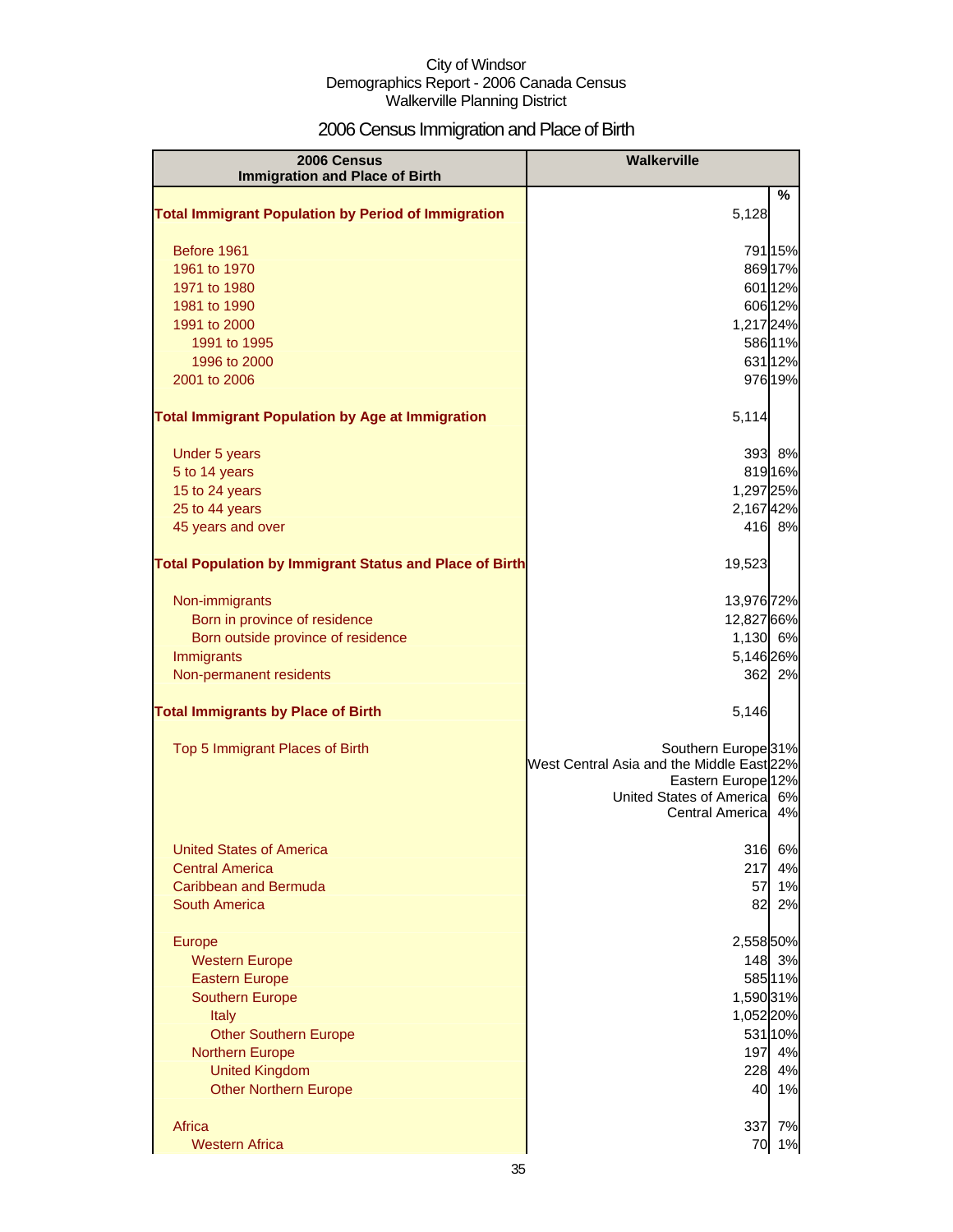| 2006 Census                           | <b>Walkerville</b> |    |
|---------------------------------------|--------------------|----|
| <b>Immigration and Place of Birth</b> |                    |    |
|                                       |                    | %  |
| <b>Eastern Africa</b>                 | 54                 | 1% |
| <b>Northern Africa</b>                | 161                | 3% |
| <b>Central Africa</b>                 | 10                 | 0% |
| <b>Southern Africa</b>                | 15                 | 0% |
|                                       |                    |    |
| Asia and the Middle East              | 1,542 30%          |    |
| West Central Asia and the Middle East | 1,113 22%          |    |
| Eastern Asia                          | 62                 | 1% |
| China                                 | 37                 | 1% |
| Hong Kong                             | 0                  | 0% |
| <b>Other Eastern Asia</b>             | 7                  | 0% |
| Southeast Asia                        | 212                | 4% |
| <b>Philippines</b>                    | 93                 | 2% |
| <b>Other Southeast Asia</b>           | 122                | 2% |
| <b>Southern Asia</b>                  | 160                | 3% |
| India                                 | 67                 | 1% |
| <b>Other Southern Asia</b>            | 90                 | 2% |
|                                       |                    |    |
| Oceania and other                     | 0                  | 0% |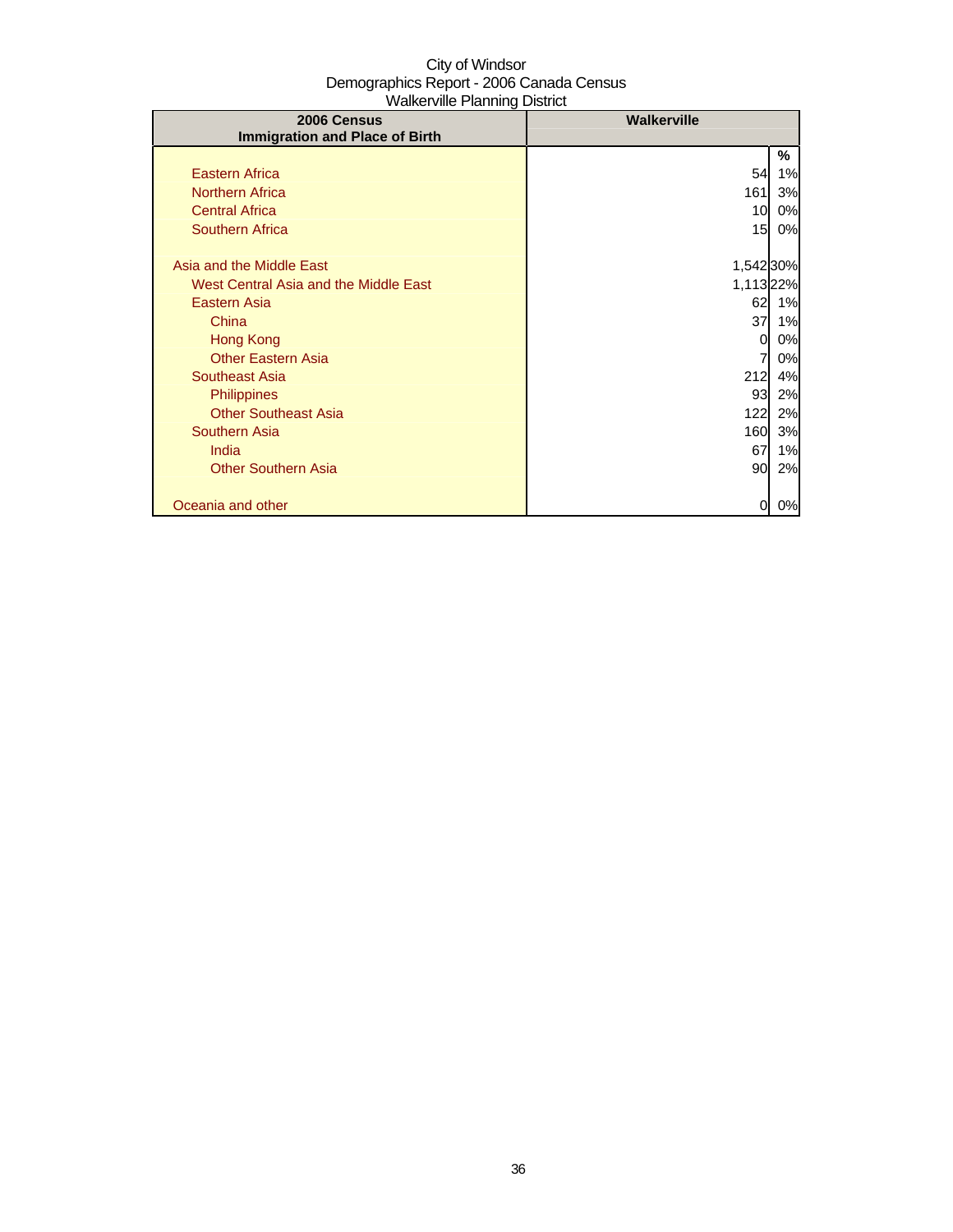| 2006 Census                                                | <b>Walkerville</b>                                   |          |
|------------------------------------------------------------|------------------------------------------------------|----------|
| Recent Immigration and Place of Birth (2001-2006)          |                                                      |          |
| <b>Total Recent Immigrants by Selected Places of Birth</b> | 996                                                  | %        |
|                                                            |                                                      |          |
| Top 5 Recent Immigrant Places of Birth                     | West Central Asia and the Middle East 32%            |          |
|                                                            | Southern Europe <sup>15%</sup>                       |          |
|                                                            | Eastern Europe <sup>13%</sup><br>Northern Africa 12% |          |
|                                                            | United States of America 9%                          |          |
|                                                            |                                                      |          |
| <b>United States of America</b>                            | 85                                                   | 9%       |
| <b>Central America</b>                                     | $\overline{7}$                                       | 1%       |
| Caribbean and Bermuda                                      | 5                                                    | 0%       |
| <b>South America</b>                                       | 30                                                   | 3%       |
| Europe                                                     |                                                      | 255 26%  |
| <b>Western Europe</b>                                      | 0                                                    | 0%       |
| <b>Eastern Europe</b>                                      |                                                      | 120 12%  |
| <b>Southern Europe</b>                                     |                                                      | 138 14%  |
| Italy                                                      | $\mathbf{0}$                                         | 0%       |
| <b>Other Southern Europe</b>                               |                                                      | 122 12%  |
| <b>Northern Europe</b>                                     | $\overline{0}$                                       | 0%       |
| <b>United Kingdom</b>                                      | $\overline{0}$                                       | 0%       |
| <b>Other Northern Europe</b>                               | $\Omega$                                             | 0%       |
| Africa                                                     |                                                      | 215 22%  |
| <b>Western Africa</b>                                      | 45                                                   | 5%       |
| <b>Eastern Africa</b>                                      | 10                                                   | 1%       |
| <b>Northern Africa</b>                                     |                                                      | 115 12%  |
| <b>Central Africa</b>                                      | 10                                                   | 1%       |
| <b>Southern Africa</b>                                     | $\overline{0}$                                       | 0%       |
| Asia and the Middle East                                   |                                                      | 374 38%  |
| West Central Asia and the Middle East                      |                                                      | 302 30%  |
| Eastern Asia                                               | 10                                                   | 1%       |
| China                                                      | 10                                                   | 1%       |
| <b>Hong Kong</b>                                           | 0                                                    | 0%       |
| <b>Other Eastern Asia</b>                                  | <sub>O</sub>                                         | 0%       |
| <b>Southeast Asia</b>                                      | 47                                                   | 5%       |
| Philippines                                                | 30                                                   | 3%       |
| <b>Other Southeast Asia</b>                                | 10                                                   | 1%       |
| Southern Asia<br>India                                     | 20                                                   | 2%       |
| <b>Other Southern Asia</b>                                 | 17<br>10                                             | 2%<br>1% |
|                                                            |                                                      |          |
| Oceania and other                                          | 0                                                    | 0%       |

## 2006 Census Recent Immigration and Place of Birth (2001-2006)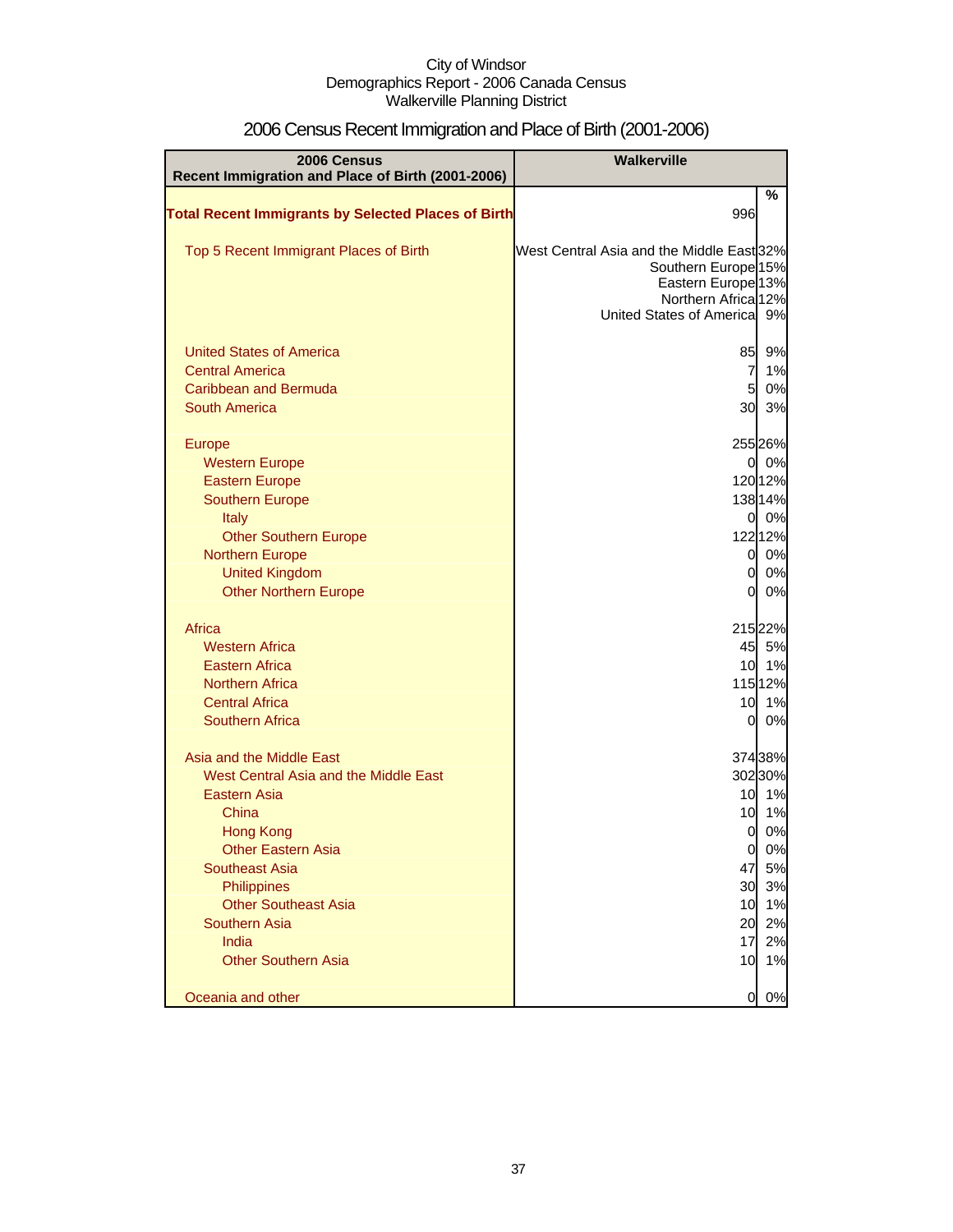## 2006 Census Mobility

| 2006 Census<br><b>Mobility</b>                    | <b>Walkerville</b> |    |
|---------------------------------------------------|--------------------|----|
|                                                   |                    | %  |
| <b>Total Population by 1 year mobility status</b> | 19,222             |    |
| Non-movers (same address one year ago)            | 15,54481%          |    |
| <b>Movers</b>                                     | 3,652 19%          |    |
| Non-migrants                                      | 2,717 14%          |    |
| <b>Migrants</b>                                   | 892                | 5% |
| Internal migrants                                 | 629                | 3% |
| Intraprovincial migrants                          | 591                | 3% |
| Interprovincial migrants                          | 83                 | 0% |
| <b>External migrants</b>                          | 292                | 2% |
| <b>Total Population by 5 year mobility status</b> | 18,352             |    |
| Non-movers (same address five years ago)          | 9,399 49%          |    |
| <b>Movers</b>                                     | 8,95747%           |    |
| Non-migrants                                      | 6,15932%           |    |
| <b>Migrants</b>                                   | 2,760 14%          |    |
| Internal migrants                                 | 1,557 8%           |    |
| Intraprovincial migrants                          | 1,174              | 6% |
| Interprovincial migrants                          | 340 <b>I</b>       | 2% |
| <b>External migrants</b>                          | 1,228 6%           |    |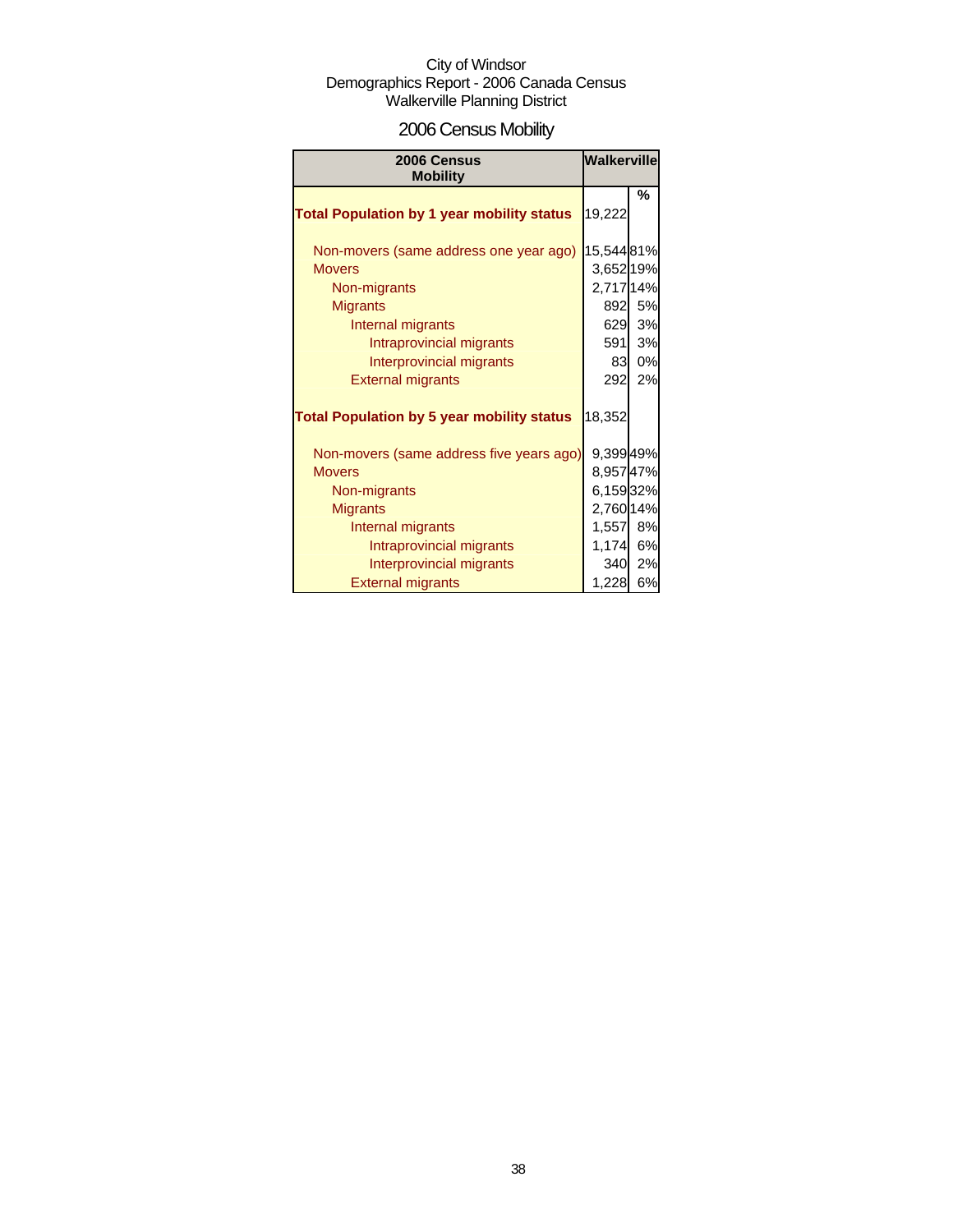# 2006 Census Aboriginal Population

| 2006 Census<br><b>Aboriginal Population</b>                                                                                                    | Walkerville    |    |
|------------------------------------------------------------------------------------------------------------------------------------------------|----------------|----|
| Population by Aboriginal* and non-Aboriginal Identity                                                                                          | 19,511         |    |
|                                                                                                                                                |                |    |
| Aboriginal population                                                                                                                          | 529            | 3% |
| <b>Single Response</b>                                                                                                                         | 540            | 3% |
| <b>Inuit</b>                                                                                                                                   | $\overline{0}$ | 0% |
| <b>Metis</b>                                                                                                                                   | 119            | 1% |
| North American Indian                                                                                                                          | 421            | 2% |
| Multiple responses                                                                                                                             | 10             | 0% |
| Aboriginal responses not included elsewhere                                                                                                    | 10             | 0% |
| Non-Aboriginal population                                                                                                                      | 18,98597%      |    |
| <b>Population by Registered Indian Status</b>                                                                                                  | 19,534         |    |
|                                                                                                                                                |                |    |
| <b>Registered Indian</b>                                                                                                                       | 177            | 1% |
| Not a Registered Indian                                                                                                                        | 19,36399%      |    |
| <b>Population by Aboriginal and Non-Aboriginal Ancestry</b>                                                                                    | 19,602         |    |
| Aboriginal ancestry                                                                                                                            | 1,065 5%       |    |
| North American Indian single ancestry                                                                                                          | 127            | 1% |
| North American Indian and non-Aboriginal ancestries                                                                                            | 771            | 4% |
| Métis single ancestry                                                                                                                          |                | 0% |
| Métis and non-Aboriginal ancestries                                                                                                            | 150            | 1% |
| Inuit single ancestry                                                                                                                          | 0              | 0% |
| Inuit and non-Aboriginal ancestries                                                                                                            | 0              | 0% |
| Other Aboriginal multiple ancestries                                                                                                           | $\Omega$       | 0% |
| Non-Aboriginal ancestry                                                                                                                        | 18,54395%      |    |
| Indian Reservation DAs that refused enumeration                                                                                                | 0              |    |
| * Refers to those persons who reported identifying with at least one Aboriginal group, i.e. North American Indian,<br>Métis or Inuit (Eskimo). |                |    |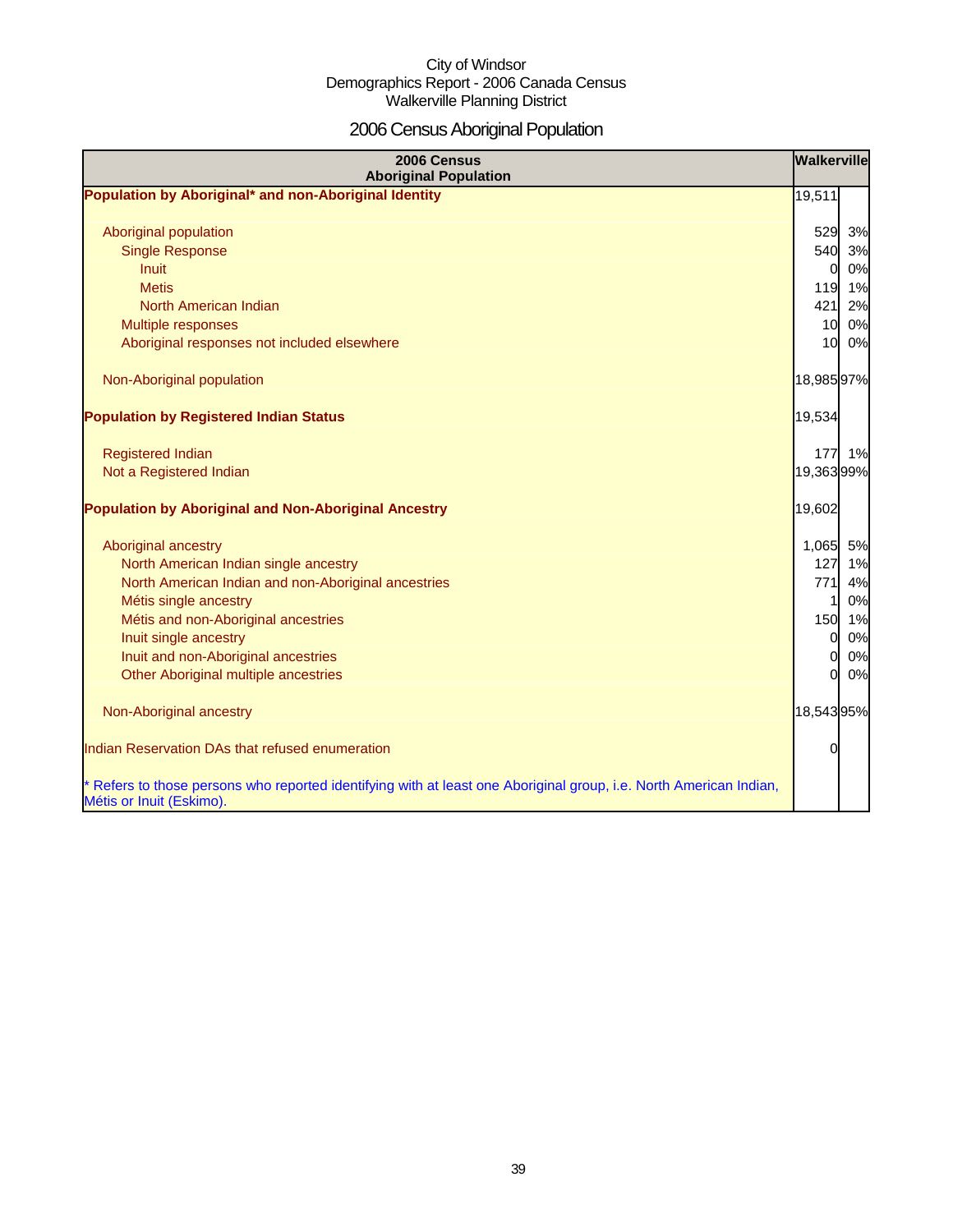## 2006 Census Labour Force by Sex Comparison

| 2006 Census                                                        | Walkerville  |         |                     |         |                |         |
|--------------------------------------------------------------------|--------------|---------|---------------------|---------|----------------|---------|
| <b>Labour Force by Sex</b>                                         |              |         |                     |         |                |         |
| Comparison                                                         | <b>Total</b> |         | <b>Males</b>        |         | <b>Females</b> |         |
|                                                                    | Population   |         |                     |         |                |         |
| <b>Total Population 15 years and over by Labour Force Activity</b> | 15,946       |         | 7,752               |         | 8,174          |         |
|                                                                    |              |         |                     |         |                |         |
| In the labour force                                                |              |         | 9,638 60% 5,127 66% |         | 4,481 55%      |         |
| Employed                                                           |              |         | 8,508 53% 4,544 59% |         | 3,95748%       |         |
| <b>Unemployed</b>                                                  | 1,074 7%     |         |                     | 549 7%  | 538            | 7%      |
| Not in the labour force                                            |              |         | 6,30340% 2,59333%   |         | 3,697 45%      |         |
| Participation rate                                                 | 60.4%        |         | 66.1%               |         | 54.8%          |         |
| Employment-population ratio                                        | 53.4%        |         | 58.6%               |         | 48.4%          |         |
| Unemployment rate                                                  | 11.1%        |         | 10.7%               |         | 12.0%          |         |
|                                                                    |              |         |                     |         |                |         |
| <b>Total Population 15-24 years by Labour Force Activity</b>       | 2,698        |         | 1,323               |         | 1,385          |         |
| In the labour force                                                | 1,48455%     |         |                     | 780 59% |                | 73953%  |
| Employed                                                           | 1,23146%     |         |                     | 64148%  |                | 53639%  |
| <b>Unemployed</b>                                                  |              | 311 12% |                     | 119 9%  |                | 168 12% |
| Not in the labour force                                            | 1,17744%     |         |                     | 52340%  |                | 64346%  |
|                                                                    |              |         |                     |         |                |         |
| Participation rate                                                 | 55.0%        |         | 58.9%               |         | 53.3%          |         |
| Employment-population ratio                                        | 45.6%        |         | 48.4%               |         | 38.7%          |         |
| Unemployment rate                                                  | 20.9%        |         | 15.2%               |         | 22.8%          |         |
| <b>Total Population 25 years and over by Labour Force Activity</b> | 13,228       |         | 6,424               |         | 6,805          |         |
|                                                                    |              |         |                     |         |                |         |
| In the labour force                                                |              |         | 8,10861% 4,35568%   |         | 3,761 55%      |         |
| Employed                                                           |              |         | 7,300 55% 3,907 61% |         | 3,405 50%      |         |
| <b>Unemployed</b>                                                  | 787          | 6%      |                     | 395 6%  | 363            | 5%      |
| Not in the labour force                                            |              |         | 5,09839% 2,03932%   |         | 3,015 44%      |         |
| Participation rate                                                 | 61.3%        |         | 67.8%               |         | 55.3%          |         |
| <b>Employment-population ratio</b>                                 | 55.2%        |         | 60.8%               |         | 50.0%          |         |
| Unemployment rate                                                  | 9.7%         |         | 9.1%                |         | 9.7%           |         |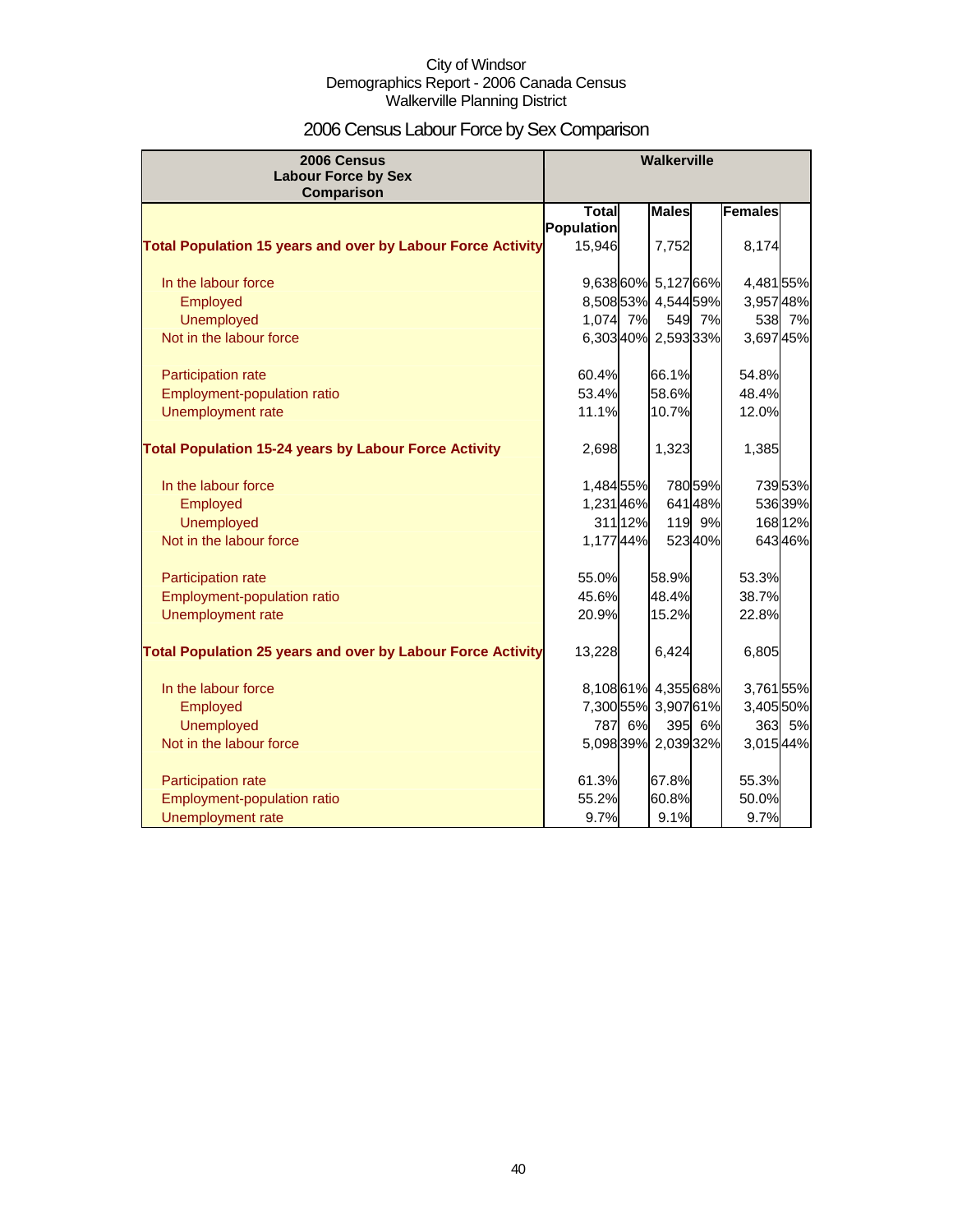## 2006 Census Labour Force by Sex

| 2006 Census<br><b>Labour Force by Sex</b>                          | Walkerville |         |
|--------------------------------------------------------------------|-------------|---------|
|                                                                    |             | %       |
| Total Population 15 years and over by Labour Force Activity 15,946 |             |         |
| In the labour force                                                | 9,638 60%   |         |
| Employed                                                           | 8,50853%    |         |
| Unemployed                                                         | 1,074 7%    |         |
| Not in the labour force                                            | 6,303 40%   |         |
| <b>Participation rate</b>                                          | 60.4%       |         |
| <b>Employment-population ratio</b>                                 | 53.4%       |         |
| <b>Unemployment rate</b>                                           | 11.1%       |         |
| <b>Total Population 15-24 years by Labour Force Activity</b>       | 2,698       |         |
| In the labour force                                                | 1,484 55%   |         |
| Employed                                                           | 1,231 46%   |         |
| <b>Unemployed</b>                                                  |             | 311 12% |
| Not in the labour force                                            | 1,17744%    |         |
| Participation rate                                                 | 55.0%       |         |
| Employment-population ratio                                        | 45.6%       |         |
| <b>Unemployment rate</b>                                           | 20.9%       |         |
| Total Population 25 years and over by Labour Force Activity 13,228 |             |         |
| In the labour force                                                | 8,10861%    |         |
| Employed                                                           | 7,300 55%   |         |
| <b>Unemployed</b>                                                  |             | 787 6%  |
| Not in the labour force                                            | 5,098 39%   |         |
| <b>Participation rate</b>                                          | 61.3%       |         |
| Employment-population ratio                                        | 55.2%       |         |
| <b>Unemployment rate</b>                                           | 9.7%        |         |
| Males 15 years and over by Labour Force Activity                   | 7,752       |         |
| In the labour force                                                | 5,12766%    |         |
| Employed                                                           | 4,544 59%   |         |
| Unemployed                                                         |             | 549 7%  |
| Not in the labour force                                            | 2,593 33%   |         |
| Participation rate                                                 | 66.1%       |         |
| <b>Employment-population ratio</b>                                 | 58.6%       |         |
| <b>Unemployment rate</b>                                           | 10.7%       |         |
| <b>Males 15-24 years by Labour Force Activity</b>                  | 1,323       |         |
| In the labour force                                                |             | 780 59% |
| Employed                                                           |             | 64148%  |
| <b>Unemployed</b>                                                  |             | 119 9%  |
| Not in the labour force                                            |             | 523 40% |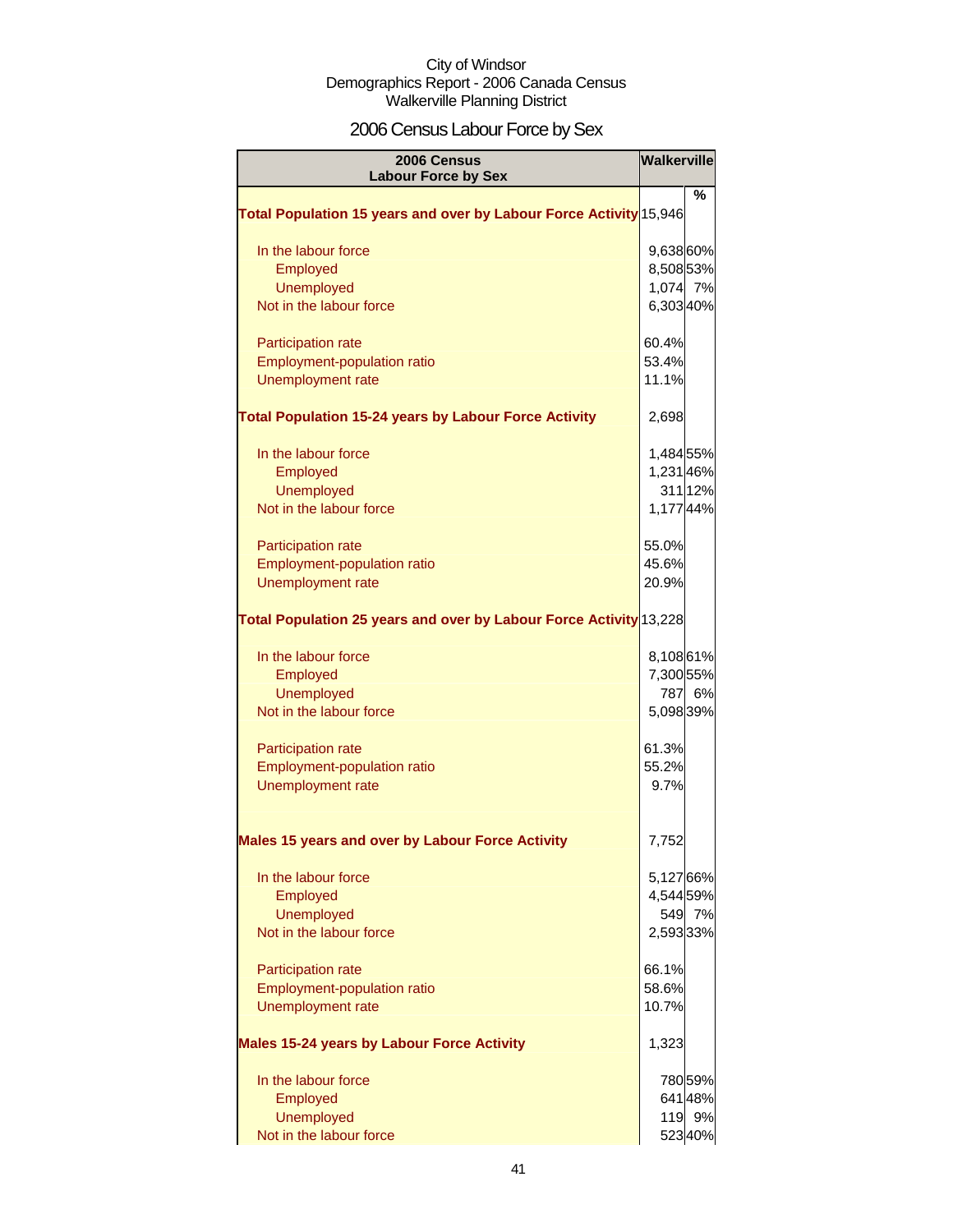| 2006 Census<br><b>Labour Force by Sex</b>                 | <b>Walkerville</b> |         |
|-----------------------------------------------------------|--------------------|---------|
|                                                           |                    | %       |
| Participation rate                                        | 58.9%              |         |
| Employment-population ratio                               | 48.4%              |         |
| <b>Unemployment rate</b>                                  | 15.2%              |         |
| Males 25 years and over by Labour Force Activity          | 6,424              |         |
| In the labour force                                       | 4,355 68%          |         |
| Employed                                                  | 3,90761%           |         |
| <b>Unemployed</b>                                         |                    | 395 6%  |
| Not in the labour force                                   | 2,039 32%          |         |
| Participation rate                                        | 67.8%              |         |
| Employment-population ratio                               | 60.8%              |         |
| <b>Unemployment rate</b>                                  | 9.1%               |         |
| <b>Females 15 years and over by Labour Force Activity</b> | 8,174              |         |
| In the labour force                                       | 4,481 55%          |         |
| Employed                                                  | 3,95748%           |         |
| <b>Unemployed</b>                                         |                    | 538 7%  |
| Not in the labour force                                   | 3,697 45%          |         |
| Participation rate                                        | 54.8%              |         |
| Employment-population ratio                               | 48.4%              |         |
| <b>Unemployment rate</b>                                  | 12.0%              |         |
| <b>Females 15-24 years by Labour Force Activity</b>       | 1,385              |         |
| In the labour force                                       |                    | 73953%  |
| Employed                                                  |                    | 53639%  |
| <b>Unemployed</b>                                         |                    | 168 12% |
| Not in the labour force                                   |                    | 64346%  |
| Participation rate                                        | 53.3%              |         |
| Employment-population ratio                               | 38.7%              |         |
| Unemployment rate                                         | 22.8%              |         |
| <b>Females 25 years and over by Labour Force Activity</b> | 6,805              |         |
| In the labour force                                       | 3,761 55%          |         |
| Employed                                                  | 3,405 50%          |         |
| <b>Unemployed</b>                                         |                    | 363 5%  |
| Not in the labour force                                   | 3,015 44%          |         |
| <b>Participation rate</b>                                 | 55.3%              |         |
| Employment-population ratio                               | 50.0%              |         |
| <b>Unemployment rate</b>                                  | 9.7%               |         |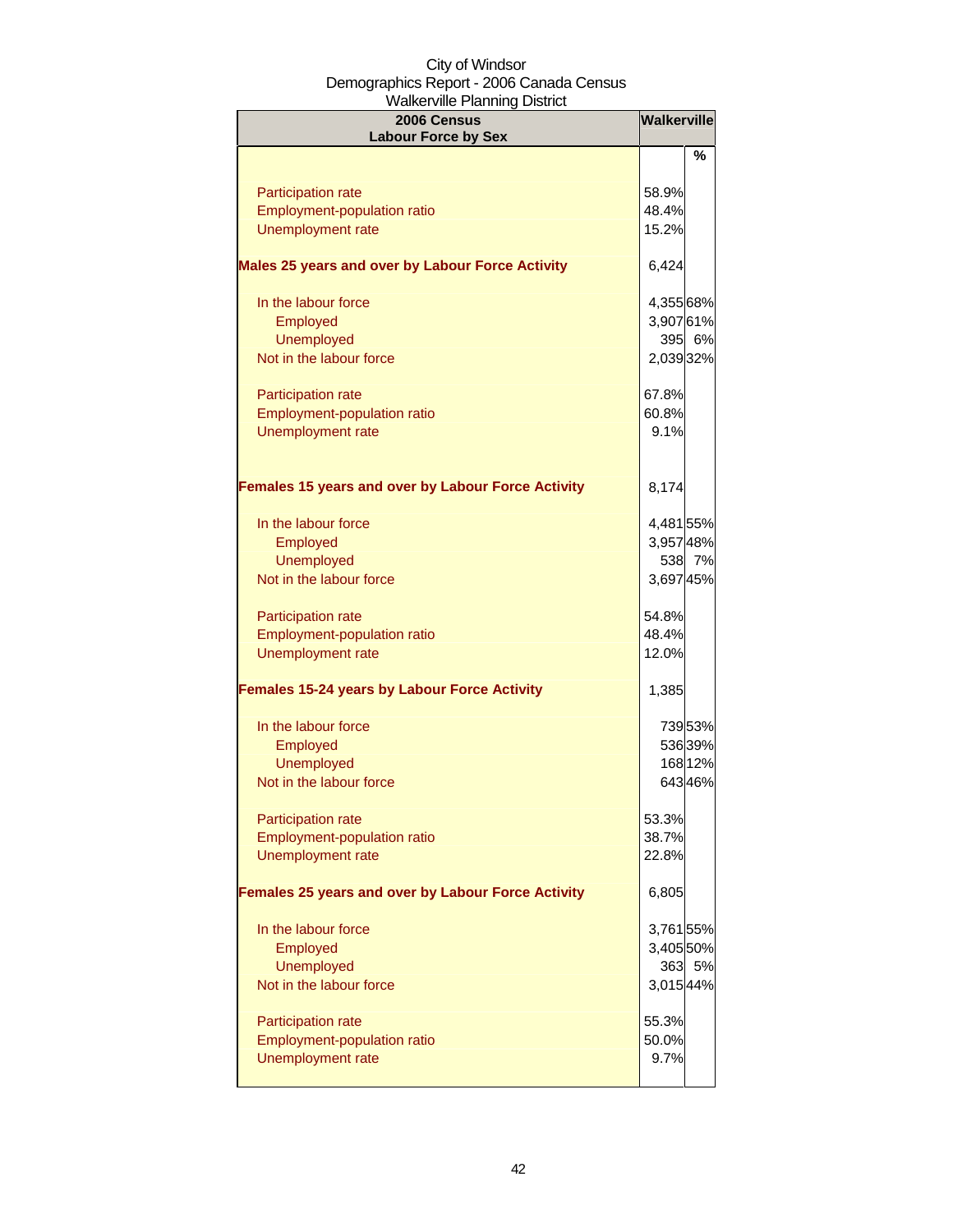## 2006 Census Presence of Children and Labour Force by Sex Comparison

| 2006 Census<br>Presence of Children and Labour Force by Sex Comparison                                          | <b>Walkerville</b>        |         |                     |        |                |
|-----------------------------------------------------------------------------------------------------------------|---------------------------|---------|---------------------|--------|----------------|
|                                                                                                                 | $\overline{\text{Total}}$ |         | <b>Males</b>        |        | <b>Females</b> |
|                                                                                                                 | Population                |         |                     |        |                |
| <b>Population 15 years and over in Private Households</b>                                                       | 15,850                    |         | 7,689               |        | 8,150          |
| In the labour force                                                                                             |                           |         | 9,589 60% 5,122 67% |        | 4,47655%       |
| Employed                                                                                                        |                           |         | 8,48354% 4,54959%   |        | 3,938 48%      |
| <b>Unemployed</b>                                                                                               | 1,066 7%                  |         | 551                 | 7%     | 518 6%         |
| Not in the labour force                                                                                         |                           |         | 6,25539% 2,57433%   |        | 3,696 45%      |
| Participation rate                                                                                              | 60.5%                     |         | 66.6%               |        | 54.9%          |
| Employment-population ratio                                                                                     | 53.5%                     |         | 59.2%               |        | 48.3%          |
| Unemployment rate                                                                                               | 11.1%                     |         | 10.8%               |        | 11.6%          |
| Population 15 years and over in Private Households with No Children at<br><b>Home</b>                           | 10,365                    |         | 5,488               |        | 4,847          |
| In the labour force                                                                                             |                           |         | 6,03058% 3,48363%   |        | 2,542 52%      |
| Employed                                                                                                        |                           |         | 5,24051% 3,02255%   |        | 2,229 46%      |
| <b>Unemployed</b>                                                                                               |                           | 735 7%  |                     | 442 8% | 320 7%         |
| Not in the labour force                                                                                         |                           |         | 4,32042% 2,01037%   |        | 2,296 47%      |
| Participation rate                                                                                              | 58.2%                     |         | 63.5%               |        | 52.4%          |
| Employment-population ratio                                                                                     | 50.6%                     |         | 55.1%               |        | 46.0%          |
| Unemployment rate                                                                                               | 12.2%                     |         | 12.7%               |        | 12.6%          |
| Population 15 years and over in Private Households with Children at Home                                        | 5,497                     |         | 2,164               |        | 3,291          |
| In the labour force                                                                                             |                           |         | 3,57365% 1,61274%   |        | 1,923 58%      |
| Employed                                                                                                        |                           |         | 3,210 58% 1,502 69% |        | 1,705 52%      |
| <b>Unemployed</b>                                                                                               |                           | 319 6%  |                     | 110 5% | 235 7%         |
| Not in the labour force                                                                                         | 1,946 35%                 |         |                     | 55726% | 1,374 42%      |
| Participation rate                                                                                              | 65.0%                     |         | 74.5%               |        | 58.4%          |
| Employment-population ratio                                                                                     | 58.4%                     |         | 69.4%               |        | 51.8%          |
| Unemployment rate                                                                                               | 8.9%                      |         | 6.8%                |        | 12.2%          |
| Population 15 years and over in Private Households with Children under 6<br>years only                          | 1,020                     |         | 360                 |        | 620            |
| In the labour force                                                                                             |                           | 694 68% |                     | 31688% | 392 63%        |
| Employed                                                                                                        |                           | 596 58% |                     | 26674% | 33053%         |
| <b>Unemployed</b>                                                                                               |                           | 100 10% |                     | 49 13% | 7512%          |
| Not in the labour force                                                                                         |                           | 261 26% |                     | 4312%  | 25441%         |
| Participation rate                                                                                              | 68.1%                     |         | 87.7%               |        | 63.3%          |
| Employment-population ratio                                                                                     | 58.5%                     |         | 73.8%               |        | 53.3%          |
| Unemployment rate                                                                                               | 14.3%                     |         | 15.4%               |        | 19.0%          |
| Population 15 years and over in Private Households with Children under 6<br>years and Children 6 years and over | 723                       |         | 269                 |        | 390            |
| In the labour force                                                                                             |                           | 455 63% |                     | 23989% | 17344%         |
| Employed                                                                                                        |                           | 39154%  |                     | 19271% | 17645%         |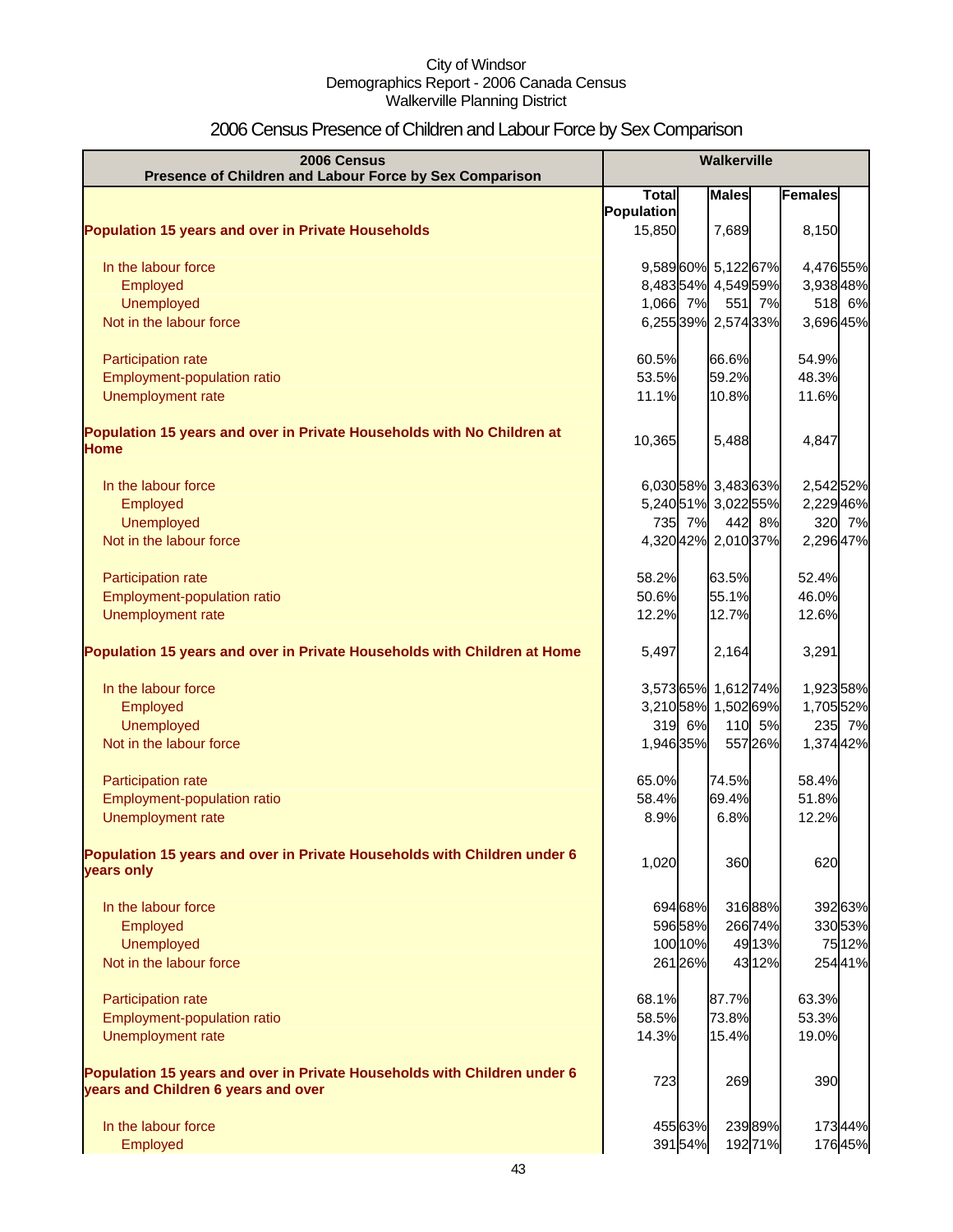| 2006 Census<br>Presence of Children and Labour Force by Sex Comparison                    | <b>Walkerville</b>         |        |                   |        |                |        |
|-------------------------------------------------------------------------------------------|----------------------------|--------|-------------------|--------|----------------|--------|
|                                                                                           | <b>Total</b><br>Population |        | <b>Males</b>      |        | <b>Females</b> |        |
| <b>Unemployed</b>                                                                         |                            | 55 8%  |                   | 39 14% | 35             | 9%     |
| Not in the labour force                                                                   |                            | 24534% |                   | 5520%  |                | 23059% |
| <b>Participation rate</b>                                                                 | 63.0%                      |        | 88.8%             |        | 44.4%          |        |
| <b>Employment-population ratio</b>                                                        | 54.1%                      |        | 71.4%             |        | 45.1%          |        |
| Unemployment rate                                                                         | 12.1%                      |        | 16.3%             |        | 20.2%          |        |
| Population 15 years and over in Private Households with Children 6 years<br>and over only | 3,706                      |        | 1,513             |        | 2,217          |        |
| In the labour force                                                                       |                            |        | 2,35764% 1,03068% |        | 1,316 59%      |        |
| <b>Employed</b>                                                                           | 2,20760%                   |        |                   | 99666% | 1,236 56%      |        |
| <b>Unemployed</b>                                                                         |                            | 117 3% | 32                | 2%     |                | 119 5% |
| Not in the labour force                                                                   | 1,341 36%                  |        |                   | 46631% |                | 86839% |
| <b>Participation rate</b>                                                                 | 63.6%                      |        | 68.1%             |        | 59.4%          |        |
| Employment-population ratio                                                               | 59.5%                      |        | 65.8%             |        | 55.8%          |        |
| Unemployment rate                                                                         | 5.0%                       |        | 3.2%              |        | 9.0%           |        |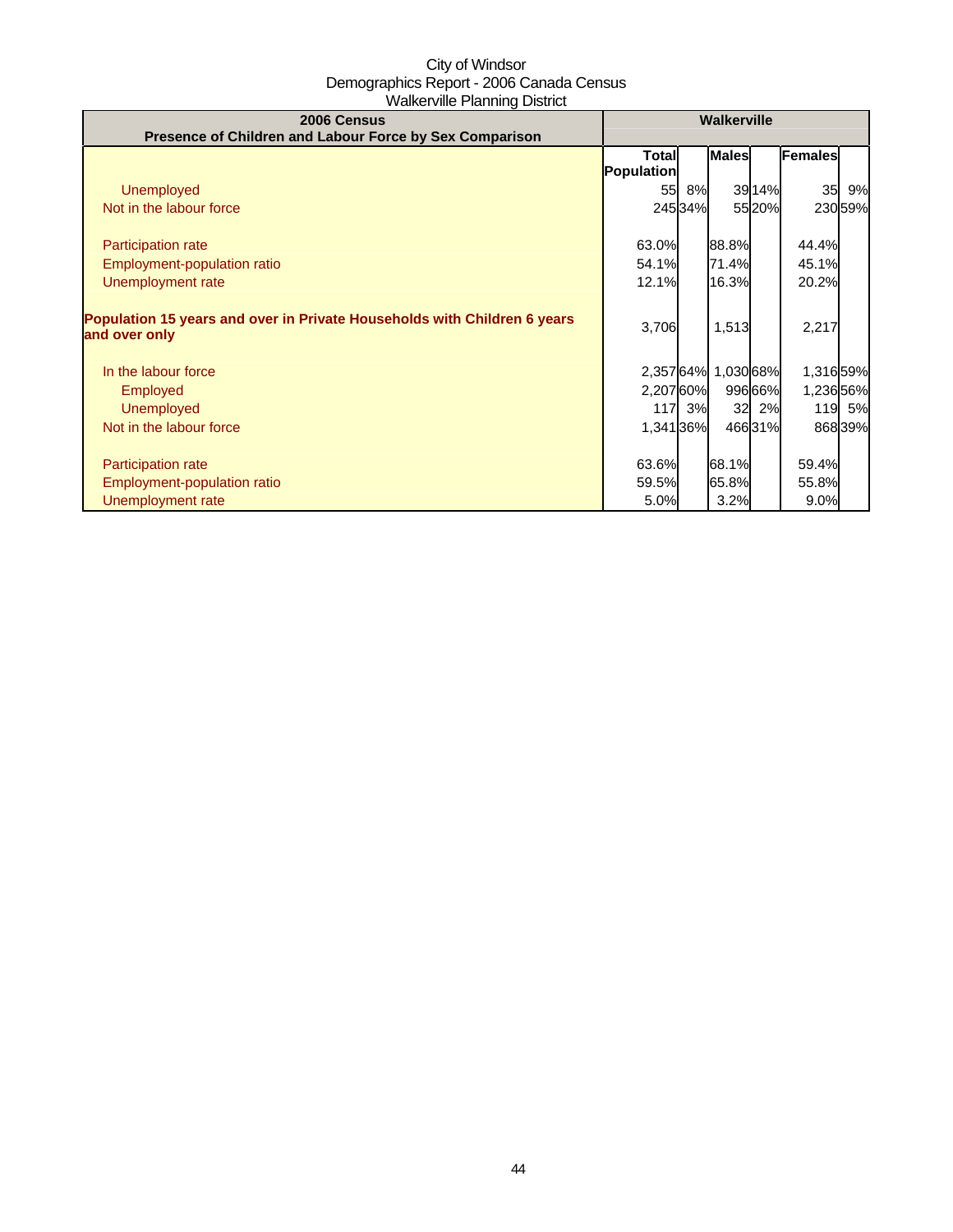## 2006 Census Presence of Children and Labour Force by Sex

| 2006 Census<br>Presence of Children and Labour Force by Sex                                                     | <b>Walkerville</b> |                  |
|-----------------------------------------------------------------------------------------------------------------|--------------------|------------------|
| <b>Population 15 years and over in Private Households</b>                                                       | 15,850             | $\%$             |
| In the labour force                                                                                             | 9,589 60%          |                  |
| Employed                                                                                                        | 8,483 54%          |                  |
| Unemployed                                                                                                      | 1,066 7%           |                  |
| Not in the labour force                                                                                         | 6,255 39%          |                  |
| Participation rate                                                                                              | 60.5%              |                  |
| Employment-population ratio                                                                                     | 53.5%              |                  |
| Unemployment rate                                                                                               | 11.1%              |                  |
| Population 15 years and over in Private Households with No Children at Home                                     | 10,365             |                  |
| In the labour force                                                                                             | 6,030 58%          |                  |
| Employed                                                                                                        | 5,240 51%          |                  |
| <b>Unemployed</b>                                                                                               |                    | 735 7%           |
| Not in the labour force                                                                                         | 4,320 42%          |                  |
| Participation rate                                                                                              | 58.2%              |                  |
| Employment-population ratio                                                                                     | 50.6%              |                  |
| Unemployment rate                                                                                               | 12.2%              |                  |
| Population 15 years and over in Private Households with Children at Home                                        | 5,497              |                  |
| In the labour force                                                                                             | 3,57365%           |                  |
| Employed                                                                                                        | 3,210 58%          |                  |
| Unemployed                                                                                                      |                    | 319 6%           |
| Not in the labour force                                                                                         | 1,946 35%          |                  |
| Participation rate                                                                                              | 65.0%              |                  |
| Employment-population ratio                                                                                     | 58.4%              |                  |
| Unemployment rate                                                                                               | 8.9%               |                  |
| Population 15 years and over in Private Households with Children under 6 years only                             | 1,020              |                  |
| In the labour force                                                                                             |                    | 694 68%          |
| Employed                                                                                                        |                    | 59658%           |
| Unemployed                                                                                                      |                    | 100 10%          |
| Not in the labour force                                                                                         |                    | 26126%           |
| Participation rate                                                                                              | 68.1%              |                  |
| Employment-population ratio                                                                                     | 58.5%              |                  |
| Unemployment rate                                                                                               | 14.3%              |                  |
| Population 15 years and over in Private Households with Children under 6 years and Children 6 years and<br>over | 723                |                  |
|                                                                                                                 |                    |                  |
| In the labour force                                                                                             |                    | 455 63%          |
| Employed                                                                                                        |                    | 39154%           |
| <b>Unemployed</b><br>Not in the labour force                                                                    |                    | 55 8%<br>245 34% |
|                                                                                                                 |                    |                  |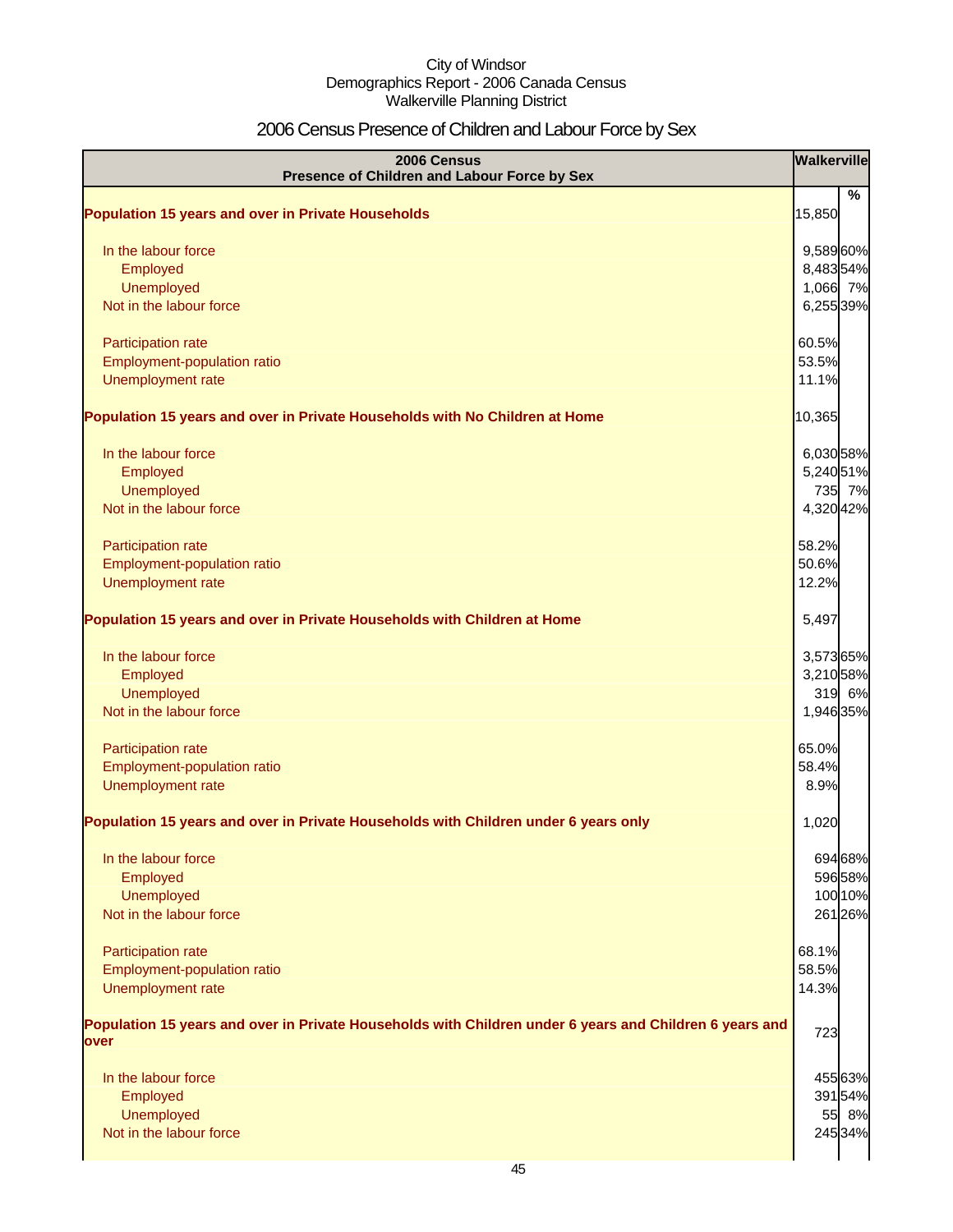| $\frac{1}{2}$ . The result is a set of $\frac{1}{2}$<br>2006 Census                    | <b>Walkerville</b> |  |
|----------------------------------------------------------------------------------------|--------------------|--|
| Presence of Children and Labour Force by Sex                                           | %                  |  |
| Participation rate                                                                     | 63.0%              |  |
| Employment-population ratio                                                            | 54.1%              |  |
| Unemployment rate                                                                      | 12.1%              |  |
| Population 15 years and over in Private Households with Children 6 years and over only | 3,706              |  |
| In the labour force                                                                    | 2,35764%           |  |
| Employed                                                                               | 2,207 60%          |  |
| Unemployed                                                                             | 117 3%             |  |
| Not in the labour force                                                                | 1,341 36%          |  |
| Participation rate                                                                     | 63.6%              |  |
| Employment-population ratio                                                            | 59.5%              |  |
| Unemployment rate                                                                      | 5.0%               |  |
| <b>Males 15 years and over in Private Households</b>                                   | 7,689              |  |
| In the labour force                                                                    | 5,122 67%          |  |
| Employed                                                                               | 4,549 59%          |  |
| Unemployed                                                                             | 551 7%             |  |
| Not in the labour force                                                                | 2,574 33%          |  |
| Participation rate                                                                     | 66.6%              |  |
| Employment-population ratio                                                            | 59.2%              |  |
| Unemployment rate                                                                      | 10.8%              |  |
| Males 15 years and over in Private Households with no children at home                 | 5,488              |  |
| In the labour force                                                                    | 3,48363%           |  |
| Employed                                                                               | 3,022 55%          |  |
| <b>Unemployed</b>                                                                      | 442 8%             |  |
| Not in the labour force                                                                | 2,010 37%          |  |
| <b>Participation rate</b>                                                              | 63.5%              |  |
| <b>Employment-population ratio</b>                                                     | 55.1%              |  |
| Unemployment rate                                                                      | 12.7%              |  |
| Males 15 years and over in Private Households with children at home                    | 2,164              |  |
| In the labour force                                                                    | 1,612 74%          |  |
| Employed                                                                               | 1,502 69%          |  |
| Unemployed                                                                             | 110 5%             |  |
| Not in the labour force                                                                | 557 26%            |  |
| Participation rate                                                                     | 74.5%              |  |
| Employment-population ratio                                                            | 69.4%              |  |
| Unemployment rate                                                                      | 6.8%               |  |
| Males 15 years and over in Private Households with children under 6 years only         | 360                |  |
| In the labour force                                                                    | 31688%             |  |
| Employed                                                                               | 26674%             |  |
| Unemployed                                                                             | 4913%              |  |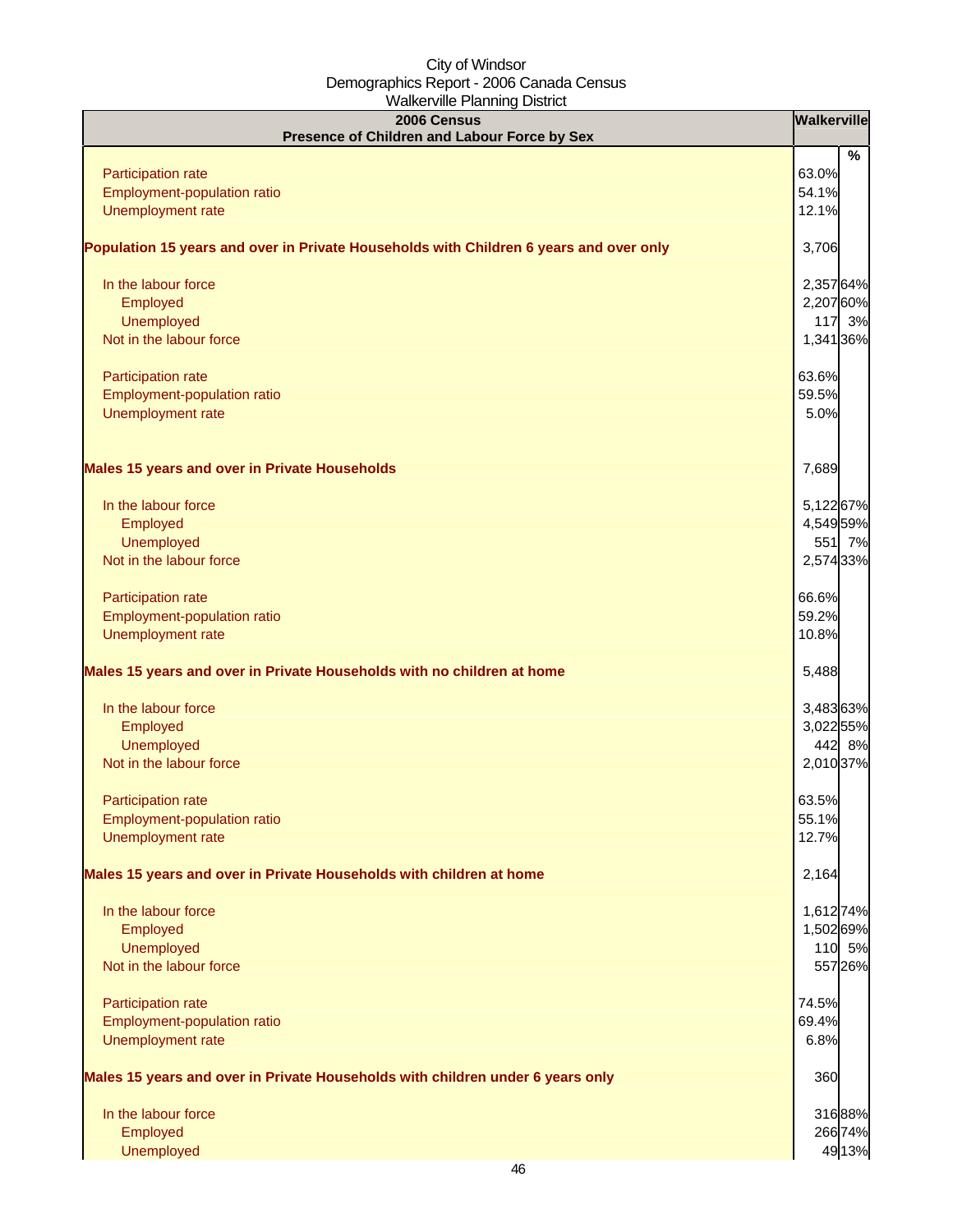| 2006 Census<br>Presence of Children and Labour Force by Sex                                             | Walkerville |         |
|---------------------------------------------------------------------------------------------------------|-------------|---------|
|                                                                                                         |             | %       |
| Not in the labour force                                                                                 |             | 4312%   |
|                                                                                                         |             |         |
| Participation rate                                                                                      | 87.7%       |         |
| Employment-population ratio                                                                             | 73.8%       |         |
| Unemployment rate                                                                                       | 15.4%       |         |
| Males 15 years and over in Private Households with children under 6 years and children 6 years and over | 269         |         |
| In the labour force                                                                                     |             | 23989%  |
| Employed                                                                                                |             | 19271%  |
| Unemployed                                                                                              |             | 39 14%  |
| Not in the labour force                                                                                 |             | 5520%   |
|                                                                                                         |             |         |
| Participation rate                                                                                      | 88.8%       |         |
| Employment-population ratio                                                                             | 71.4%       |         |
| Unemployment rate                                                                                       | 16.3%       |         |
| Males 15 years and over in Private Households with children 6 years and over only                       | 1,513       |         |
|                                                                                                         |             |         |
| In the labour force<br>Employed                                                                         | 1,030 68%   | 996 66% |
| Unemployed                                                                                              |             | 32 2%   |
| Not in the labour force                                                                                 |             | 46631%  |
|                                                                                                         |             |         |
| Participation rate                                                                                      | 68.1%       |         |
| Employment-population ratio                                                                             | 65.8%       |         |
| Unemployment rate                                                                                       | 3.2%        |         |
| Females 15 years and over in Private Households                                                         | 8,150       |         |
| In the labour force                                                                                     | 4,476 55%   |         |
| Employed                                                                                                | 3,938 48%   |         |
| Unemployed                                                                                              |             | 518 6%  |
| Not in the labour force                                                                                 | 3,696 45%   |         |
| Participation rate                                                                                      | 54.9%       |         |
| Employment-population ratio                                                                             | 48.3%       |         |
| Unemployment rate                                                                                       | 11.6%       |         |
| Females 15 years and over in Private Households with No Children at Home                                | 4,847       |         |
|                                                                                                         |             |         |
| In the labour force                                                                                     | 2,542 52%   |         |
| Employed                                                                                                | 2,229 46%   |         |
| Unemployed                                                                                              |             | 320 7%  |
| Not in the labour force                                                                                 | 2,296 47%   |         |
|                                                                                                         |             |         |
| Participation rate                                                                                      | 52.4%       |         |
| Employment-population ratio                                                                             | 46.0%       |         |
| Unemployment rate                                                                                       | 12.6%       |         |
| Females 15 years and over in Private Households with Children at Home                                   | 3,291       |         |
| In the labour force                                                                                     | 1,923 58%   |         |
| 17                                                                                                      |             |         |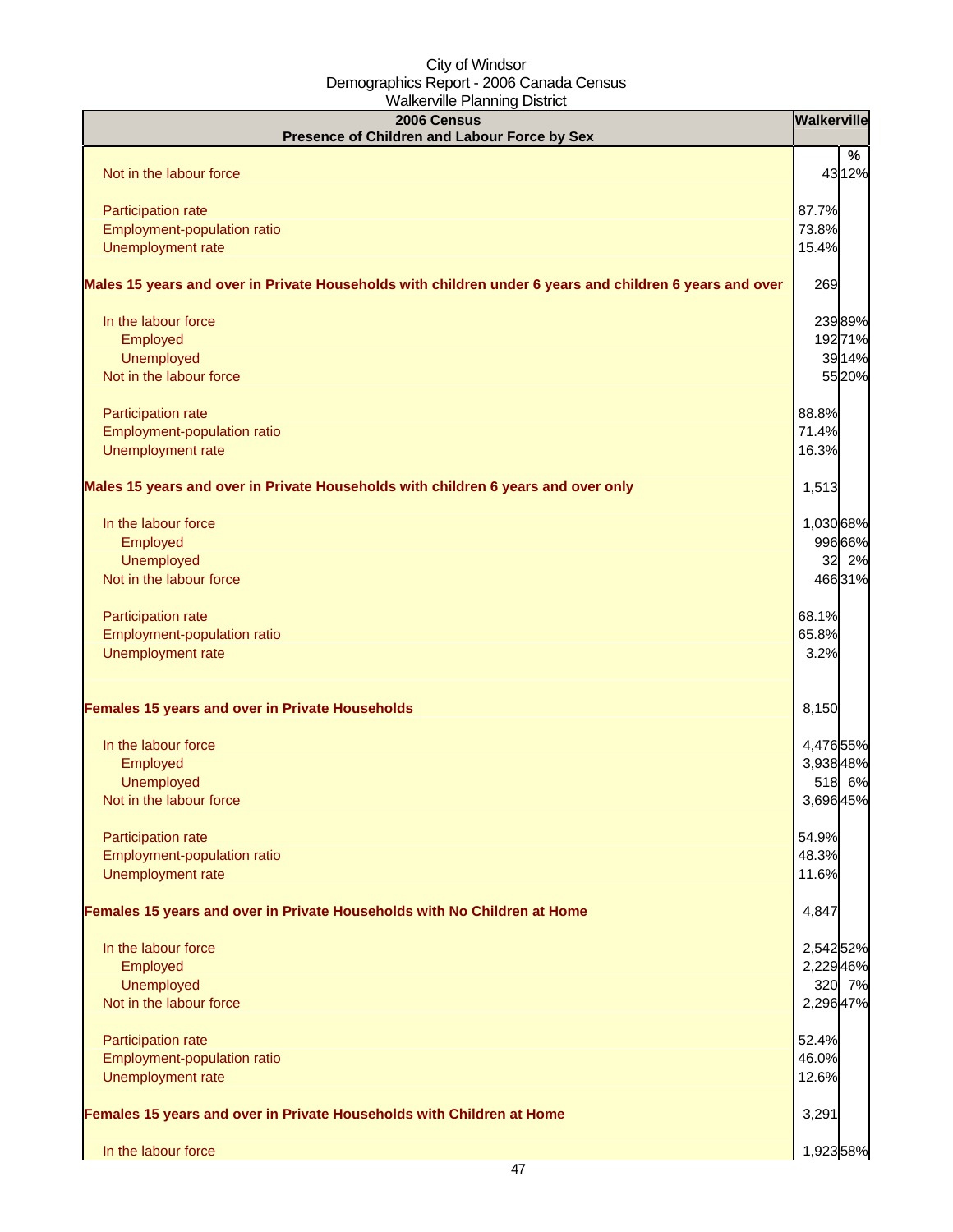| $\frac{1}{2}$ . The contribution of $\frac{1}{2}$ is the contribution                                        | Walkerville   |
|--------------------------------------------------------------------------------------------------------------|---------------|
| 2006 Census<br>Presence of Children and Labour Force by Sex                                                  |               |
|                                                                                                              | $\frac{9}{6}$ |
| Employed                                                                                                     | 1,705 52%     |
| Unemployed                                                                                                   | 235 7%        |
| Not in the labour force                                                                                      | 1,374 42%     |
|                                                                                                              |               |
| Participation rate                                                                                           | 58.4%         |
| Employment-population ratio                                                                                  | 51.8%         |
| Unemployment rate                                                                                            | 12.2%         |
|                                                                                                              |               |
| Females 15 years and over in Private Households with Children under 6 years only                             | 620           |
| In the labour force                                                                                          | 392 63%       |
| Employed                                                                                                     | 330 53%       |
| Unemployed                                                                                                   | 75 12%        |
| Not in the labour force                                                                                      | 25441%        |
| Participation rate                                                                                           | 63.3%         |
| Employment-population ratio                                                                                  | 53.3%         |
| Unemployment rate                                                                                            | 19.0%         |
| Females 15 years and over in Private Households with Children under 6 years and Children 6 years and<br>over | 390           |
| In the labour force                                                                                          | 17344%        |
| Employed                                                                                                     | 17645%        |
| Unemployed                                                                                                   | 35 9%         |
| Not in the labour force                                                                                      | 23059%        |
| Participation rate                                                                                           | 44.4%         |
| Employment-population ratio                                                                                  | 45.1%         |
| Unemployment rate                                                                                            | 20.2%         |
|                                                                                                              |               |
| Females 15 years and over in Private Households with Children 6 years and over only                          | 2,217         |
| In the labour force                                                                                          | 1,316 59%     |
| Employed                                                                                                     | 1,236 56%     |
| Unemployed                                                                                                   | 119 5%        |
| Not in the labour force                                                                                      | 86839%        |
| Participation rate                                                                                           | 59.4%         |
| Employment-population ratio                                                                                  | 55.8%         |
| Unemployment rate                                                                                            | 9.0%          |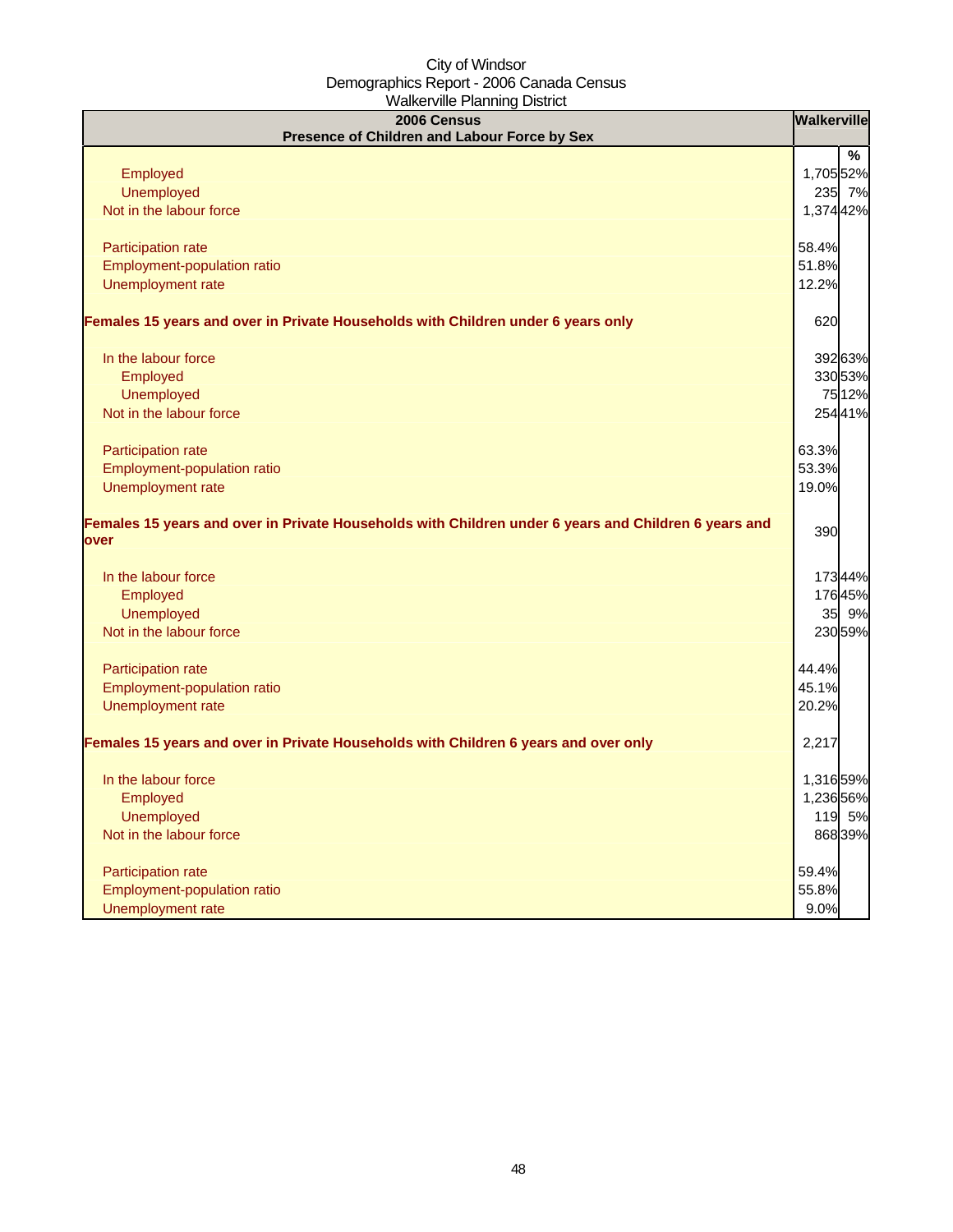## 2006 Census Labour Force by Industry and Sex Comparison

| 2006 Census<br><b>Labour Force by Industry</b><br>and Sex Comparison    | <b>Walkerville</b>                                                                                                                                                                                         |        |                                                                                                                                                                                             |                |                                                                                                                                                                                                         |          |
|-------------------------------------------------------------------------|------------------------------------------------------------------------------------------------------------------------------------------------------------------------------------------------------------|--------|---------------------------------------------------------------------------------------------------------------------------------------------------------------------------------------------|----------------|---------------------------------------------------------------------------------------------------------------------------------------------------------------------------------------------------------|----------|
|                                                                         | Total %                                                                                                                                                                                                    |        | <b>Males</b>                                                                                                                                                                                | %              | <b>Females</b>                                                                                                                                                                                          | %        |
|                                                                         | Labour<br><b>Force</b>                                                                                                                                                                                     |        |                                                                                                                                                                                             |                |                                                                                                                                                                                                         |          |
| <b>Total Labour Force 15 years</b><br>and over by Industry*             | 9,639                                                                                                                                                                                                      |        | 5,132                                                                                                                                                                                       |                | 4,491                                                                                                                                                                                                   |          |
| <b>Top 5 Industries</b>                                                 | 31-33 Manufacturing<br>44-45 Retail trade<br>72 Accommodation and 22%<br>food services 12%<br>62 Health care and 12%<br>social assistance 10%<br>81 Other services 7%<br>(except public<br>administration) |        | 31-33 Manufacturing<br>44-45 Retail trade 33%<br>72 Accommodation and food<br>services<br>23 Construction<br>56 Administrative and support,<br>waste management and<br>remediation services | 8%<br>8%<br>6% | 62 Health care and<br>social assistance<br>44-45 Retail trade 20%<br>10% 72 Accommodation and 16%<br>food services 16%<br>31-33 Manufacturing<br>81 Other services<br>(except public<br>administration) | 9%<br>8% |
| <b>All industries</b>                                                   | 9,32697%                                                                                                                                                                                                   |        | 4,98297%                                                                                                                                                                                    |                | 4,340 97%                                                                                                                                                                                               |          |
| 11 Agriculture, forestry,<br>fishing and hunting                        | 65                                                                                                                                                                                                         | 1%     | 53                                                                                                                                                                                          | 1%             | 40                                                                                                                                                                                                      | 1%       |
| 21 Mining and oil and gas<br>extraction                                 | 20                                                                                                                                                                                                         | 0%     | 10                                                                                                                                                                                          | 0%             | 0                                                                                                                                                                                                       | 0%       |
| <b>22 Utilities</b>                                                     | 50                                                                                                                                                                                                         | 1%     | 20                                                                                                                                                                                          | 0%             | 10                                                                                                                                                                                                      | 0%       |
| 23 Construction                                                         |                                                                                                                                                                                                            | 440 5% | 381                                                                                                                                                                                         | 7%             | 20                                                                                                                                                                                                      | 0%       |
| 31-33 Manufacturing                                                     | 1,990 21%                                                                                                                                                                                                  |        | 1,566 31%                                                                                                                                                                                   |                | 387                                                                                                                                                                                                     | 9%       |
| 41 Wholesale trade                                                      |                                                                                                                                                                                                            | 195 2% |                                                                                                                                                                                             | 195 4%         |                                                                                                                                                                                                         | 52 1%    |
| 44-45 Retail trade                                                      | 1,134 12%                                                                                                                                                                                                  |        | 453                                                                                                                                                                                         | 9%             |                                                                                                                                                                                                         | 652 15%  |
| 48-49 Transportation and<br>warehousing                                 |                                                                                                                                                                                                            | 399 4% | 245                                                                                                                                                                                         | 5%             | 136                                                                                                                                                                                                     | 3%       |
| 51 Information and cultural<br><b>industries</b>                        | 130                                                                                                                                                                                                        | 1%     | 73                                                                                                                                                                                          | 1%             | 60                                                                                                                                                                                                      | 1%       |
| 52 Finance and insurance                                                | 117                                                                                                                                                                                                        | 1%     | 40                                                                                                                                                                                          | 1%             | 105                                                                                                                                                                                                     | 2%       |
| 53 Real estate and rental<br>and leasing                                | 122                                                                                                                                                                                                        | 1%     | 25                                                                                                                                                                                          | 0%             | 50                                                                                                                                                                                                      | 1%       |
| 54 Professional, scientific                                             |                                                                                                                                                                                                            | 215 2% | 126                                                                                                                                                                                         | 2%             | 63                                                                                                                                                                                                      | 1%       |
| and technical services<br>55 Management of<br>companies and enterprises | 0                                                                                                                                                                                                          | 0%     | 0                                                                                                                                                                                           | 0%             | 10                                                                                                                                                                                                      | 0%       |
| 56 Administrative and<br>support, waste management                      | 432                                                                                                                                                                                                        | 4%     |                                                                                                                                                                                             | 270 5%         | 157                                                                                                                                                                                                     | 3%       |
| and remediation services<br><b>61 Educational services</b>              |                                                                                                                                                                                                            | 521 5% |                                                                                                                                                                                             | 186 4%         |                                                                                                                                                                                                         | 268 6%   |
| 62 Health care and social<br>assistance                                 |                                                                                                                                                                                                            | 905 9% | 120                                                                                                                                                                                         | 2%             |                                                                                                                                                                                                         | 826 18%  |
| 71 Arts, entertainment and<br>recreation                                |                                                                                                                                                                                                            | 459 5% | 183                                                                                                                                                                                         | 4%             |                                                                                                                                                                                                         | 242 5%   |
| 72 Accommodation and<br>food services                                   | 1,070 11%                                                                                                                                                                                                  |        | 391                                                                                                                                                                                         | 8%             |                                                                                                                                                                                                         | 648 14%  |
| 81 Other services (except                                               |                                                                                                                                                                                                            | 628 7% | 257                                                                                                                                                                                         | 5%             | 347                                                                                                                                                                                                     | 8%       |
| public administration)<br>91 Public administration                      |                                                                                                                                                                                                            | 215 2% | 109                                                                                                                                                                                         | 2%             | 101                                                                                                                                                                                                     | 2%       |
| Industry - Not applicable                                               |                                                                                                                                                                                                            | 294 3% | 147                                                                                                                                                                                         | 3%             | 98                                                                                                                                                                                                      | 2%       |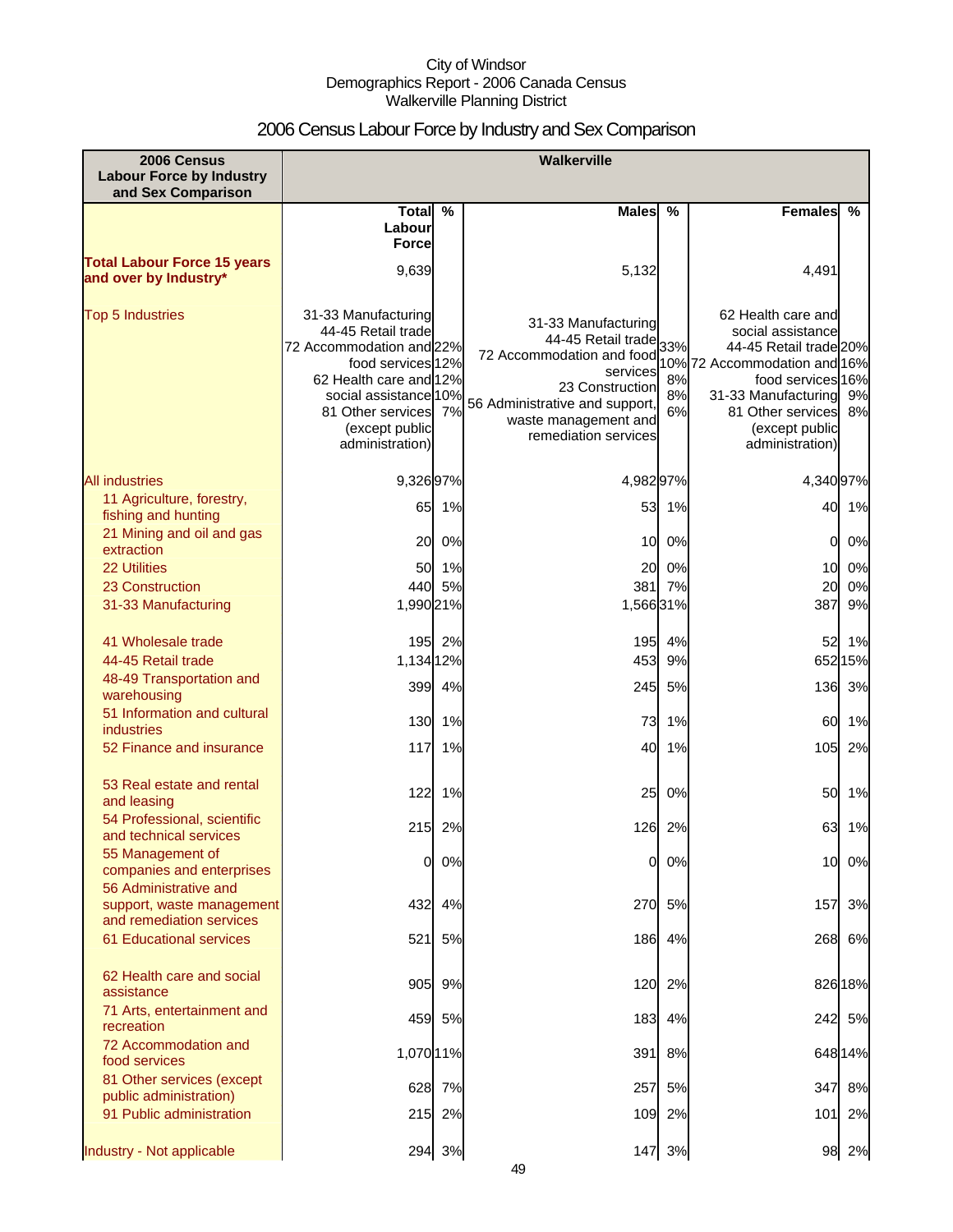| 2006 Census<br><b>Labour Force by Industry</b><br>and Sex Comparison |                                    |  | Walkerville  |   |           |  |
|----------------------------------------------------------------------|------------------------------------|--|--------------|---|-----------|--|
| * 2002 North American Industry<br><b>Classification System</b>       | Total %<br>Labourl<br><b>Force</b> |  | <b>Males</b> | % | Females % |  |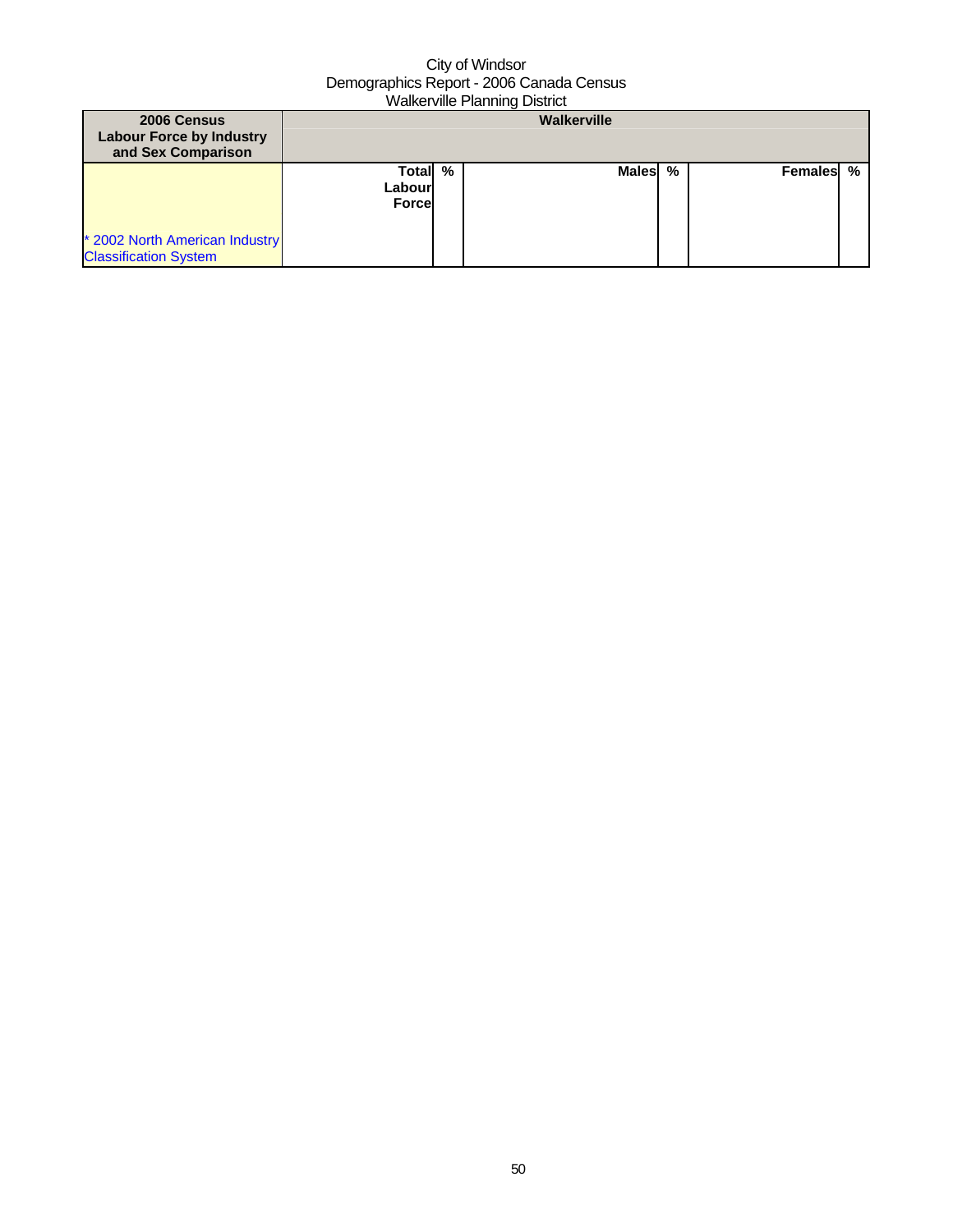## 2006 Census Labour Force by Industry and Sex

| 2006 Census<br><b>Labour Force by Industry and Sex</b>                                                                                                                                                                                                                                                                                    | <b>Walkerville</b>                                                                                                                                                                                             |
|-------------------------------------------------------------------------------------------------------------------------------------------------------------------------------------------------------------------------------------------------------------------------------------------------------------------------------------------|----------------------------------------------------------------------------------------------------------------------------------------------------------------------------------------------------------------|
| Total Labour Force 15 years and over by Industry*                                                                                                                                                                                                                                                                                         | %<br>9,639                                                                                                                                                                                                     |
| <b>Top 5 Industries</b>                                                                                                                                                                                                                                                                                                                   | 31-33 Manufacturing 22%<br>44-45 Retail trade 12%<br>72 Accommodation and food services 12%<br>62 Health care and social assistance 10%<br>81 Other services (except public administration) 7%                 |
| <b>All industries</b><br>11 Agriculture, forestry, fishing and hunting<br>21 Mining and oil and gas extraction<br><b>22 Utilities</b><br>23 Construction<br>31-33 Manufacturing<br>41 Wholesale trade<br>44-45 Retail trade<br>48-49 Transportation and warehousing<br>51 Information and cultural industries<br>52 Finance and insurance | 9,32697%<br>65<br>1%<br>20<br>0%<br>50<br>1%<br>5%<br>440<br>1,990 21%<br>195 2%<br>1,134 12%<br>399 4%<br>130 1%<br>117<br>1%                                                                                 |
| 53 Real estate and rental and leasing<br>54 Professional, scientific and technical services<br>55 Management of companies and enterprises<br>56 Administrative and support, waste management and<br>remediation services<br>61 Educational services                                                                                       | 122 1%<br>215<br>2%<br>0%<br>0<br>432<br>4%<br>521<br>5%                                                                                                                                                       |
| 62 Health care and social assistance<br>71 Arts, entertainment and recreation<br>72 Accommodation and food services<br>81 Other services (except public administration)<br>91 Public administration                                                                                                                                       | 905 9%<br>459<br>5%<br>1,070 11%<br>628 7%<br>2%<br>215                                                                                                                                                        |
| Industry - Not applicable                                                                                                                                                                                                                                                                                                                 | 294<br>3%                                                                                                                                                                                                      |
| Male Labour Force 15 years and over by Industry*                                                                                                                                                                                                                                                                                          | 5,132                                                                                                                                                                                                          |
| <b>Top 5 Industries</b>                                                                                                                                                                                                                                                                                                                   | 31-33 Manufacturing 33%<br>44-45 Retail trade<br>10%<br>72 Accommodation and food services<br>8%<br>23 Construction<br>8%<br>56 Administrative and support, waste management and<br>6%<br>remediation services |
| <b>All industries</b><br>11 Agriculture, forestry, fishing and hunting<br>21 Mining and oil and gas extraction<br>22 Utilities<br>23 Construction<br>31-33 Manufacturing                                                                                                                                                                  | 4,98297%<br>53 1%<br>10 0%<br>20 0%<br>381<br>7%<br>1,56631%                                                                                                                                                   |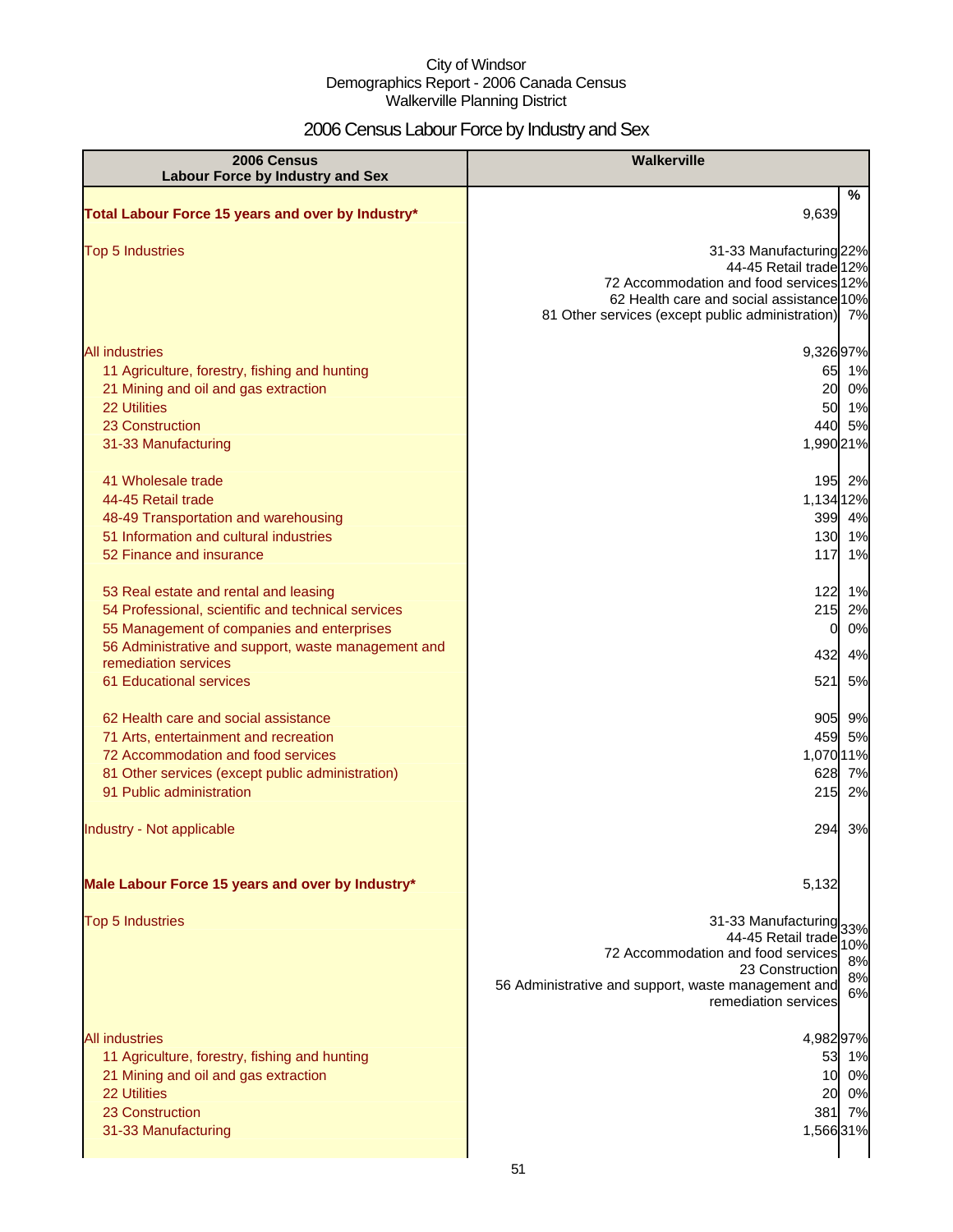| 2006 Census                                                                 | Walkerville                                                      |
|-----------------------------------------------------------------------------|------------------------------------------------------------------|
| <b>Labour Force by Industry and Sex</b>                                     | %                                                                |
| 41 Wholesale trade                                                          | 4%<br>195                                                        |
| 44-45 Retail trade                                                          | 9%<br>453                                                        |
| 48-49 Transportation and warehousing                                        | 5%<br>245                                                        |
| 51 Information and cultural industries                                      | 73<br>1%                                                         |
| 52 Finance and insurance                                                    | 40<br>1%                                                         |
| 53 Real estate and rental and leasing                                       | 25 0%                                                            |
| 54 Professional, scientific and technical services                          | 126 2%                                                           |
| 55 Management of companies and enterprises                                  | 0%<br>0                                                          |
| 56 Administrative and support, waste management and<br>remediation services | 270<br>5%                                                        |
| 61 Educational services                                                     | 4%<br>186                                                        |
| 62 Health care and social assistance                                        | 120 2%                                                           |
| 71 Arts, entertainment and recreation                                       | 183<br>4%                                                        |
| 72 Accommodation and food services                                          | 8%<br>391                                                        |
| 81 Other services (except public administration)                            | 257<br>5%                                                        |
| 91 Public administration                                                    | 109<br>2%                                                        |
| Industry - Not applicable                                                   | 1471<br>3%                                                       |
| Female Labour Force 15 years and over by Industry*                          | 4,491                                                            |
| <b>Top 5 Industries</b>                                                     | 62 Health care and social assistance 20%                         |
|                                                                             | 44-45 Retail trade 16%                                           |
|                                                                             | 72 Accommodation and food services 16%<br>31-33 Manufacturing 9% |
|                                                                             | 8%<br>81 Other services (except public administration)           |
| <b>All industries</b>                                                       | 4,340 97%                                                        |
| 11 Agriculture, forestry, fishing and hunting                               | 40 1%                                                            |
| 21 Mining and oil and gas extraction                                        | 0%<br>0                                                          |
| <b>22 Utilities</b>                                                         | 10 0%                                                            |
| 23 Construction                                                             | 20 0%                                                            |
| 31-33 Manufacturing                                                         | 387 9%                                                           |
| 41 Wholesale trade                                                          | 52 1%                                                            |
| 44-45 Retail trade                                                          | 652 15%                                                          |
| 48-49 Transportation and warehousing                                        | 136 3%                                                           |
| 51 Information and cultural industries<br>52 Finance and insurance          | 60 1%<br>105 2%                                                  |
|                                                                             |                                                                  |
| 53 Real estate and rental and leasing                                       | 50 1%                                                            |
| 54 Professional, scientific and technical services                          | 63 1%                                                            |
| 55 Management of companies and enterprises                                  | 0%<br>10                                                         |
| 56 Administrative and support, waste management and<br>remediation services | 3%<br>157                                                        |
| 61 Educational services                                                     | 268<br>6%                                                        |
| 62 Health care and social assistance                                        | 826 18%                                                          |
| 71 Arts, entertainment and recreation                                       | 242 5%                                                           |
| 72 Accommodation and food services                                          | 648 14%                                                          |
| 81 Other services (except public administration)                            | 347 8%                                                           |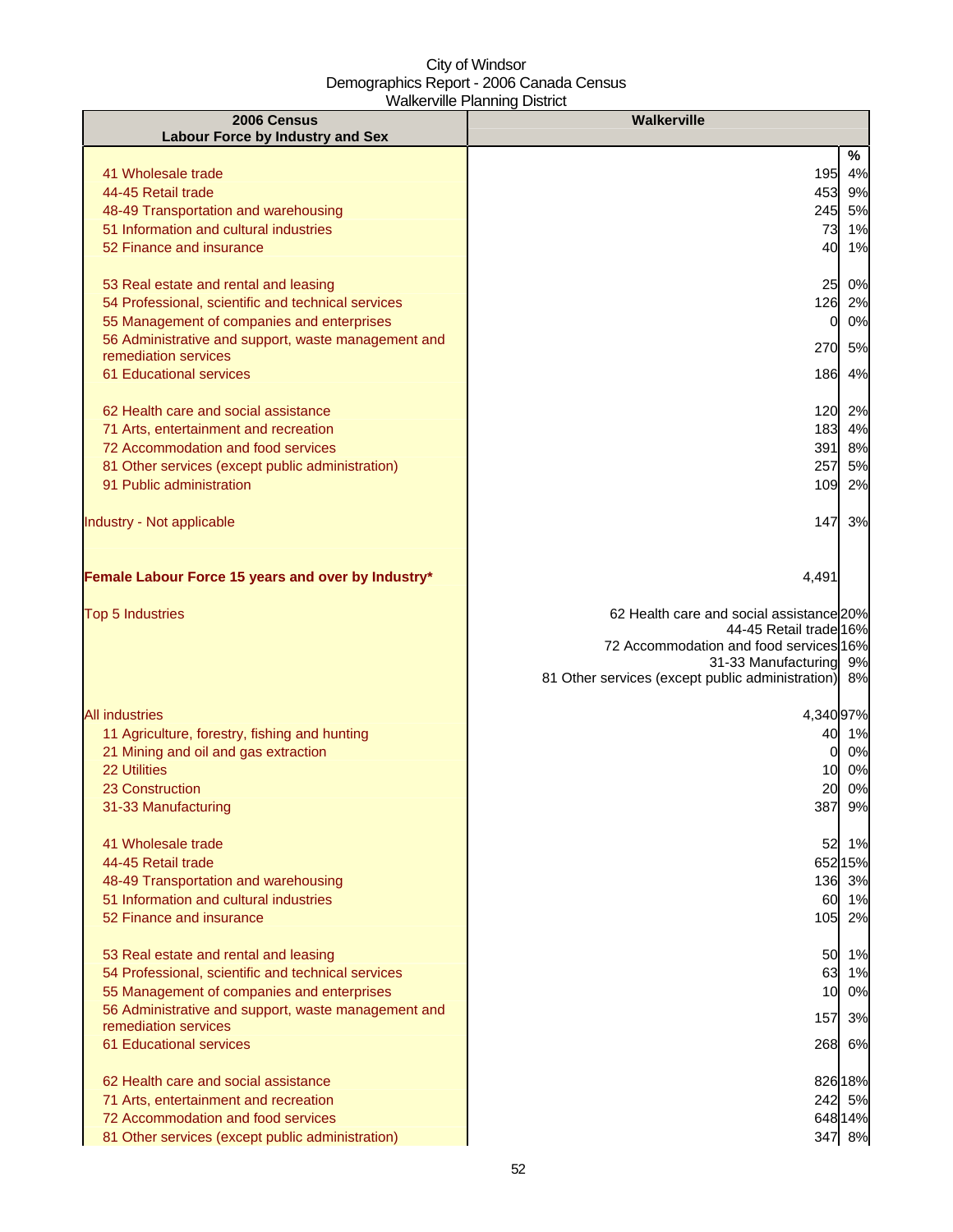| 2006 Census<br>Labour Force by Industry and Sex      | Walkerville     |    |
|------------------------------------------------------|-----------------|----|
|                                                      |                 | %  |
| 91 Public administration                             | 10 <sup>1</sup> | 2% |
| Industry - Not applicable                            |                 | 2% |
| * 2002 North American Industry Classification System |                 |    |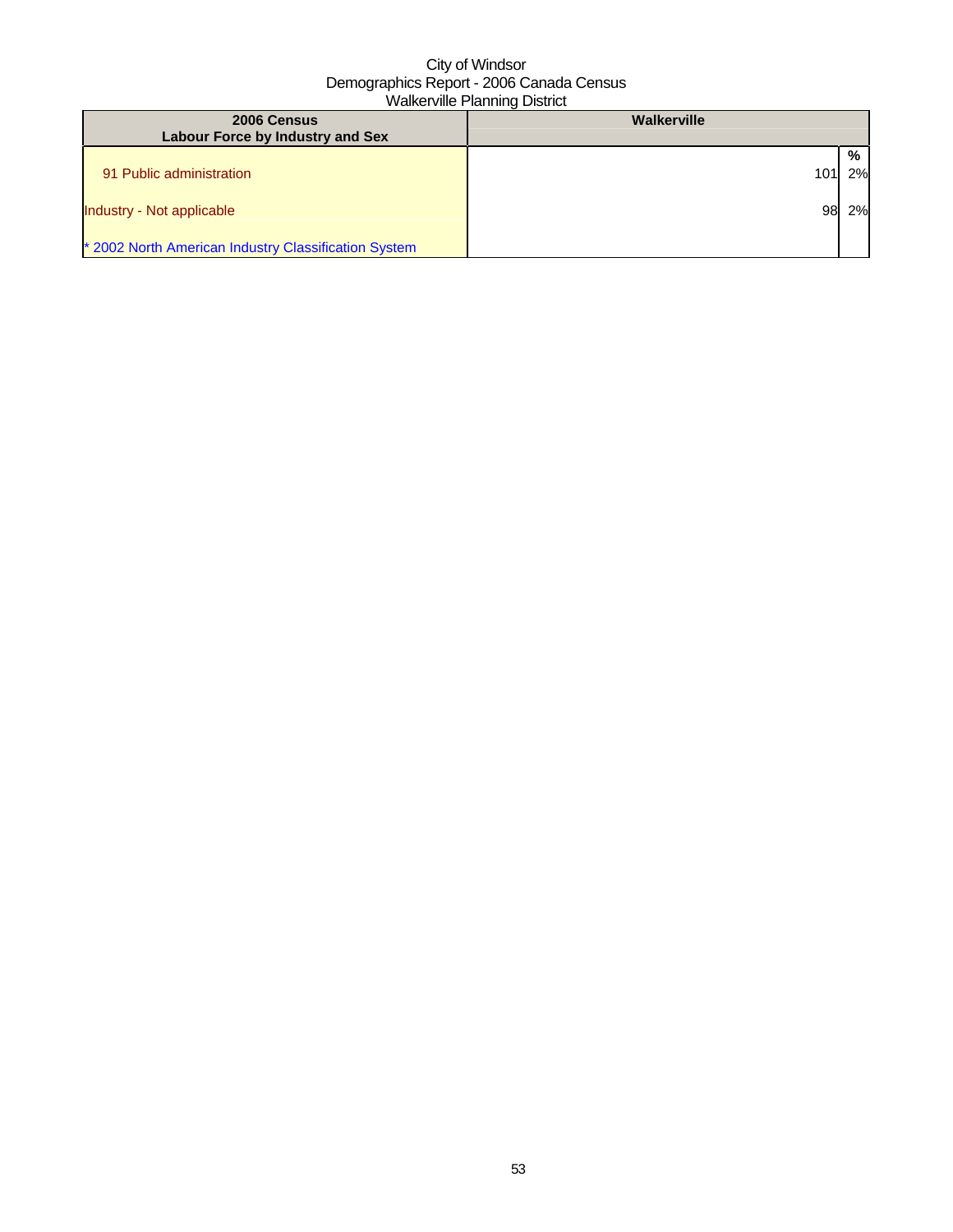## 2006 Census Labour Force by Occupation and Sex Comparison

| 2006 Census<br><b>Labour Force by Occupation and Sex</b><br>Comparison                                                                                                                                    | Walkerville                                                                                                                                                 |                                        |                                                                                                                                                           |                                        |                                                                                                                                                                    |                                  |
|-----------------------------------------------------------------------------------------------------------------------------------------------------------------------------------------------------------|-------------------------------------------------------------------------------------------------------------------------------------------------------------|----------------------------------------|-----------------------------------------------------------------------------------------------------------------------------------------------------------|----------------------------------------|--------------------------------------------------------------------------------------------------------------------------------------------------------------------|----------------------------------|
|                                                                                                                                                                                                           | <b>Total</b>                                                                                                                                                | $\frac{0}{0}$                          | <b>Males</b>                                                                                                                                              | %                                      | <b>Females</b>                                                                                                                                                     | %                                |
|                                                                                                                                                                                                           | Labour<br><b>Force</b>                                                                                                                                      |                                        |                                                                                                                                                           |                                        |                                                                                                                                                                    |                                  |
| <b>Labour Force 15 years and over</b>                                                                                                                                                                     | 9,618                                                                                                                                                       |                                        | 5,133                                                                                                                                                     |                                        | 4,507                                                                                                                                                              |                                  |
| Dominant major group                                                                                                                                                                                      | Sales and service 40%<br>occupations                                                                                                                        |                                        | Trades, transport 32%<br>and equipment                                                                                                                    |                                        | Sales and service 49%<br>occupations                                                                                                                               |                                  |
| <b>Top 5 Occupations</b>                                                                                                                                                                                  | Other sales and<br>service<br>Assemblers in<br>manufacturing<br>Retail salespersons<br>and clerks<br>Clerical<br>occupations<br>Transportation<br>equipment | 14%<br>7%<br>6%<br>5%<br>4%            | Other sales and<br>service<br>Assemblers in<br>manufacturing<br>Transportation<br>equipment<br>Machine operators<br>in manuf.<br>Technical<br>occupations | 12%<br>10%<br>7%<br>6%<br>5%           | Other sales and<br>service<br>Retail<br>salespersons and 17%<br>clerks<br>Clerical<br>occupations<br>Food and<br>beverage service<br>Paralegals, social<br>service | 8%<br>8%<br>6%<br>4%             |
| All occupations<br>Management<br>Senior management<br><b>Specialist managers</b><br>Managers in retail trade, food and<br>accommodation<br>Other managers                                                 | 9,33397%<br>705<br>20<br>113<br>317<br>203                                                                                                                  | 7%<br>0%<br>1%<br>3%<br>2%             | 4,95897%<br>378<br>0<br>55<br>135<br>143                                                                                                                  | 7%<br>0%<br>1%<br>3%<br>3%             | 4,348 96%<br>283<br>20<br>51<br>165<br>43                                                                                                                          | 6%<br>0%<br>1%<br>4%<br>1%       |
| Business, finance and administrative<br>Professional<br><b>Finance and insurance</b><br><b>Secretaries</b><br>Administrative and regulatory<br><b>Clerical supervisors</b><br><b>Clerical occupations</b> | 825<br>47<br>34<br>158<br>74<br>30<br>487                                                                                                                   | 9%<br>0%<br>0%<br>2%<br>1%<br>0%<br>5% | 176<br>40<br>0<br>0<br>20<br>20<br>116                                                                                                                    | 3%<br>1%<br>0%<br>0%<br>0%<br>0%<br>2% | 61014%<br>37<br>51<br>158<br>58<br>10<br>336                                                                                                                       | 1%<br>1%<br>4%<br>1%<br>0%<br>7% |
| Natural and applied sciences<br>Professional<br><b>Technical</b>                                                                                                                                          | 427<br>195<br>199                                                                                                                                           | 4%<br>2%<br>2%                         | 187                                                                                                                                                       | 395 8%<br>4%<br>215 4%                 | 20<br>17                                                                                                                                                           | 74 2%<br>0%<br>0%                |
| <b>Health occupations</b><br>Professional<br>Nurses and supervisors<br><b>Technical occupations</b><br>Assisting/support occupations                                                                      | 466<br>91<br>133<br>117<br>139                                                                                                                              | 5%<br>1%<br>1%<br>1%<br>1%             | 57<br>57<br>0<br>10<br>$\overline{0}$                                                                                                                     | 1%<br>1%<br>0%<br>0%<br>0%             | 390<br>20<br>121<br>89<br>113                                                                                                                                      | 9%<br>0%<br>3%<br>2%<br>3%       |
| Social science, education, government and<br>religion                                                                                                                                                     | 738                                                                                                                                                         | 8%                                     | 227                                                                                                                                                       | 4%                                     | 48611%                                                                                                                                                             |                                  |
| Judges, lawyers, psychologists, social<br>workers, ministers of religion, policy and<br>program officers                                                                                                  | 243                                                                                                                                                         | 3%                                     | 99                                                                                                                                                        | 2%                                     | 138 3%                                                                                                                                                             |                                  |
| <b>Teachers and professors</b><br>Paralegals, social service workers and<br>occupations in education and religion                                                                                         | 303<br>198                                                                                                                                                  | 3%<br>2%                               | 117<br>20                                                                                                                                                 | 2%<br>0%                               | 145<br>185                                                                                                                                                         | 3%<br>4%                         |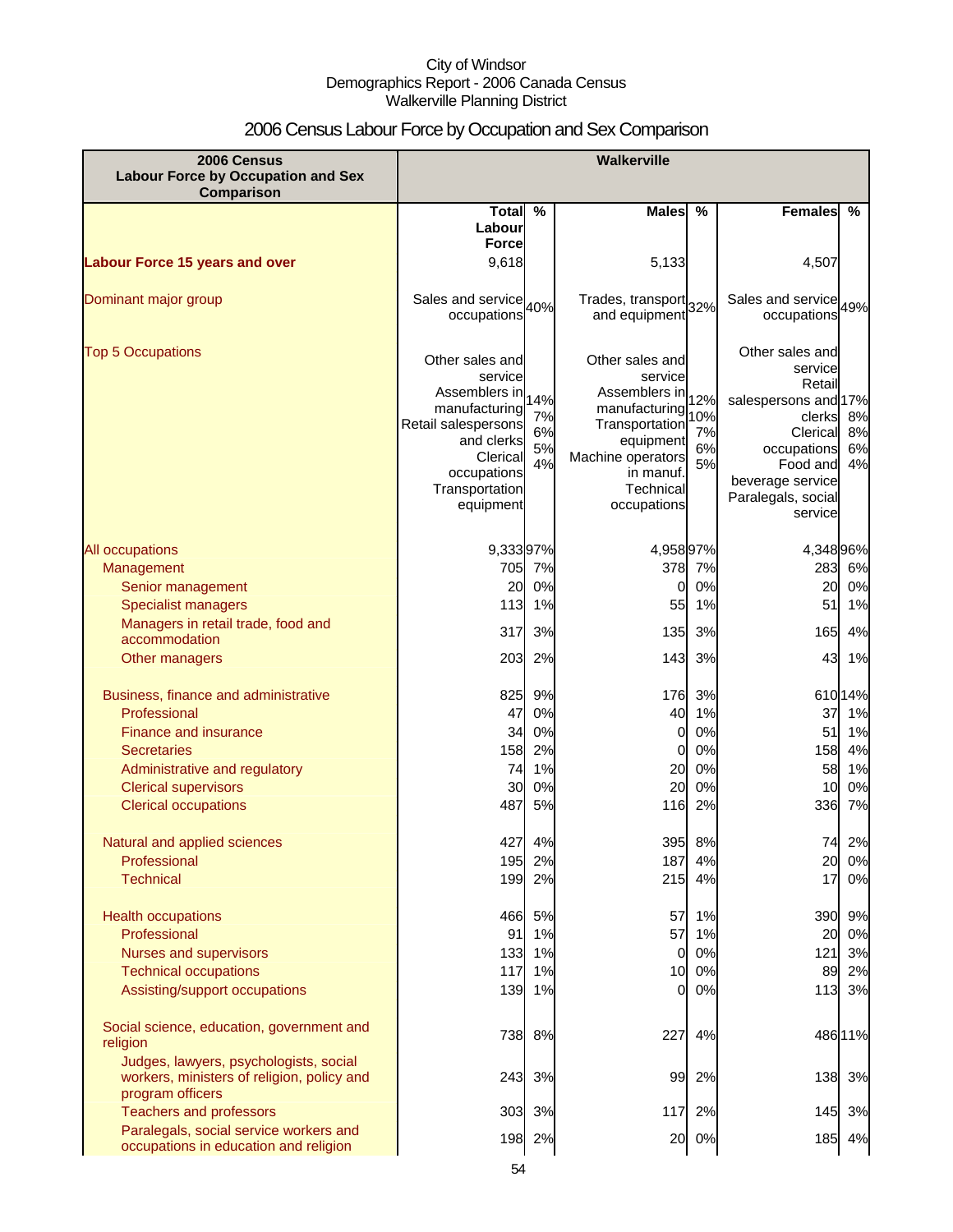| 2006 Census<br><b>Labour Force by Occupation and Sex</b>                                  | <b>Walkerville</b>     |          |              |          |                 |               |
|-------------------------------------------------------------------------------------------|------------------------|----------|--------------|----------|-----------------|---------------|
| Comparison                                                                                | <b>Total</b><br>Labour | %        | <b>Males</b> | $\%$     | <b>Females</b>  | $\frac{9}{6}$ |
|                                                                                           | <b>Force</b>           |          |              |          |                 |               |
| Art, culture, recreation and sport                                                        | 191                    | 2%       | 135          | 3%       | 54              | 1%            |
| Professional occupations<br><b>Technical occupations</b>                                  | 112<br>110             | 1%<br>1% | 35<br>49     | 1%<br>1% | 30<br>35        | 1%<br>1%      |
| Sales and service                                                                         | 3,194 33%              |          | 1,216 24%    |          | 1,95343%        |               |
| <b>Supervisors</b>                                                                        | 135                    | 1%       | 20           | 0%       | 85              | 2%            |
| Wholesale, technical, insurance, real estate<br>sales, retail, wholesale and grain buyers | 112                    | 1%       | 40           | 1%       | 55              | 1%            |
| Retail salespersons and clerks                                                            | 525                    | 5%       | 185          | 4%       | 344             | 8%            |
| <b>Cashiers</b><br>Chefs and cooks                                                        | 197<br>214             | 2%<br>2% | 63<br>97     | 1%<br>2% | 138<br>86       | 3%<br>2%      |
| Food and beverage service                                                                 | 313                    | 3%       | 65           | 1%       | 247             | 5%            |
| <b>Protective services</b>                                                                | 141                    | 1%       | 86           | 2%       | 30              | 1%            |
| Travel and accommodation, recreation and<br>sport attendants                              | 145                    | 2%       | 67           | 1%       | 91              | 2%            |
| Childcare and home support                                                                | 111                    | 1%       | 30           | 1%       | 105             | 2%            |
| Other sales and service                                                                   | 1,254 13%              |          |              | 546 11%  |                 | 702 16%       |
| Trades, transport and equipment operators<br>and related                                  | 1,334 14%              |          | 1,240 24%    |          | 109             | 2%            |
| <b>Contractors and supervisors</b>                                                        | 35                     | 0%       | 15           | 0%       | 10 <sup>1</sup> | 0%            |
| <b>Construction trades</b>                                                                | 207                    | 2%       | 197          | 4%       | 20              | 0%            |
| Stationary engineers, power station<br>operators, electrical and                          | 30                     | 0%       | 20           | 0%       | 0               | 0%            |
| telecommunications                                                                        |                        |          |              |          |                 |               |
| Machinists, metal forming, shaping and<br>erecting                                        | 189                    | 2%       | 192          | 4%       | 20              | 0%            |
| <b>Mechanics</b>                                                                          | 195                    | 2%       | 191          | 4%       | 4               | 0%            |
| Other trades                                                                              | 55                     | 1%       | 45           | 1%       | $\overline{O}$  | $0\%$         |
| Heavy equipment, crane operators and<br>drillers                                          | 5                      | 0%       | 5            | 0%       | <sub>0</sub>    | 0%            |
| Transportation equipment operators,<br>excluding labourers                                | 355                    | 4%       | 341          | 7%       | 37              | 1%            |
| <b>Helpers and labourers</b>                                                              | 162                    | 2%       | 154          | 3%       | 5               | 0%            |
| Primary industry-specific                                                                 | 88                     | 1%       | 76           | 1%       | 27              | 1%            |
| Agriculture excluding labourers<br>Forestry, mining, oil and gas extraction, and          | 40                     | 0%       | 28           | 1%       | $\overline{O}$  | $0\%$         |
| fishing, excluding labourers                                                              | 10                     | 0%       | 10           | 0%       | 0               | 0%            |
| <b>Primary production labourers</b>                                                       | 68                     | 1%       | 82           | 2%       | 3               | 0%            |
| Processing, manufacturing and utilities                                                   | 1,237 13%              |          |              | 902 18%  | 298             | 7%            |
| Supervisors in manufacturing                                                              | 47                     | 0%       | 7            | 0%       | 10              | 0%            |
| Machine operators in manuf.                                                               | 346                    | 4%       | 257          | 5%       | 70              | 2%            |
| Assemblers in manufacturing<br>Labourers in processing, manufacturing and                 | 660                    | 7%       | 449          | 9%       | 166             | 4%            |
| utilities                                                                                 | 177                    | 2%       | 140          | 3%       | 50              | 1%            |
| Occupation - Not applicable                                                               | 289                    | 3%       | 162          | 3%       | 128             | 3%            |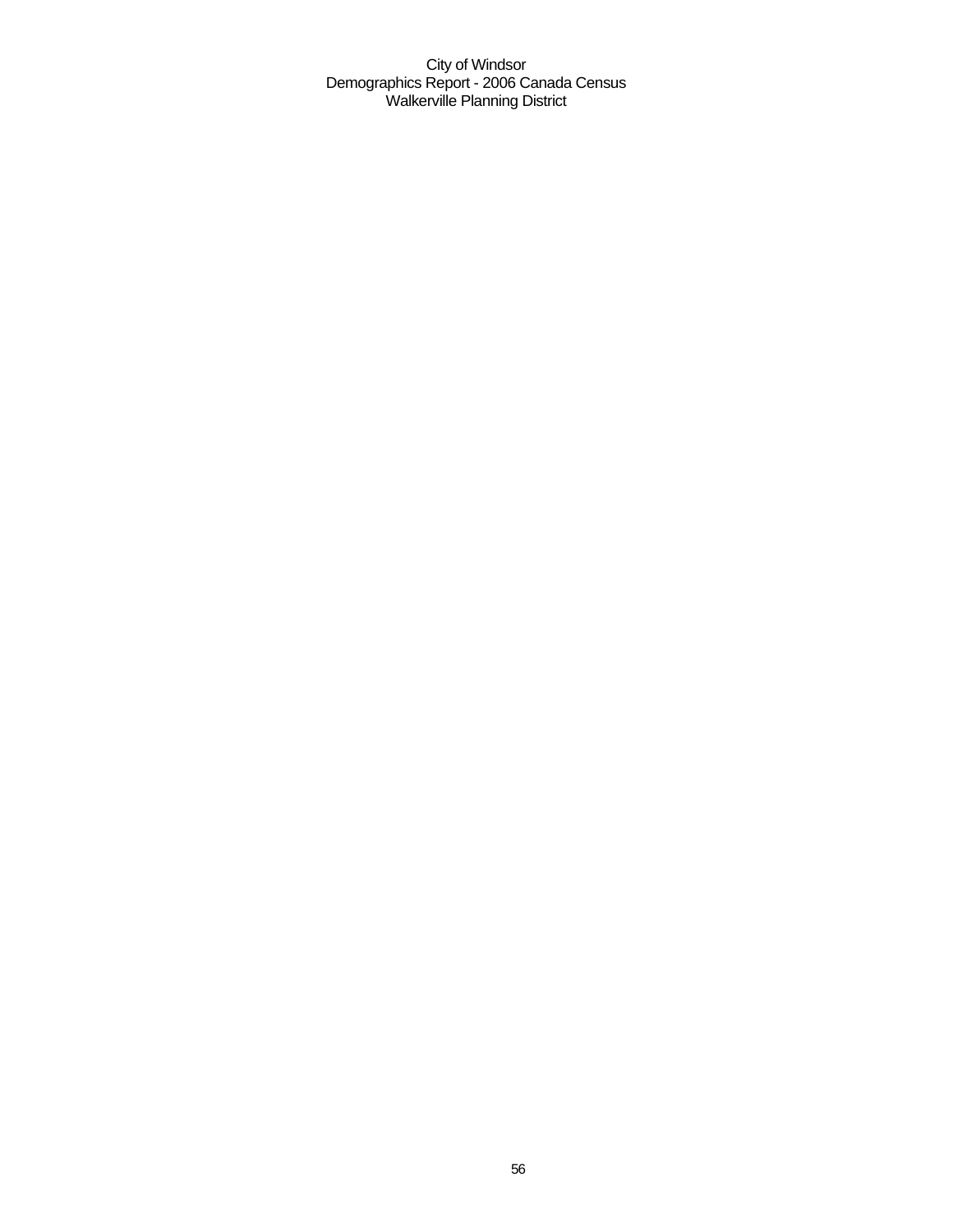## 2006 Census Labour Force by Occupation

| 2006 Census<br><b>Labour Force by Occupation</b>                                  | <b>Walkerville</b>                                       |          |
|-----------------------------------------------------------------------------------|----------------------------------------------------------|----------|
|                                                                                   | $\%$                                                     |          |
| <b>Labour Force 15 years and over</b>                                             | 9,618                                                    |          |
| Dominant major group                                                              | Sales and service<br>occupations                         |          |
| <b>Top 5 Occupations</b>                                                          | Other sales and service<br>Assemblers in 14%             |          |
|                                                                                   | manufacturing 7%<br>Retail salespersons and 6%<br>clerks | 5%       |
|                                                                                   | Clerical occupations<br>Transportation equipment         | 4%       |
| All occupations                                                                   | 9,33397%                                                 |          |
| Management                                                                        | 705 7%                                                   |          |
| Senior management                                                                 | 20                                                       | 0%       |
| <b>Specialist managers</b>                                                        | 113 1%                                                   |          |
| Managers in retail trade, food and accommodation                                  | 317<br>203                                               | 3%<br>2% |
| Other managers                                                                    |                                                          |          |
| Business, finance and administrative                                              | 825                                                      | 9%       |
| Professional                                                                      | 47                                                       | 0%       |
| Finance and insurance                                                             | 34 0%                                                    |          |
| <b>Secretaries</b>                                                                | 158 2%                                                   |          |
| Administrative and regulatory                                                     | 74 1%                                                    |          |
| <b>Clerical supervisors</b><br><b>Clerical occupations</b>                        | 30<br>487                                                | 0%<br>5% |
|                                                                                   |                                                          |          |
| Natural and applied sciences                                                      | 427                                                      | 4%       |
| Professional                                                                      | 195                                                      | 2%       |
| <b>Technical</b>                                                                  | 199                                                      | 2%       |
| <b>Health occupations</b>                                                         | 466 5%                                                   |          |
| Professional                                                                      | 91 1%                                                    |          |
| Nurses and supervisors                                                            | 133 1%                                                   |          |
| <b>Technical occupations</b>                                                      | 117 1%                                                   |          |
| Assisting/support occupations                                                     | 139 1%                                                   |          |
| Social science, education, government and religion                                | 738 8%                                                   |          |
| Judges, lawyers, psychologists, social workers, ministers of religion, policy and | 243 3%                                                   |          |
| program officers<br><b>Teachers and professors</b>                                | 303 3%                                                   |          |
| Paralegals, social service workers and occupations in education and religion      | 198 2%                                                   |          |
|                                                                                   |                                                          |          |
| Art, culture, recreation and sport                                                | 191                                                      | 2%       |
| Professional occupations                                                          | 112 1%                                                   |          |
| <b>Technical occupations</b>                                                      | 110 1%                                                   |          |
| Sales and service                                                                 | 3,194 33%                                                |          |
| <b>Supervisors</b>                                                                | 135 1%                                                   |          |
| Wholesale, technical, insurance, real estate sales, retail, wholesale and grain   | 112 1%                                                   |          |
| buyers                                                                            |                                                          |          |
| Retail salespersons and clerks                                                    | 525 5%                                                   |          |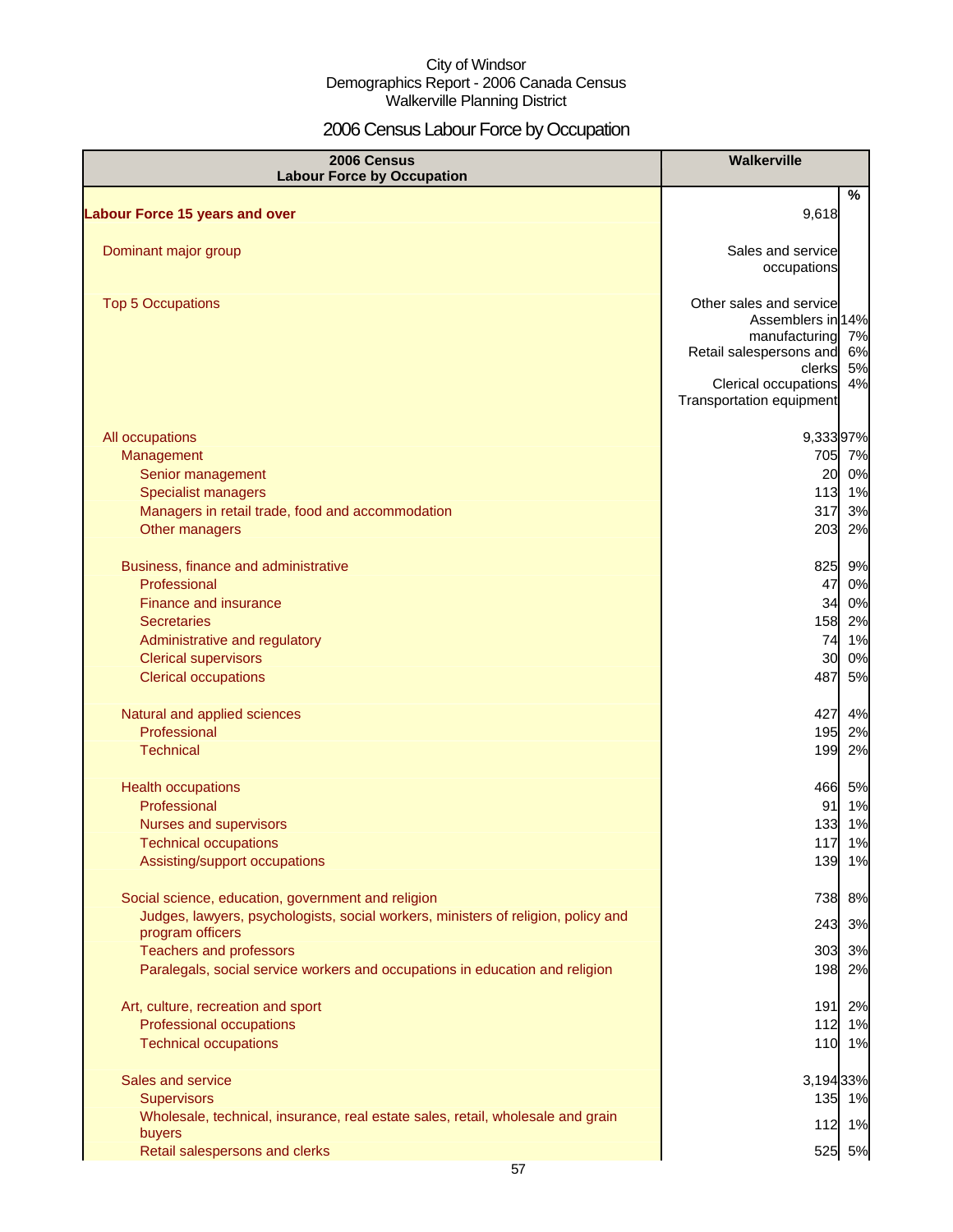| 2006 Census<br><b>Labour Force by Occupation</b>                                 | Walkerville |
|----------------------------------------------------------------------------------|-------------|
|                                                                                  | %           |
| <b>Cashiers</b>                                                                  | 197<br>2%   |
| Chefs and cooks                                                                  | 214<br>2%   |
| Food and beverage service                                                        | 3%<br>313   |
| <b>Protective services</b>                                                       | 1%<br>$141$ |
| Travel and accommodation, recreation and sport attendants                        | 145<br>2%   |
| Childcare and home support                                                       | $111$<br>1% |
| Other sales and service                                                          | 1,254 13%   |
| Trades, transport and equipment operators and related                            | 1,334 14%   |
| <b>Contractors and supervisors</b>                                               | 35<br>0%    |
| <b>Construction trades</b>                                                       | 207<br>2%   |
| Stationary engineers, power station operators, electrical and telecommunications | 30 0%       |
| Machinists, metal forming, shaping and erecting                                  | 2%<br>189   |
| <b>Mechanics</b>                                                                 | 195<br>2%   |
| Other trades                                                                     | 55<br>1%    |
| Heavy equipment, crane operators and drillers                                    | 0%<br>5     |
| Transportation equipment operators, excluding labourers                          | 355<br>4%   |
| <b>Helpers and labourers</b>                                                     | 162<br>2%   |
| Primary industry-specific                                                        | 88 1%       |
| Agriculture excluding labourers                                                  | 40<br>0%    |
| Forestry, mining, oil and gas extraction, and fishing, excluding labourers       | 10<br>0%    |
| <b>Primary production labourers</b>                                              | 68 1%       |
| Processing, manufacturing and utilities                                          | 1,237 13%   |
| Supervisors in manufacturing                                                     | 0%<br>47    |
| Machine operators in manuf.                                                      | 346<br>4%   |
| Assemblers in manufacturing                                                      | 660<br>7%   |
| Labourers in processing, manufacturing and utilities                             | 2%<br>177   |
| Occupation - Not applicable                                                      | 289 3%      |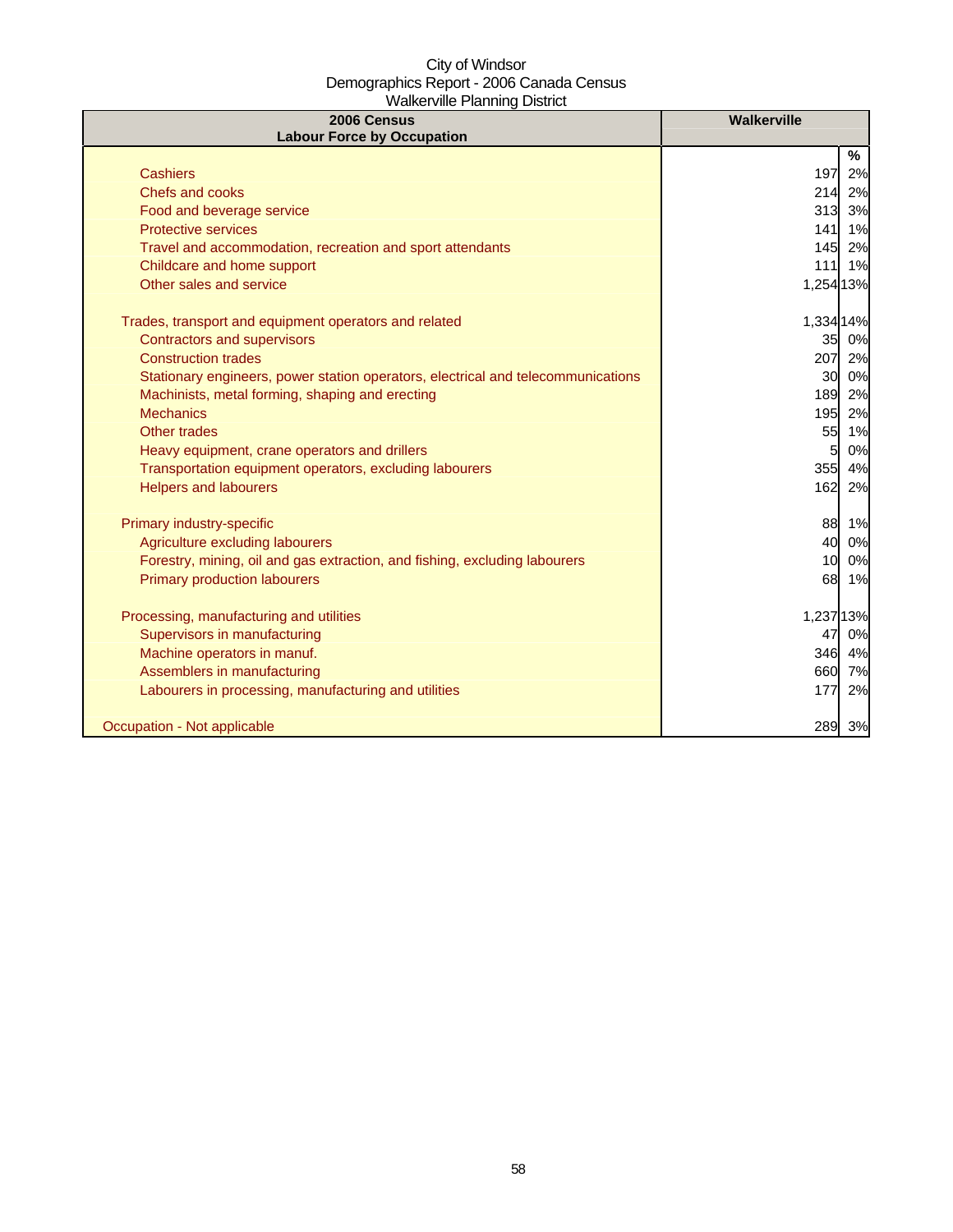## 2006 Census Labour Force by Occupation - Male

| 2006 Census<br><b>Labour Force by Occupation - Male</b>                                               | Walkerville                                                                                                                                |       |
|-------------------------------------------------------------------------------------------------------|--------------------------------------------------------------------------------------------------------------------------------------------|-------|
| <b>Male Labour Force 15 years and over</b>                                                            | 5,133                                                                                                                                      | %     |
|                                                                                                       |                                                                                                                                            |       |
| Dominant major group                                                                                  | Trades, transport and<br>equipment                                                                                                         |       |
| <b>Top 5 Occupations</b>                                                                              | Other sales and service<br>Assemblers in manufacturing<br>Transportation equipment<br>Machine operators in manuf.<br>Technical occupations |       |
| All occupations                                                                                       | 4,95897%                                                                                                                                   |       |
| Management                                                                                            | 378 7%                                                                                                                                     |       |
| Senior management                                                                                     | $\overline{0}$                                                                                                                             | 0%    |
| <b>Specialist managers</b>                                                                            |                                                                                                                                            | 55 1% |
| Managers in retail trade, food and accommodation                                                      | 135                                                                                                                                        | 3%    |
| Other managers                                                                                        | 143                                                                                                                                        | 3%    |
| Business, finance and administrative                                                                  | 176                                                                                                                                        | 3%    |
| Professional                                                                                          | 40                                                                                                                                         | 1%    |
| Finance and insurance                                                                                 | $\overline{0}$                                                                                                                             | 0%    |
| <b>Secretaries</b>                                                                                    | 0                                                                                                                                          | 0%    |
| Administrative and regulatory                                                                         | 20                                                                                                                                         | 0%    |
| <b>Clerical supervisors</b>                                                                           | 20                                                                                                                                         | 0%    |
| <b>Clerical occupations</b>                                                                           | 116                                                                                                                                        | 2%    |
| Natural and applied sciences                                                                          | 395                                                                                                                                        | 8%    |
| Professional                                                                                          | 187                                                                                                                                        | 4%    |
| <b>Technical</b>                                                                                      | 215                                                                                                                                        | 4%    |
| <b>Health occupations</b>                                                                             | 57                                                                                                                                         | 1%    |
| Professional                                                                                          | 57                                                                                                                                         | 1%    |
| <b>Nurses and supervisors</b>                                                                         | $\overline{0}$                                                                                                                             | 0%    |
| <b>Technical occupations</b>                                                                          | 10                                                                                                                                         | 0%    |
| Assisting/support occupations                                                                         | $\Omega$                                                                                                                                   | 0%    |
| Social science, education, government and religion                                                    | 227                                                                                                                                        | 4%    |
| Judges, lawyers, psychologists, social workers, ministers of religion, policy and<br>program officers | 99                                                                                                                                         | 2%    |
| <b>Teachers and professors</b>                                                                        | 117                                                                                                                                        | 2%    |
| Paralegals, social service workers and occupations in education and religion                          | 20                                                                                                                                         | 0%    |
| Art, culture, recreation and sport                                                                    | 135                                                                                                                                        | 3%    |
| Professional occupations                                                                              |                                                                                                                                            | 35 1% |
| <b>Technical occupations</b>                                                                          |                                                                                                                                            | 49 1% |
| Sales and service                                                                                     | 1,216 24%                                                                                                                                  |       |
| <b>Supervisors</b>                                                                                    |                                                                                                                                            | 20 0% |
| Wholesale, technical, insurance, real estate sales, retail, wholesale and grain                       |                                                                                                                                            | 40 1% |
| buyers                                                                                                |                                                                                                                                            |       |
| Retail salespersons and clerks<br><b>Cashiers</b>                                                     | 185 4%                                                                                                                                     | 63 1% |
|                                                                                                       |                                                                                                                                            |       |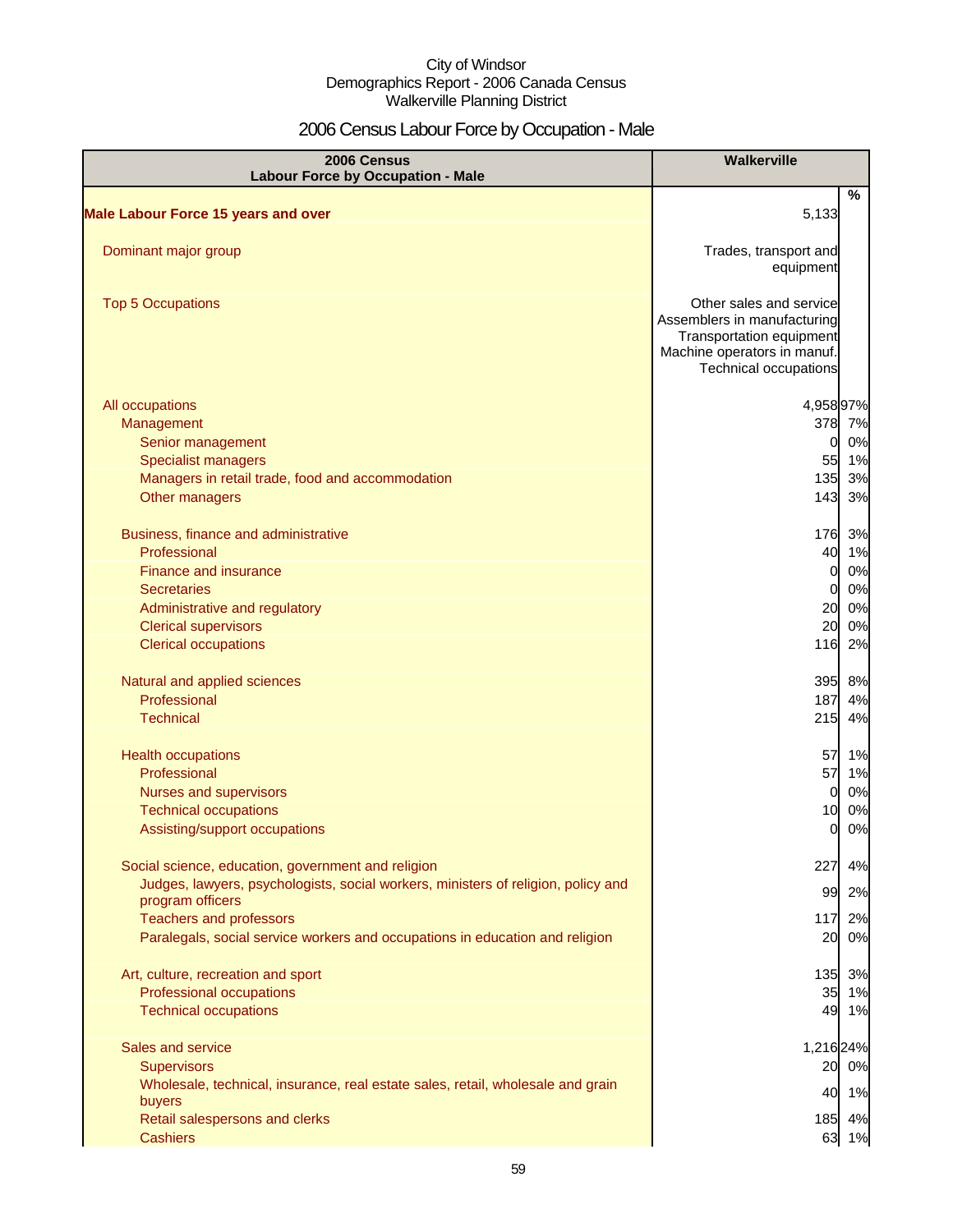| 2006 Census<br><b>Labour Force by Occupation - Male</b>                          | <b>Walkerville</b> |
|----------------------------------------------------------------------------------|--------------------|
|                                                                                  | %                  |
| <b>Chefs and cooks</b>                                                           | 97<br>2%           |
| Food and beverage service                                                        | 1%<br>65           |
| <b>Protective services</b>                                                       | 2%<br>86           |
| Travel and accommodation, recreation and sport attendants                        | 1%<br>67           |
| Childcare and home support                                                       | 30<br>1%           |
| Other sales and service                                                          | 54611%             |
| Trades, transport and equipment operators and related                            | 1,240 24%          |
| <b>Contractors and supervisors</b>                                               | 15<br>0%           |
| <b>Construction trades</b>                                                       | 197<br>4%          |
| Stationary engineers, power station operators, electrical and telecommunications | 0%<br>20           |
| Machinists, metal forming, shaping and erecting                                  | 192<br>4%          |
| <b>Mechanics</b>                                                                 | 191<br>4%          |
| <b>Other trades</b>                                                              | 45<br>1%           |
| Heavy equipment, crane operators and drillers                                    | 0%                 |
| Transportation equipment operators, excluding labourers                          | 341<br>7%          |
| <b>Helpers and labourers</b>                                                     | 3%<br>154          |
| Primary industry-specific                                                        | 1%<br>76           |
| Agriculture excluding labourers                                                  | 28<br>1%           |
| Forestry, mining, oil and gas extraction, and fishing, excluding labourers       | 10<br>0%           |
| <b>Primary production labourers</b>                                              | 82<br>2%           |
| Processing, manufacturing and utilities                                          | 902 18%            |
| Supervisors in manufacturing                                                     | 0%                 |
| Machine operators in manuf.                                                      | 257<br>5%          |
| Assemblers in manufacturing                                                      | 449<br>9%          |
| Labourers in processing, manufacturing and utilities                             | 140<br>3%          |
| Occupation - Not applicable                                                      | 162 3%             |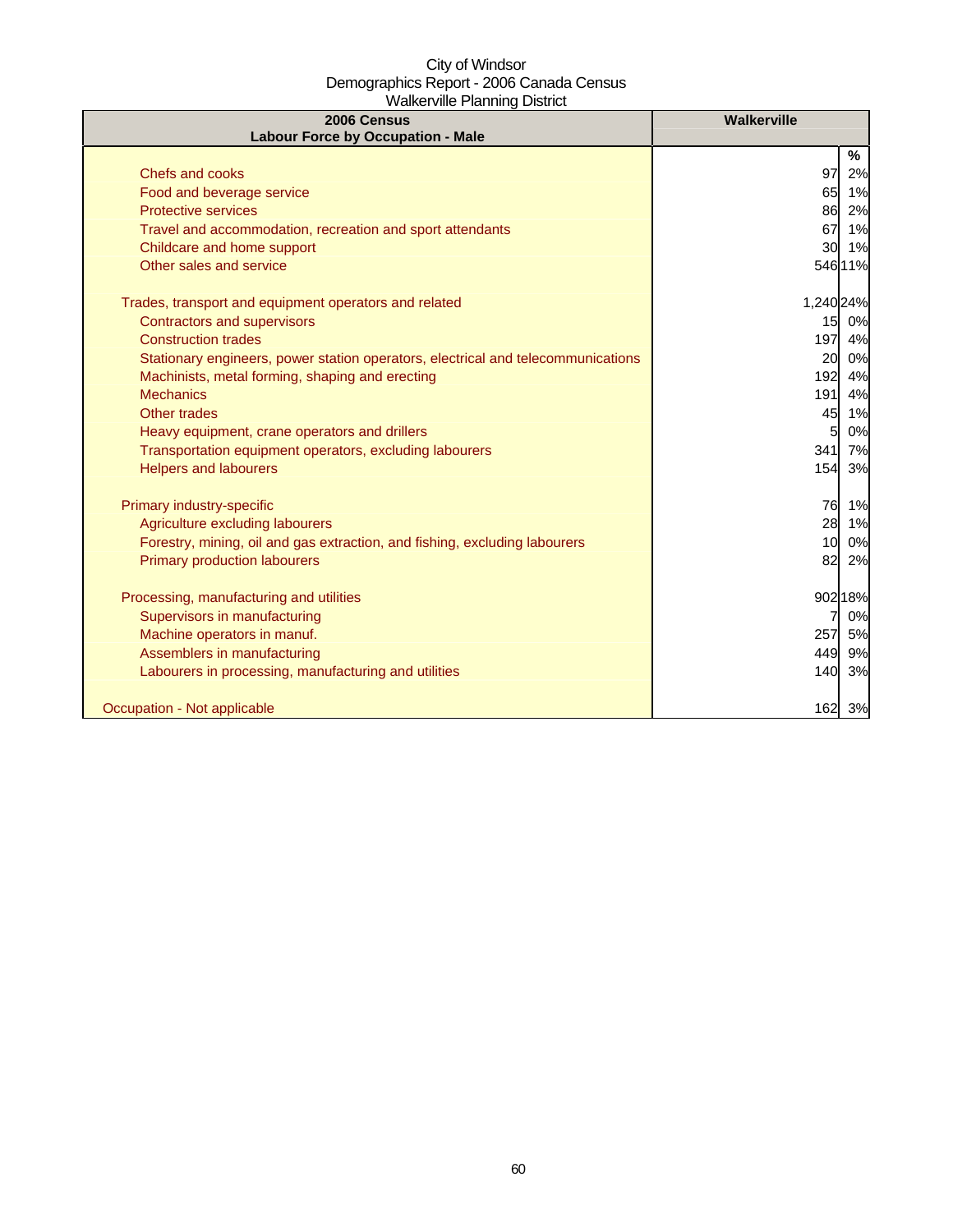## 2006 Census Labour Force by Occupation - Female

| 2006 Census<br><b>Labour Force by Occupation - Female</b>                                 | Walkerville                                                                                                                                     |
|-------------------------------------------------------------------------------------------|-------------------------------------------------------------------------------------------------------------------------------------------------|
| <b>Female Labour Force 15 years and over</b>                                              | %<br>4,507                                                                                                                                      |
|                                                                                           |                                                                                                                                                 |
| Dominant major group                                                                      | Sales and service<br>occupations                                                                                                                |
| <b>Top 5 Occupations</b>                                                                  | Other sales and service<br>Retail salespersons and<br>clerks<br>Clerical occupations<br>Food and beverage service<br>Paralegals, social service |
| All occupations                                                                           | 4,348 96%                                                                                                                                       |
| Management<br>Senior management                                                           | 283 6%<br>0%<br>20                                                                                                                              |
| Specialist managers                                                                       | 1%<br>51                                                                                                                                        |
| Managers in retail trade, food and accommodation<br>Other managers                        | 4%<br>165<br>43<br>1%                                                                                                                           |
|                                                                                           |                                                                                                                                                 |
| Business, finance and administrative<br>Professional                                      | 610 14%<br>1%<br>37                                                                                                                             |
| Finance and insurance                                                                     | 1%<br>51                                                                                                                                        |
| <b>Secretaries</b>                                                                        | 158<br>4%                                                                                                                                       |
| Administrative and regulatory                                                             | 58<br>1%                                                                                                                                        |
| <b>Clerical supervisors</b>                                                               | 0%<br>10                                                                                                                                        |
| <b>Clerical occupations</b>                                                               | 336<br>7%                                                                                                                                       |
| Natural and applied sciences                                                              | 74 2%                                                                                                                                           |
| Professional                                                                              | 0%<br>20                                                                                                                                        |
| <b>Technical</b>                                                                          | 17<br>0%                                                                                                                                        |
| <b>Health occupations</b>                                                                 | 390 9%                                                                                                                                          |
| Professional                                                                              | 20 0%                                                                                                                                           |
| Nurses and supervisors                                                                    | 121<br>3%                                                                                                                                       |
| <b>Technical occupations</b>                                                              | 2%<br>89                                                                                                                                        |
| Assisting/support occupations                                                             | 113 3%                                                                                                                                          |
| Social science, education, government and religion                                        | 486 11%                                                                                                                                         |
| Judges, lawyers, psychologists, social workers, ministers of religion, policy and         | 138<br>3%                                                                                                                                       |
| program officers<br><b>Teachers and professors</b>                                        | 3%<br>145                                                                                                                                       |
| Paralegals, social service workers and occupations in education and religion              | 185<br>4%                                                                                                                                       |
|                                                                                           |                                                                                                                                                 |
| Art, culture, recreation and sport                                                        | 1%<br>54                                                                                                                                        |
| Professional occupations<br><b>Technical occupations</b>                                  | 30<br>1%<br>35<br>1%                                                                                                                            |
|                                                                                           |                                                                                                                                                 |
| Sales and service                                                                         | 1,95343%                                                                                                                                        |
| <b>Supervisors</b>                                                                        | 85 2%                                                                                                                                           |
| Wholesale, technical, insurance, real estate sales, retail, wholesale and grain<br>buyers | 55 1%                                                                                                                                           |
| Retail salespersons and clerks                                                            | 344 8%                                                                                                                                          |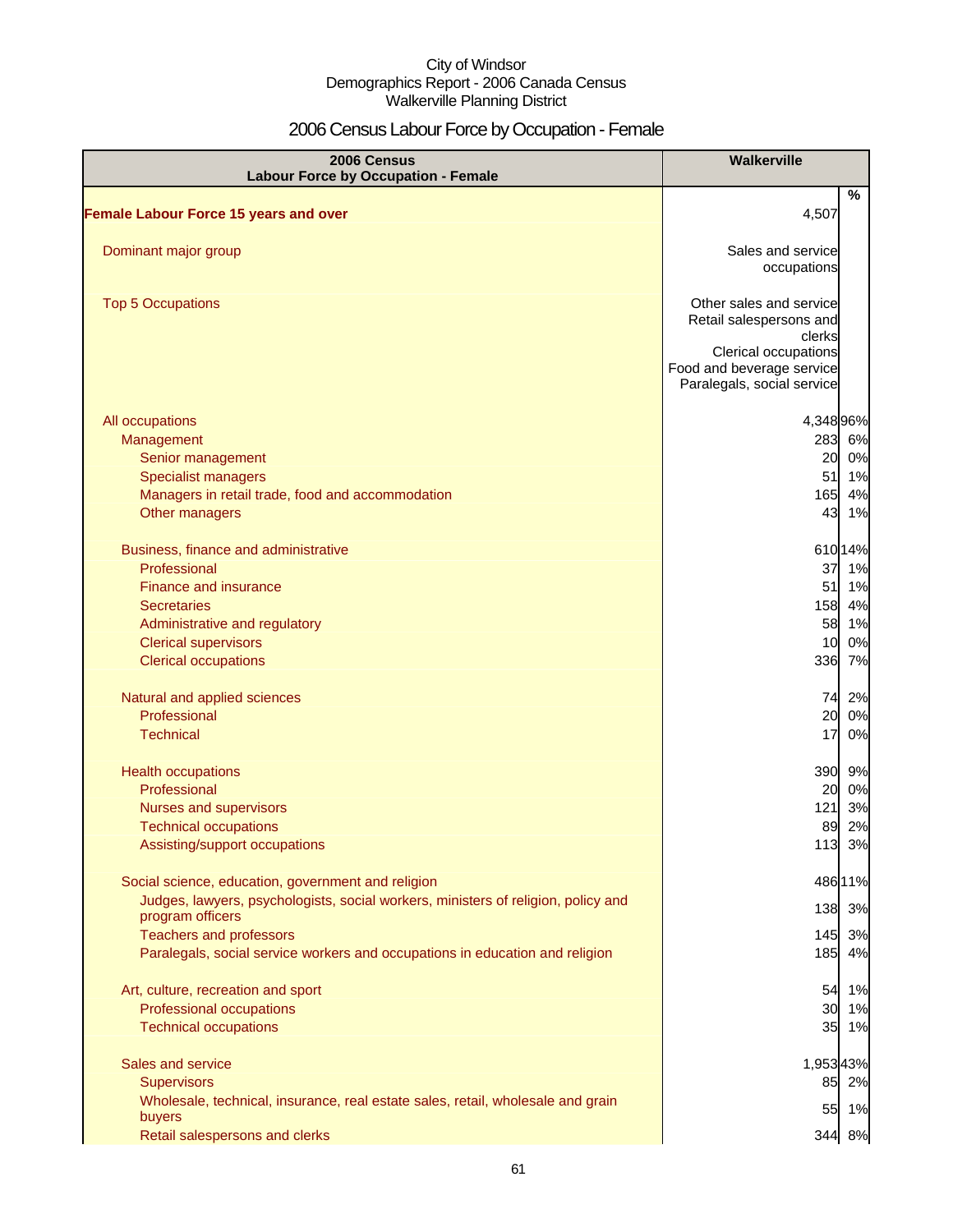| 2006 Census<br><b>Labour Force by Occupation - Female</b>                        | <b>Walkerville</b> |
|----------------------------------------------------------------------------------|--------------------|
|                                                                                  | %                  |
| <b>Cashiers</b>                                                                  | 138<br>3%          |
| <b>Chefs and cooks</b>                                                           | 86<br>2%           |
| Food and beverage service                                                        | 247<br>5%          |
| <b>Protective services</b>                                                       | 30 1%              |
| Travel and accommodation, recreation and sport attendants                        | 91<br>2%           |
| Childcare and home support                                                       | 2%<br>105          |
| Other sales and service                                                          | 702 16%            |
| Trades, transport and equipment operators and related                            | 109<br>2%          |
| <b>Contractors and supervisors</b>                                               | 10<br>0%           |
| <b>Construction trades</b>                                                       | 20 0%              |
| Stationary engineers, power station operators, electrical and telecommunications | 0%<br>0            |
| Machinists, metal forming, shaping and erecting                                  | 20<br>0%           |
| <b>Mechanics</b>                                                                 | 0%<br>4            |
| <b>Other trades</b>                                                              | 0%<br>0            |
| Heavy equipment, crane operators and drillers                                    | 0%<br>0            |
| Transportation equipment operators, excluding labourers                          | 37<br>1%           |
| <b>Helpers and labourers</b>                                                     | 0%<br>51           |
| Primary industry-specific                                                        | 27<br>1%           |
| Agriculture excluding labourers                                                  | 0%<br>0            |
| Forestry, mining, oil and gas extraction, and fishing, excluding labourers       | 0%<br>0            |
| <b>Primary production labourers</b>                                              | 0%<br>3            |
| Processing, manufacturing and utilities                                          | 298 7%             |
| Supervisors in manufacturing                                                     | 0%<br>10           |
| Machine operators in manuf.                                                      | 2%<br>70           |
| Assemblers in manufacturing                                                      | 166<br>4%          |
| Labourers in processing, manufacturing and utilities                             | 50<br>1%           |
| Occupation - Not applicable                                                      | 128 3%             |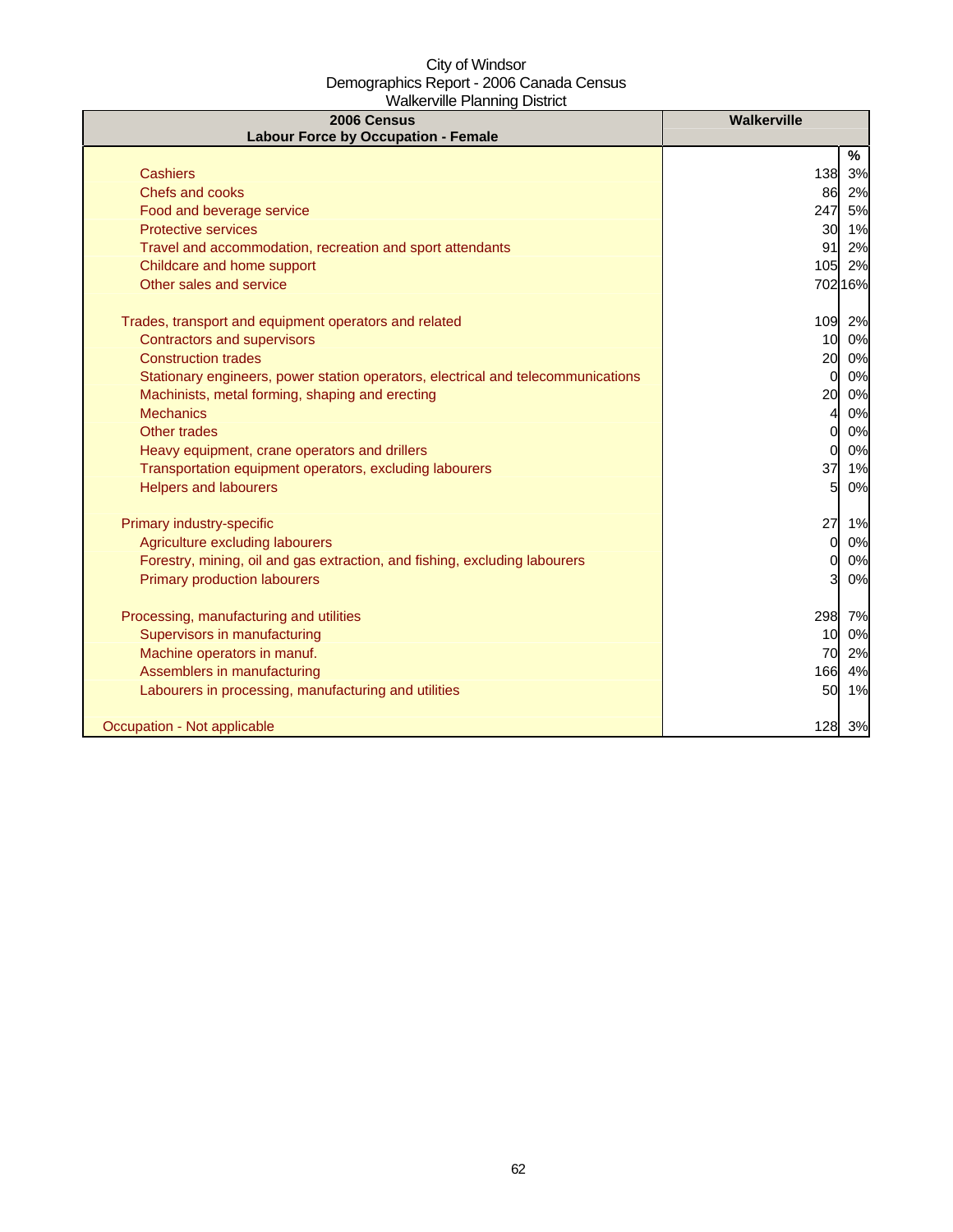| 2006 Census<br>Labour Force by Class of Worker and Sex Comparison | Walkerville                                        |          |                                        |          |                      |          |  |
|-------------------------------------------------------------------|----------------------------------------------------|----------|----------------------------------------|----------|----------------------|----------|--|
|                                                                   | <b>Males</b><br>Females<br><b>Total</b><br>Labourl |          |                                        |          |                      |          |  |
| Labour Force 15 years and over by Class of Worker                 | <b>Force</b><br>9,628                              |          | 5,137                                  |          | 4,487                |          |  |
| All classes of worker                                             |                                                    |          | 9,33497% 4,94396%                      |          | 4,34697%             |          |  |
| Paid workers<br><b>Employees</b>                                  |                                                    |          | 8,84892% 4,70992%<br>8,68390% 4,58989% |          | 4,13692%<br>4,07691% |          |  |
| Self-employed (incorporated)<br>Without paid help                 | 140<br>40                                          | 1%<br>0% | 117<br>20                              | 2%<br>0% | 40<br>30             | 1%<br>1% |  |
| With paid help<br>Self-employed (unincorp.)                       | 107<br>453                                         | 1%<br>5% | 92<br>245                              | 2%<br>5% | 20<br>201            | 0%<br>4% |  |
| Without paid help<br>With paid help                               | 339<br>126                                         | 4%<br>1% | 198<br>26                              | 4%<br>1% | 136<br>55            | 3%<br>1% |  |
| Unpaid family workers                                             | 0                                                  | 0%       | 0l                                     | 0%       | 0                    | 0%       |  |
| Class of worker - Not applicable                                  | 309                                                | 3%       | 169                                    | 3%       | 136                  | 3%       |  |

## 2006 Census Labour Force by Class of Worker and Sex Comparison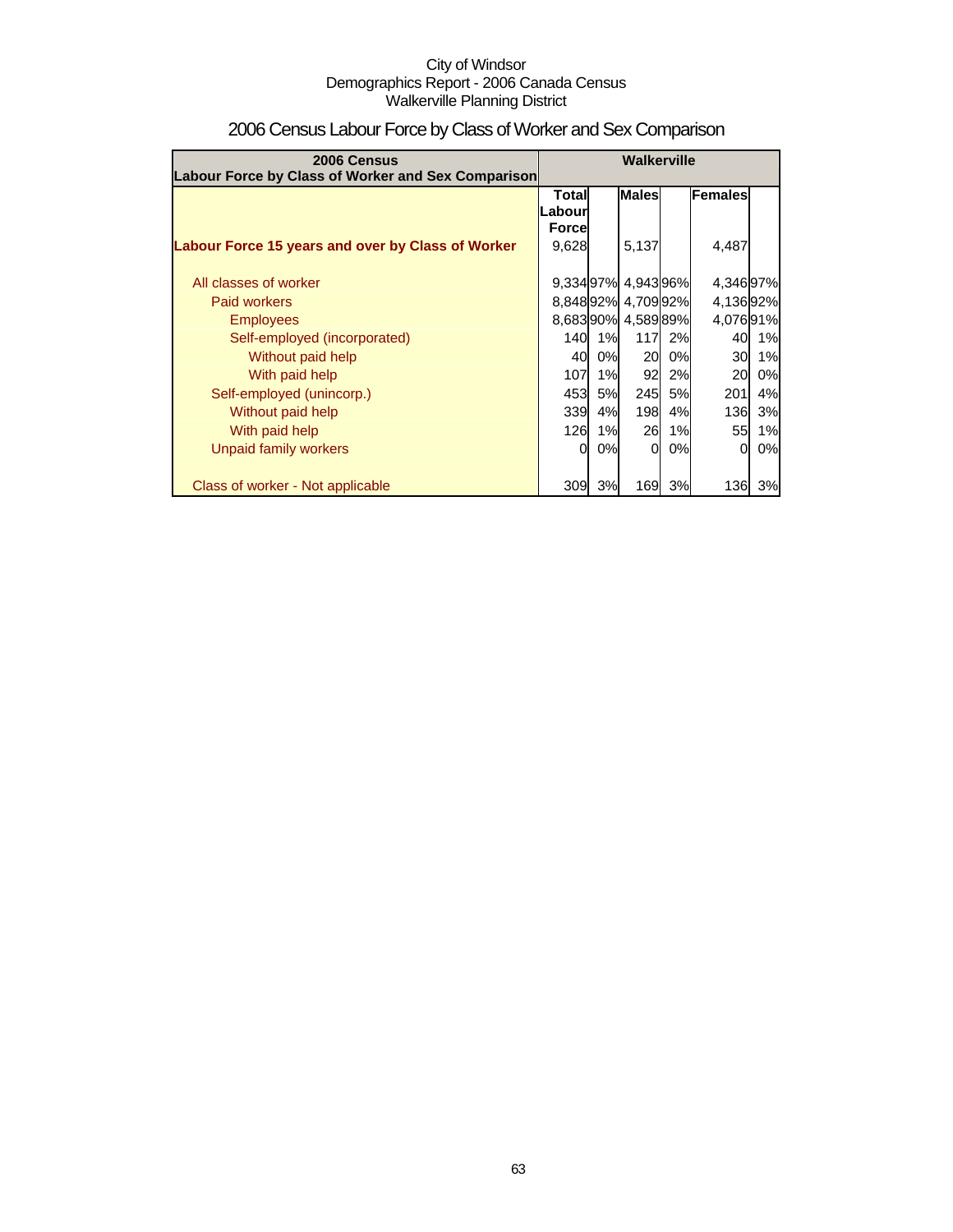## 2006 Census Labour Force by Class of Worker and Sex

| 2006 Census<br>Labour Force by Class of Worker and Sex   | Walkerville |    |
|----------------------------------------------------------|-------------|----|
|                                                          |             | %  |
| Labour Force 15 years and over by Class of Worker        | 9,628       |    |
| All classes of worker                                    | 9,334 97%   |    |
| <b>Paid workers</b>                                      | 8,848 92%   |    |
| <b>Employees</b>                                         | 8,683 90%   |    |
| Self-employed (incorporated)                             | <b>140</b>  | 1% |
| Without paid help                                        | 40          | 0% |
| With paid help                                           | 107         | 1% |
| Self-employed (unincorp.)                                | 453         | 5% |
| Without paid help                                        | 339         | 4% |
| With paid help                                           | 126         | 1% |
| <b>Unpaid family workers</b>                             | 0           | 0% |
| Class of worker - Not applicable                         | 309         | 3% |
| Male Labour Force 15 and over by Class of Worker         | 5,137       |    |
| All classes of worker                                    | 4,943 96%   |    |
| Paid workers                                             | 4,709 92%   |    |
| <b>Employees</b>                                         | 4,589 89%   |    |
| Self-employed (incorporated)                             | 117         | 2% |
| Without paid help                                        | 20          | 0% |
| With paid help                                           | 92          | 2% |
| Self-employed (unincorp.)                                | 245         | 5% |
| Without paid help                                        | 198         | 4% |
| With paid help                                           | 26          | 1% |
| <b>Unpaid family workers</b>                             | 0           | 0% |
| Class of worker - Not applicable                         | 169         | 3% |
|                                                          |             |    |
| Female Labour Force 15 and over by Class of Worker 4,487 |             |    |
| All classes of worker                                    | 4,346 97%   |    |
| <b>Paid workers</b>                                      | 4,136 92%   |    |
| <b>Employees</b>                                         | 4,076 91%   |    |
| Self-employed (incorporated)                             | 40          | 1% |
| Without paid help                                        | 30          | 1% |
| With paid help                                           | 20          | 0% |
| Self-employed (unincorp)                                 | 201         | 4% |
| Without paid help                                        | 136         | 3% |
| With paid help                                           | 55          | 1% |
| <b>Unpaid family workers</b>                             | 0           | 0% |
| Class of worker - Not applicable                         | 136         | 3% |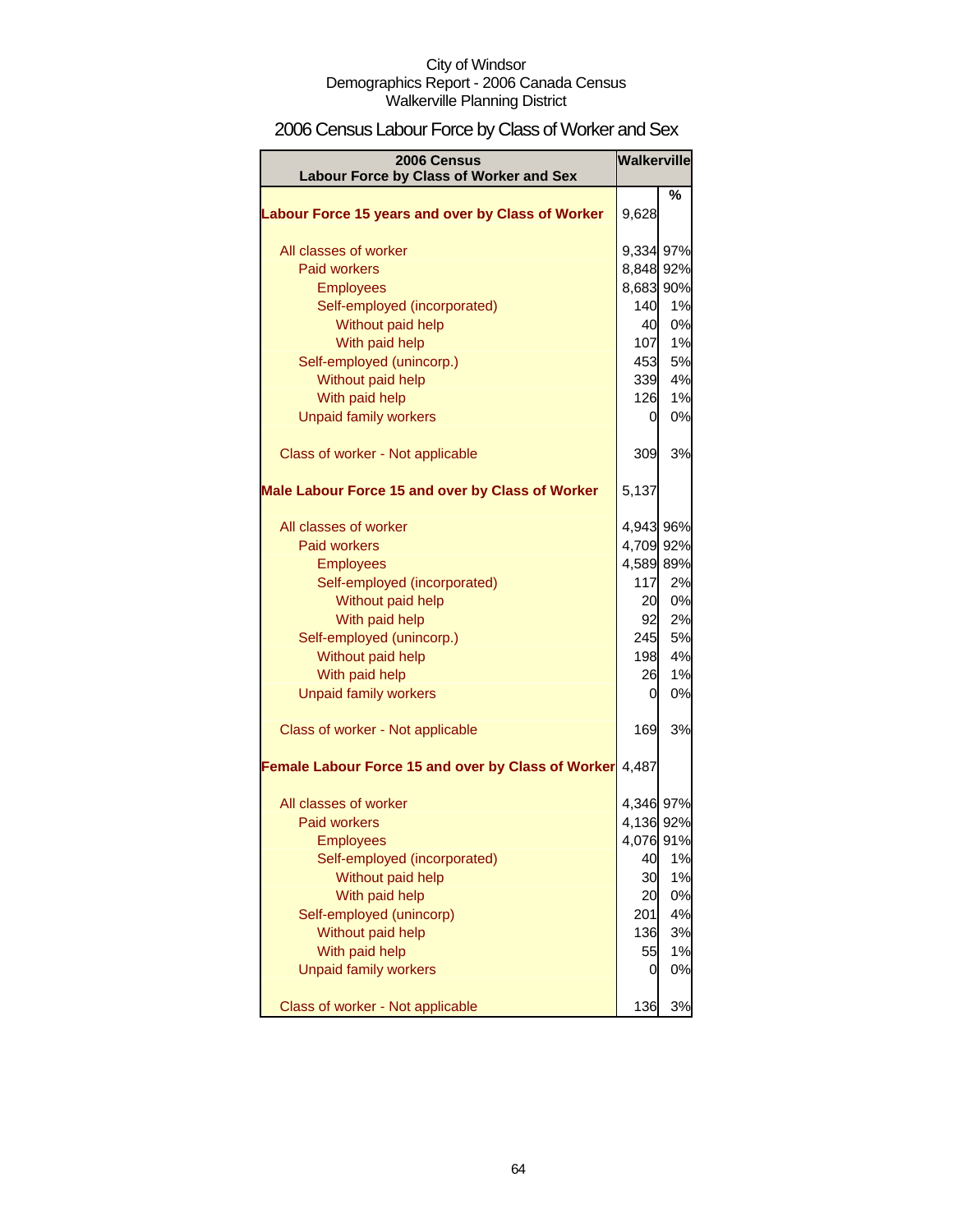# 2006 Census Language at Work

| 2006 Census<br><b>Language at Work</b>                                 | <b>Walkerville</b>   |     |
|------------------------------------------------------------------------|----------------------|-----|
| Total Population 15 years and over who worked by Language Used at Work | 10,074               |     |
|                                                                        |                      |     |
| Dominant official language used at work                                | English 100%         |     |
| Dominant non-official language used at work                            | Other languages 100% |     |
| <b>Single Responses</b>                                                | 9,977                | 99% |
| English                                                                | 9,880                | 98% |
| French                                                                 | 40                   | 0%  |
| Non-official languages                                                 | 53                   | 1%  |
| Chinese, n.o.s.                                                        | $\mathbf{0}$         | 0%  |
| Cantonese                                                              | $\overline{0}$       | 0%  |
| Panjabi (Punjabi)                                                      | 0                    | 0%  |
| German                                                                 | $\mathbf{0}$         | 0%  |
| <b>Mandarin</b>                                                        | $\overline{0}$       | 0%  |
| Portuguese                                                             | 0                    | 0%  |
| Spanish                                                                | 0                    | 0%  |
| Vietnamese                                                             | $\overline{0}$       | 0%  |
| Korean                                                                 | $\overline{0}$       | 0%  |
| Italian                                                                | 0l                   | 0%  |
| Other languages                                                        | 76                   | 1%  |
| <b>Multiple responses</b>                                              | 52                   | 1%  |
| <b>English and French</b>                                              | 20                   | 0%  |
| English and non-official                                               | 89                   | 1%  |
| French and non-official                                                | <sub>0</sub>         | 0%  |
| English, French and non-official language                              | $\mathbf{0}$         | 0%  |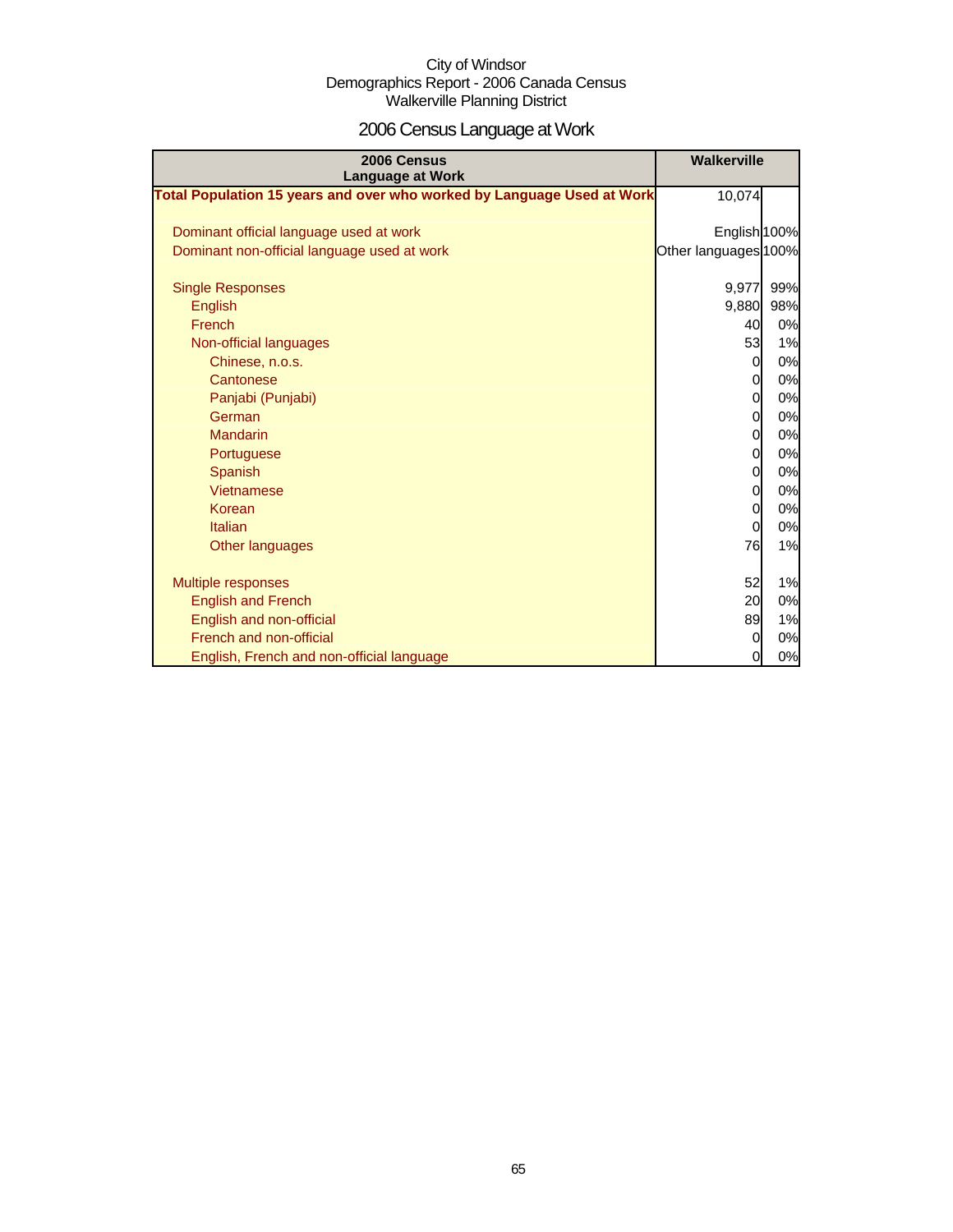## 2006 Census Unpaid Housework

| 2006 Census<br><b>Unpaid Housework</b>                                 | <b>Walkerville</b>     |         |
|------------------------------------------------------------------------|------------------------|---------|
| <b>Total Population 15 years and over by Hours of Unpaid Housework</b> | 15,973                 |         |
| No hours                                                               | 1,620 10%              |         |
| Less than 5 hours                                                      | 3,795 24%              |         |
| 5 to 14 hours                                                          | 5,210 33%              |         |
| 15 to 29 hours                                                         | 3,041 19%              |         |
| 30 to 59 hours                                                         | 1,481                  | 9%      |
| 60 or more hours                                                       | 737                    | 5%      |
| Dominant group                                                         | 5 to 14 hours 33%      |         |
| Males 15 years and over by Hours of Unpaid Housework                   | 7,754                  |         |
| No hours                                                               |                        | 944 12% |
| Less than 5 hours                                                      | 2,344 30%              |         |
| 5 to 14 hours                                                          | 2,620 34%              |         |
| 15 to 29 hours                                                         | 1,230 16%              |         |
| 30 to 59 hours                                                         |                        | 392 5%  |
| 60 or more hours                                                       | 153                    | 2%      |
| Dominant group                                                         | 5 to 14 hours 34%      |         |
| Females 15 years and over by Hours of Unpaid Housework                 | 8,175                  |         |
| By hours of unpaid housework                                           |                        |         |
| No hours                                                               |                        | 692 8%  |
| Less than 5 hours                                                      | 1,473 18%              |         |
| 5 to 14 hours                                                          | 2,51331%               |         |
| 15 to 29 hours                                                         | 1,755 21%              |         |
| 30 to 59 hours                                                         | 1,111 14%              |         |
| 60 or more hours                                                       |                        | 573 7%  |
| Dominant group                                                         | 5 to 14 hours 31%      |         |
| <b>Hours of Housework by Sex</b>                                       |                        |         |
| <b>No Hours</b>                                                        | Males <sub>58%</sub>   |         |
| Less than 5 hours                                                      | Males <sub>61%</sub>   |         |
| 5 to 14 hours                                                          | Males <sub>51%</sub>   |         |
| 15 to 29 hours                                                         | Females <sup>59%</sup> |         |
| 30 to 59 hours                                                         | Females 74%            |         |
| 60 or more hours                                                       | Females <sup>79%</sup> |         |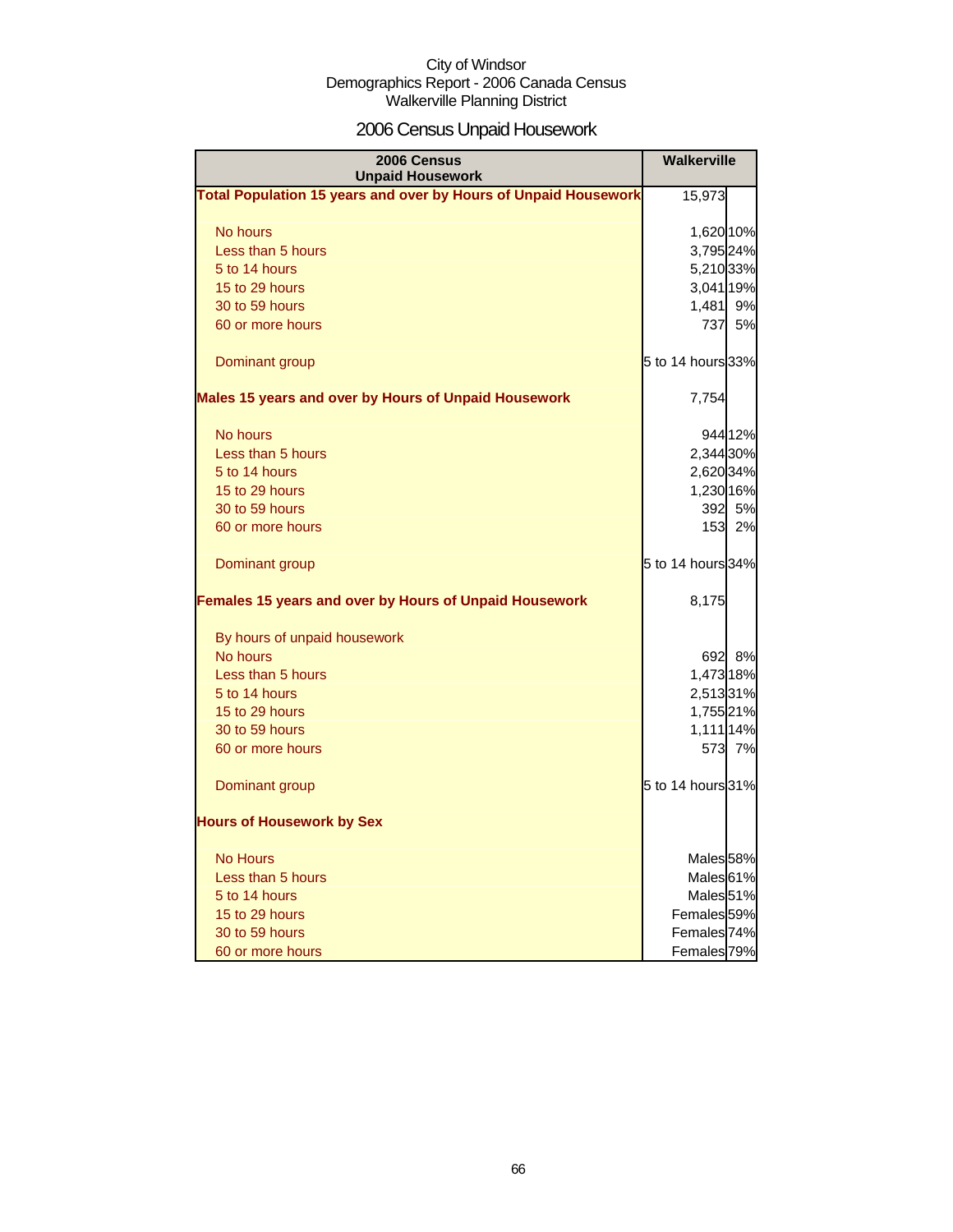## 2006 Census Unpaid Childcare

| 2006 Census<br><b>Unpaid Childcare</b>                    | <b>Walkerville</b>      |        |
|-----------------------------------------------------------|-------------------------|--------|
| Population 15 years and over by hours of Unpaid Childcare | 15,940                  |        |
| No hours                                                  | 10,28665%               |        |
| Less than 5 hours                                         | 1,267 8%                |        |
| 5 to 14 hours                                             | 1,172                   | 7%     |
| 15 to 29 hours                                            | 958                     | 6%     |
| 30 to 59 hours                                            | 775                     | 5%     |
| 60 or more hours                                          | 1,467                   | 9%     |
| Dominant group                                            | No hours 65%            |        |
| Males 15 years and over by hours of Unpaid Childcare      | 7,753                   |        |
| No hours                                                  | 5,427 70%               |        |
| Less than 5 hours                                         |                         | 647 8% |
| 5 to 14 hours                                             | 557                     | 7%     |
| 15 to 29 hours                                            | 436                     | 6%     |
| 30 to 59 hours                                            | <b>224</b>              | 3%     |
| 60 or more hours                                          | 377                     | 5%     |
| Dominant group                                            | No hours <sup>71%</sup> |        |
| Females 15 years and over by hours of Unpaid Childcare    | 8,215                   |        |
| No hours                                                  | 4,832 59%               |        |
| Less than 5 hours                                         |                         | 619 8% |
| 5 to 14 hours                                             |                         | 609 7% |
| 15 to 29 hours                                            | 520                     | 6%     |
| 30 to 59 hours                                            | 475                     | 6%     |
| 60 or more hours                                          | 1,037 13%               |        |
| Dominant group                                            | No hours 60%            |        |
| <b>Hours of Child Care by Sex</b>                         |                         |        |
| <b>No Hours</b>                                           | Males <sub>53%</sub>    |        |
| Less than 5 hours                                         | Males <sub>51%</sub>    |        |
| 5 to 14 hours                                             | Females 52%             |        |
| 15 to 29 hours                                            | Females 54%             |        |
| 30 to 59 hours                                            | Females 68%             |        |
| 60 or more hours                                          | Females <sub>73%</sub>  |        |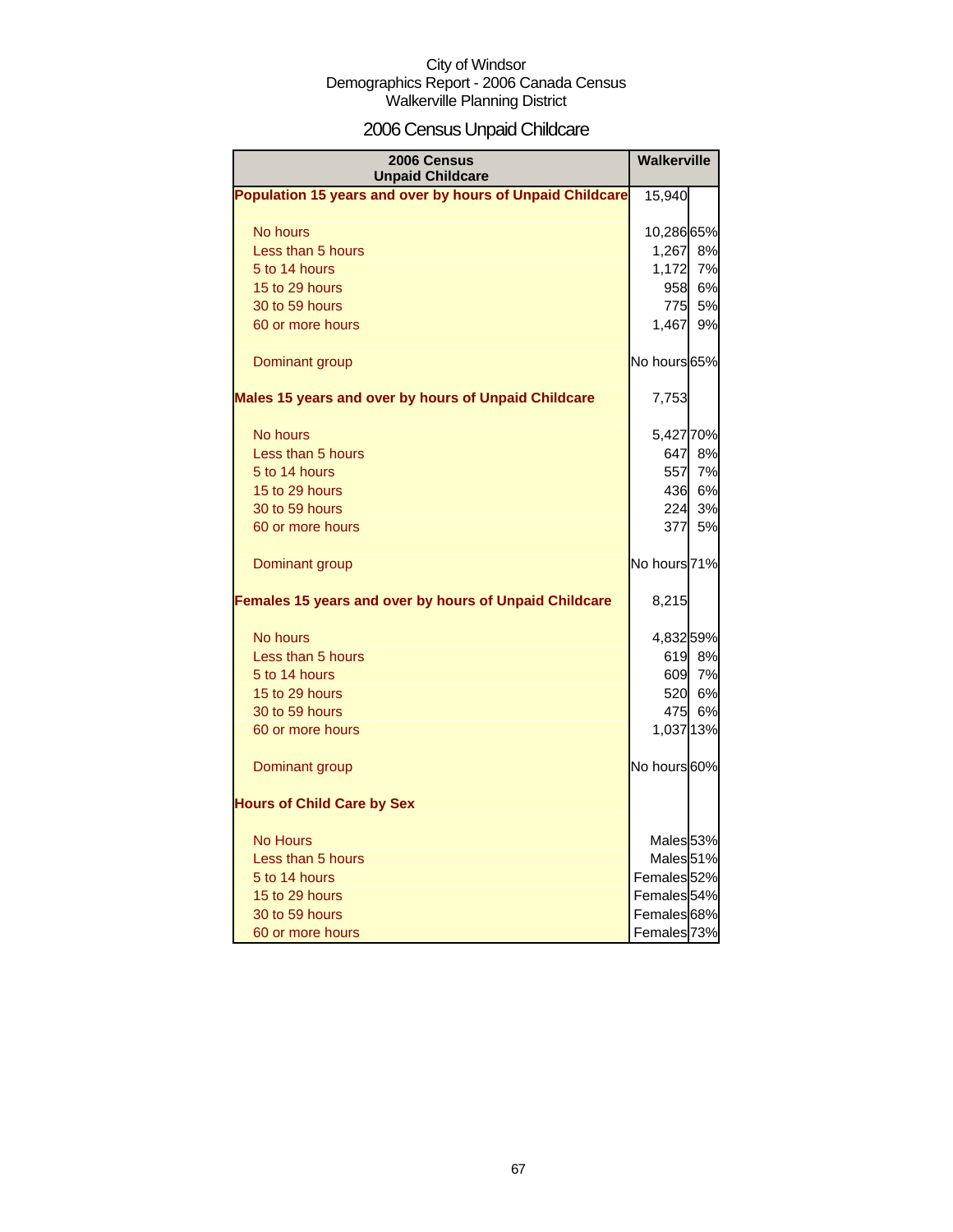## 2006 Census Unpaid Senior Care

| 2006 Census<br><b>Unpaid Senior Care</b>                              | <b>Walkerville</b>     |    |
|-----------------------------------------------------------------------|------------------------|----|
| <b>Total Population 15 years and over by Hours of Care to Seniors</b> | 15,938                 |    |
| No hours                                                              | 13,64786%              |    |
| Less than 5 hours                                                     | 1,171                  | 7% |
| 5 to 9 hours                                                          | 600                    | 4% |
| 10 to 19 hours                                                        | 180                    | 1% |
| 20 or more hours                                                      | 280                    | 2% |
| Dominant group                                                        |                        |    |
| Males 15 years and over by Hours of Care to Seniors                   | 7,743                  |    |
| No hours                                                              | 6,77287%               |    |
| Less than 5 hours                                                     | 560                    | 7% |
| 5 to 9 hours                                                          | 249                    | 3% |
| 10 to 19 hours                                                        | 71                     | 1% |
| 20 or more hours                                                      | 68                     | 1% |
| Dominant group                                                        | No hours 89%           |    |
| Females 15 years and over by Hours of Care to Seniors                 | 8,187                  |    |
| No hours                                                              | 6,884 84%              |    |
| Less than 5 hours                                                     | 627                    | 8% |
| 5 to 9 hours                                                          | 342                    | 4% |
| 10 to 19 hours                                                        | 121                    | 1% |
| 20 or more hours                                                      | 160                    | 2% |
| Dominant group                                                        | No hours 86%           |    |
| <b>Senior Care by Sex</b>                                             |                        |    |
| No hours                                                              | Females 50%            |    |
| Less than 5 hours                                                     | Females <sub>53%</sub> |    |
| 5 to 9 hours                                                          | Females 58%            |    |
| 10 to 19 hours                                                        | Females <sup>63%</sup> |    |
| 20 or more hours                                                      | Females 70%            |    |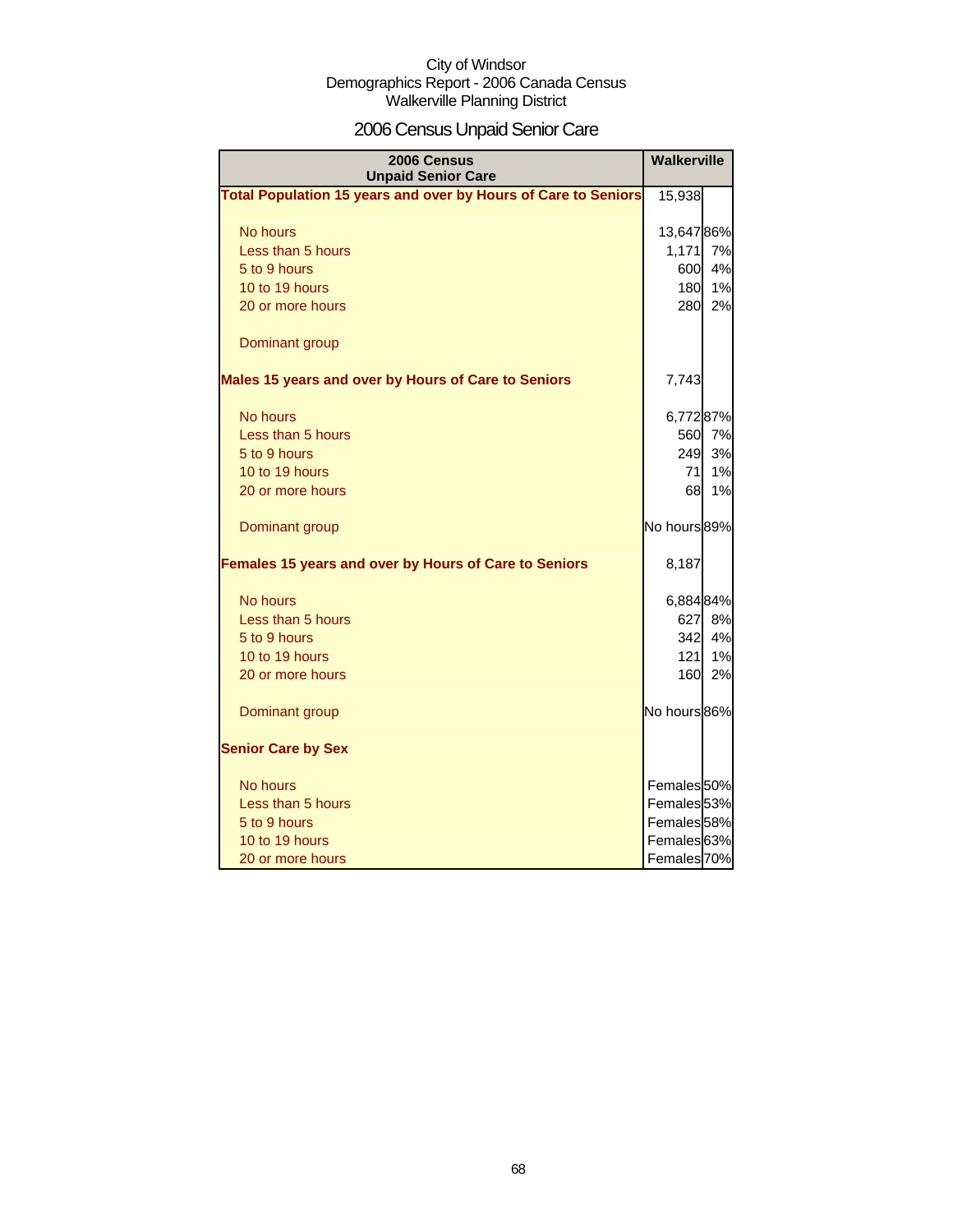## 2006 Census Place of Work by Sex Comparison

| 2006 Census<br><b>Place of Work by Sex Comparison</b>                                                 |                                   | <b>Walkerville</b> |                     |         |                |         |
|-------------------------------------------------------------------------------------------------------|-----------------------------------|--------------------|---------------------|---------|----------------|---------|
|                                                                                                       | Totall<br>Labourl<br><b>Force</b> |                    | <b>Males</b>        |         | <b>Females</b> |         |
| <b>Total Employed Labour Force 15 years and over by Place of Work Status</b>                          | 8,519                             |                    | 4,555               |         | 3,956          |         |
| Usual place of work                                                                                   |                                   |                    | 7,20085% 3,66280%   |         | 3,508 89%      |         |
| In CSD <sup>*</sup> of residence                                                                      |                                   |                    | 6,027 71% 3,036 67% |         | 3,021 76%      |         |
| In different CSD                                                                                      | 1,153 14%                         |                    |                     | 638 14% |                | 495 13% |
| In same CD**                                                                                          | 1,048 12%                         |                    |                     | 585 13% |                | 43411%  |
| At home                                                                                               | 317                               | 4%                 | 178                 | 4%      | 113            | 3%      |
| <b>Outside Canada</b>                                                                                 | 345                               | 4%                 | 254                 | 6%      | 99             | 2%      |
| No fixed workplace                                                                                    | 572                               | 7%                 |                     | 440 10% | 180            | 5%      |
| CSD: Area that is a municipality or an area that is deemed to be equivalent to a<br>municipality.     |                                   |                    |                     |         |                |         |
| ** CD: Group of neighbouring municipalities joined together for the purposes of regional<br>planning. |                                   |                    |                     |         |                |         |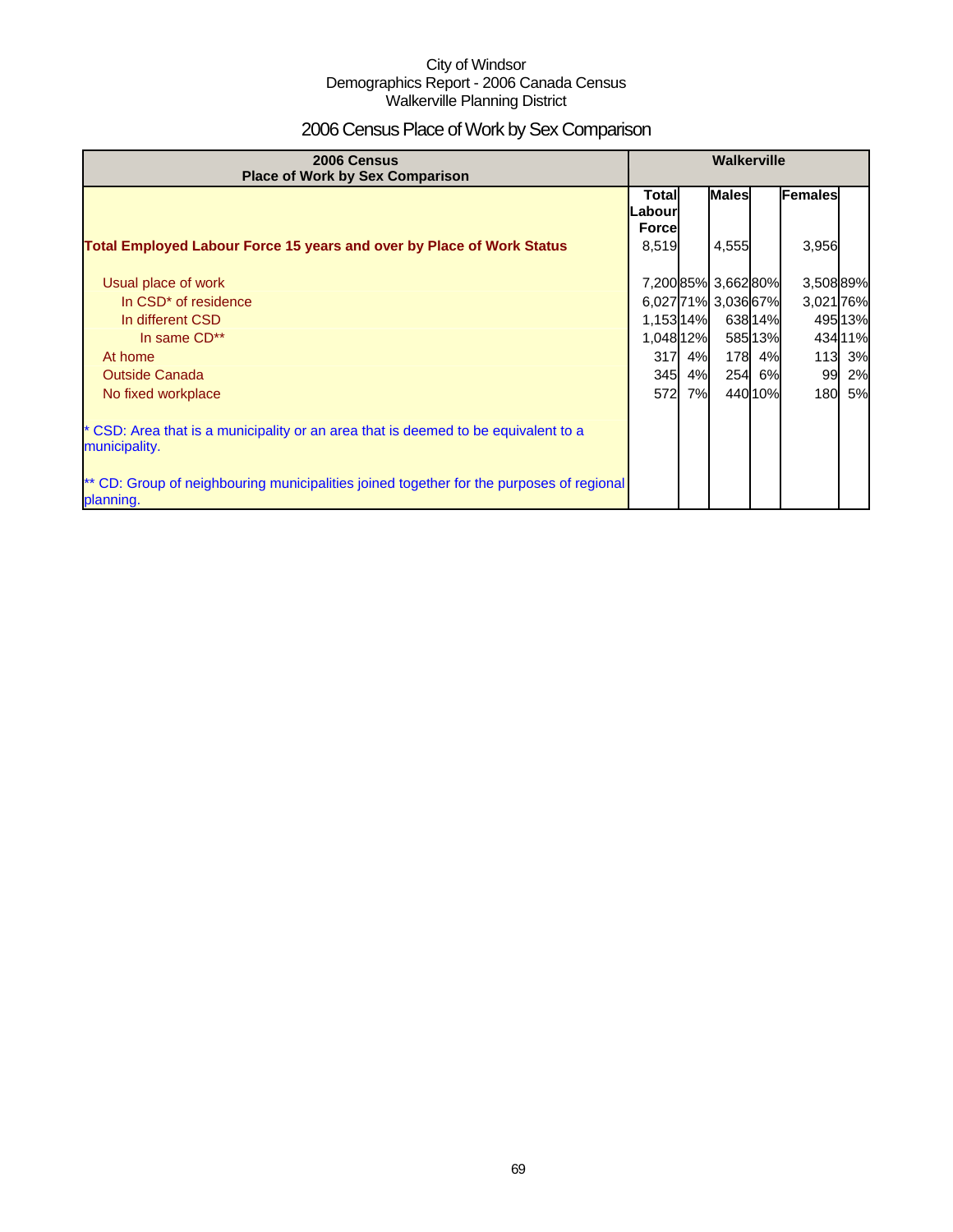## 2006 Census Place of Work by Sex

| 2006 Census<br><b>Place of Work by Sex</b>                                                         | <b>Walkerville</b> |               |
|----------------------------------------------------------------------------------------------------|--------------------|---------------|
|                                                                                                    |                    | $\frac{9}{6}$ |
| Total Employed Labour Force 15 years and over by Place of Work Status                              | 8,519              |               |
| Usual place of work                                                                                | 7,200 85%          |               |
| In CSD* of residence                                                                               | 6,027 71%          |               |
| In different CSD                                                                                   | 1,153 14%          |               |
| In same CD**                                                                                       | 1,048 12%          |               |
| At home                                                                                            | 317                | 4%            |
| <b>Outside Canada</b>                                                                              | 345                | 4%            |
| No fixed workplace                                                                                 | 572                | 7%            |
|                                                                                                    |                    |               |
| Males Employed Labour Force 15 yrs and over by Place of Work Status                                | 4,555              |               |
|                                                                                                    |                    |               |
| Usual place of work                                                                                | 3,662 80%          |               |
| In CSD of residence                                                                                | 3,036 67%          |               |
| In different CSD                                                                                   |                    | 638 14%       |
| In same CD                                                                                         |                    | 585 13%       |
| At home                                                                                            | 178                | 4%            |
| <b>Outside Canada</b>                                                                              | <b>254</b>         | 6%            |
| No fixed workplace                                                                                 |                    | 440 10%       |
| <b>Females Employed Labour Force 15 yrs and over by Place of Work Status</b>                       | 3,956              |               |
| Usual place of work                                                                                | 3,508 89%          |               |
| In CSD of residence                                                                                | 3,021 76%          |               |
| In different CSD                                                                                   |                    | 495 13%       |
| In same CD                                                                                         |                    | 434 11%       |
| At home                                                                                            | 113                | 3%            |
| <b>Outside Canada</b>                                                                              | 99                 | 2%            |
| No fixed workplace                                                                                 | 180                | 5%            |
| * CSD: Area that is a municipality or an area that is deemed to be equivalent to a municipality.   |                    |               |
| ** CD: Group of neighbouring municipalities joined together for the purposes of regional planning. |                    |               |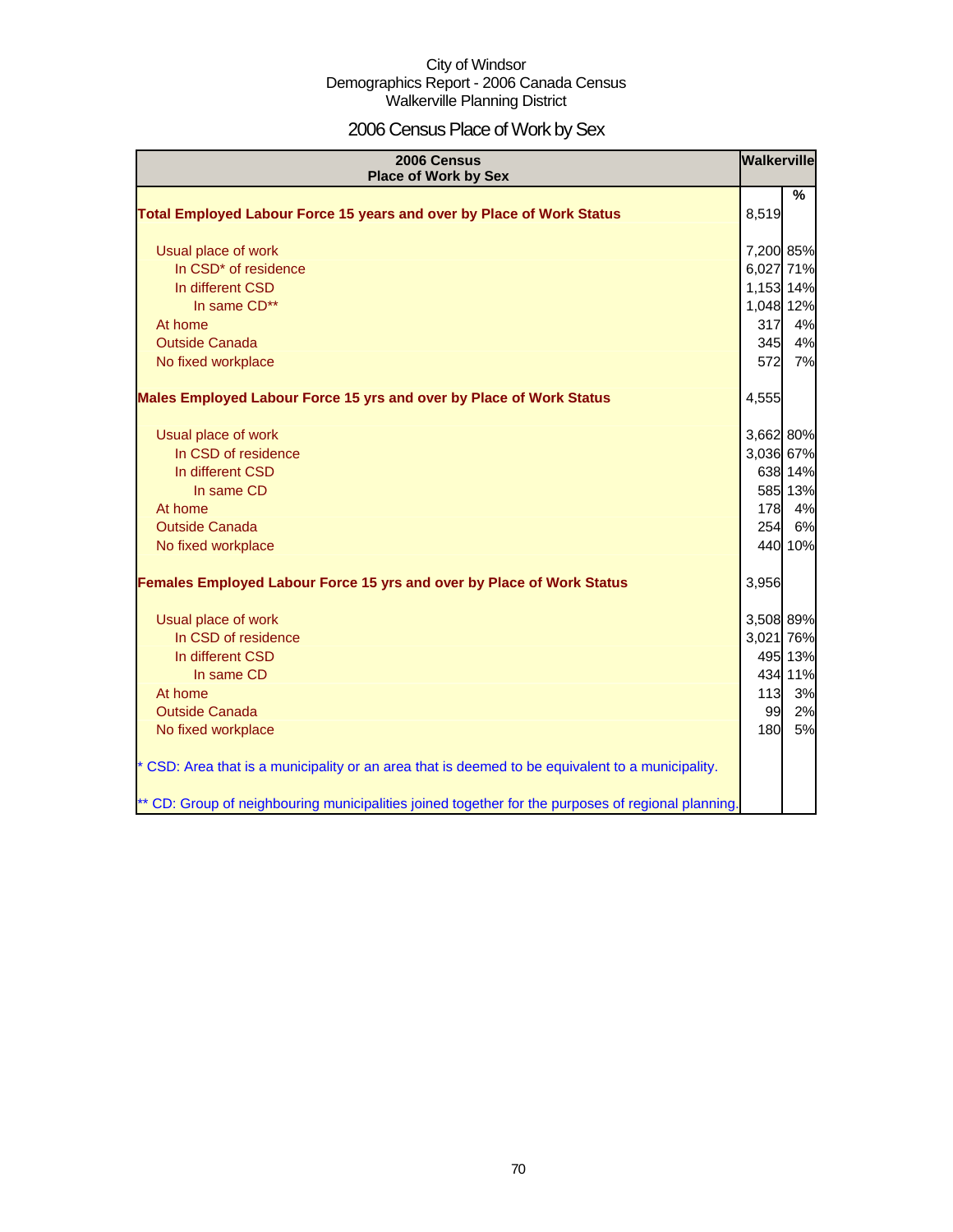## 2006 Census Mode of Transportation

| 2006 Census<br><b>Mode of Transportation</b>                                                                                      | <b>Walkerville</b>              |
|-----------------------------------------------------------------------------------------------------------------------------------|---------------------------------|
| Total Employed Labour Force 15 years and over with usual place of work or no fixed workplace<br>address by Mode of Transportation | 7,815                           |
| Dominant mode of transportation                                                                                                   | Car/truck/van-<br>73%<br>driver |
| Car, truck, van as driver                                                                                                         | 5,614 72%                       |
| Car, truck, van as passenger                                                                                                      | 645<br>8%                       |
| <b>Public transit</b>                                                                                                             | 586 7%                          |
| Walked to work                                                                                                                    | 524<br>7%                       |
| <b>Bicycle</b>                                                                                                                    | 4%<br>286                       |
| Motorcycle                                                                                                                        | 0%<br>10                        |
| <b>Taxicab</b>                                                                                                                    | 59<br>1%                        |
| Other method                                                                                                                      | 40<br>1%                        |
| <b>Males with Usual Place of Work or No Fixed Workplace</b>                                                                       | 4,122                           |
| Car, truck, van as driver                                                                                                         | 3,090 75%                       |
| Car, truck, van as passenger                                                                                                      | 6%<br>264                       |
| <b>Public transit</b>                                                                                                             | 198 5%                          |
| Walked to work                                                                                                                    | 265<br>6%                       |
| <b>Bicycle</b>                                                                                                                    | 186 5%                          |
| Motorcycle                                                                                                                        | 10<br>0%                        |
| <b>Taxicab</b>                                                                                                                    | 20<br>0%                        |
| Other method                                                                                                                      | 10<br>0%                        |
| <b>Females with Usual Place of Work or No Fixed Workplace</b>                                                                     | 3,684                           |
| Car, truck, van as driver                                                                                                         | 2,517 68%                       |
| Car, truck, van as passenger                                                                                                      | 347 9%                          |
| <b>Public transit</b>                                                                                                             | 404 11%                         |
| Walked to work                                                                                                                    | 270 7%                          |
| <b>Bicycle</b>                                                                                                                    | 55<br>2%                        |
| Motorcycle                                                                                                                        | 0%<br>$\overline{0}$            |
| <b>Taxicab</b>                                                                                                                    | 28<br>1%                        |
| Other method                                                                                                                      | 0%<br>10                        |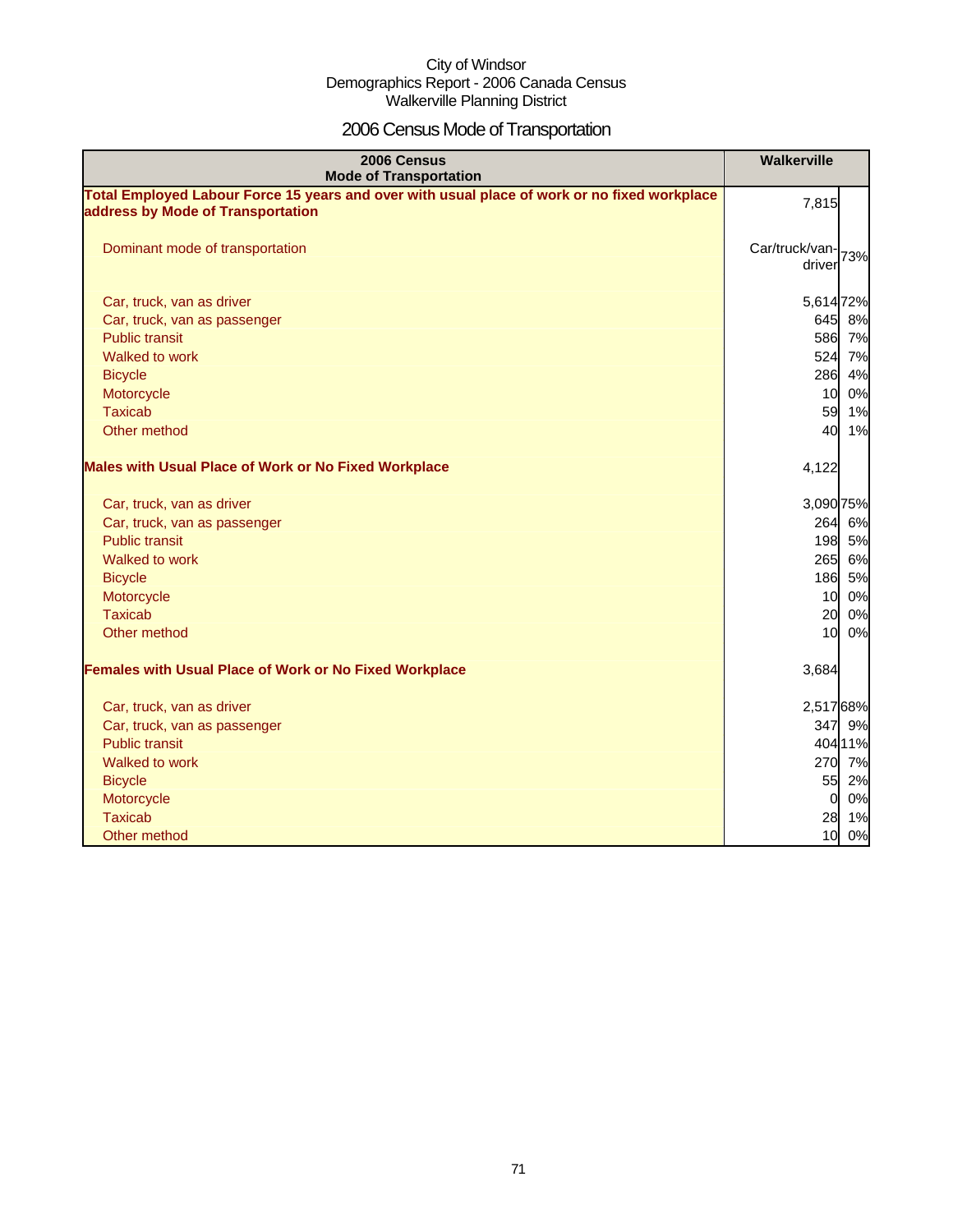## 2006 Census Educational Attainment Comparison

| 2006 Census<br><b>Educational Attainment</b><br>Comparison         | <b>Walkerville</b>                |    |                        |         |                        |               |                            |               |
|--------------------------------------------------------------------|-----------------------------------|----|------------------------|---------|------------------------|---------------|----------------------------|---------------|
|                                                                    | <b>Total</b><br><b>Population</b> | %  | $15$ to<br>24<br>vears | %       | $25$ to<br>64<br>years | $\frac{9}{6}$ | 65<br>years<br>and<br>over | $\frac{9}{6}$ |
| <b>Population by Educational Attainment</b>                        | 15,907                            |    | 2,715                  |         | 10,866                 |               | 2,326                      |               |
| No certificate, diploma or degree                                  | 4,539 29%                         |    | 1,160 43%              |         | 2,033 19%              |               | 1,34758%                   |               |
| Certificate, diploma or degree                                     | 11,363 71%                        |    | 1,532 56%              |         | 8,82481%               |               | 1,00743%                   |               |
| High school certificate                                            | 4,723 30%                         |    | 1,052 39%              |         | 3,255 30%              |               |                            | 41618%        |
| Apprenticeship or trades certificate or diploma                    | 1,243 8%                          |    | 57                     | 2%      | 1,047 10%              |               | 139                        | 6%            |
| College, CEGEP or other non-university<br>certificate/diploma      | 2,466 16%                         |    |                        | 260 10% | 2,049 19%              |               | 157                        | 7%            |
| University certificate, diploma or degree                          | 2,765 17%                         |    | 164                    | 6%      | 2,414 22%              |               | 186                        | 8%            |
| University certificate or diploma below bachelor level             | 476                               | 3% | 71                     | 3%      | 380                    | 3%            | 25                         | 1%            |
| University certificate or degree                                   | 2,339 15%                         |    | 135                    | 5%      | 2,044 19%              |               | <b>160</b>                 | 7%            |
| Bachelor's degree                                                  | 1,409                             | 9% | 109                    | 4%      | 1,180 11%              |               | 120                        | 5%            |
| University certificate or diploma above bachelor<br>level          | 301                               | 2% | 10                     | 0%      | 291                    | 3%            | $\Omega$                   | 0%            |
| Degree in medicine, dentistry, veterinary medicine<br>or optometry | 76                                | 0% | $\Omega$               | 0%      | 66                     | 1%            | 10                         | 0%            |
| Master's degree                                                    | 353                               | 2% | 10                     | 0%      | 318                    | 3%            | 25                         | 1%            |
| <b>Earned doctorate</b>                                            | 109                               | 1% | $\overline{0}$         | 0%      | 109                    | 1%            | 0                          | 0%            |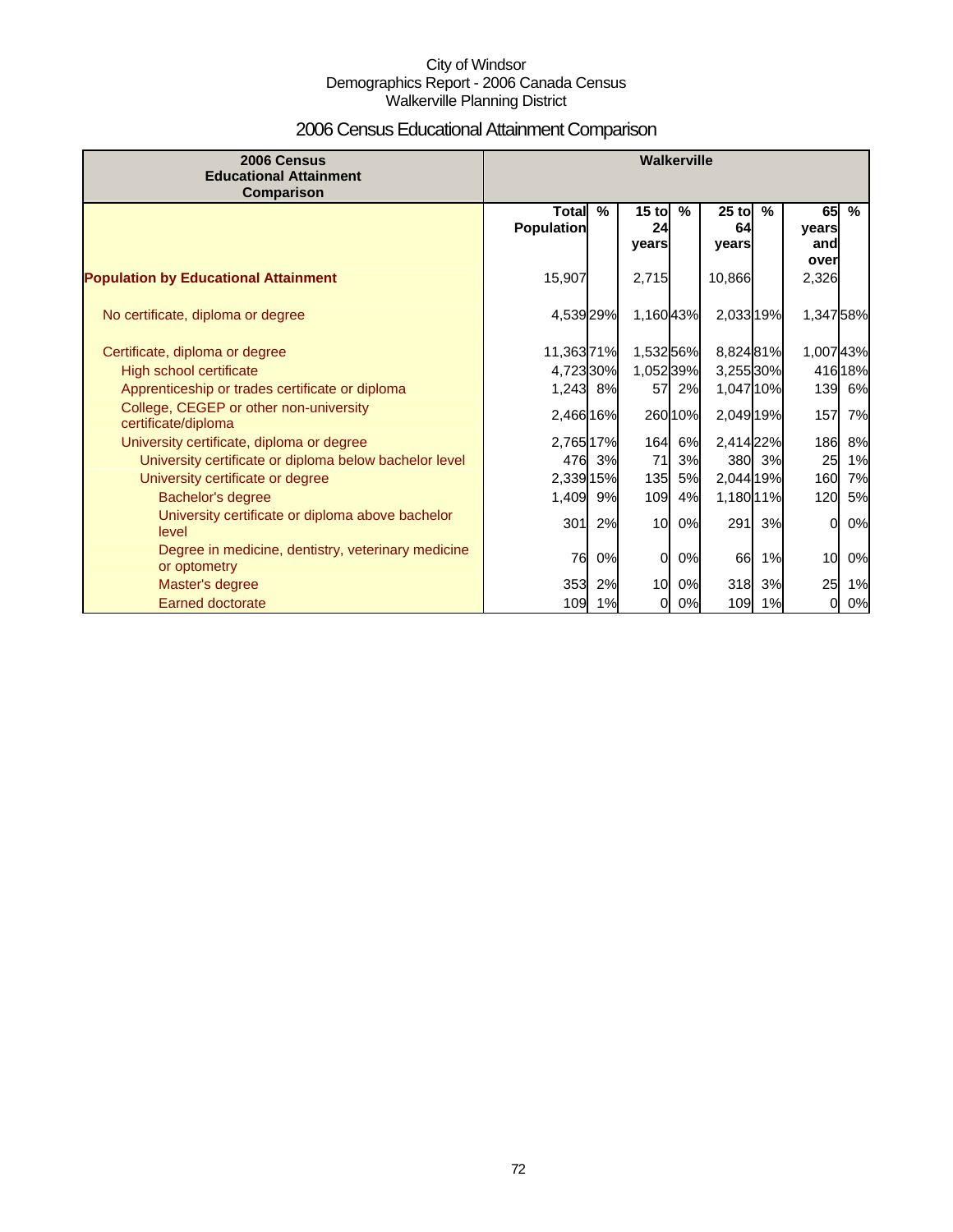### 2006 Census Educational Attainment

| 2006 Census<br><b>Educational Attainment</b>                                                                  | <b>Walkerville</b> |         |
|---------------------------------------------------------------------------------------------------------------|--------------------|---------|
| <b>Total Population 15 years and over by Educational Attainment</b>                                           | 15,907             |         |
| No certificate, diploma or degree                                                                             | 4,539 29%          |         |
| Certificate, diploma or degree                                                                                | 11,363 71%         |         |
| <b>High school certificate</b>                                                                                | 4,723 30%          |         |
| Apprenticeship or trades certificate or diploma                                                               | 1,243 8%           |         |
| College, CEGEP or other non-university certificate/diploma                                                    | 2,466 16%          |         |
| University certificate, diploma or degree                                                                     | 2,765 17%          |         |
| University certificate or diploma below bachelor level                                                        |                    | 476 3%  |
| University certificate or degree                                                                              | 2,339 15%          |         |
| Bachelor's degree                                                                                             | 1,409 9%           |         |
| University certificate or diploma above bachelor level                                                        |                    | 301 2%  |
| Degree in medicine, dentistry, veterinary medicine or optometry                                               |                    | 76 0%   |
| Master's degree                                                                                               |                    | 353 2%  |
| <b>Earned doctorate</b>                                                                                       | 109                | 1%      |
| <b>Population 15 to 24 years by Educational Attainment</b>                                                    | 2,715              |         |
| No certificate, diploma or degree                                                                             | 1,16043%           |         |
|                                                                                                               |                    |         |
| Certificate, diploma or degree                                                                                | 1,53256%           |         |
| <b>High school certificate</b>                                                                                | 1,052 39%          | 57 2%   |
| Apprenticeship or trades certificate or diploma<br>College, CEGEP or other non-university certificate/diploma |                    | 260 10% |
|                                                                                                               |                    | 164 6%  |
| University certificate, diploma or degree<br>University certificate or diploma below bachelor level           |                    | 71 3%   |
| University certificate or degree                                                                              |                    | 135 5%  |
| Bachelor's degree                                                                                             |                    | 109 4%  |
| University certificate or diploma above bachelor level                                                        |                    | 10 0%   |
| Degree in medicine, dentistry, veterinary medicine or optometry                                               | $\overline{0}$     | 0%      |
| Master's degree                                                                                               | 10                 | 0%      |
| Earned doctorate                                                                                              | $\Omega$           | 0%      |
|                                                                                                               |                    |         |
| <b>Population 25 to 64 years by Educational Attainment</b>                                                    | 10,866             |         |
| No certificate, diploma or degree                                                                             | 2,033 19%          |         |
| Certificate, diploma or degree                                                                                | 8,82481%           |         |
| High school certificate or equivalent                                                                         | 3,255 30%          |         |
| Apprenticeship or trades certificate or diploma                                                               | 1,047 10%          |         |
| College, CEGEP or other non-university certificate/diploma                                                    | 2,049 19%          |         |
| University certificate, diploma or degree                                                                     | 2,414 22%          |         |
| University certificate or diploma below bachelor level                                                        |                    | 380 3%  |
| University certificate or degree                                                                              | 2,044 19%          |         |
| Bachelor's degree                                                                                             | 1,180 11%          |         |
| University certificate or diploma above bachelor level                                                        | 291                | 3%      |
| Degree in medicine, dentistry, veterinary medicine or optometry                                               | 66                 | 1%      |
| Master's degree                                                                                               | 318                | 3%      |
| <b>Earned doctorate</b>                                                                                       | 109                | 1%      |
| Population 65 years and over by Educational Attainment                                                        | 2,326              |         |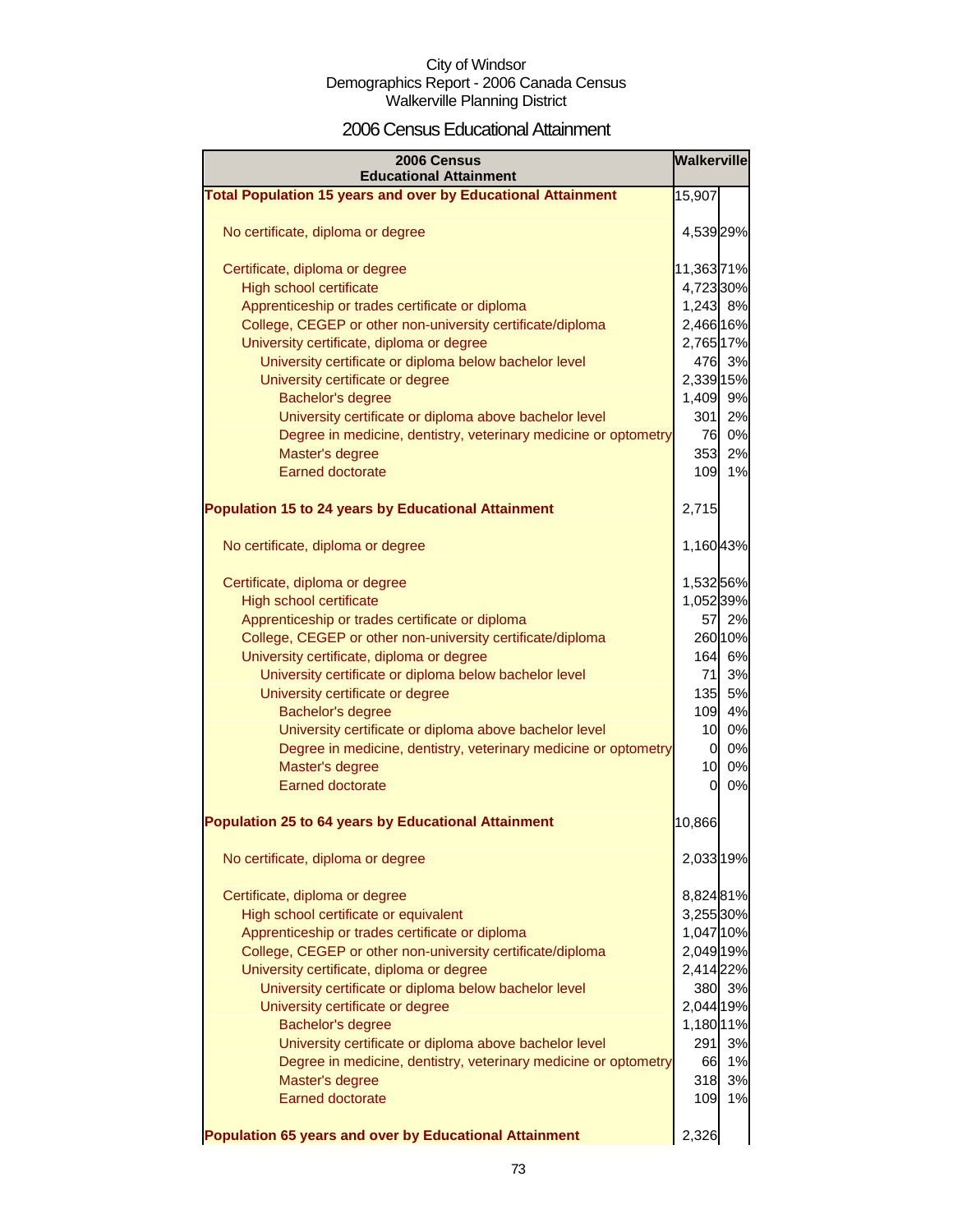| 2006 Census                                                         | <b>Walkerville</b> |           |
|---------------------------------------------------------------------|--------------------|-----------|
| <b>Educational Attainment</b>                                       |                    |           |
| <b>Total Population 15 years and over by Educational Attainment</b> | 15,907             |           |
| No certificate, diploma or degree                                   | 1,34758%           |           |
| Certificate, diploma or degree                                      | 1,00743%           |           |
| High school certificate                                             |                    | 41618%    |
| Apprenticeship or trades certificate or diploma                     | 139                | 6%        |
| College, CEGEP or other non-university certificate/diploma          | 157                | 7%        |
| University certificate, diploma or degree                           | 186I               | 8%        |
| University certificate or diploma below bachelor level              | 25                 | 1%        |
| University certificate or degree                                    | 160                | 7%        |
| Bachelor's degree                                                   | 120                | <b>5%</b> |
| University certificate or diploma above bachelor level              | 0                  | 0%        |
| Degree in medicine, dentistry, veterinary medicine or optometry     | 10                 | 0%        |
| Master's degree                                                     | 25                 | 1%        |
| <b>Earned doctorate</b>                                             |                    | 0%        |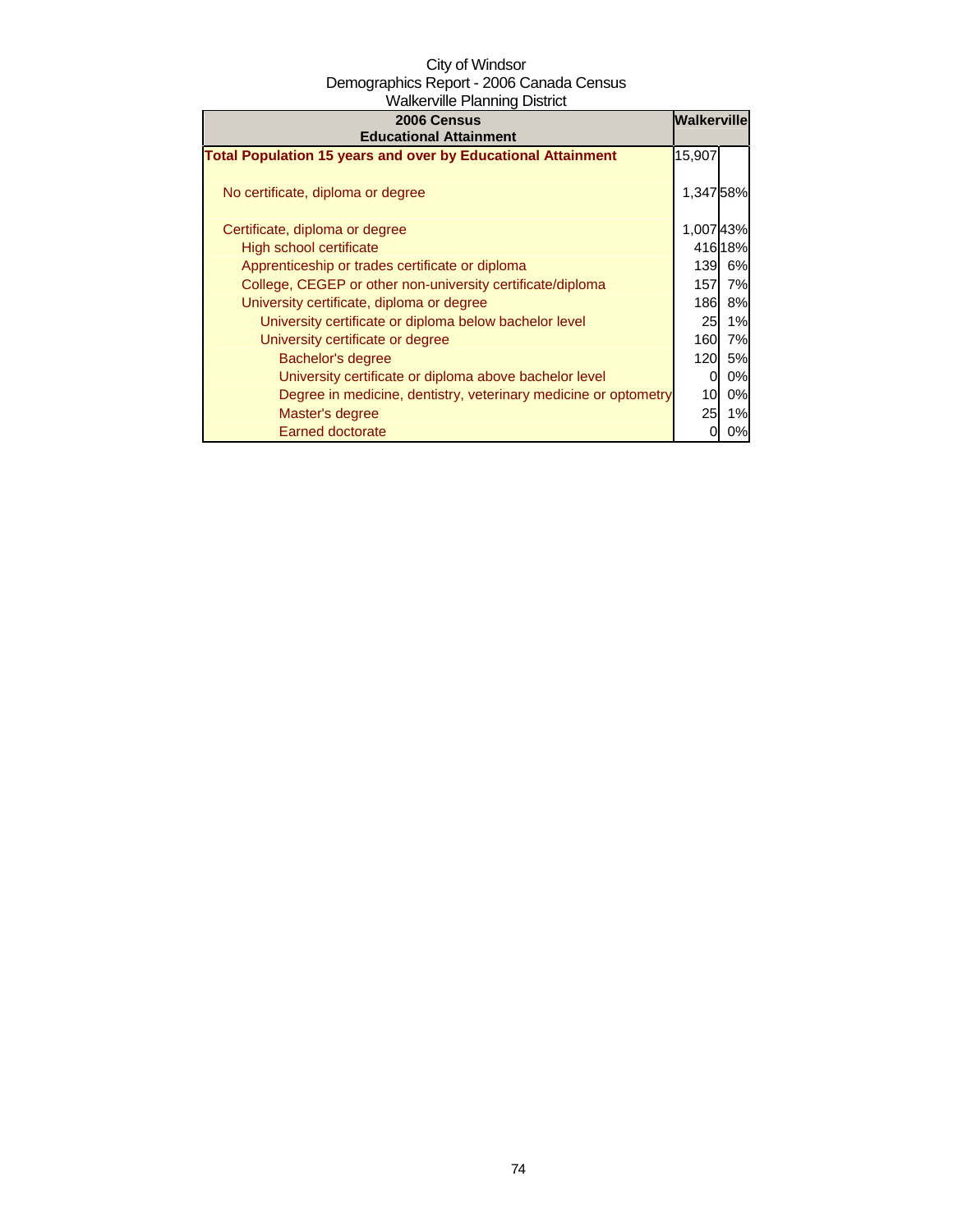# 2006 Census Location of Study

| 2006 Census<br><b>Location of Study</b>                                               | <b>Walkerville</b> |     |
|---------------------------------------------------------------------------------------|--------------------|-----|
| Population 25 to 64 years with Postsecondary Qualification by Location of Study 5,569 |                    | %   |
| <b>Inside Canada</b>                                                                  | 4,209              | 76% |
| Newfoundland and Labrador                                                             | $\Omega$           | 0%  |
| <b>Prince Edward Island</b>                                                           | $\Omega$           | 0%  |
| Nova Scotia                                                                           | $\Omega$           | 0%  |
| <b>New Brunswick</b>                                                                  | 15                 | 0%  |
| Quebec                                                                                | 47                 | 1%  |
| Ontario                                                                               | 4,025 72%          |     |
| Manitoba                                                                              | 25                 | 0%  |
| Saskatchewan                                                                          | 10                 | 0%  |
| Alberta                                                                               | 23                 | 0%  |
| <b>British Columbia</b>                                                               | 20                 | 0%  |
| <b>Yukon Territory</b>                                                                | $\Omega$           | 0%  |
| <b>Northwest Territories</b>                                                          | $\Omega$           | 0%  |
| <b>Nunavut</b>                                                                        | $\Omega$           | 0%  |
| <b>Outside of Canada</b>                                                              | 1,368 25%          |     |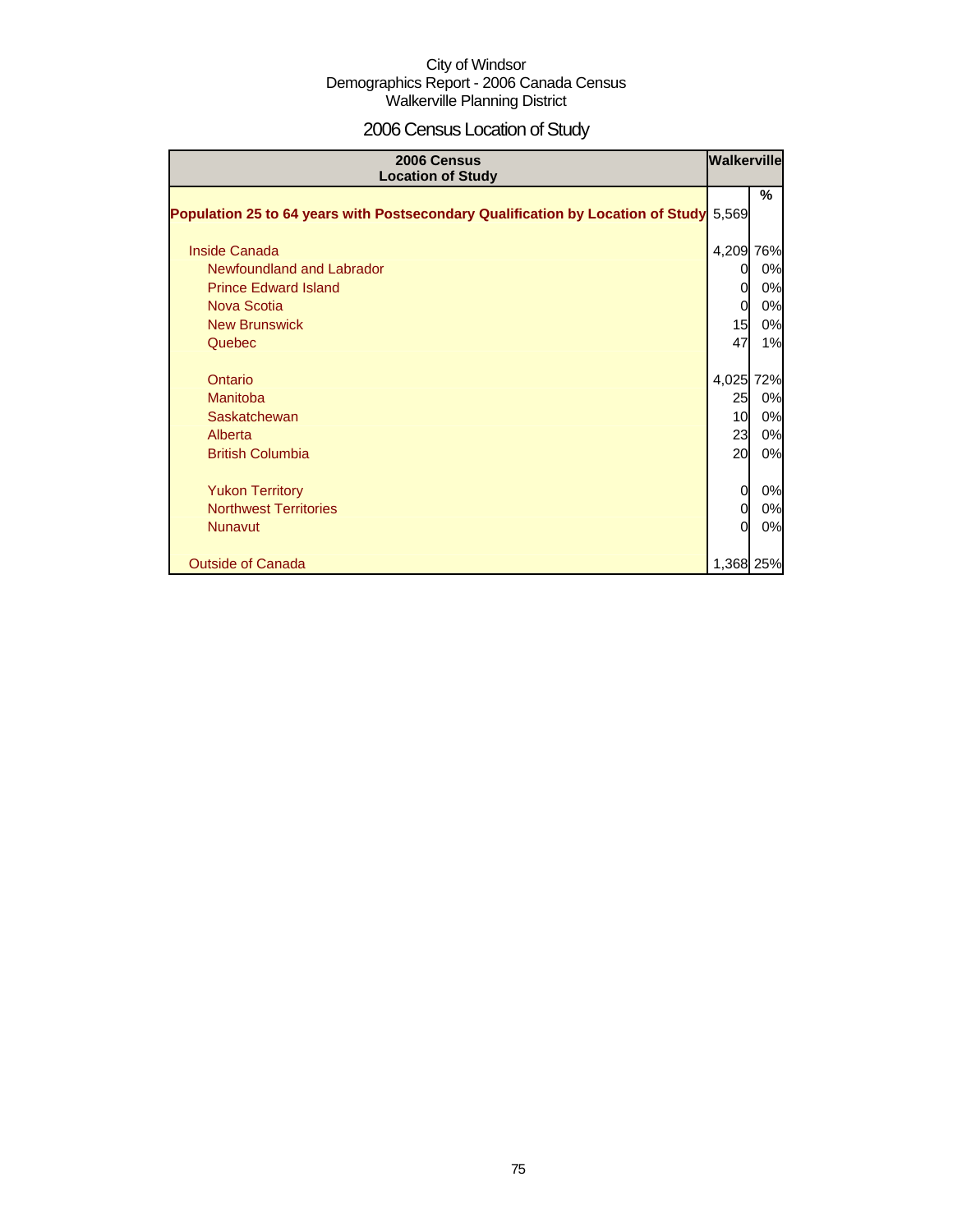### 2006 Census Post Secondary Education by Sex Comparison

| 2006 Census                                                                                             |                                                                                                                                                               |         | Walkerville                                                                                                                                                              |         |                                                                                                                                                |         |
|---------------------------------------------------------------------------------------------------------|---------------------------------------------------------------------------------------------------------------------------------------------------------------|---------|--------------------------------------------------------------------------------------------------------------------------------------------------------------------------|---------|------------------------------------------------------------------------------------------------------------------------------------------------|---------|
| <b>Post Secondary Education by Sex</b><br>Comparison                                                    |                                                                                                                                                               |         |                                                                                                                                                                          |         |                                                                                                                                                |         |
|                                                                                                         | <b>Total</b><br><b>Population</b>                                                                                                                             |         | <b>Males</b>                                                                                                                                                             |         | <b>Females</b>                                                                                                                                 |         |
| Population 25 to 64 years with<br><b>Postsecondary Qualifications by</b><br><b>Major Field of Study</b> | 5,527                                                                                                                                                         |         | 2,698                                                                                                                                                                    |         | 2,829                                                                                                                                          |         |
| <b>Top 3 Fields</b>                                                                                     | Architecture.<br>engineering, and related<br>technologies<br>Health, parks,<br>recreation and fitness<br>Business, management<br>and public<br>administration |         | Architecture,<br>engineering, and related<br>technologies<br>Personal, protective and<br>transportation services<br>Business, management<br>and public<br>administration |         | Health, parks,<br>recreation and fitness<br>Business, management<br>and public<br>administration<br>Social and behavioural<br>sciences and law |         |
| Education                                                                                               | 324                                                                                                                                                           | 6%      | 174                                                                                                                                                                      | 6%      | 150                                                                                                                                            | 5%      |
| Visual and performing arts, and<br>communications technologies                                          | 153                                                                                                                                                           | 3%      | 79                                                                                                                                                                       | 3%      | 74                                                                                                                                             | 3%      |
| <b>Humanities</b>                                                                                       |                                                                                                                                                               | 288 5%  | 96                                                                                                                                                                       | 4%      |                                                                                                                                                | 192 7%  |
| Social and behavioural sciences<br>and law                                                              |                                                                                                                                                               | 653 12% | 247                                                                                                                                                                      | 9%      |                                                                                                                                                | 406 14% |
| Business, management and<br>public administration                                                       |                                                                                                                                                               | 861 16% | 249                                                                                                                                                                      | 9%      |                                                                                                                                                | 61322%  |
| Physical and life sciences and<br>technologies                                                          | 218                                                                                                                                                           | 4%      | 103                                                                                                                                                                      | 4%      | 115                                                                                                                                            | 4%      |
| Mathematics, computer and<br>information sciences                                                       | 272                                                                                                                                                           | 5%      | 142                                                                                                                                                                      | 5%      | 130                                                                                                                                            | 5%      |
| Architecture, engineering, and<br>related technologies                                                  | 1,198 22%                                                                                                                                                     |         | 1,10041%                                                                                                                                                                 |         | 98                                                                                                                                             | 3%      |
| Agriculture, natural resources and<br>conservation                                                      | 78                                                                                                                                                            | 1%      | 23                                                                                                                                                                       | 1%      | 55                                                                                                                                             | 2%      |
| Health, parks, recreation and<br>fitness                                                                |                                                                                                                                                               | 890 16% | 173                                                                                                                                                                      | 6%      |                                                                                                                                                | 71725%  |
| Personal, protective and<br>transportation services                                                     | 521                                                                                                                                                           | 9%      |                                                                                                                                                                          | 271 10% | 250                                                                                                                                            | 9%      |
| Other fields of study                                                                                   | 0                                                                                                                                                             | 0%      | $\overline{0}$                                                                                                                                                           | 0%      | 0                                                                                                                                              | 0%      |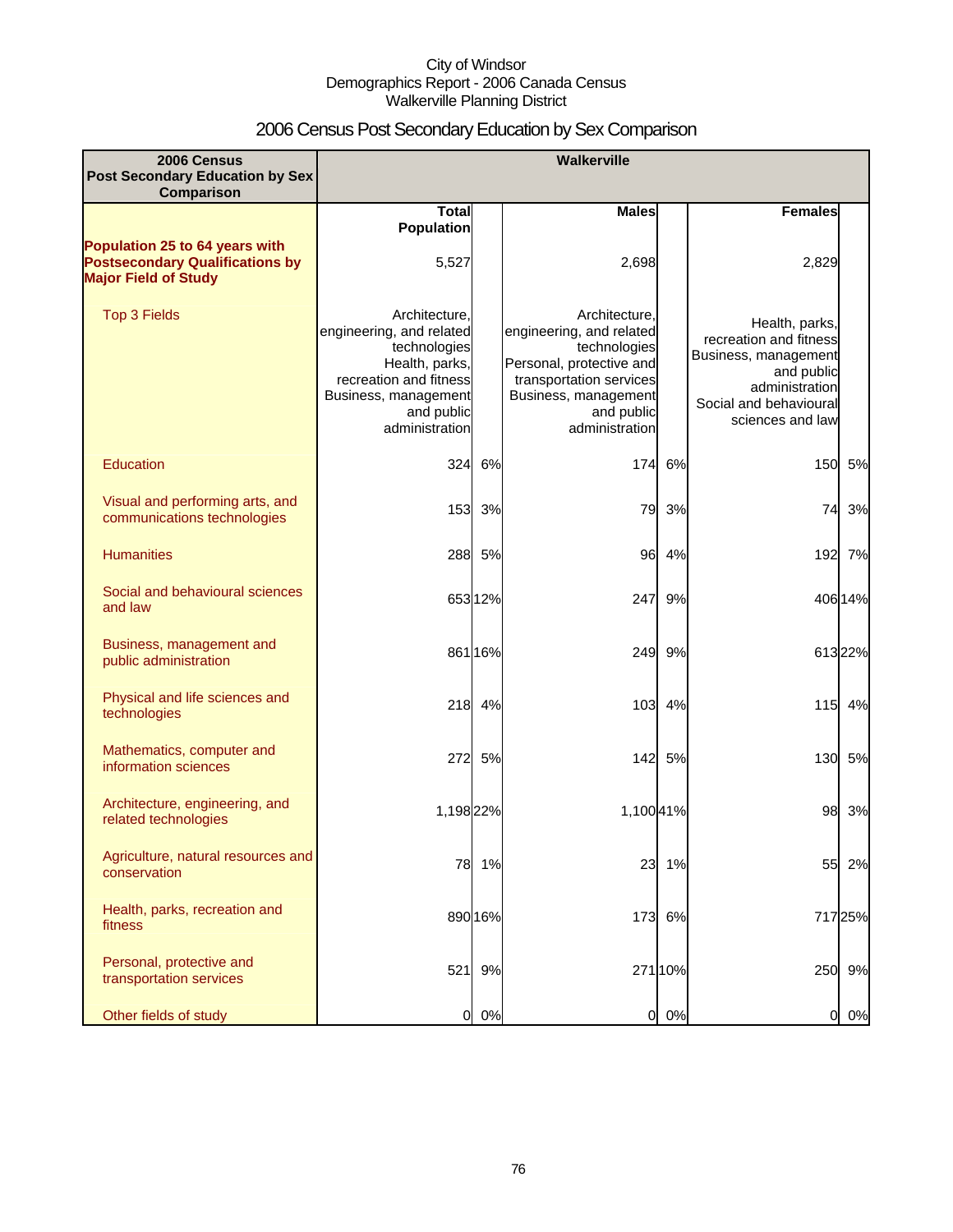# 2006 Census Post Secondary Education by Sex

| 2006 Census<br><b>Post Secondary Education by Sex</b>                                         | Walkerville                                                                                                                                                        |
|-----------------------------------------------------------------------------------------------|--------------------------------------------------------------------------------------------------------------------------------------------------------------------|
| Population 25 to 64 years with Postsecondary Qualifications by Major<br><b>Field of Study</b> | $\%$<br>5,527                                                                                                                                                      |
| <b>Top 3 Fields</b>                                                                           | Architecture, engineering, and related<br>technologies<br>Health, parks, recreation and fitness<br>Business, management and public<br>administration               |
| <b>Education</b>                                                                              | 324<br>6%                                                                                                                                                          |
| Visual and performing arts, and communications technologies                                   | 3%<br>153                                                                                                                                                          |
| <b>Humanities</b>                                                                             | 288<br>5%                                                                                                                                                          |
| Social and behavioural sciences and law                                                       | 65312%                                                                                                                                                             |
| Business, management and public administration                                                | 861 16%                                                                                                                                                            |
| Physical and life sciences and technologies                                                   | 218<br>4%                                                                                                                                                          |
| Mathematics, computer and information sciences                                                | 272<br>5%                                                                                                                                                          |
| Architecture, engineering, and related technologies                                           | 1,198 22%                                                                                                                                                          |
| Agriculture, natural resources and conservation                                               | 78 1%                                                                                                                                                              |
| Health, parks, recreation and fitness                                                         | 89016%                                                                                                                                                             |
| Personal, protective and transportation services                                              | 521<br>9%                                                                                                                                                          |
| Other fields of study                                                                         | 0%<br><sub>O</sub>                                                                                                                                                 |
| Males 25 to 64 Years with Postsecondary Qualifications by Major Field<br>of Study             | 2,698                                                                                                                                                              |
| <b>Top 3 Fields</b>                                                                           | Architecture, engineering, and related<br>technologies<br>Personal, protective and transportation<br>services<br>Business, management and public<br>administration |
| <b>Education</b>                                                                              | 6%<br>174                                                                                                                                                          |
| Visual and performing arts, and communications technologies                                   | 79<br>3%                                                                                                                                                           |
| <b>Humanities</b>                                                                             | 96<br>4%                                                                                                                                                           |
| Social and behavioural sciences and law                                                       | 247<br>9%                                                                                                                                                          |
| Business, management and public administration                                                | 9%<br>249                                                                                                                                                          |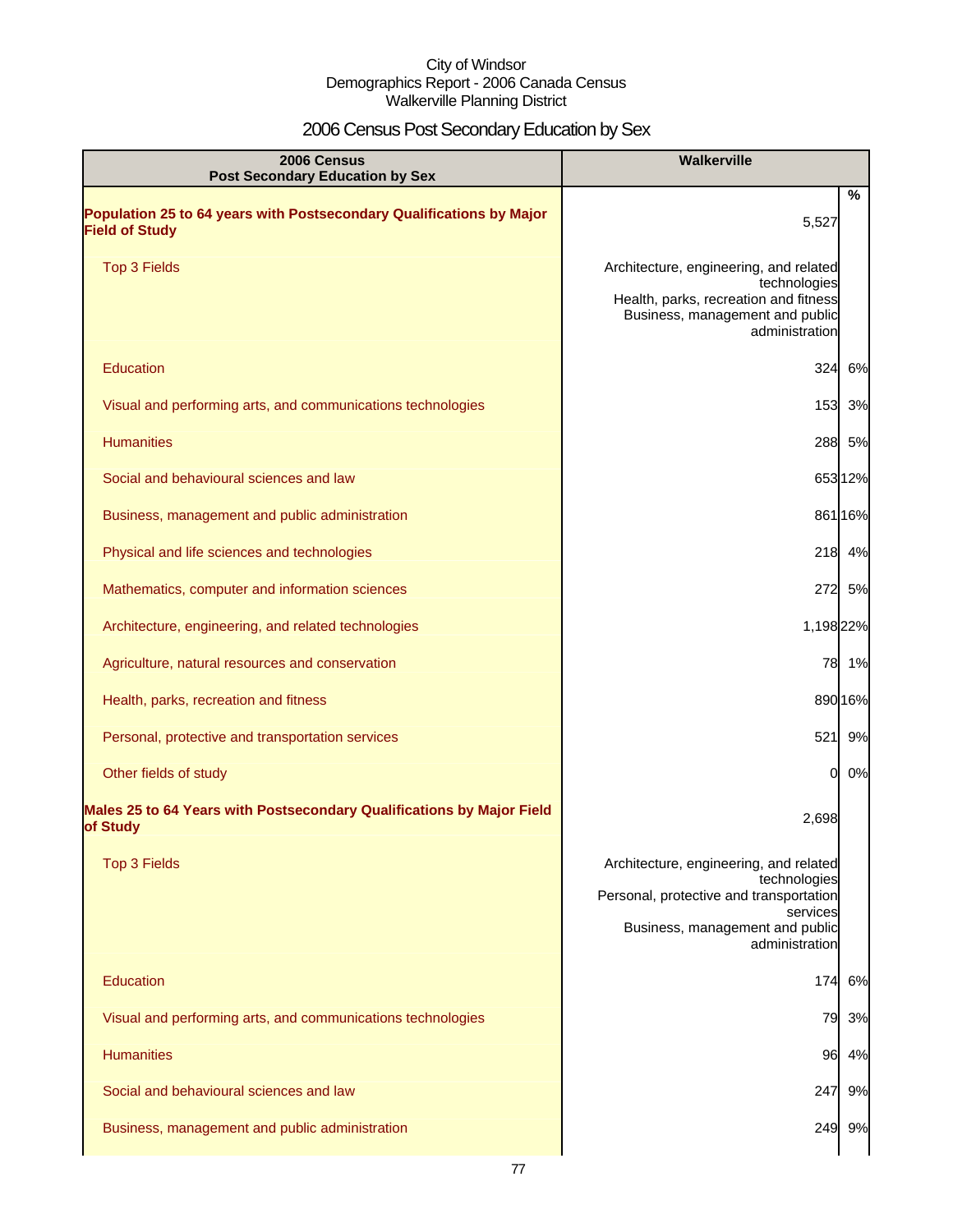| 2006 Census<br><b>Post Secondary Education by Sex</b>                                      | Walkerville                                                                                                                           |         |
|--------------------------------------------------------------------------------------------|---------------------------------------------------------------------------------------------------------------------------------------|---------|
| Physical and life sciences and technologies                                                | 103                                                                                                                                   | %<br>4% |
| Mathematics, computer and information sciences                                             |                                                                                                                                       | 142 5%  |
| Architecture, engineering, and related technologies                                        | 1,100 41%                                                                                                                             |         |
| Agriculture, natural resources and conservation                                            |                                                                                                                                       | 23 1%   |
| Health, parks, recreation and fitness                                                      | 173                                                                                                                                   | 6%      |
| Personal, protective and transportation services                                           |                                                                                                                                       | 271 10% |
| Other fields of study                                                                      | O.                                                                                                                                    | 0%      |
| Females 25 to 64 years with Postsecondary Qualifications by Major<br><b>Field of Study</b> | 2,829                                                                                                                                 |         |
| <b>Top 3 Fields</b>                                                                        | Health, parks, recreation and fitness<br>Business, management and public<br>administration<br>Social and behavioural sciences and law |         |
| <b>Education</b>                                                                           | 150                                                                                                                                   | 5%      |
| Visual and performing arts, and communications technologies                                | 74                                                                                                                                    | 3%      |
| <b>Humanities</b>                                                                          | 192                                                                                                                                   | 7%      |
| Social and behavioural sciences and law                                                    |                                                                                                                                       | 40614%  |
| Business, management and public administration                                             |                                                                                                                                       | 61322%  |
| Physical and life sciences and technologies                                                |                                                                                                                                       | 115 4%  |
| Mathematics, computer and information sciences                                             |                                                                                                                                       | 130 5%  |
| Architecture, engineering, and related technologies                                        | 98                                                                                                                                    | 3%      |
| Agriculture, natural resources and conservation                                            | 55                                                                                                                                    | 2%      |
| Health, parks, recreation and fitness                                                      |                                                                                                                                       | 71725%  |
| Personal, protective and transportation services                                           | 250                                                                                                                                   | 9%      |
| Other fields of study                                                                      | 0                                                                                                                                     | 0%      |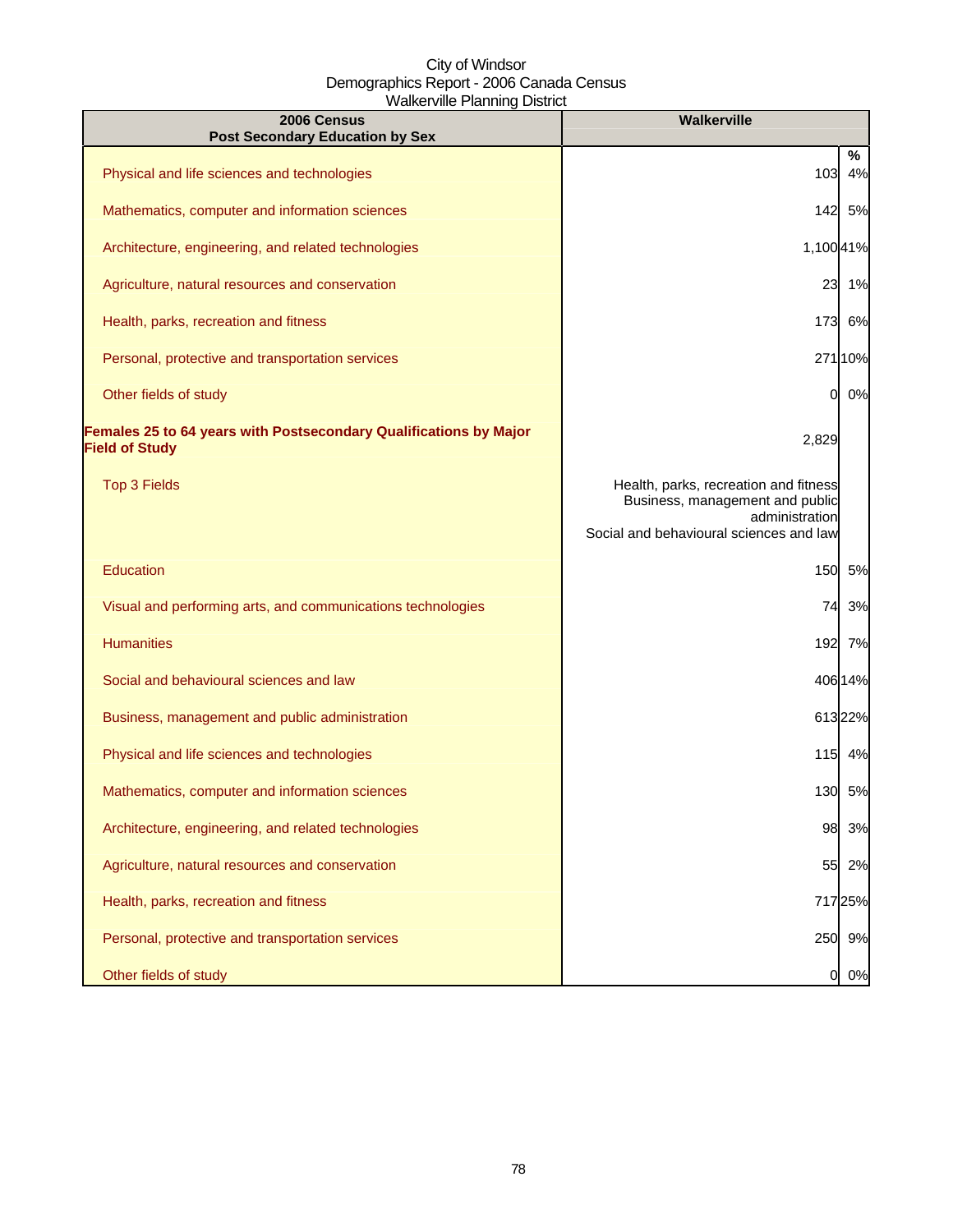# 2006 Census Ethnic Origin - Summary

| 2006 Census<br><b>Ethnic Origin - Summary</b>         | Walkerville        |               |
|-------------------------------------------------------|--------------------|---------------|
|                                                       |                    | $\frac{0}{0}$ |
| <b>Total Population by Ethnic Origin*</b>             | 19,615             |               |
|                                                       |                    |               |
| <b>Top 5 Ethnic Origins</b>                           | Canadian<br>French |               |
|                                                       | English            |               |
|                                                       | Irish              |               |
|                                                       | Scottish           |               |
| European                                              | 18,27393%          |               |
| <b>British Isles</b>                                  | 6,485 33%          |               |
| English                                               | 3,359 17%          |               |
| <b>Irish</b>                                          | 2,867 15%          |               |
| <b>Scottish</b>                                       | 2,770 14%          |               |
| Welsh                                                 |                    | 170 1%        |
| <b>Other British Isles</b>                            | 261                | 1%            |
| French                                                | 3,885 20%          |               |
| Acadian                                               |                    | 10 0%         |
| French                                                | 3,862 20%          |               |
| <b>Western European</b>                               | 2,161 11%          |               |
| Austrian                                              | 114                | 1%            |
| <b>Belgian</b>                                        | 90                 | 0%            |
| Dutch (Netherlands)                                   | 518                | 3%            |
| German                                                | 1,616              | 8%            |
| <b>Swiss</b>                                          | 27                 | 0%            |
| <b>Other Western European</b>                         | 10                 | 0%            |
| Northern European                                     | 242                | 1%            |
| <b>Finnish</b>                                        | 37                 | 0%            |
| Scandinavian                                          | 195                | 1%            |
| Eastern European                                      | 2,138 11%          |               |
| <b>Baltic</b>                                         | 29                 | 0%            |
| <b>Czech and Slovak</b>                               | 85                 | 0%            |
| <b>Other Eastern European</b>                         | 2,137 11%          |               |
| Southern European                                     | 4,096 21%          |               |
| Croatian                                              |                    | 75 0%         |
| Greek                                                 |                    | 308 2%        |
| Italian                                               | 2,635 13%          |               |
| Portuguese<br>Spanish                                 | 121<br>198         | 1%<br>1%      |
| <b>Other Southern European</b>                        | 762                | 4%            |
| <b>Other European</b>                                 | 155                | 1%            |
| <b>Jewish</b>                                         | 47                 | 0%            |
| <b>Other European</b>                                 | 80                 | 0%            |
|                                                       |                    |               |
| Latin, Central and South American                     | 364                | 2%            |
| Aboriginal from Central/South American<br>Argentinian | 10<br>30           | 0%<br>0%      |
| <b>Brazilian</b>                                      | 20                 | 0%            |
| Chilean                                               | $\overline{0}$     | 0%            |
| Colombian                                             | 10                 | 0%            |
| Ecuadorian                                            | $\Omega$           | 0%            |
| Guatemalan                                            | 35                 | 0%            |
| Mexican                                               | 120                | 1%            |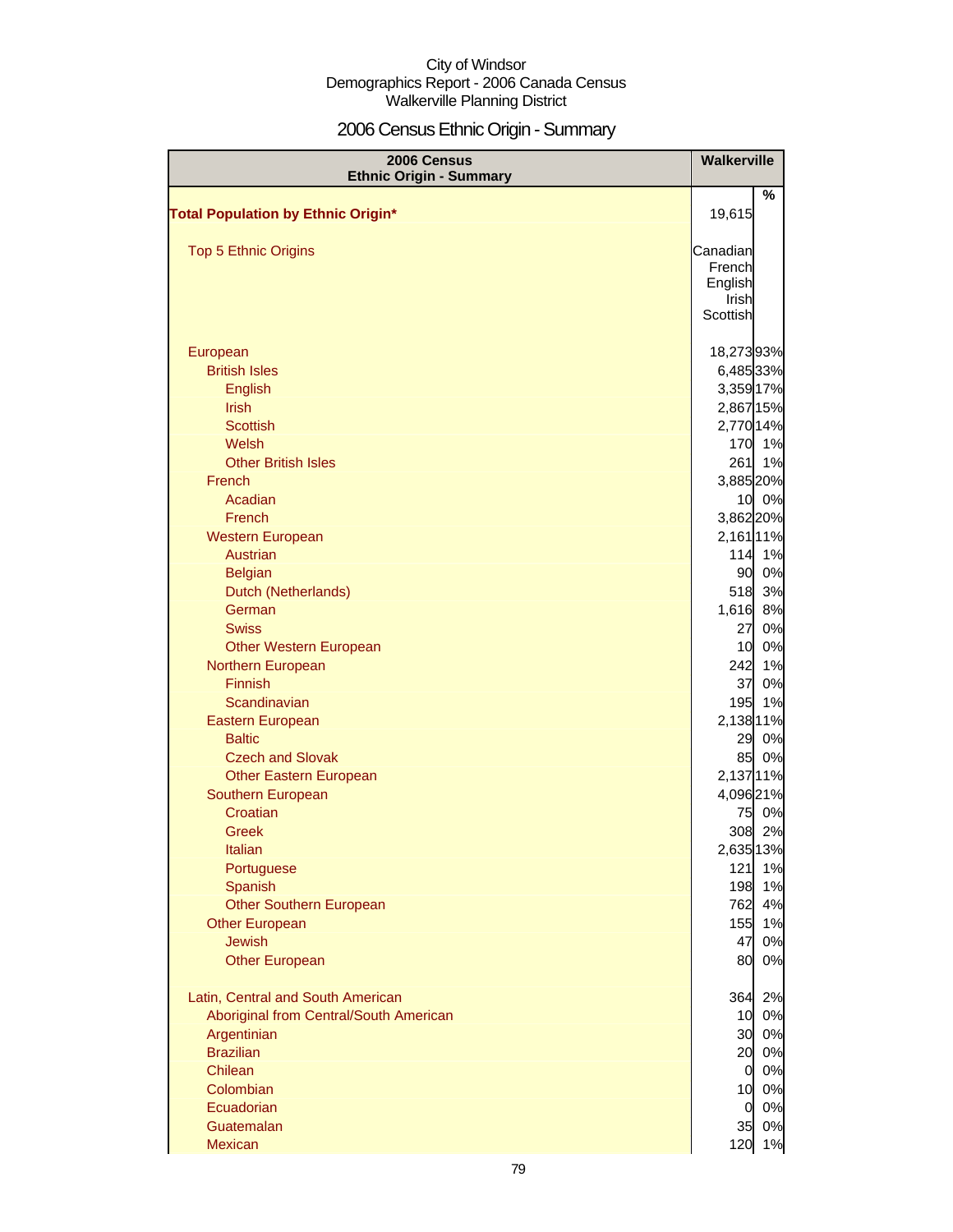| %<br>0%<br>Peruvian<br>0<br>Salvadorean<br>1%<br>147<br>0%<br>Other Latin, Central or South American<br>25<br>1%<br>Caribbean<br>108<br><b>Barbadian</b><br>0%<br>$\overline{0}$<br>$\overline{0}$<br>0%<br>Guyanese<br><b>Haitian</b><br>0%<br>$\overline{7}$<br>0%<br>Jamaican<br>77<br>0%<br>Trinidadian/Tobagonian<br>$\overline{O}$<br><b>West Indian</b><br>0%<br>$\overline{0}$<br><b>Other Caribbean</b><br>0%<br>$\mathbf{0}$<br>3%<br>African<br>592<br><b>Black</b><br>1%<br>130<br>0%<br>Ethiopian<br>25<br>Ghanaian<br>0%<br>$\overline{0}$<br>15<br>0%<br>Nigerian<br>Somali<br>0%<br>15<br>South African<br>0%<br>20<br><b>Other African</b><br>2%<br>359<br>Arab<br>2,056 10%<br>Egyptian<br>15<br>0%<br>241<br>1%<br>Iraqi<br>Lebanese<br>1,250<br>6%<br>Maghrebi<br>10<br>0%<br>Algerian<br>0%<br>$\overline{0}$<br>0%<br>Moroccan<br>$\overline{0}$<br>0%<br><b>Other Maghrebi</b><br>20<br>Palestinian<br>73<br>0%<br>40<br>0%<br><b>Syrian</b><br><b>Other Arab</b><br>2%<br>482<br>130<br>1%<br><b>West Asian</b><br>0%<br>Afghan<br>0<br>Armenian<br>0%<br>36<br><b>Iranian</b><br>0%<br>35<br><b>Turk</b><br>0%<br>66<br><b>Other West Asian</b><br>0%<br>5<br>2%<br><b>South Asian</b><br>405<br>East Indian<br>323<br>2%<br>Pakistani<br>1%<br>101<br>0%<br>Punjabi<br>$\overline{0}$<br>Sri Lankan<br>0%<br>$\mathbf{0}$<br><b>Other South Asian</b><br>0%<br>20<br><b>East and Southeast Asian</b><br>2%<br>460<br><b>Chinese</b><br>145<br>1%<br>1%<br>Filipino<br>161<br>0%<br>Japanese<br>20<br>Korean<br>0%<br>7<br>1%<br>Vietnamese<br>125 | 2006 Census<br><b>Ethnic Origin - Summary</b> | Walkerville |  |
|-----------------------------------------------------------------------------------------------------------------------------------------------------------------------------------------------------------------------------------------------------------------------------------------------------------------------------------------------------------------------------------------------------------------------------------------------------------------------------------------------------------------------------------------------------------------------------------------------------------------------------------------------------------------------------------------------------------------------------------------------------------------------------------------------------------------------------------------------------------------------------------------------------------------------------------------------------------------------------------------------------------------------------------------------------------------------------------------------------------------------------------------------------------------------------------------------------------------------------------------------------------------------------------------------------------------------------------------------------------------------------------------------------------------------------------------------------------------------------------------------------------------------------------------------------------------------------|-----------------------------------------------|-------------|--|
|                                                                                                                                                                                                                                                                                                                                                                                                                                                                                                                                                                                                                                                                                                                                                                                                                                                                                                                                                                                                                                                                                                                                                                                                                                                                                                                                                                                                                                                                                                                                                                             |                                               |             |  |
|                                                                                                                                                                                                                                                                                                                                                                                                                                                                                                                                                                                                                                                                                                                                                                                                                                                                                                                                                                                                                                                                                                                                                                                                                                                                                                                                                                                                                                                                                                                                                                             |                                               |             |  |
|                                                                                                                                                                                                                                                                                                                                                                                                                                                                                                                                                                                                                                                                                                                                                                                                                                                                                                                                                                                                                                                                                                                                                                                                                                                                                                                                                                                                                                                                                                                                                                             |                                               |             |  |
|                                                                                                                                                                                                                                                                                                                                                                                                                                                                                                                                                                                                                                                                                                                                                                                                                                                                                                                                                                                                                                                                                                                                                                                                                                                                                                                                                                                                                                                                                                                                                                             |                                               |             |  |
|                                                                                                                                                                                                                                                                                                                                                                                                                                                                                                                                                                                                                                                                                                                                                                                                                                                                                                                                                                                                                                                                                                                                                                                                                                                                                                                                                                                                                                                                                                                                                                             |                                               |             |  |
|                                                                                                                                                                                                                                                                                                                                                                                                                                                                                                                                                                                                                                                                                                                                                                                                                                                                                                                                                                                                                                                                                                                                                                                                                                                                                                                                                                                                                                                                                                                                                                             |                                               |             |  |
|                                                                                                                                                                                                                                                                                                                                                                                                                                                                                                                                                                                                                                                                                                                                                                                                                                                                                                                                                                                                                                                                                                                                                                                                                                                                                                                                                                                                                                                                                                                                                                             |                                               |             |  |
|                                                                                                                                                                                                                                                                                                                                                                                                                                                                                                                                                                                                                                                                                                                                                                                                                                                                                                                                                                                                                                                                                                                                                                                                                                                                                                                                                                                                                                                                                                                                                                             |                                               |             |  |
|                                                                                                                                                                                                                                                                                                                                                                                                                                                                                                                                                                                                                                                                                                                                                                                                                                                                                                                                                                                                                                                                                                                                                                                                                                                                                                                                                                                                                                                                                                                                                                             |                                               |             |  |
|                                                                                                                                                                                                                                                                                                                                                                                                                                                                                                                                                                                                                                                                                                                                                                                                                                                                                                                                                                                                                                                                                                                                                                                                                                                                                                                                                                                                                                                                                                                                                                             |                                               |             |  |
|                                                                                                                                                                                                                                                                                                                                                                                                                                                                                                                                                                                                                                                                                                                                                                                                                                                                                                                                                                                                                                                                                                                                                                                                                                                                                                                                                                                                                                                                                                                                                                             |                                               |             |  |
|                                                                                                                                                                                                                                                                                                                                                                                                                                                                                                                                                                                                                                                                                                                                                                                                                                                                                                                                                                                                                                                                                                                                                                                                                                                                                                                                                                                                                                                                                                                                                                             |                                               |             |  |
|                                                                                                                                                                                                                                                                                                                                                                                                                                                                                                                                                                                                                                                                                                                                                                                                                                                                                                                                                                                                                                                                                                                                                                                                                                                                                                                                                                                                                                                                                                                                                                             |                                               |             |  |
|                                                                                                                                                                                                                                                                                                                                                                                                                                                                                                                                                                                                                                                                                                                                                                                                                                                                                                                                                                                                                                                                                                                                                                                                                                                                                                                                                                                                                                                                                                                                                                             |                                               |             |  |
|                                                                                                                                                                                                                                                                                                                                                                                                                                                                                                                                                                                                                                                                                                                                                                                                                                                                                                                                                                                                                                                                                                                                                                                                                                                                                                                                                                                                                                                                                                                                                                             |                                               |             |  |
|                                                                                                                                                                                                                                                                                                                                                                                                                                                                                                                                                                                                                                                                                                                                                                                                                                                                                                                                                                                                                                                                                                                                                                                                                                                                                                                                                                                                                                                                                                                                                                             |                                               |             |  |
|                                                                                                                                                                                                                                                                                                                                                                                                                                                                                                                                                                                                                                                                                                                                                                                                                                                                                                                                                                                                                                                                                                                                                                                                                                                                                                                                                                                                                                                                                                                                                                             |                                               |             |  |
|                                                                                                                                                                                                                                                                                                                                                                                                                                                                                                                                                                                                                                                                                                                                                                                                                                                                                                                                                                                                                                                                                                                                                                                                                                                                                                                                                                                                                                                                                                                                                                             |                                               |             |  |
|                                                                                                                                                                                                                                                                                                                                                                                                                                                                                                                                                                                                                                                                                                                                                                                                                                                                                                                                                                                                                                                                                                                                                                                                                                                                                                                                                                                                                                                                                                                                                                             |                                               |             |  |
|                                                                                                                                                                                                                                                                                                                                                                                                                                                                                                                                                                                                                                                                                                                                                                                                                                                                                                                                                                                                                                                                                                                                                                                                                                                                                                                                                                                                                                                                                                                                                                             |                                               |             |  |
|                                                                                                                                                                                                                                                                                                                                                                                                                                                                                                                                                                                                                                                                                                                                                                                                                                                                                                                                                                                                                                                                                                                                                                                                                                                                                                                                                                                                                                                                                                                                                                             |                                               |             |  |
|                                                                                                                                                                                                                                                                                                                                                                                                                                                                                                                                                                                                                                                                                                                                                                                                                                                                                                                                                                                                                                                                                                                                                                                                                                                                                                                                                                                                                                                                                                                                                                             |                                               |             |  |
|                                                                                                                                                                                                                                                                                                                                                                                                                                                                                                                                                                                                                                                                                                                                                                                                                                                                                                                                                                                                                                                                                                                                                                                                                                                                                                                                                                                                                                                                                                                                                                             |                                               |             |  |
|                                                                                                                                                                                                                                                                                                                                                                                                                                                                                                                                                                                                                                                                                                                                                                                                                                                                                                                                                                                                                                                                                                                                                                                                                                                                                                                                                                                                                                                                                                                                                                             |                                               |             |  |
|                                                                                                                                                                                                                                                                                                                                                                                                                                                                                                                                                                                                                                                                                                                                                                                                                                                                                                                                                                                                                                                                                                                                                                                                                                                                                                                                                                                                                                                                                                                                                                             |                                               |             |  |
|                                                                                                                                                                                                                                                                                                                                                                                                                                                                                                                                                                                                                                                                                                                                                                                                                                                                                                                                                                                                                                                                                                                                                                                                                                                                                                                                                                                                                                                                                                                                                                             |                                               |             |  |
|                                                                                                                                                                                                                                                                                                                                                                                                                                                                                                                                                                                                                                                                                                                                                                                                                                                                                                                                                                                                                                                                                                                                                                                                                                                                                                                                                                                                                                                                                                                                                                             |                                               |             |  |
|                                                                                                                                                                                                                                                                                                                                                                                                                                                                                                                                                                                                                                                                                                                                                                                                                                                                                                                                                                                                                                                                                                                                                                                                                                                                                                                                                                                                                                                                                                                                                                             |                                               |             |  |
|                                                                                                                                                                                                                                                                                                                                                                                                                                                                                                                                                                                                                                                                                                                                                                                                                                                                                                                                                                                                                                                                                                                                                                                                                                                                                                                                                                                                                                                                                                                                                                             |                                               |             |  |
|                                                                                                                                                                                                                                                                                                                                                                                                                                                                                                                                                                                                                                                                                                                                                                                                                                                                                                                                                                                                                                                                                                                                                                                                                                                                                                                                                                                                                                                                                                                                                                             |                                               |             |  |
|                                                                                                                                                                                                                                                                                                                                                                                                                                                                                                                                                                                                                                                                                                                                                                                                                                                                                                                                                                                                                                                                                                                                                                                                                                                                                                                                                                                                                                                                                                                                                                             |                                               |             |  |
|                                                                                                                                                                                                                                                                                                                                                                                                                                                                                                                                                                                                                                                                                                                                                                                                                                                                                                                                                                                                                                                                                                                                                                                                                                                                                                                                                                                                                                                                                                                                                                             |                                               |             |  |
|                                                                                                                                                                                                                                                                                                                                                                                                                                                                                                                                                                                                                                                                                                                                                                                                                                                                                                                                                                                                                                                                                                                                                                                                                                                                                                                                                                                                                                                                                                                                                                             |                                               |             |  |
|                                                                                                                                                                                                                                                                                                                                                                                                                                                                                                                                                                                                                                                                                                                                                                                                                                                                                                                                                                                                                                                                                                                                                                                                                                                                                                                                                                                                                                                                                                                                                                             |                                               |             |  |
|                                                                                                                                                                                                                                                                                                                                                                                                                                                                                                                                                                                                                                                                                                                                                                                                                                                                                                                                                                                                                                                                                                                                                                                                                                                                                                                                                                                                                                                                                                                                                                             |                                               |             |  |
|                                                                                                                                                                                                                                                                                                                                                                                                                                                                                                                                                                                                                                                                                                                                                                                                                                                                                                                                                                                                                                                                                                                                                                                                                                                                                                                                                                                                                                                                                                                                                                             |                                               |             |  |
|                                                                                                                                                                                                                                                                                                                                                                                                                                                                                                                                                                                                                                                                                                                                                                                                                                                                                                                                                                                                                                                                                                                                                                                                                                                                                                                                                                                                                                                                                                                                                                             |                                               |             |  |
|                                                                                                                                                                                                                                                                                                                                                                                                                                                                                                                                                                                                                                                                                                                                                                                                                                                                                                                                                                                                                                                                                                                                                                                                                                                                                                                                                                                                                                                                                                                                                                             |                                               |             |  |
|                                                                                                                                                                                                                                                                                                                                                                                                                                                                                                                                                                                                                                                                                                                                                                                                                                                                                                                                                                                                                                                                                                                                                                                                                                                                                                                                                                                                                                                                                                                                                                             |                                               |             |  |
|                                                                                                                                                                                                                                                                                                                                                                                                                                                                                                                                                                                                                                                                                                                                                                                                                                                                                                                                                                                                                                                                                                                                                                                                                                                                                                                                                                                                                                                                                                                                                                             |                                               |             |  |
|                                                                                                                                                                                                                                                                                                                                                                                                                                                                                                                                                                                                                                                                                                                                                                                                                                                                                                                                                                                                                                                                                                                                                                                                                                                                                                                                                                                                                                                                                                                                                                             |                                               |             |  |
|                                                                                                                                                                                                                                                                                                                                                                                                                                                                                                                                                                                                                                                                                                                                                                                                                                                                                                                                                                                                                                                                                                                                                                                                                                                                                                                                                                                                                                                                                                                                                                             |                                               |             |  |
|                                                                                                                                                                                                                                                                                                                                                                                                                                                                                                                                                                                                                                                                                                                                                                                                                                                                                                                                                                                                                                                                                                                                                                                                                                                                                                                                                                                                                                                                                                                                                                             |                                               |             |  |
|                                                                                                                                                                                                                                                                                                                                                                                                                                                                                                                                                                                                                                                                                                                                                                                                                                                                                                                                                                                                                                                                                                                                                                                                                                                                                                                                                                                                                                                                                                                                                                             |                                               |             |  |
|                                                                                                                                                                                                                                                                                                                                                                                                                                                                                                                                                                                                                                                                                                                                                                                                                                                                                                                                                                                                                                                                                                                                                                                                                                                                                                                                                                                                                                                                                                                                                                             |                                               |             |  |
|                                                                                                                                                                                                                                                                                                                                                                                                                                                                                                                                                                                                                                                                                                                                                                                                                                                                                                                                                                                                                                                                                                                                                                                                                                                                                                                                                                                                                                                                                                                                                                             |                                               |             |  |
|                                                                                                                                                                                                                                                                                                                                                                                                                                                                                                                                                                                                                                                                                                                                                                                                                                                                                                                                                                                                                                                                                                                                                                                                                                                                                                                                                                                                                                                                                                                                                                             |                                               |             |  |
|                                                                                                                                                                                                                                                                                                                                                                                                                                                                                                                                                                                                                                                                                                                                                                                                                                                                                                                                                                                                                                                                                                                                                                                                                                                                                                                                                                                                                                                                                                                                                                             |                                               |             |  |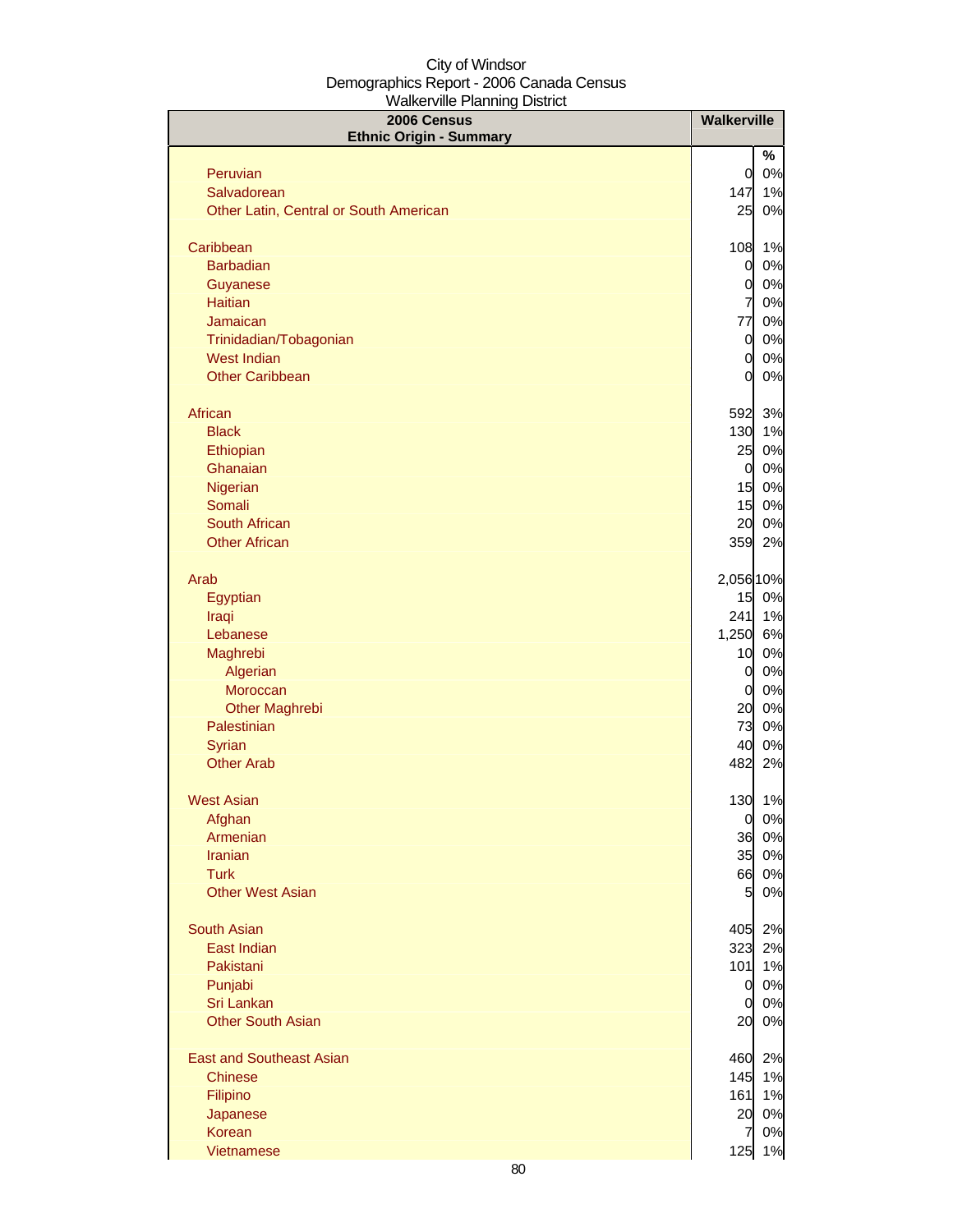| 2006 Census<br><b>Ethnic Origin - Summary</b>                                        | <b>Walkerville</b> |           |
|--------------------------------------------------------------------------------------|--------------------|-----------|
|                                                                                      |                    | ℅         |
| <b>Other East Asian</b>                                                              | 42                 | 0%        |
| Oceania                                                                              | 7                  | 0%        |
| Australian                                                                           | 0                  | 0%        |
| <b>New Zealander</b>                                                                 | 0                  | 0%        |
| Pacific Islands                                                                      | 0                  | 0%        |
| Fijian                                                                               | 0                  | 0%        |
| Hawaiian                                                                             | 0                  | 0%        |
| <b>Other Pacific Islander</b>                                                        | 0                  | 0%        |
|                                                                                      |                    |           |
| North American Aboriginal                                                            | 1,062              | 5%        |
| <b>Inuit</b>                                                                         | 0                  | 0%        |
| <b>Métis</b>                                                                         | 148                | 1%        |
| North American Indian                                                                | 923                | <b>5%</b> |
| <b>North American</b>                                                                | 5,150 26%          |           |
| American                                                                             |                    | 159 1%    |
| Canadian                                                                             | 5,032 26%          |           |
| <b>Other North American</b>                                                          |                    | 45 0%     |
|                                                                                      |                    |           |
| *Total responses are the sum of single and multiple responses for each ethnic origin |                    |           |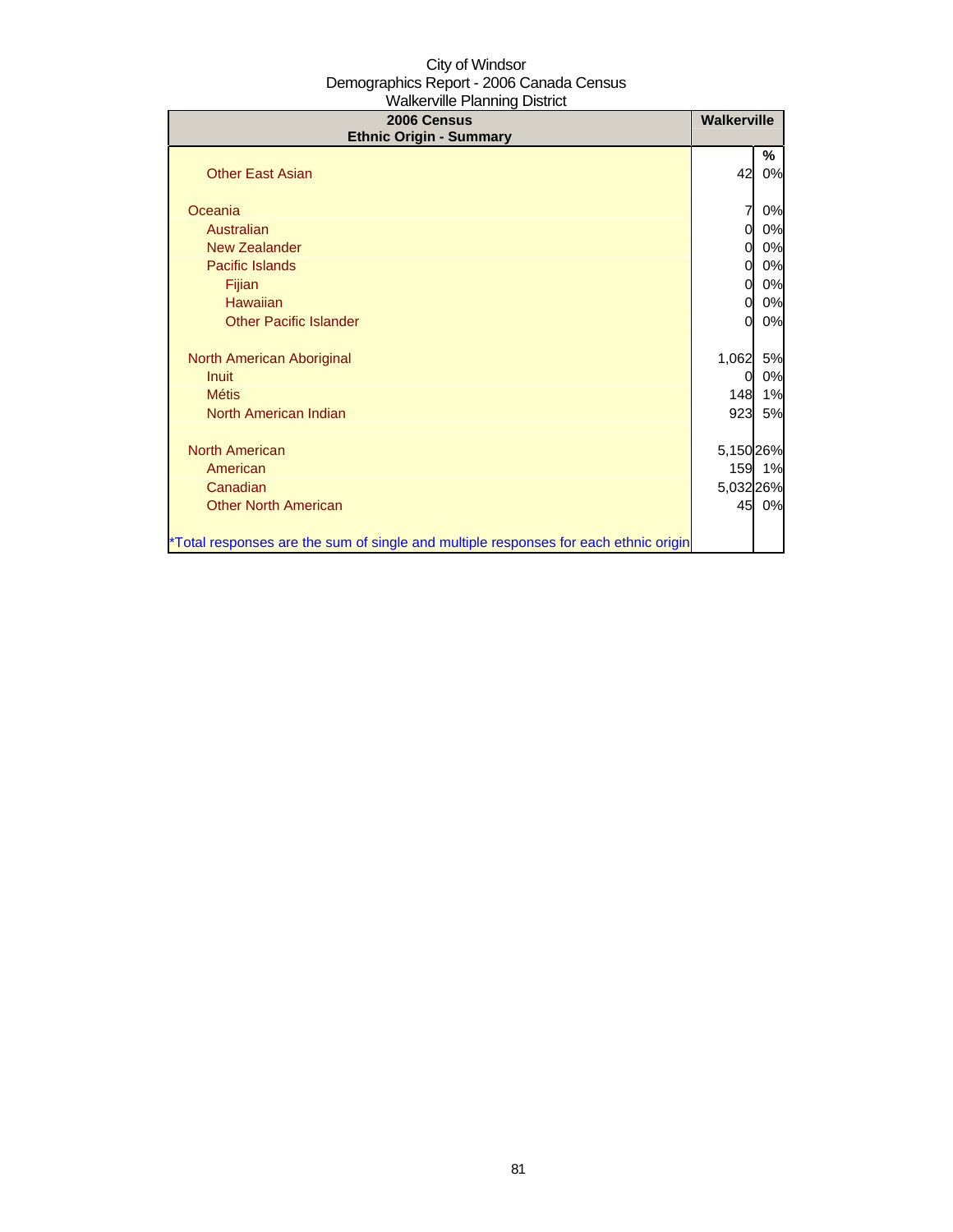# 2006 Census Ethnic Origin - European

| 2006 Census<br><b>Ethnic Origin - European</b> | Walkerville     |             |
|------------------------------------------------|-----------------|-------------|
|                                                |                 | %           |
| <b>Total Population by Ethnic Origin*</b>      | 19,615          |             |
| <b>British Isles</b>                           | 6,485           |             |
| Cornish                                        | $\overline{0}$  | 0%          |
| <b>English</b>                                 | 3,35952%        |             |
| <b>Irish</b>                                   | 2,86744%        |             |
| <b>Manx</b>                                    |                 | 15 0%       |
| <b>Scottish</b>                                | 2,770 43%       |             |
| Welsh                                          | 170             | 3%          |
| British Isles, n.i.e.                          | 246             | 4%          |
| <b>French</b>                                  | 3,885           |             |
| Acadian                                        | 10              | 0%          |
| French                                         | 3,862 99%       |             |
| <b>Western European</b>                        | 2,161           |             |
| Austrian                                       | 114             | 5%          |
| <b>Belgian</b>                                 | 90              | 4%          |
| Dutch (Netherlands)                            |                 | 51824%      |
| Flemish                                        | 10 <sup>1</sup> | 0%          |
| Frisian                                        | <sub>0</sub>    | 0%          |
| German                                         | 1,616 75%       |             |
| Luxembourger                                   | $\overline{0}$  | 0%          |
| <b>Swiss</b>                                   | 27              | 1%          |
| <b>Northern European</b>                       | 242             |             |
| <b>Finnish</b>                                 |                 | 3715%       |
| Scandinavian                                   |                 | 19581%      |
| <b>Danish</b>                                  |                 | 26 11%      |
| Icelandic                                      |                 | 5523%       |
| Norwegian<br>Swedish                           |                 | 40 16%      |
| Scandinavian, n.i.e.                           | $\overline{7}$  | 8535%<br>3% |
|                                                |                 |             |
| <b>Eastern European</b>                        | 2,138           |             |
| <b>Baltic</b>                                  | 29              | 1%          |
| Estonian<br>Latvian                            | $\overline{O}$  | 0%<br>20 1% |
| Lithuanian                                     | 10              | 0%          |
| <b>Byelorussian</b>                            | $\overline{O}$  | 0%          |
| <b>Czech and Slovak</b>                        | 85              | 4%          |
| <b>Czech</b>                                   | 10              | 0%          |
| Czechoslovakian                                | $\overline{4}$  | 0%          |
| <b>Slovak</b>                                  | 28              | 1%          |
| Hungarian (Magyar)                             |                 | 330 15%     |
| <b>Polish</b>                                  |                 | 72234%      |
| Romanian                                       |                 | 339 16%     |
| Russian                                        |                 | 106 5%      |
| <b>Ukrainian</b>                               |                 | 64130%      |
| <b>Southern European</b>                       | 4,096           |             |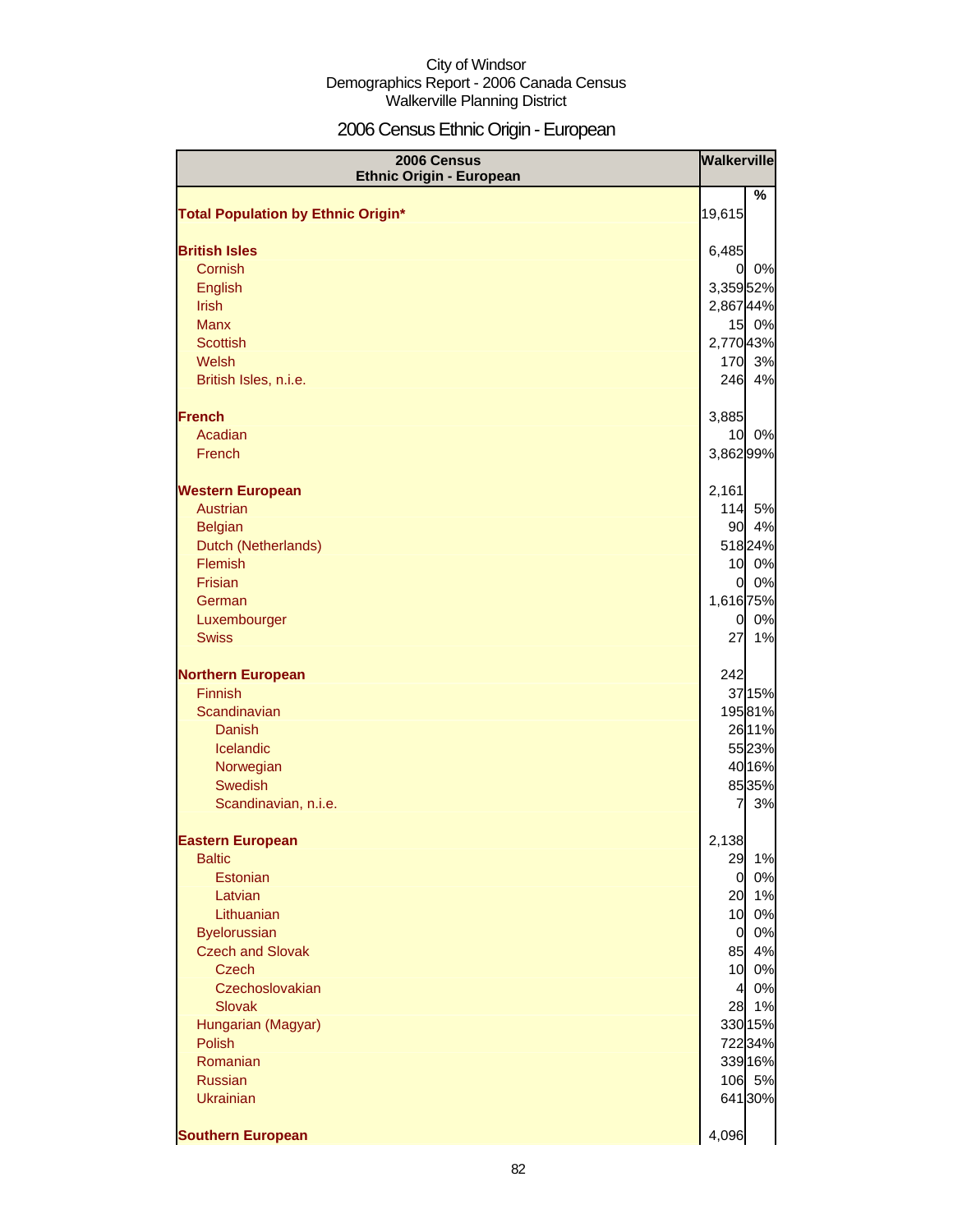| rranormo i lanimig Dioulot<br>2006 Census                                            | <b>Walkerville</b> |         |
|--------------------------------------------------------------------------------------|--------------------|---------|
| <b>Ethnic Origin - European</b>                                                      |                    |         |
| Albanian                                                                             | 200                | %<br>5% |
| <b>Bosnian</b>                                                                       | 39                 | 1%      |
| <b>Bulgarian</b>                                                                     | $\overline{0}$     | 0%      |
| Croatian                                                                             | 75                 | 2%      |
| Cypriot                                                                              | $\Omega$           | 0%      |
| <b>Greek</b>                                                                         | 308                | 8%      |
| Italian                                                                              | 2,635 64%          |         |
| Kosovar                                                                              | $\mathbf{0}$       | 0%      |
| Macedonian                                                                           | 65                 | 2%      |
| <b>Maltese</b>                                                                       | 98                 | 2%      |
| Montenegrin                                                                          | 10                 | 0%      |
| Portuguese                                                                           | 121                | 3%      |
| <b>Serbian</b>                                                                       | 192                | 5%      |
| <b>Sicilian</b>                                                                      | $\overline{0}$     | 0%      |
| Slovenian                                                                            | 33                 | 1%      |
| Spanish                                                                              | 198                | 5%      |
| Yugoslav, n.i.e.                                                                     | 127                | 3%      |
| <b>Other European</b>                                                                | 155                |         |
| <b>Basque</b>                                                                        | $\mathbf{0}$       | 0%      |
| Gypsy (Roma)                                                                         | $\Omega$           | 0%      |
| <b>Jewish</b>                                                                        |                    | 4731%   |
| Slav (European)                                                                      | <sub>0</sub>       | 0%      |
| European, n.i.e.                                                                     |                    | 8052%   |
| *Total responses are the sum of single and multiple responses for each ethnic origin |                    |         |
| n.i.e.: not included elsewhere                                                       |                    |         |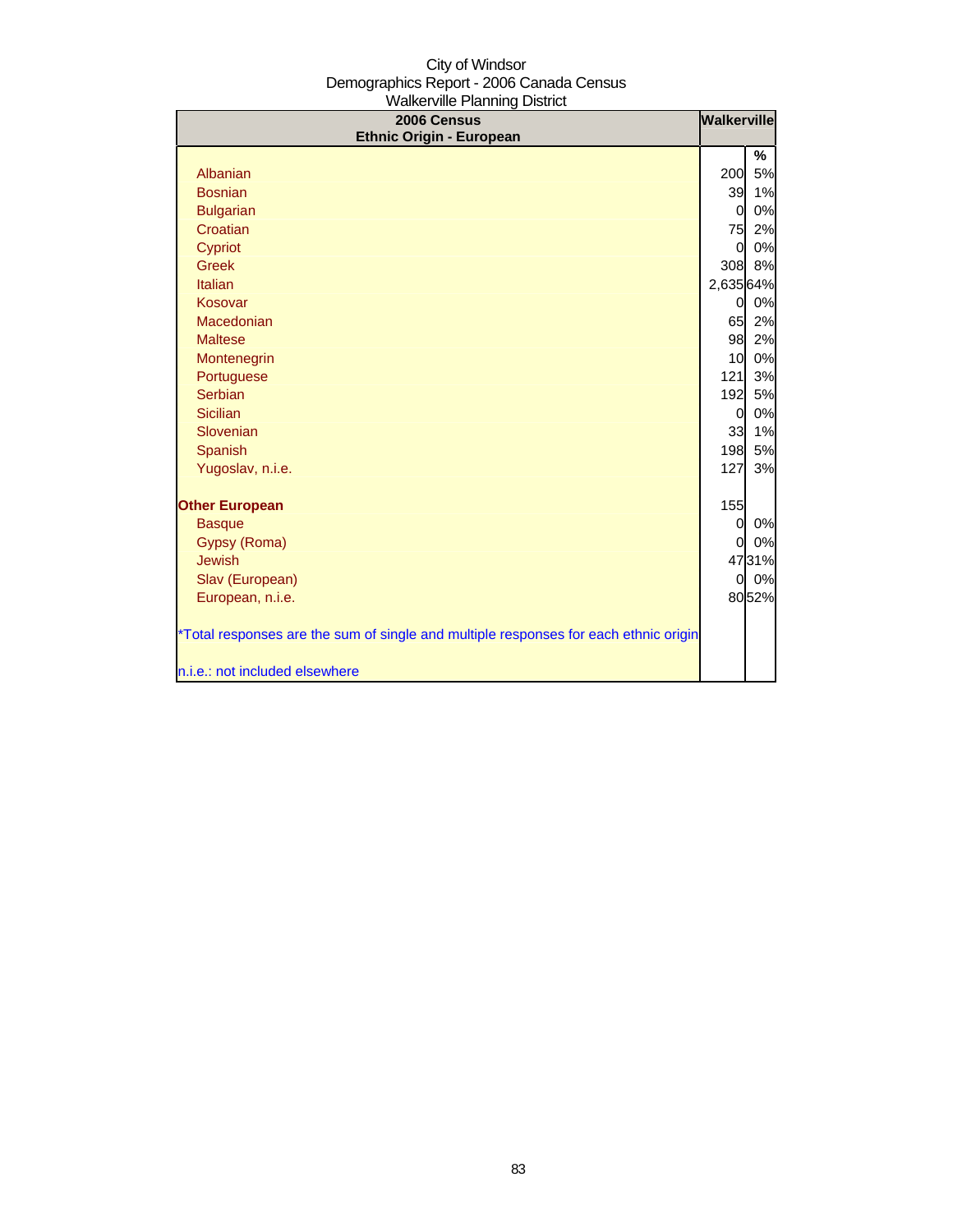# 2006 Census Ethnic Origin - Asian, Oceanic

| 2006 Census<br>Ethnic Origin - Asian, Oceanic | <b>Walkerville</b> |         |
|-----------------------------------------------|--------------------|---------|
| <b>Total Population by Ethnic Origin*</b>     | 19,615             | %       |
|                                               |                    |         |
| <b>West Asian</b>                             | 130                |         |
| Afghan                                        | $\overline{0}$     | 0%      |
| Armenian                                      |                    | 3628%   |
| Assyrian                                      | $\overline{O}$     | 0%      |
| Azerbaijani                                   | $\mathbf{0}$       | 0%      |
| Georgian                                      | $\overline{0}$     | 0%      |
| Iranian                                       |                    | 3527%   |
| <b>Israeli</b>                                | $5 \mid$           | 4%      |
| <b>Kurd</b>                                   | $\overline{0}$     | 0%      |
| Pashtun                                       | $\overline{0}$     | 0%      |
| <b>Tatar</b>                                  | $\overline{0}$     | 0%      |
| <b>Turk</b>                                   |                    | 6651%   |
| West Asian, n.i.e.                            | 0                  | 0%      |
| <b>South Asian</b>                            | 405                |         |
| Bangladeshi                                   | 10                 | 2%      |
| Bengali                                       | 0                  | 0%      |
| East Indian                                   |                    | 32380%  |
| Goan                                          | $\mathbf{0}$       | 0%      |
| Gujarati                                      | $\overline{0}$     | 0%      |
| Kashmiri                                      | $\overline{O}$     | 0%      |
| Nepali                                        | $\overline{0}$     | 0%      |
| Pakistani                                     |                    | 101 25% |
| Punjabi                                       | $\overline{0}$     | 0%      |
| <b>Sinhalese</b>                              | 10                 | 2%      |
| Sri Lankan                                    | $\overline{0}$     | 0%      |
| Tamil                                         | $\overline{0}$     | 0%      |
| South Asian, n.i.e.                           | $\overline{0}$     | 0%      |
| <b>East and Southeast Asian</b>               | 460                |         |
| <b>Burmese</b>                                | $\mathbf{0}$       | 0%      |
| Cambodian                                     | 5                  | 1%      |
| <b>Chinese</b>                                |                    | 14532%  |
| Filipino                                      |                    | 16135%  |
| Hmong                                         | $\overline{0}$     | 0%      |
| Indonesian                                    | $\overline{0}$     | 0%      |
| Japanese                                      | 20                 | 4%      |
| <b>Khmer</b>                                  | $\overline{0}$     | 0%      |
| Korean                                        | $\overline{7}$     | 2%      |
| Laotian                                       | 16                 | 4%      |
| Malaysian                                     | 10                 | 2%      |
| Mongolian                                     | $\overline{0}$     | 0%      |
| Singaporean                                   | $\mathsf{d}$       | 0%      |
| <b>Taiwanese</b>                              | $\overline{0}$     | 0%      |
| Thai                                          | 11                 | 2%      |
| Tibetan                                       | $\mathbf{0}$       | $0\%$   |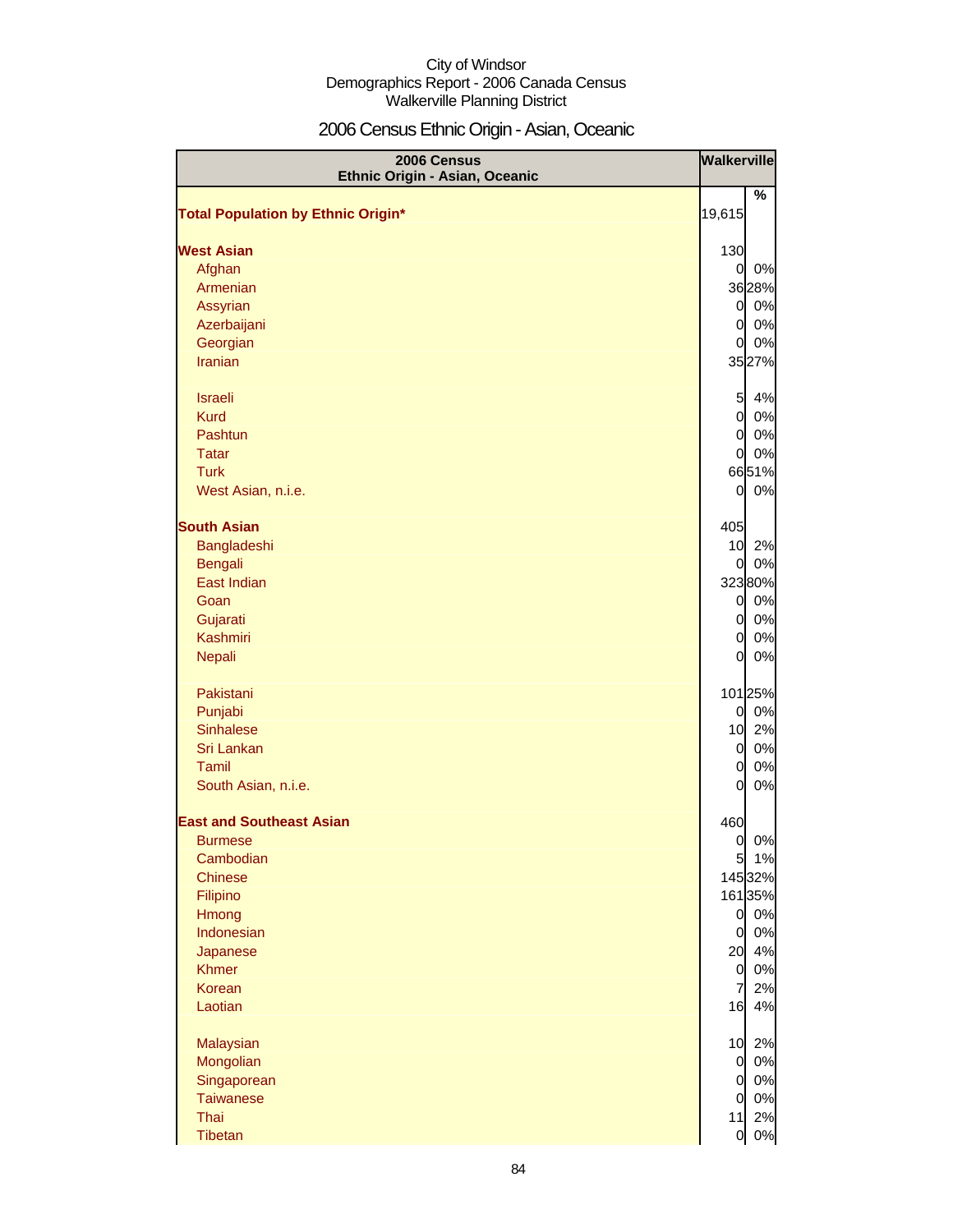| 2006 Census<br>Ethnic Origin - Asian, Oceanic                                                                                                                                                                                              | <b>Walkerville</b>                                       |                                                                               |
|--------------------------------------------------------------------------------------------------------------------------------------------------------------------------------------------------------------------------------------------|----------------------------------------------------------|-------------------------------------------------------------------------------|
| Vietnamese<br>East or Southeast Asian, n.i.e.<br>Asian, n.o.s.<br><b>Oceania</b><br>Australian<br><b>New Zealander</b><br><b>Pacific Islands</b><br>Fijian<br>Hawaiian<br><b>Maori</b><br>Polynesian<br>Samoan<br>Pacific Islander, n.i.e. | 0<br>0<br>7<br>0<br>0<br>0<br>0<br>0<br>0<br>0<br>0<br>0 | ℅<br>12527%<br>0%<br>0%<br>0%<br>0%<br>0%<br>0%<br>0%<br>0%<br>0%<br>0%<br>0% |
| *Total responses are the sum of single and multiple responses for each ethnic origin                                                                                                                                                       |                                                          |                                                                               |
| n.i.e.: not included elsewhere                                                                                                                                                                                                             |                                                          |                                                                               |
| n.o.s: not otherwise specfied                                                                                                                                                                                                              |                                                          |                                                                               |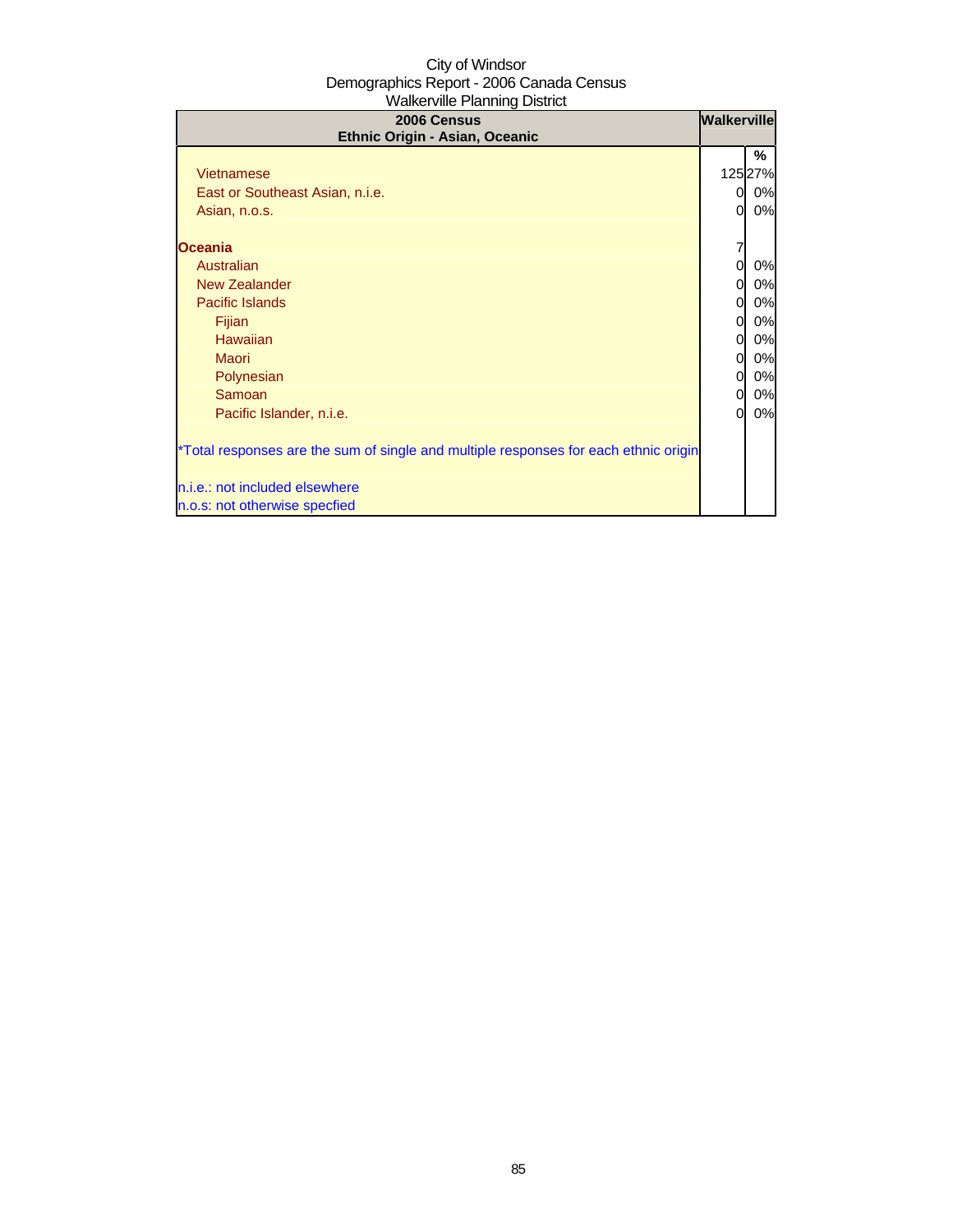# 2006 Census Ethnic Origin - Arab

| 2006 Census<br><b>Ethnic Origin - Arab</b>                                           | <b>Walkerville</b> |         |
|--------------------------------------------------------------------------------------|--------------------|---------|
|                                                                                      |                    | %       |
| <b>Total Population by Ethnic Origin*</b>                                            | 19,615             |         |
| <b>Arab</b>                                                                          | 2,056              |         |
| Egyptian                                                                             | 15                 | 1%      |
| Iraqi                                                                                |                    | 241 12% |
| <b>Jordanian</b>                                                                     | 1                  | 0%      |
| Kuwaiti                                                                              | $\mathbf{0}$       | 0%      |
| Lebanese                                                                             | 1,250 61%          |         |
| Libyan                                                                               | 0                  | 0%      |
| Maghrebi                                                                             | 10                 | 0%      |
| Algerian                                                                             | $\overline{0}$     | 0%      |
| <b>Berber</b>                                                                        | $\overline{0}$     | 0%      |
| Moroccan                                                                             | $\overline{0}$     | 0%      |
| Tunisian                                                                             | 10                 | 0%      |
| Maghrebi, n.i.e.                                                                     | 10                 | 0%      |
| Palestinian                                                                          | 73                 | 4%      |
| Saudi Arabian                                                                        | $\overline{0}$     | 0%      |
| <b>Syrian</b>                                                                        | 40                 | 2%      |
| Yemeni                                                                               | $\overline{0}$     | 0%      |
| Arab, n.i.e.                                                                         |                    | 480 23% |
| *Total responses are the sum of single and multiple responses for each ethnic origin |                    |         |
| n.i.e.: not included elsewhere                                                       |                    |         |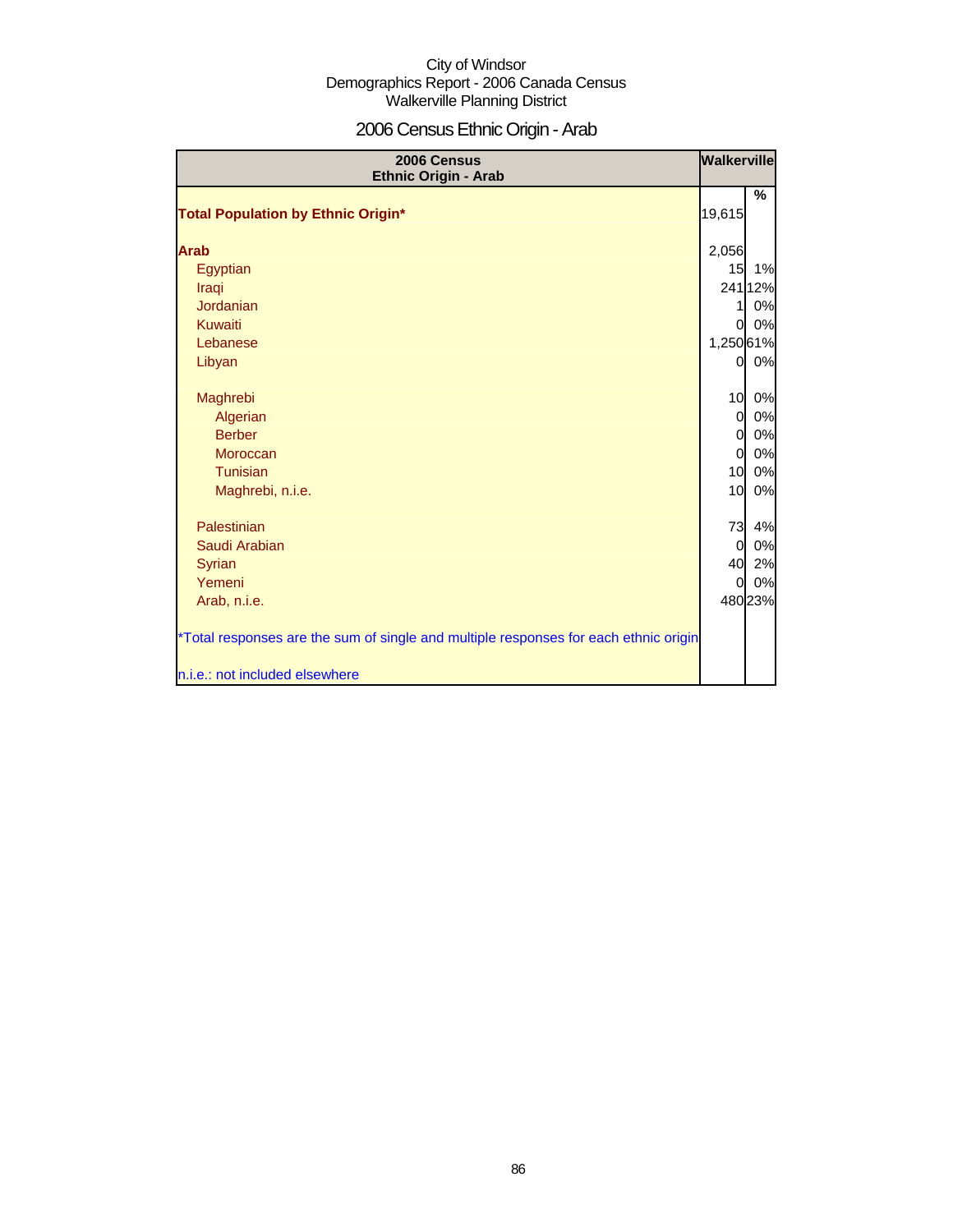# 2006 Census Ethnic Origin - African

| 2006 Census<br><b>Ethnic Origin - African</b> |                | <b>Walkerville</b> |
|-----------------------------------------------|----------------|--------------------|
|                                               |                | %                  |
| <b>Total Population by Ethnic Origin*</b>     | 19,615         |                    |
| <b>African</b>                                | 592            |                    |
| Afrikaner                                     | 10             | 2%                 |
| Akan                                          | $\overline{0}$ | 0%                 |
| Amhara                                        | 3              | 1%                 |
| Angolan                                       | $\overline{0}$ | 0%                 |
| Ashanti                                       | $\overline{0}$ | 0%                 |
| <b>Bantu</b>                                  | $\overline{0}$ | 0%                 |
| <b>Black</b>                                  |                | 130 22%            |
| <b>Burundian</b>                              | $\mathbf{0}$   | 0%                 |
| Cameroonian                                   | $\overline{0}$ | 0%                 |
| Chadian                                       | 0              | 0%                 |
|                                               |                |                    |
| Congolese (Zairian)                           | $\overline{0}$ | 0%                 |
| Congolese, n.o.s.                             | 15             | 3%                 |
| <b>Dinka</b>                                  | $\overline{0}$ | 0%                 |
| <b>East African</b>                           | $\overline{0}$ | 0%                 |
| Eritrean                                      | $\overline{0}$ | 0%                 |
| Ethiopian                                     | 25             | 4%                 |
| Gabonese                                      | $\overline{0}$ | 0%                 |
| Gambian                                       | $\overline{0}$ | 0%                 |
| Ghanaian                                      | 0              | 0%                 |
| Guinean, n.o.s.                               | 0              | 0%                 |
|                                               |                |                    |
| Harari                                        | 0              | 0%                 |
| Ibo                                           | $\overline{0}$ | 0%                 |
| <b>Ivorian</b>                                | $\overline{0}$ | 0%                 |
| Kenyan                                        | $\overline{0}$ | 0%                 |
| <b>Malagasy</b>                               | $\overline{0}$ | 0%                 |
| <b>Malian</b>                                 | $\overline{0}$ | 0%                 |
| <b>Mauritian</b>                              | $\overline{0}$ | 0%                 |
| Nigerian                                      | 15             | 3%                 |
| Oromo                                         | $\overline{0}$ | 0%                 |
| Peulh                                         | $\overline{0}$ | 0%                 |
|                                               |                |                    |
| Rwandan                                       | $\overline{0}$ | 0%                 |
| Senegalese                                    | 10             | 2%                 |
| Seychellois                                   | $\mathbf{0}$   | 0%                 |
| Sierra Leonean                                | $\overline{0}$ | 0%                 |
| Somali                                        | 15             | 3%                 |
| South African                                 | 20             | 3%                 |
| Sudanese                                      |                | 90 15%             |
| Tanzanian                                     | $\overline{0}$ | 0%                 |
| <b>Tigrian</b>                                | $\overline{0}$ | 0%                 |
| <b>Togolese</b>                               | $\overline{0}$ | 0%                 |
| Ugandan                                       | $\overline{0}$ | 0%                 |
| Yoruba                                        | $\overline{0}$ | 0%                 |
| Zambian                                       | $\overline{0}$ | 0%                 |
| Zimbabwean                                    | $\overline{0}$ | 0%                 |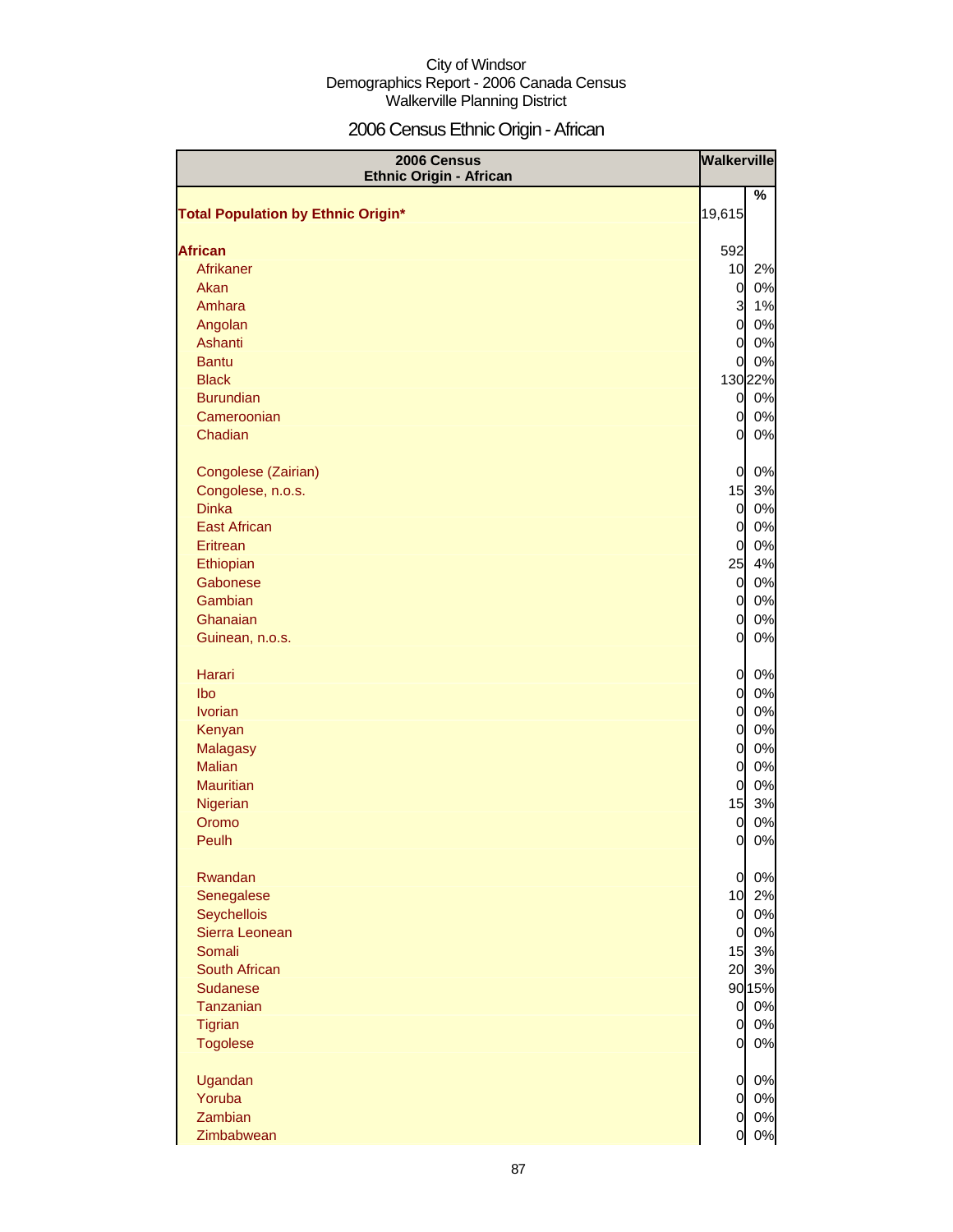| 2006 Census<br><b>Ethnic Origin - African</b>                                        | <b>Walkerville</b> |        |
|--------------------------------------------------------------------------------------|--------------------|--------|
|                                                                                      |                    | %      |
| Zulu                                                                                 |                    | 0%l    |
| African, n.i.e.                                                                      |                    | 23239% |
| *Total responses are the sum of single and multiple responses for each ethnic origin |                    |        |
| n.i.e.: not included elsewhere                                                       |                    |        |
| n.o.s: not otherwise specfied                                                        |                    |        |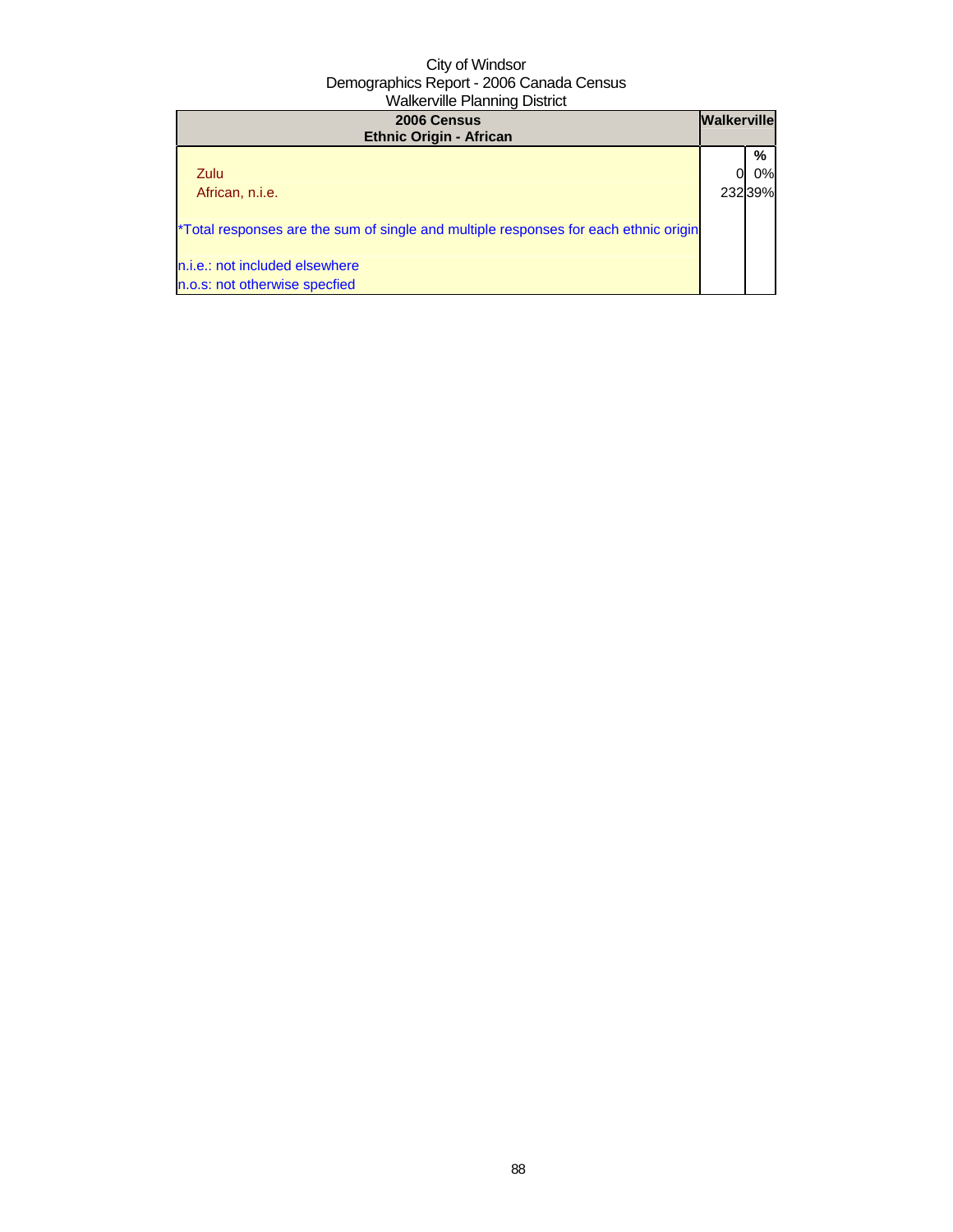# 2006 Census Ethnic Origin - Americas

| 2006 Census<br><b>Ethnic Origin - Americas</b> | <b>Walkerville</b> |        |
|------------------------------------------------|--------------------|--------|
|                                                |                    | %      |
| <b>Total Population by Ethnic Origin*</b>      | 19,615             |        |
|                                                |                    |        |
| <b>Latin, Central and South American</b>       | 364                |        |
| Aboriginal from Central/South America          | 10                 | 3%     |
| Argentinian                                    | 30                 | 8%     |
| <b>Belizean</b>                                | $\overline{0}$     | 0%     |
| <b>Bolivian</b>                                | $\overline{0}$     | 0%     |
| <b>Brazilian</b>                               | 20                 | 5%     |
| Chilean                                        | 0                  | 0%     |
| Colombian                                      | 10                 | 3%     |
| <b>Costa Rican</b>                             | 10                 | 3%     |
| Ecuadorian                                     | 0                  | 0%     |
| Guatemalan                                     |                    | 35 10% |
|                                                |                    |        |
| Hispanic                                       | 0                  | 0%     |
| Honduran                                       | $\overline{0}$     | 0%     |
| Maya                                           | $\overline{0}$     | 0%     |
| Mexican                                        |                    | 12033% |
| Nicaraguan                                     | $\overline{0}$     | 0%     |
| Panamanian                                     | $\overline{0}$     | 0%     |
| Paraguayan                                     | $\overline{0}$     | 0%     |
| Peruvian                                       | 0                  | 0%     |
| Salvadorean                                    |                    | 14740% |
| Uruguayan                                      | 0                  | 0%     |
| Venezuelan                                     |                    | 0%     |
|                                                | 0<br>15            | 4%     |
| Latin, Central or South American, n.i.e.       |                    |        |
| <b>Caribbean</b>                               | 108                |        |
| Antiguan                                       | $\overline{0}$     | 0%     |
| <b>Bahamian</b>                                | $\overline{0}$     | 0%     |
| <b>Barbadian</b>                               | $\overline{0}$     | 0%     |
| <b>Bermudan</b>                                | $\overline{0}$     | 0%     |
| Carib                                          | 0                  | 0%     |
| Cuban                                          | 0                  | 0%     |
| Dominican, n.o.s.                              | $\overline{0}$     | 0%     |
| Grenadian                                      | $\overline{0}$     | 0%     |
| Guyanese                                       | $\overline{0}$     | 0%     |
| <b>Haitian</b>                                 | 7                  | 7%     |
|                                                |                    |        |
| Jamaican                                       |                    | 7772%  |
| Kittitian/Nevisian                             | $\overline{O}$     | 0%     |
| <b>Martinican</b>                              | $\overline{0}$     | 0%     |
| Montserratan                                   | $\overline{0}$     | 0%     |
| <b>Puerto Rican</b>                            | $\overline{0}$     | 0%     |
| St. Lucian                                     | $\overline{0}$     | 0%     |
| Trinidadian/Tobagonian                         | $\overline{0}$     | 0%     |
| Vincentian/Grenadinian                         | $\overline{0}$     | 0%     |
| West Indian                                    | 0                  | 0%     |
| Caribbean, n.i.e.                              | 0                  | 0%     |
|                                                |                    |        |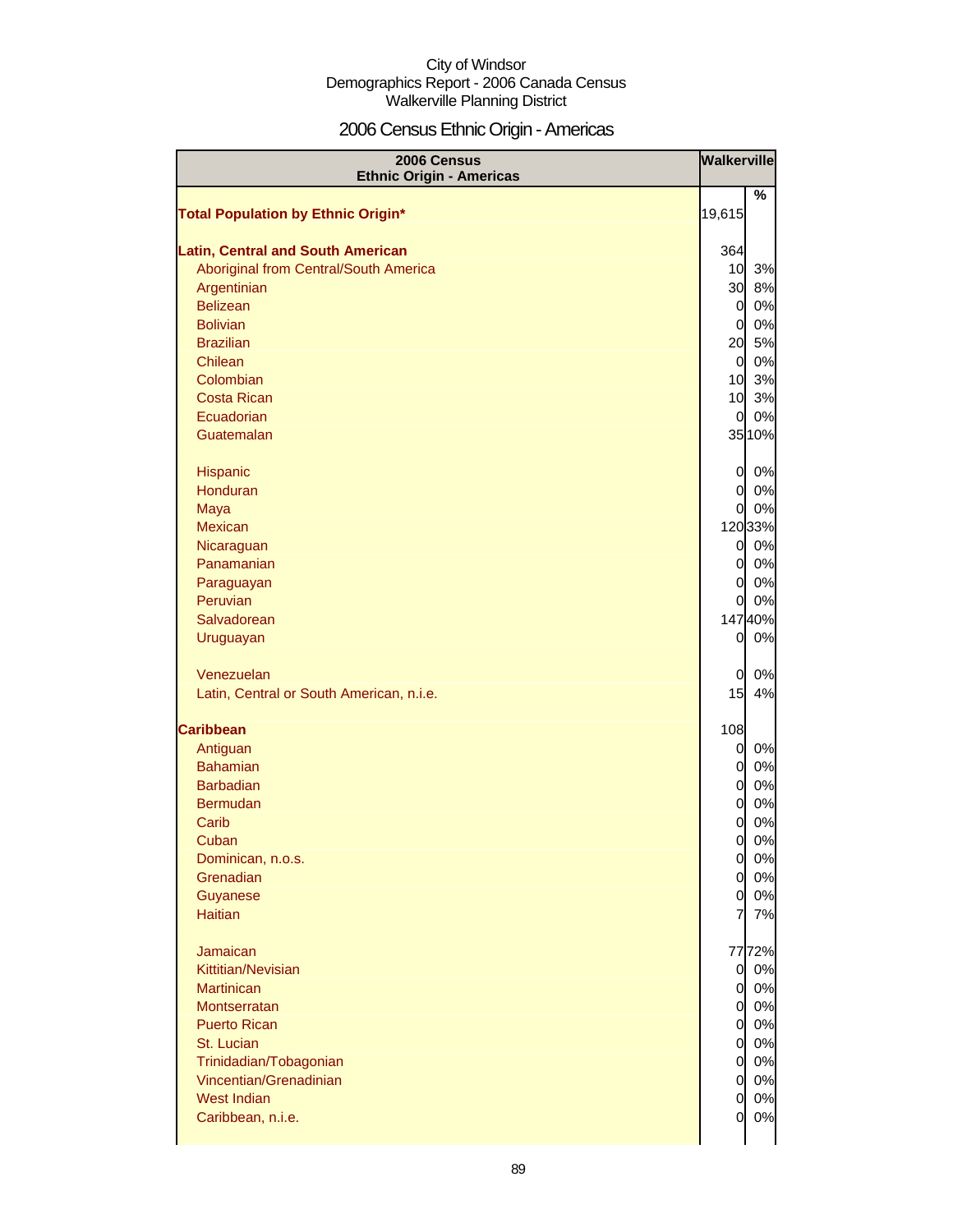| 2006 Census<br><b>Ethnic Origin - Americas</b>                                       | <b>Walkerville</b> |         |
|--------------------------------------------------------------------------------------|--------------------|---------|
|                                                                                      |                    | %       |
| <b>North American</b>                                                                | 5,150              |         |
| American                                                                             |                    | 159 3%  |
| Canadian                                                                             | 5,03298%           |         |
| Newfoundlander                                                                       | 0                  | 0%      |
| <b>Nova Scotian</b>                                                                  | 0l                 | 0%      |
| Ontarian                                                                             | $\mathbf{0}$       | 0%      |
| Québécois                                                                            | 15                 | 0%      |
| Other provincial or regional groups                                                  | 30                 | 1%      |
| <b>North American Aboriginal</b>                                                     | 1,062              |         |
| <b>Inuit</b>                                                                         | 0                  | 0%      |
| <b>Métis</b>                                                                         |                    | 148 14% |
| North American Indian                                                                |                    | 92387%  |
| *Total responses are the sum of single and multiple responses for each ethnic origin |                    |         |
| n.i.e.: not included elsewhere                                                       |                    |         |
| n.o.s: not otherwise specfied                                                        |                    |         |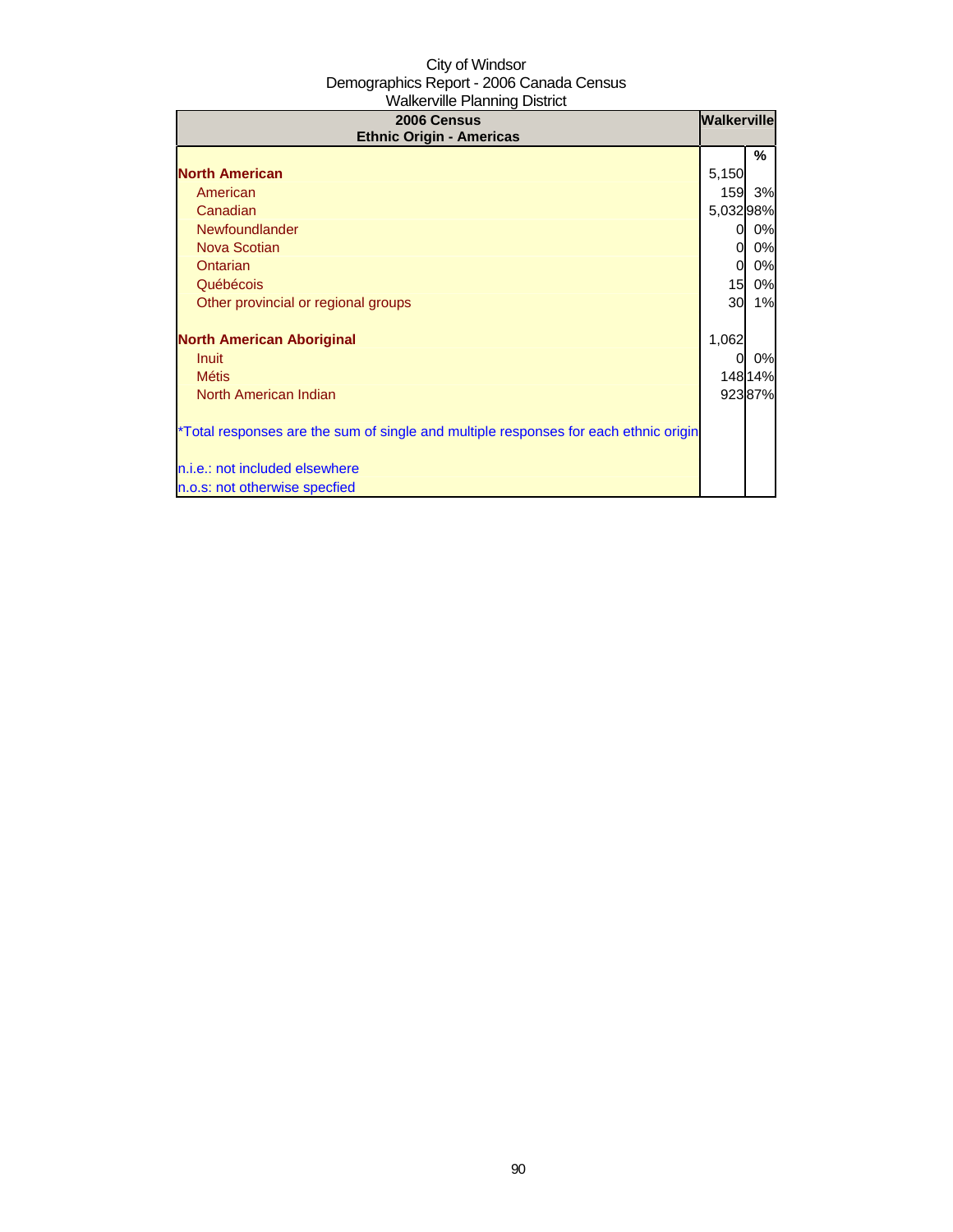### 2006 Census Visible Minorities

| <b>Walkerville</b><br>2006 Census<br><b>Visible Minorities</b> |                 |                     |
|----------------------------------------------------------------|-----------------|---------------------|
|                                                                |                 | %                   |
| <b>Total Population by Visible Minority Groups</b>             | 19,611          |                     |
| Visible minorities                                             | 3,929 20%       |                     |
| Top 3 visible minorities                                       |                 | Arab <sub>44%</sub> |
|                                                                | Black 24%       |                     |
|                                                                | South Asian 10% |                     |
| <b>Chinese</b>                                                 | 117             | 1%                  |
| <b>South Asian</b>                                             | 379             | 2%                  |
| <b>Black</b>                                                   | 899             | 5%                  |
| Filipino                                                       | 117             | 1%                  |
| <b>Latin American</b>                                          | 359             | 2%                  |
| <b>Southeast Asian</b>                                         | 159             | 1%                  |
| Arab                                                           | 1,636           | 8%                  |
| <b>West Asian</b>                                              | 10              | 0%                  |
| Korean                                                         | 7               | 0%                  |
| Japanese                                                       | 0               | 0%                  |
| Visible minority, n.i.e.                                       | 99              | 1%                  |
| Multiple visible minority                                      | 127             | 1%                  |
| Not a visible minority (includes white and aboriginal)         | 15,678 80%      |                     |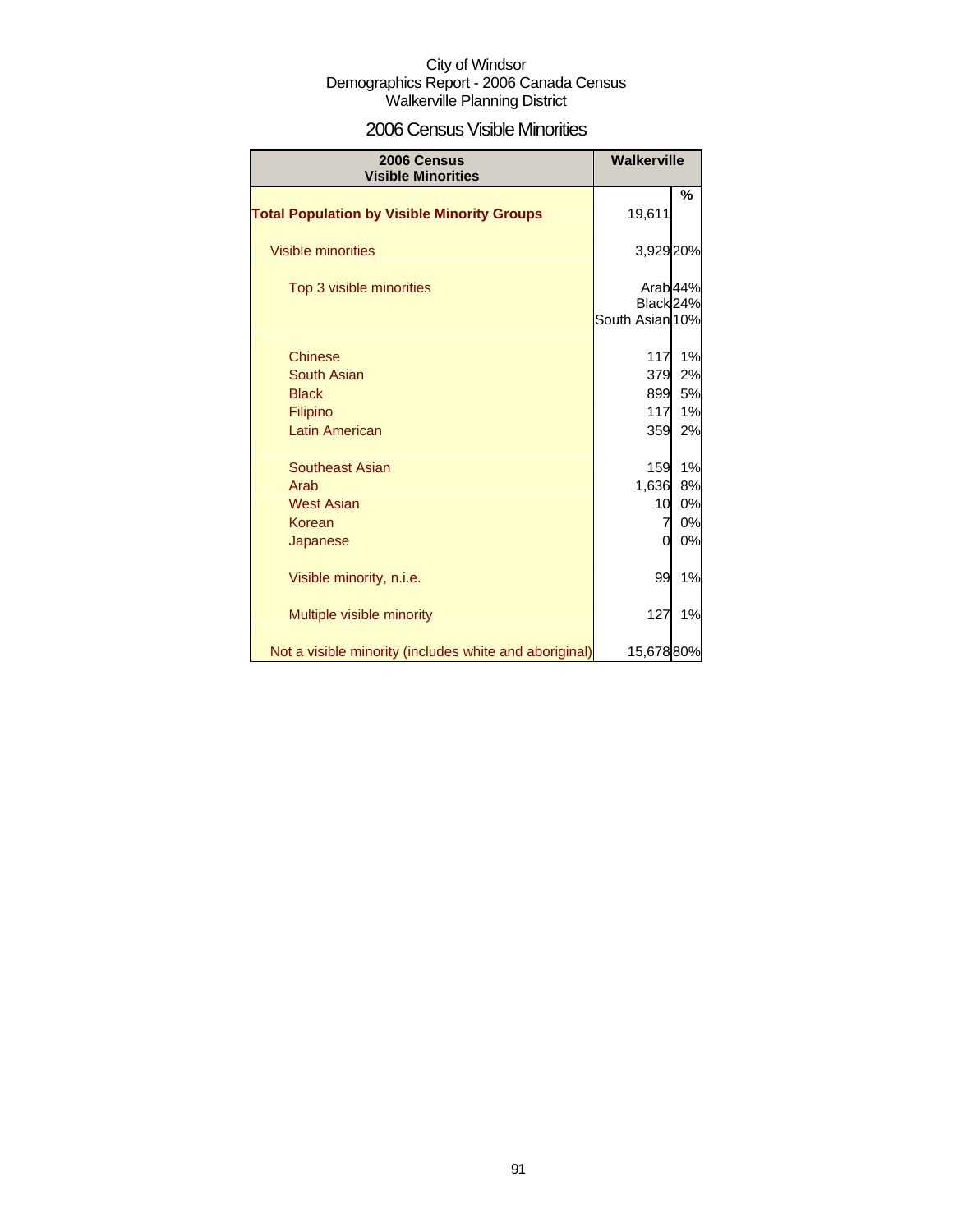# 2006 Census 2005 Employment Income by Sex and Work Activity

| 2006 Census<br>2005 Employment Income by Sex and Work Activity                                              | <b>Walkerville</b> |   |
|-------------------------------------------------------------------------------------------------------------|--------------------|---|
|                                                                                                             |                    | % |
| Total Population 15 years and over with employment income                                                   | 10,021             |   |
| Average employment income                                                                                   | \$30,583           |   |
| Worked full year, full time                                                                                 | 5,15251%           |   |
| Average employment income                                                                                   | \$42,665           |   |
| Worked part year or part time                                                                               | 3,940 39%          |   |
| Average employment income                                                                                   | \$20,200           |   |
| Males 15 years and over with employment income                                                              | 5,318              |   |
| Average employment income                                                                                   | \$37,117           |   |
| Worked full year, full time                                                                                 | 3,012 57%          |   |
| Average employment income                                                                                   | \$48,004           |   |
| Worked part year or part time                                                                               | 1,794 34%          |   |
| Average employment income                                                                                   | \$27,130           |   |
| Females 15 years and over with employment income                                                            | 4,684              |   |
| Average employment income                                                                                   | \$23,201           |   |
| Worked full year, full time                                                                                 | 2,126 45%          |   |
| Average employment income                                                                                   | \$35,084           |   |
| Worked part year or part time                                                                               | 2,114 45%          |   |
| Average employment income                                                                                   | \$14,271           |   |
| Note that the sum of "worked full year, full time" and "worked part year or part time" counts may not equal |                    |   |
| "persons with employment income". This is due to persons reporting employment income from a previous year.  |                    |   |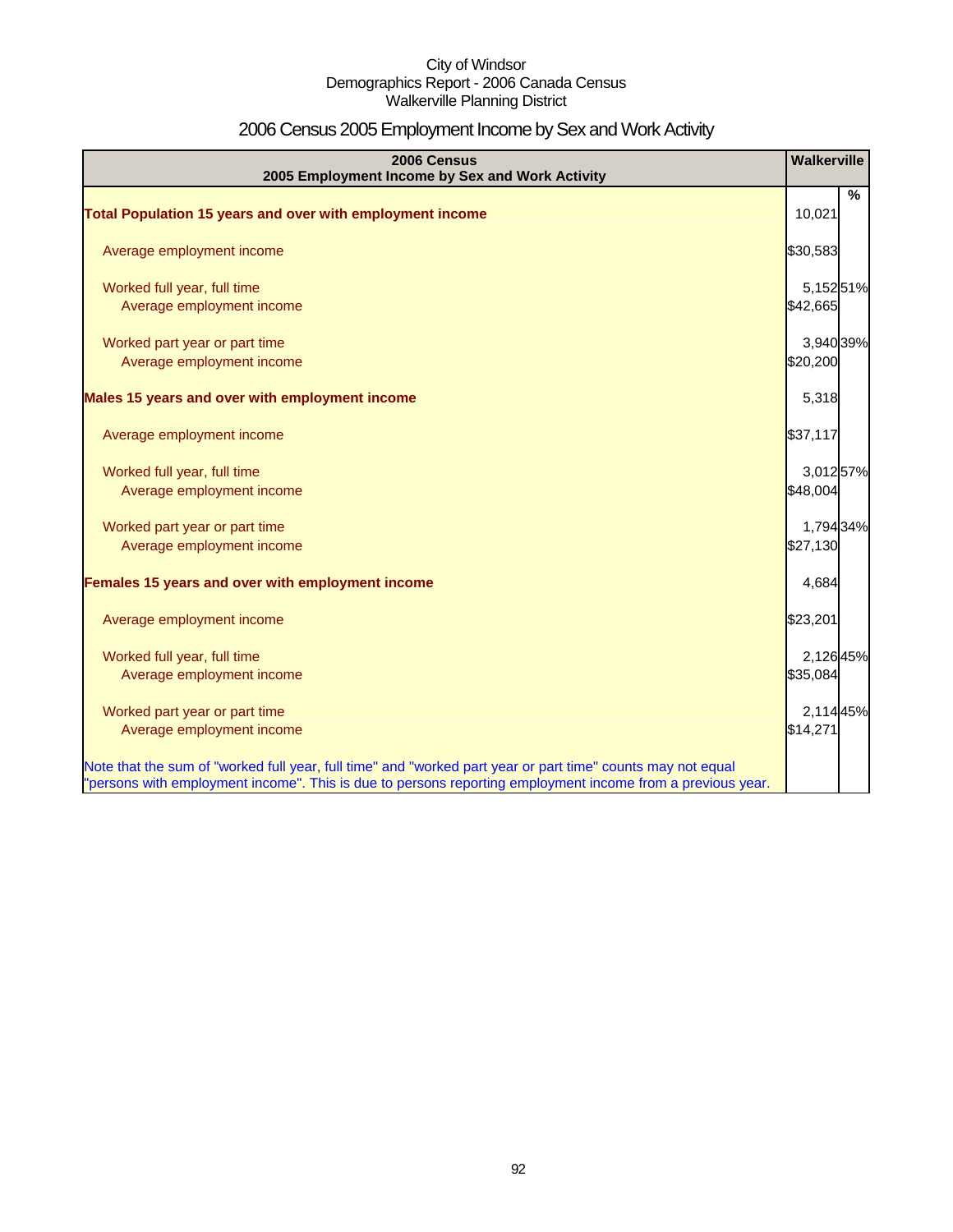| 2006 Census<br>2005 Individual Income by Sex Comparison | <b>Walkerville</b>           |        |              |         |                  |    |
|---------------------------------------------------------|------------------------------|--------|--------------|---------|------------------|----|
|                                                         | Total %<br><b>Population</b> |        | <b>Males</b> | %       | <b>Females</b> % |    |
| <b>Population 15 years and over</b>                     | 15,977                       |        | 7,740        |         | 8,190            |    |
| Without income                                          | 1,097 7%                     |        |              | 430 6%  | 672              | 8% |
| With income                                             | 14,85993%                    |        | 7,32195%     |         | 7,52892%         |    |
| Population 15 years and over by Income                  | 14,859                       |        | 7,321        |         | 7,528            |    |
| <b>Under \$1,000</b>                                    | 798                          | 5%     |              | 418 6%  | 363              | 5% |
| $$1,000 - $2,999$                                       | 408                          | 3%     | 192          | 3%      | 249              | 3% |
| $$3,000 - $4,999$                                       | 464                          | 3%     | 167          | 2%      | 278              | 4% |
| $$5,000 - $6,999$                                       | 598                          | 4%     | 276          | 4%      | 366              | 5% |
| $$7,000 - $9,999$                                       | 1,085 7%                     |        | 414          | 6%      | 643              | 9% |
| $$10,000 - $11,999$                                     |                              | 798 5% | 269          | 4%      | 568              | 8% |
| \$12,000 - \$14,999                                     | 1,130 8%                     |        | 409          | 6%      | <b>711</b>       | 9% |
| \$15,000 - \$19,999                                     | 1,765 12%                    |        |              | 709 10% | 1,071 14%        |    |
| \$20,000 - \$24,999                                     | 1,275 9%                     |        |              | 534 7%  | 677              | 9% |
| \$25,000 - \$29,999                                     | 946                          | 6%     | 444          | 6%      | 518              | 7% |
| \$30,000 - \$34,999                                     | 894                          | 6%     |              | 499 7%  | 423              | 6% |
| \$35,000 - \$39,999                                     | 891                          | 6%     | 484          | 7%      | 375              | 5% |
| \$40,000 - \$44,999                                     | 635                          | 4%     | 331          | 5%      | 264              | 4% |
| \$45,000 - \$49,999                                     | 594                          | 4%     | 374          | 5%      | 203              | 3% |
| \$50,000 - \$59,999                                     | 771                          | 5%     |              | 542 7%  | 255              | 3% |
| \$60,000 and over                                       | 1,494 10%                    |        | 1,155 16%    |         | 350              | 5% |
| Dominant Income Range                                   | \$15K - \$20K                |        | Over \$60K   |         | \$15K - \$20K    |    |
| <b>Median Income</b>                                    | \$20,894                     |        | \$27,482     |         | \$17,236         |    |
| Average Income                                          | \$28,209                     |        | \$34,253     |         | \$22,365         |    |

# 2006 Census 2005 Individual Income by Sex Comparison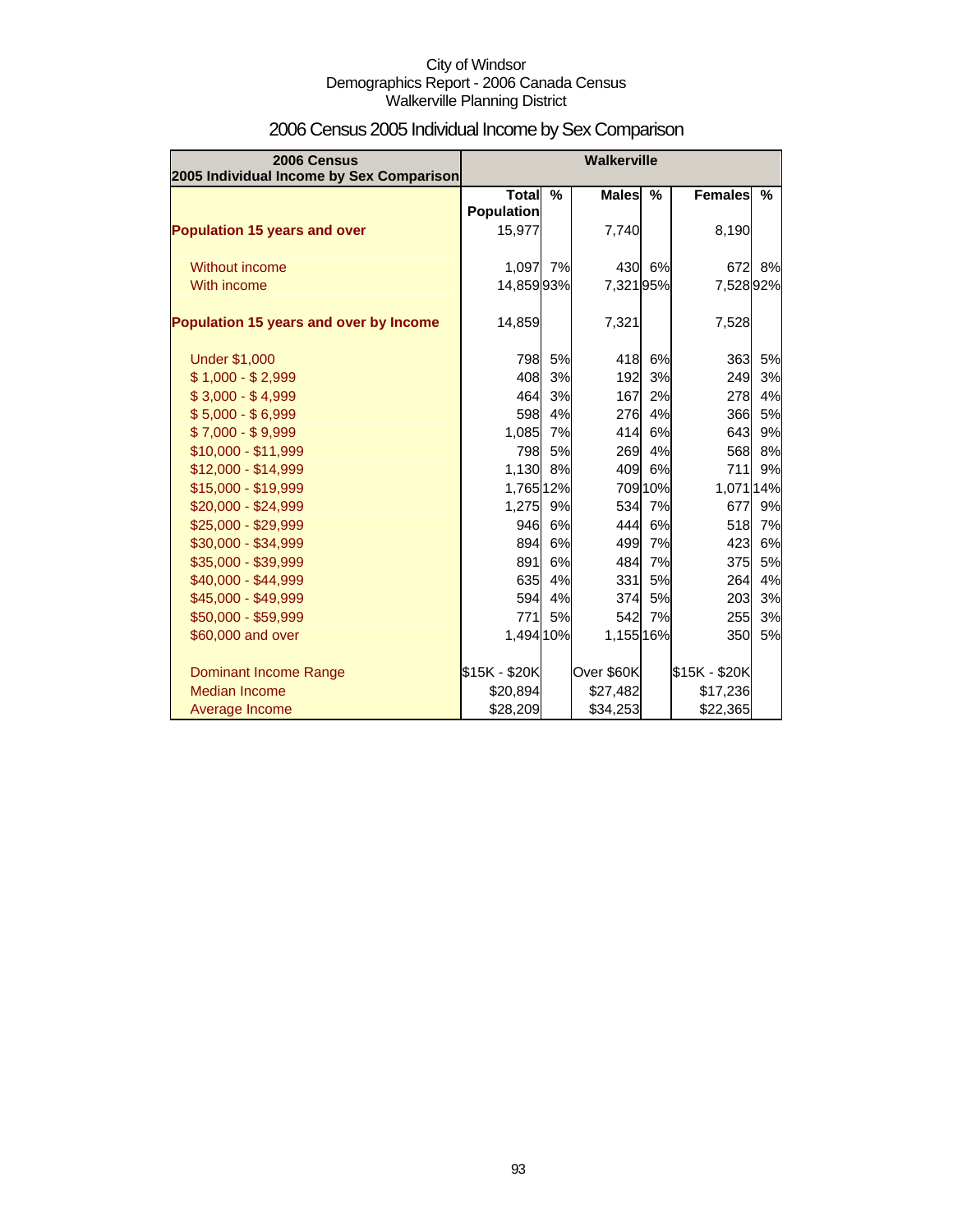# 2006 Census 2005 Individual Income by Sex

| %<br><b>Population 15 years and over</b><br>15,977<br>7%<br><b>Without income</b><br>1,097<br>With income<br>14,85993%<br>Population 15 years and over by Income<br>14,859<br>5%<br><b>Under \$1,000</b><br>798<br>$$1,000 - $2,999$<br>3%<br>408<br>$$3,000 - $4,999$<br>3%<br>464<br>$$5,000 - $6,999$<br>4%<br>598<br>$$7,000 - $9,999$<br>1,085<br>7%<br>\$10,000 - \$11,999<br>798<br>5%<br>\$12,000 - \$14,999<br>8%<br>1,130<br>\$15,000 - \$19,999<br>1,765 12%<br>\$20,000 - \$24,999<br>1,275<br>9%<br>\$25,000 - \$29,999<br>946<br>6%<br>\$30,000 - \$34,999<br>894<br>6%<br>\$35,000 - \$39,999<br>891<br>6%<br>\$40,000 - \$44,999<br>635<br>4%<br>\$45,000 - \$49,999<br>594l<br>4%<br>\$50,000 - \$59,999<br>5%<br>771I<br>\$60,000 and over<br>1,494 10%<br>\$15K - \$20K<br>Dominant income range<br>Average income<br>\$28,209<br><b>Median income</b><br>\$20,894 |
|---------------------------------------------------------------------------------------------------------------------------------------------------------------------------------------------------------------------------------------------------------------------------------------------------------------------------------------------------------------------------------------------------------------------------------------------------------------------------------------------------------------------------------------------------------------------------------------------------------------------------------------------------------------------------------------------------------------------------------------------------------------------------------------------------------------------------------------------------------------------------------------|
|                                                                                                                                                                                                                                                                                                                                                                                                                                                                                                                                                                                                                                                                                                                                                                                                                                                                                       |
|                                                                                                                                                                                                                                                                                                                                                                                                                                                                                                                                                                                                                                                                                                                                                                                                                                                                                       |
|                                                                                                                                                                                                                                                                                                                                                                                                                                                                                                                                                                                                                                                                                                                                                                                                                                                                                       |
|                                                                                                                                                                                                                                                                                                                                                                                                                                                                                                                                                                                                                                                                                                                                                                                                                                                                                       |
|                                                                                                                                                                                                                                                                                                                                                                                                                                                                                                                                                                                                                                                                                                                                                                                                                                                                                       |
|                                                                                                                                                                                                                                                                                                                                                                                                                                                                                                                                                                                                                                                                                                                                                                                                                                                                                       |
|                                                                                                                                                                                                                                                                                                                                                                                                                                                                                                                                                                                                                                                                                                                                                                                                                                                                                       |
|                                                                                                                                                                                                                                                                                                                                                                                                                                                                                                                                                                                                                                                                                                                                                                                                                                                                                       |
|                                                                                                                                                                                                                                                                                                                                                                                                                                                                                                                                                                                                                                                                                                                                                                                                                                                                                       |
|                                                                                                                                                                                                                                                                                                                                                                                                                                                                                                                                                                                                                                                                                                                                                                                                                                                                                       |
|                                                                                                                                                                                                                                                                                                                                                                                                                                                                                                                                                                                                                                                                                                                                                                                                                                                                                       |
|                                                                                                                                                                                                                                                                                                                                                                                                                                                                                                                                                                                                                                                                                                                                                                                                                                                                                       |
|                                                                                                                                                                                                                                                                                                                                                                                                                                                                                                                                                                                                                                                                                                                                                                                                                                                                                       |
|                                                                                                                                                                                                                                                                                                                                                                                                                                                                                                                                                                                                                                                                                                                                                                                                                                                                                       |
|                                                                                                                                                                                                                                                                                                                                                                                                                                                                                                                                                                                                                                                                                                                                                                                                                                                                                       |
|                                                                                                                                                                                                                                                                                                                                                                                                                                                                                                                                                                                                                                                                                                                                                                                                                                                                                       |
|                                                                                                                                                                                                                                                                                                                                                                                                                                                                                                                                                                                                                                                                                                                                                                                                                                                                                       |
|                                                                                                                                                                                                                                                                                                                                                                                                                                                                                                                                                                                                                                                                                                                                                                                                                                                                                       |
|                                                                                                                                                                                                                                                                                                                                                                                                                                                                                                                                                                                                                                                                                                                                                                                                                                                                                       |
|                                                                                                                                                                                                                                                                                                                                                                                                                                                                                                                                                                                                                                                                                                                                                                                                                                                                                       |
|                                                                                                                                                                                                                                                                                                                                                                                                                                                                                                                                                                                                                                                                                                                                                                                                                                                                                       |
|                                                                                                                                                                                                                                                                                                                                                                                                                                                                                                                                                                                                                                                                                                                                                                                                                                                                                       |
|                                                                                                                                                                                                                                                                                                                                                                                                                                                                                                                                                                                                                                                                                                                                                                                                                                                                                       |
| 7,740<br><b>Males 15 years and over</b>                                                                                                                                                                                                                                                                                                                                                                                                                                                                                                                                                                                                                                                                                                                                                                                                                                               |
| 6%<br>Without income<br>430                                                                                                                                                                                                                                                                                                                                                                                                                                                                                                                                                                                                                                                                                                                                                                                                                                                           |
| With income<br>7,32195%                                                                                                                                                                                                                                                                                                                                                                                                                                                                                                                                                                                                                                                                                                                                                                                                                                                               |
| <b>Males 15 years and over by Income</b><br>7,321                                                                                                                                                                                                                                                                                                                                                                                                                                                                                                                                                                                                                                                                                                                                                                                                                                     |
| 418<br>6%<br><b>Under \$1,000</b>                                                                                                                                                                                                                                                                                                                                                                                                                                                                                                                                                                                                                                                                                                                                                                                                                                                     |
| $$1,000 - $2,999$<br>192<br>3%                                                                                                                                                                                                                                                                                                                                                                                                                                                                                                                                                                                                                                                                                                                                                                                                                                                        |
| $$3,000 - $4,999$<br>2%<br>167                                                                                                                                                                                                                                                                                                                                                                                                                                                                                                                                                                                                                                                                                                                                                                                                                                                        |
| $$5,000 - $6,999$<br>4%<br>276                                                                                                                                                                                                                                                                                                                                                                                                                                                                                                                                                                                                                                                                                                                                                                                                                                                        |
| $$7,000 - $9,999$<br>414<br>6%                                                                                                                                                                                                                                                                                                                                                                                                                                                                                                                                                                                                                                                                                                                                                                                                                                                        |
| \$10,000 - \$11,999<br>4%<br>269                                                                                                                                                                                                                                                                                                                                                                                                                                                                                                                                                                                                                                                                                                                                                                                                                                                      |
| \$12,000 - \$14,999<br>409<br>6%                                                                                                                                                                                                                                                                                                                                                                                                                                                                                                                                                                                                                                                                                                                                                                                                                                                      |
| 709 10%<br>\$15,000 - \$19,999                                                                                                                                                                                                                                                                                                                                                                                                                                                                                                                                                                                                                                                                                                                                                                                                                                                        |
| 7%<br>\$20,000 - \$24,999<br>534                                                                                                                                                                                                                                                                                                                                                                                                                                                                                                                                                                                                                                                                                                                                                                                                                                                      |
| \$25,000 - \$29,999<br>444<br>6%                                                                                                                                                                                                                                                                                                                                                                                                                                                                                                                                                                                                                                                                                                                                                                                                                                                      |
| \$30,000 - \$34,999<br>499<br>7%                                                                                                                                                                                                                                                                                                                                                                                                                                                                                                                                                                                                                                                                                                                                                                                                                                                      |
| \$35,000 - \$39,999<br>484<br>7%<br>\$40,000 - \$44,999<br>331<br>5%                                                                                                                                                                                                                                                                                                                                                                                                                                                                                                                                                                                                                                                                                                                                                                                                                  |
| \$45,000 - \$49,999<br>374<br>5%                                                                                                                                                                                                                                                                                                                                                                                                                                                                                                                                                                                                                                                                                                                                                                                                                                                      |
| \$50,000 - \$59,999<br>542<br>7%                                                                                                                                                                                                                                                                                                                                                                                                                                                                                                                                                                                                                                                                                                                                                                                                                                                      |
| \$60,000 and over<br>1,155 16%                                                                                                                                                                                                                                                                                                                                                                                                                                                                                                                                                                                                                                                                                                                                                                                                                                                        |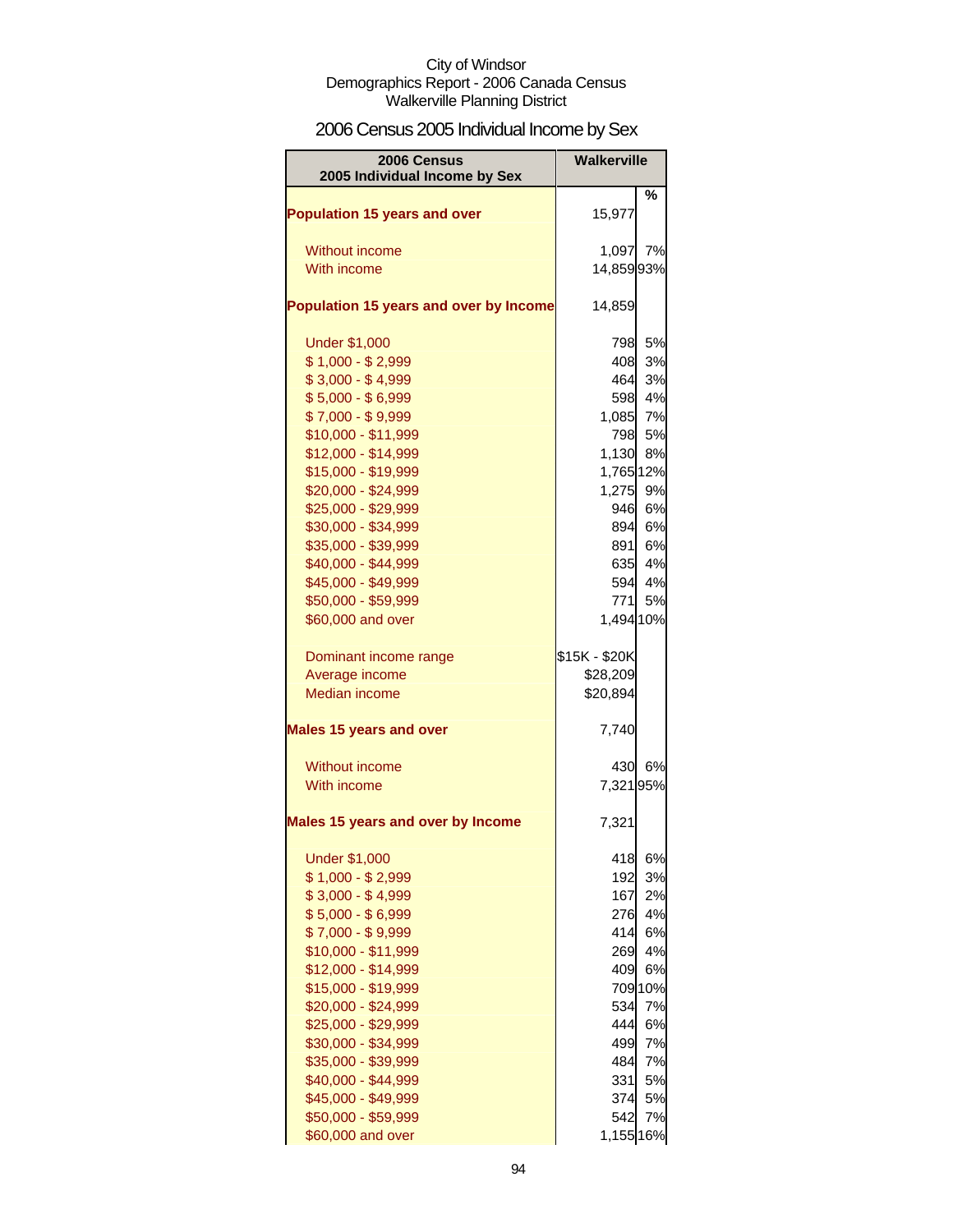| r rainoi rillo i laillillig Diotilot<br><b>2006 Census</b><br>2005 Individual Income by Sex | <b>Walkerville</b> |    |  |
|---------------------------------------------------------------------------------------------|--------------------|----|--|
|                                                                                             |                    | %  |  |
|                                                                                             |                    |    |  |
| Dominant income range                                                                       | Over \$60K         |    |  |
|                                                                                             |                    |    |  |
| <b>Median income</b>                                                                        | \$27,482           |    |  |
| Average income                                                                              | \$34,253           |    |  |
| <b>Females 15 years and over</b>                                                            | 8,190              |    |  |
| <b>Without income</b>                                                                       | 672                | 8% |  |
| With income                                                                                 | 7,52892%           |    |  |
|                                                                                             |                    |    |  |
| Females 15 years and over by Income                                                         | 7,528              |    |  |
| <b>Under \$1,000</b>                                                                        | 363                | 5% |  |
| $$1,000 - $2,999$                                                                           | 249                | 3% |  |
| $$3,000 - $4,999$                                                                           | 278                | 4% |  |
| $$5,000 - $6,999$                                                                           | 366                | 5% |  |
| $$7,000 - $9,999$                                                                           | 643                | 9% |  |
| \$10,000 - \$11,999                                                                         | 568                | 8% |  |
| \$12,000 - \$14,999                                                                         | 711                | 9% |  |
| \$15,000 - \$19,999                                                                         | 1,071 14%          |    |  |
| \$20,000 - \$24,999                                                                         | 677                | 9% |  |
| \$25,000 - \$29,999                                                                         | 518                | 7% |  |
| \$30,000 - \$34,999                                                                         | 423                | 6% |  |
| \$35,000 - \$39,999                                                                         | 375                | 5% |  |
| \$40,000 - \$44,999                                                                         | 264                | 4% |  |
| \$45,000 - \$49,999                                                                         | 203                | 3% |  |
| \$50,000 - \$59,999                                                                         | 255                | 3% |  |
| \$60,000 and over                                                                           | 350                | 5% |  |
| Dominant income range                                                                       | \$15K - \$20K      |    |  |
| <b>Median income</b>                                                                        | \$17,236           |    |  |
| Average income                                                                              | \$22,365           |    |  |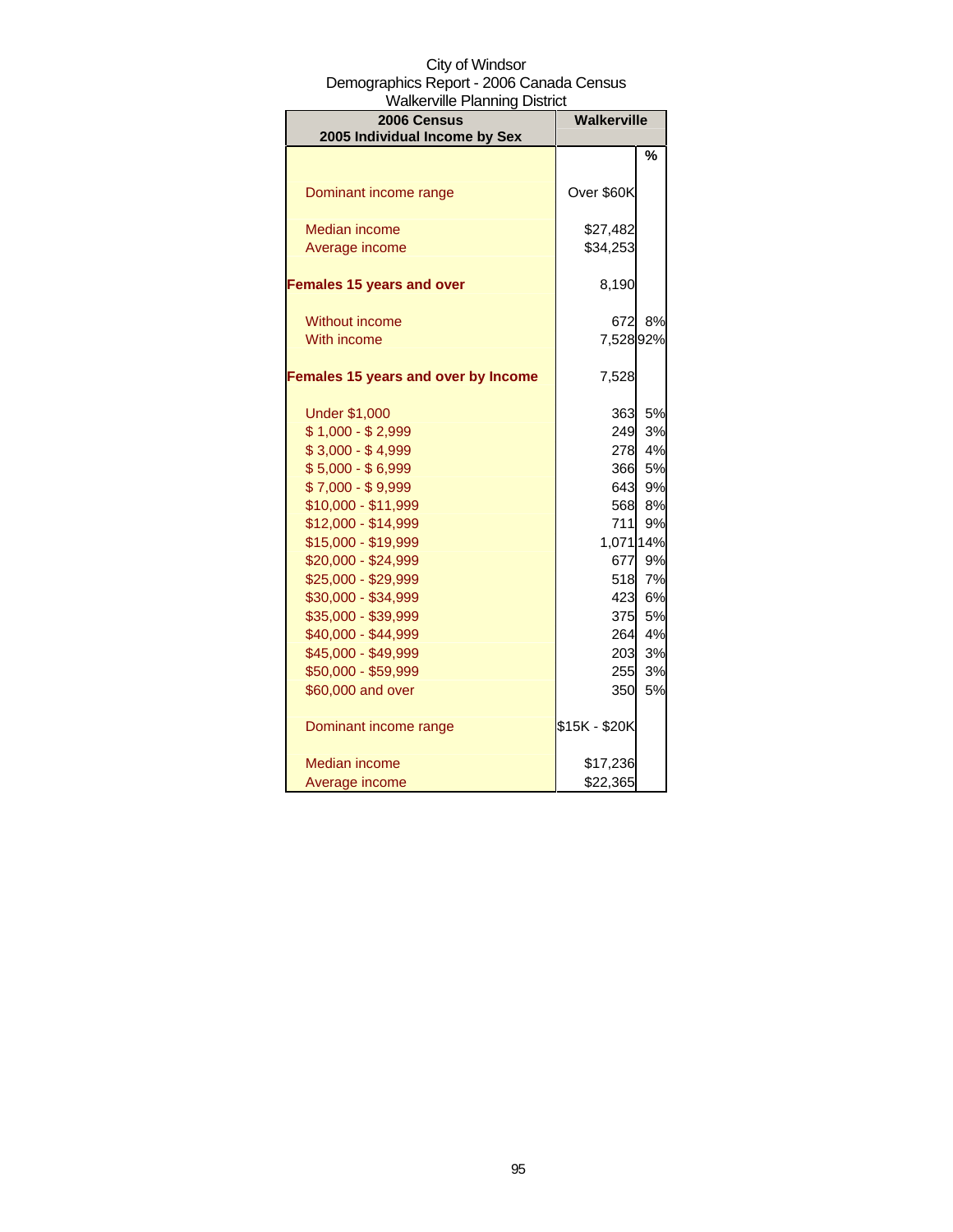# 2006 Census 2005 Individual After-Tax Income by Sex

| 2006 Census                                      | <b>Walkerville</b> |         |
|--------------------------------------------------|--------------------|---------|
| 2005 Individual After-Tax Income by Sex          |                    |         |
| <b>Population 15 years and over</b>              | 15,986             | %       |
| Without income                                   | 1,129              | 7%      |
| With income                                      | 14,83693%          |         |
| Population 15 years and over by after-tax income | 14,836             |         |
| <b>Under \$1,000</b>                             | 794                | 5%      |
| \$1,000 to \$2,999                               | 393                | 3%      |
| \$3,000 to \$4,999                               |                    | 469 3%  |
| \$5,000 to \$6,999                               |                    | 639 4%  |
| \$7,000 to \$9,999                               | 1,087              | 7%      |
| \$10,000 to \$11,999                             |                    | 870 6%  |
| \$12,000 to \$14,999                             | 1,257              | 8%      |
| \$15,000 to \$19,999                             | 1,900 13%          |         |
| \$20,000 to \$24,999                             | 1,531 10%          |         |
| \$25,000 to \$29,999                             | 1,161              | 8%      |
| \$30,000 to \$34,999                             | 1,054 7%           |         |
| \$35,000 to \$39,999                             |                    | 934 6%  |
| \$40,000 to \$44,999                             |                    | 693 5%  |
| \$45,000 to \$49,999                             |                    | 348 2%  |
| \$50,000 and over                                | 1,435 10%          |         |
| Dominant income range                            | \$15K to \$20K     |         |
| Median after-tax income                          | \$19,668           |         |
| Average after-tax income                         | \$24,373           |         |
| <b>Males 15 years and over</b>                   | 7,762              |         |
| Without income                                   | 444                | 6%      |
| With income                                      | 7,29394%           |         |
| Males 15 years and over by after-tax income      | 7,293              |         |
| <b>Under \$1,000</b>                             | 414                | 6%      |
| \$1,000 to \$2,999                               | 152                | 2%      |
| \$3,000 to \$4,999                               |                    | 197 3%  |
| \$5,000 to \$6,999                               |                    | 247 3%  |
| \$7,000 to \$9,999                               |                    | 448 6%  |
| \$10,000 to \$11,999                             | 282                | 4%      |
| \$12,000 to \$14,999                             |                    | 425 6%  |
| \$15,000 to \$19,999                             |                    | 786 11% |
| \$20,000 to \$24,999                             |                    | 709 10% |
| \$25,000 to \$29,999                             | 558                | 8%      |
| \$30,000 to \$34,999                             |                    | 579 8%  |
| \$35,000 to \$39,999                             | 538                | 7%      |
| \$40,000 to \$44,999                             | 475                | 7%      |
| \$45,000 to \$49,999                             | 211<br>1,109 15%   | 3%      |
| \$50,000 and over                                |                    |         |
| Dominant income range                            | Over \$50K         |         |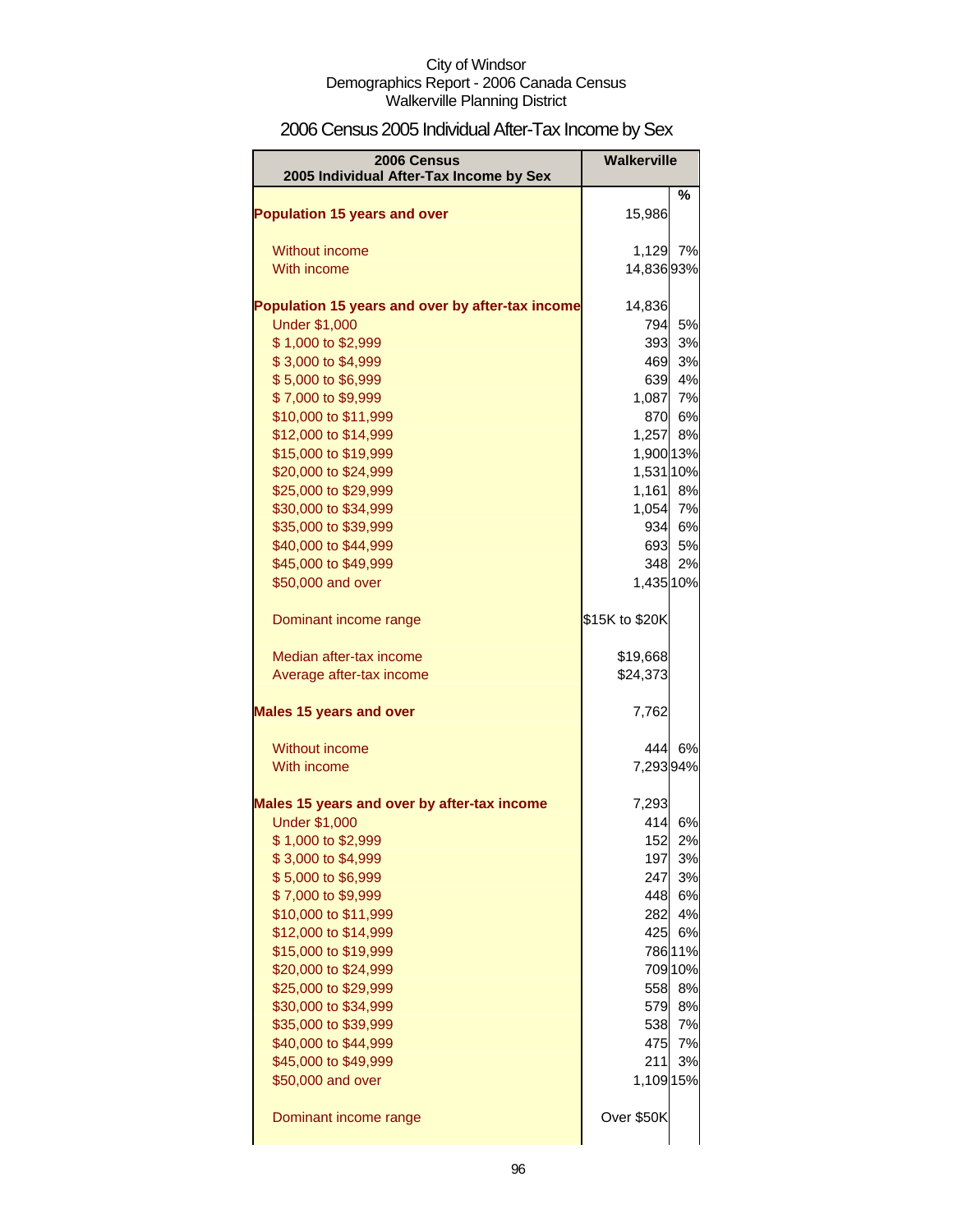| City of Windsor                          |
|------------------------------------------|
| Demographics Report - 2006 Canada Census |
| <b>Walkerville Planning District</b>     |

| <u>anton vino i naimmin</u><br>2006 Census<br>2005 Individual After-Tax Income by Sex | <b>Walkerville</b> |               |
|---------------------------------------------------------------------------------------|--------------------|---------------|
|                                                                                       |                    | $\frac{0}{0}$ |
| Median after-tax income                                                               | \$24,326           |               |
| Average after-tax income                                                              | \$28,926           |               |
| <b>Females 15 years and over</b>                                                      | 8,185              |               |
| Without income                                                                        | 626                | 8%            |
| With income                                                                           | 7,51992%           |               |
| Females 15 years and over by after-tax income                                         | 7,519              |               |
| <b>Under \$1,000</b>                                                                  | 383                | 5%            |
| \$1,000 to \$2,999                                                                    | 283                | 4%            |
| \$3,000 to \$4,999                                                                    | 283                | 4%            |
| \$5,000 to \$6,999                                                                    |                    | 342 5%        |
| \$7,000 to \$9,999                                                                    | 642                | 9%            |
| \$10,000 to \$11,999                                                                  | 561                | 7%            |
| \$12,000 to \$14,999                                                                  |                    | 798 11%       |
| \$15,000 to \$19,999                                                                  | 1,113 15%          |               |
| \$20,000 to \$24,999                                                                  |                    | 788 10%       |
| \$25,000 to \$29,999                                                                  | 624                | 8%            |
| \$30,000 to \$34,999                                                                  | 485                | 6%            |
| \$35,000 to \$39,999                                                                  | 439                | 6%            |
| \$40,000 to \$44,999                                                                  | 224                | 3%            |
| \$45,000 to \$49,999                                                                  | 120                | 2%            |
| \$50,000 and over                                                                     | 347                | 5%            |
| Dominant income range                                                                 | \$15K to \$20K     |               |
| Median after-tax income                                                               | \$16,907           |               |
| Average after-tax income                                                              | \$19,983           |               |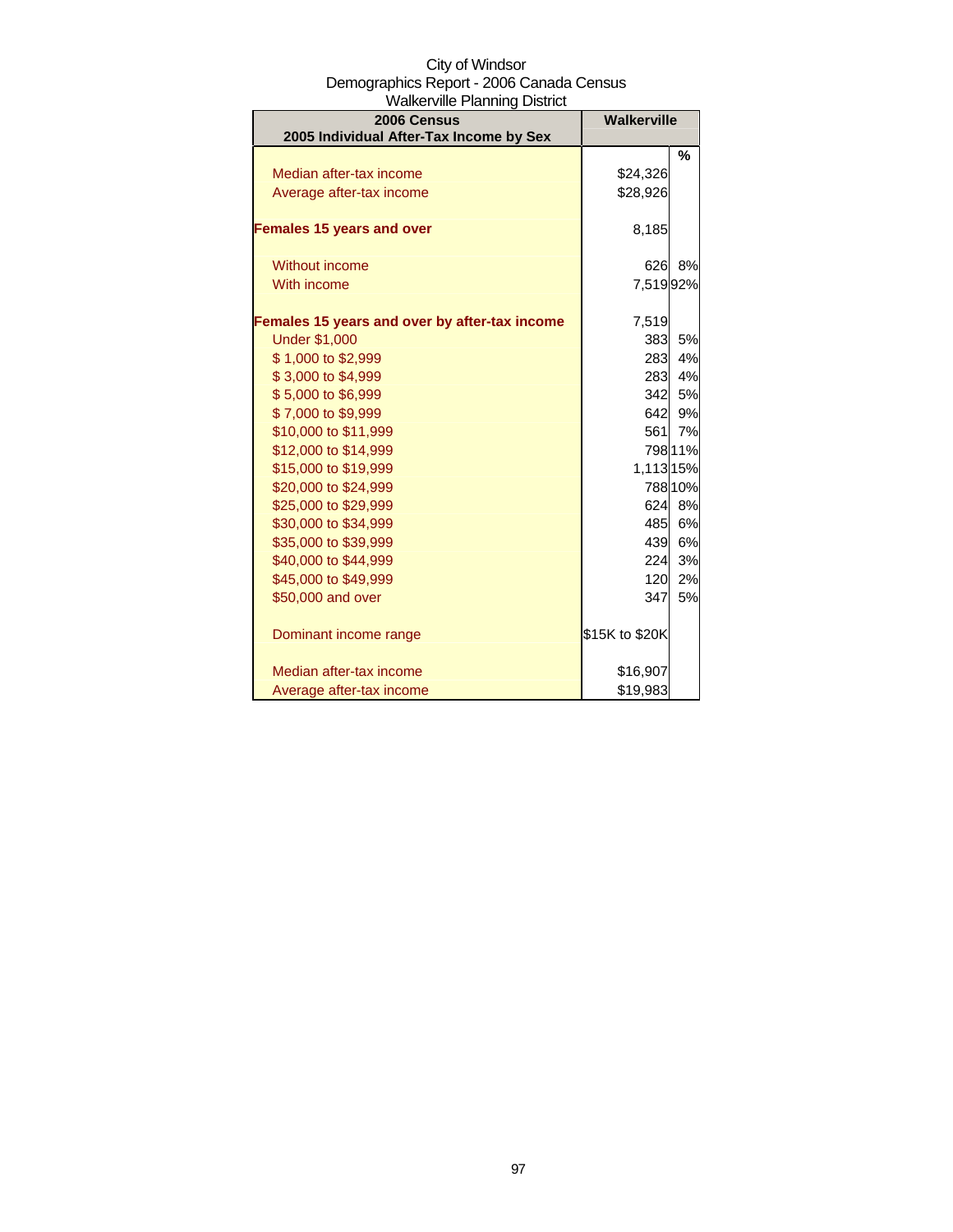# 2006 Census 2005 Family Income

| 2006 Census                                      | <b>Walkerville</b> |         |
|--------------------------------------------------|--------------------|---------|
| 2005 Family Income                               |                    |         |
| <b>Total Census Families by Income</b>           | 5,289              | ℅       |
| <b>Under \$10,000</b>                            | 308                | 6%      |
| \$10,000 - \$19,999                              |                    | 509 10% |
| \$20,000 - \$29,999                              |                    | 664 13% |
| \$30,000 - \$39,999                              |                    | 630 12% |
| \$40,000 - \$49,999                              |                    | 56311%  |
| \$50,000 - \$59,999                              |                    | 529 10% |
| \$60,000 - \$69,999                              | 502                | 9%      |
| \$70,000 - \$79,999                              |                    | 322 6%  |
| \$80,000 - \$89,999                              | 238                | 5%      |
| \$90,000 - \$99,999                              | 230                | 4%      |
| \$100,000 and over                               |                    | 694 13% |
| Dominant income range                            | Over \$100K        |         |
| <b>Median income</b>                             | \$48,587           |         |
| Average income                                   | \$57,487           |         |
| <b>Couple Families by Income</b>                 | 3,608              |         |
| <b>Under \$10,000</b>                            | 180                | 5%      |
| \$10,000 - \$19,999                              | 138                | 4%      |
| \$20,000 - \$29,999                              |                    | 371 10% |
| \$30,000 - \$39,999                              |                    | 48313%  |
| \$40,000 - \$49,999                              |                    | 372 10% |
| \$50,000 - \$59,999                              |                    | 41612%  |
| \$60,000 - \$69,999                              | 341                | 9%      |
| \$70,000 - \$79,999                              | 276                | 8%      |
| \$80,000 - \$89,999                              | 219                | 6%      |
| \$90,000 - \$99,999                              | 150                | 4%      |
| \$100,000 and over                               |                    | 61317%  |
| Dominant income range                            | Over \$100K        |         |
| Median income                                    | \$55,686           |         |
| Average income                                   | \$66,172           |         |
| <b>Total Census Families by after-tax Income</b> | 5,290              |         |
| <b>Under \$10,000</b>                            | 273                | 5%      |
| \$10,000 to \$19,999                             | 471                | 9%      |
| \$20,000 to \$29,999                             |                    | 738 14% |
| \$30,000 to \$39,999                             |                    | 728 14% |
| \$40,000 to \$49,999                             |                    | 759 14% |
| \$50,000 to \$59,999                             |                    | 655 12% |
| \$60,000 to \$69,999                             | 360                | 7%      |
| \$70,000 to \$79,999                             | 388                | 7%      |
| \$80,000 and over                                |                    | 755 14% |
| Dominant income range                            | \$40K - \$50K      |         |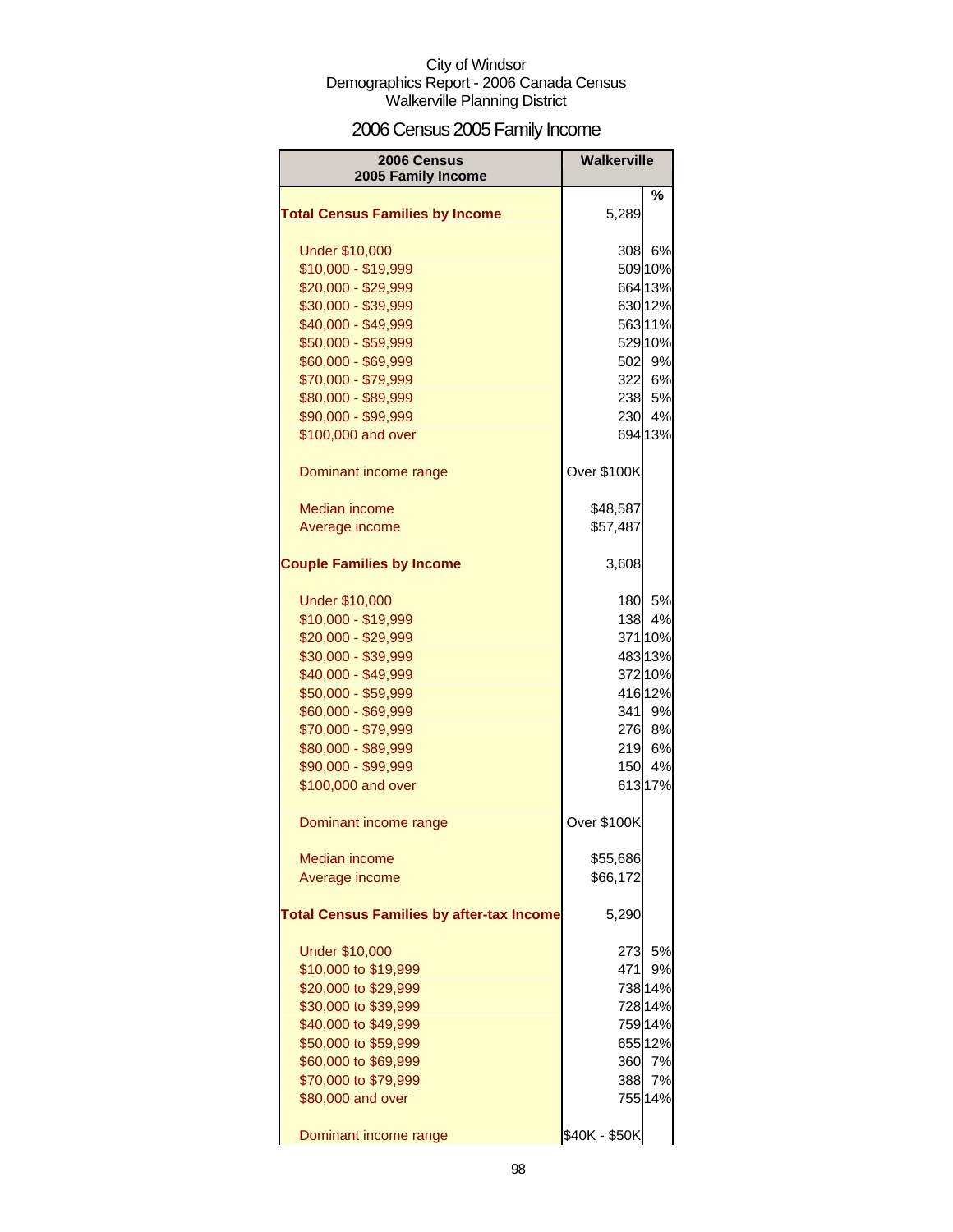| 2006 Census<br>2005 Family Income          | wall.cl ville Lial li lillig District<br><b>Walkerville</b> |         |
|--------------------------------------------|-------------------------------------------------------------|---------|
|                                            |                                                             | %       |
|                                            |                                                             |         |
| Median after-tax income                    | \$44,663                                                    |         |
| Average after-tax income                   | \$49,640                                                    |         |
|                                            |                                                             |         |
| <b>Couple Families by after-tax Income</b> | 3,612                                                       |         |
|                                            |                                                             |         |
| <b>Under \$10,000</b>                      | 175                                                         | 5%      |
| \$10,000 to \$19,999                       | 1831                                                        | 5%      |
| \$20,000 to \$29,999                       |                                                             | 375 10% |
| \$30,000 to \$39,999                       |                                                             | 49314%  |
| \$40,000 to \$49,999                       |                                                             | 537 15% |
| \$50,000 to \$59,999                       |                                                             | 485 13% |
| \$60,000 to \$69,999                       | 302                                                         | 8%      |
| \$70,000 to \$79,999                       | 270                                                         | 7%      |
| \$80,000 and over                          |                                                             | 66318%  |
|                                            |                                                             |         |
| Dominant income range                      | Over \$80K                                                  |         |
|                                            |                                                             |         |
| Median after-tax income                    | \$49,611                                                    |         |
| Average after-tax income                   | \$56,635                                                    |         |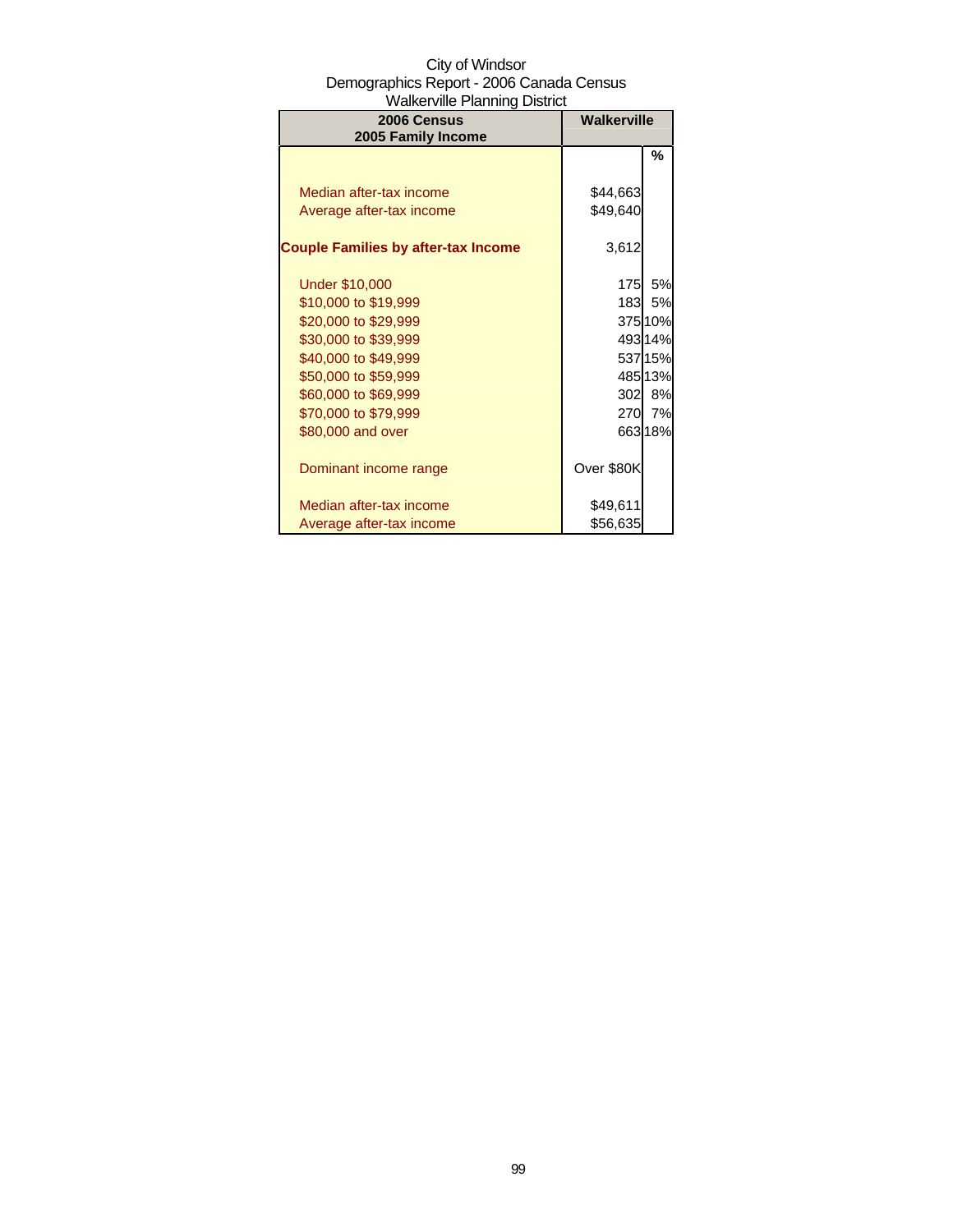# 2006 Census 2005 Income of Non-family Persons by Sex

| 2006 Census                                    | <b>Walkerville</b> |         |
|------------------------------------------------|--------------------|---------|
| 2005 Income of Non-family Persons by Sex       |                    | %       |
| Non-family persons 15 years and over by Income | 3,814              |         |
| <b>Under \$1,000</b>                           | 253                | 7%      |
| $$1,000 - $2,999$                              | 43                 | 1%      |
| $$3,000 - $4,999$                              | 27                 | 1%      |
| $$5,000 - $6,999$                              | 105                | 3%      |
| $$7,000 - $9,999$                              | 152                | 4%      |
| \$10,000 - \$11,999                            |                    | 239 6%  |
| \$12,000 - \$14,999                            | 353                | 9%      |
| \$15,000 - \$19,999                            |                    | 581 15% |
| \$20,000 - \$24,999                            | 284                | 7%      |
| \$25,000 - \$29,999                            | 281                | 7%      |
| \$30,000 - \$34,999                            | 281                | 7%      |
| \$35,000 - \$39,999                            | 148                | 4%      |
| \$40,000 - \$44,999                            | 166                | 4%      |
| \$45,000 - \$49,999                            | 165                | 4%      |
| \$50,000 - \$59,999                            | 167                | 4%      |
| \$60,000 and over                              |                    | 461 12% |
| Dominant income range                          | \$15K - \$20K      |         |
| Average income                                 | \$29,699           |         |
| Median income                                  | \$21,753           |         |
| Male non-family persons 15 years and over      | 2,132              |         |
| <b>Under \$1,000</b>                           | 152                | 7%      |
| $$1,000 - $2,999$                              | 13                 | 1%      |
| $$3,000 - $4,999$                              | 10                 | 0%      |
| $$5,000 - $6,999$                              | 101                | 5%      |
| $$7,000 - $9,999$                              | 106                | 5%      |
| \$10,000 - \$11,999                            | 111                | 5%      |
| \$12,000 - \$14,999                            |                    | 169 8%  |
| \$15,000 - \$19,999                            |                    | 275 13% |
| \$20,000 - \$24,999                            |                    | 119 6%  |
| \$25,000 - \$29,999                            |                    | 129 6%  |
| \$30,000 - \$34,999                            | 177                | 8%      |
| \$35,000 - \$39,999                            |                    | 130 6%  |
| \$40,000 - \$44,999                            |                    | 103 5%  |
| \$45,000 - \$49,999                            |                    | 120 6%  |
| \$50,000 - \$59,999                            | 126                | 6%      |
| \$60,000 and over                              |                    | 337 16% |
| Dominant income range                          | Over \$60K         |         |
| Average income                                 | \$32,129           |         |
| Median income                                  | \$26,276           |         |
| Female non-family persons 15 years and over    | 1,645              |         |
| <b>Under \$1,000</b>                           | 75                 | 5%      |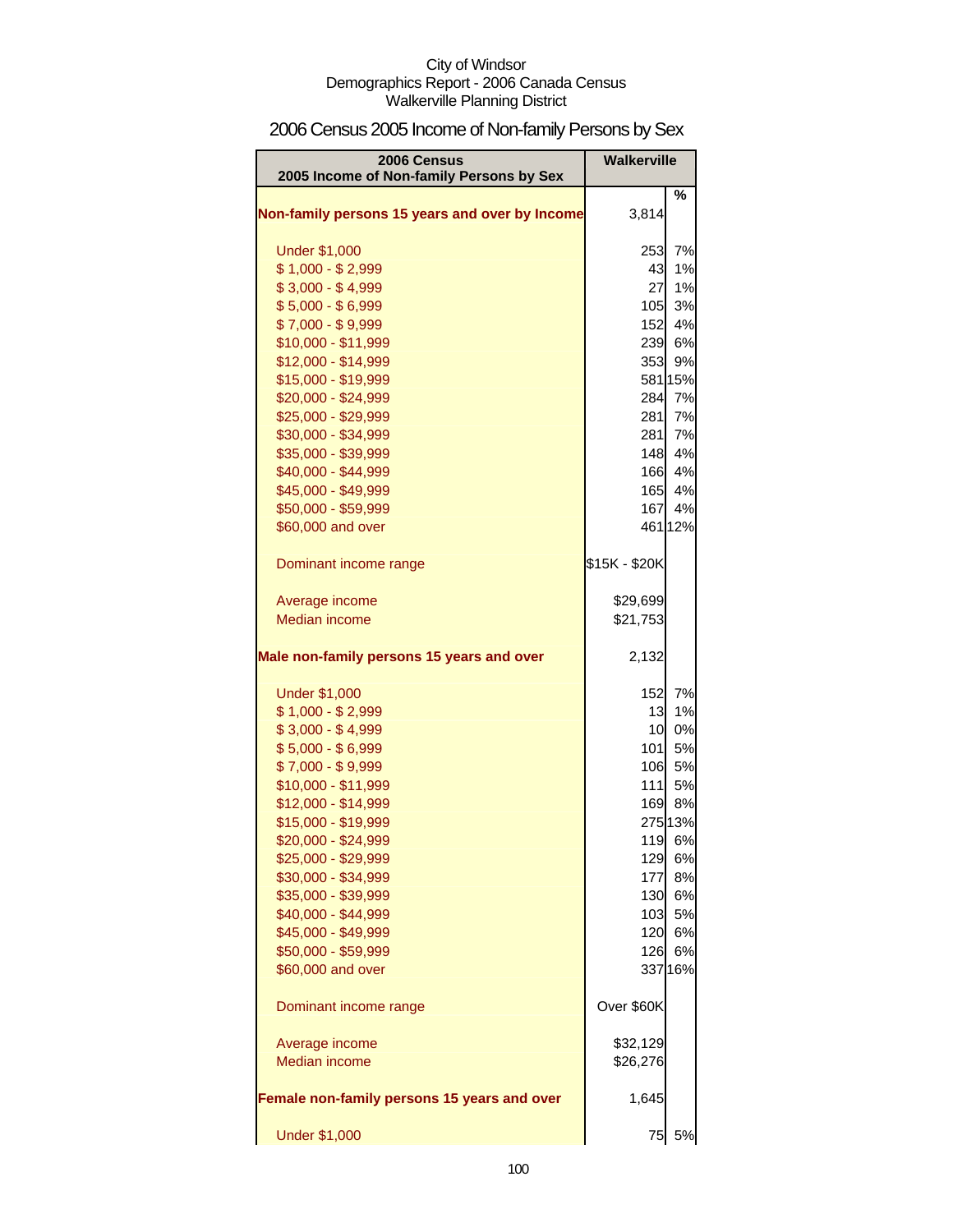| City of Windsor                          |
|------------------------------------------|
| Demographics Report - 2006 Canada Census |
| <b>Walkerville Planning District</b>     |

| 2006 Census                              | <b>Walkerville</b> |         |
|------------------------------------------|--------------------|---------|
| 2005 Income of Non-family Persons by Sex |                    |         |
|                                          |                    | %       |
| $$1,000 - $2,999$                        | 10                 | 1%      |
| $$3,000 - $4,999$                        | 30                 | 2%      |
| $$5,000 - $6,999$                        | 10                 | 1%      |
| \$7,000 - \$9,999                        | 62                 | 4%      |
| \$10,000 - \$11,999                      | 88                 | 5%      |
| $$12,000 - $14,999$                      |                    | 18211%  |
| \$15,000 - \$19,999                      |                    | 315 19% |
| \$20,000 - \$24,999                      |                    | 19812%  |
| \$25,000 - \$29,999                      | 154                | 9%      |
| \$30,000 - \$34,999                      | 122                | 7%      |
| \$35,000 - \$39,999                      | 66                 | 4%      |
| \$40,000 - \$44,999                      | 82                 | 5%      |
| \$45,000 - \$49,999                      | 78                 | 5%      |
| \$50,000 - \$59,999                      | 48                 | 3%      |
| \$60,000 and over                        | 92                 | 6%      |
|                                          |                    |         |
| Dominant income range                    | \$15K - \$20K      |         |
|                                          |                    |         |
| <b>Median income</b>                     | \$20,830           |         |
| Average income                           | \$24,064           |         |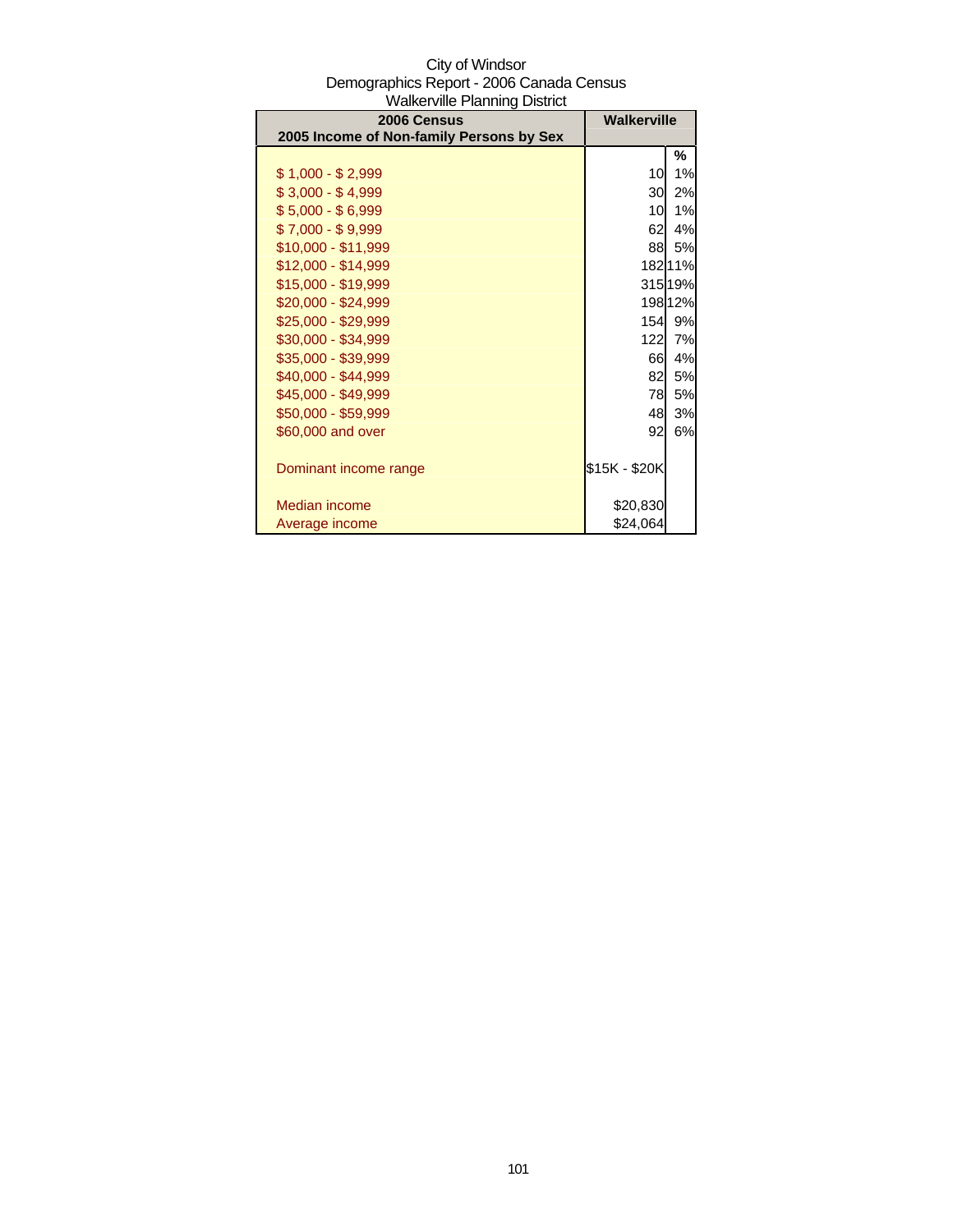| 2006 Census                                                     | <b>Walkerville</b> |         |
|-----------------------------------------------------------------|--------------------|---------|
| 2005 After-Tax Income of Non-family Persons by Sex              |                    | ℅       |
| Non-family persons 15 years and over by after-tax income        | 3,792              |         |
| <b>Under \$1,000</b>                                            | 237                | 6%      |
| $$1,000 - $2,999$                                               | 11                 | 0%      |
| $$3,000 - $4,999$                                               | 57                 | 2%      |
| $$5,000 - $6,999$                                               | 105                | 3%      |
| $$7,000 - $9,999$                                               | 156                | 4%      |
| \$10,000 - \$11,999                                             |                    | 248 7%  |
| \$12,000 - \$14,999                                             |                    | 390 10% |
| \$15,000 - \$19,999                                             |                    | 553 15% |
| \$20,000 - \$24,999                                             |                    | 451 12% |
| \$25,000 - \$29,999                                             |                    | 340 9%  |
| \$30,000 - \$34,999                                             | 269                | 7%      |
| \$35,000 - \$39,999                                             | 173                | 5%      |
| \$40,000 - \$44,999                                             | 131                | 3%      |
| \$45,000 - \$49,999                                             | 131                | 3%      |
| \$50,000 and over                                               |                    | 414 11% |
| Dominant income range                                           | \$15K - \$20K      |         |
| Median income                                                   | \$20,836           |         |
| Average income                                                  | \$25,554           |         |
| Male non-family persons 15 years and over by after-tax income   | 2,114              |         |
| <b>Under \$1,000</b>                                            | 98                 | 5%      |
| $$1,000 - $2,999$                                               | 30                 | 1%      |
| $$3,000 - $4,999$                                               | 20                 | 1%      |
| $$5,000 - $6,999$                                               | 78                 | 4%      |
| $$7,000 - $9,999$                                               | 99                 | 5%      |
| \$10,000 - \$11,999                                             | 112                | 5%      |
| \$12,000 - \$14,999                                             | 191                | 9%      |
| \$15,000 - \$19,999                                             |                    | 289 14% |
| \$20,000 - \$24,999                                             |                    | 186 9%  |
| \$25,000 - \$29,999                                             |                    | 203 10% |
| \$30,000 - \$34,999                                             | 175                | 8%      |
| \$35,000 - \$39,999                                             | 137                | 6%      |
| \$40,000 - \$44,999                                             | 102                | 5%      |
| \$45,000 - \$49,999                                             | 54                 | 3%      |
| \$50,000 and over                                               |                    | 319 15% |
| Dominant income range                                           | Over \$50K         |         |
| Median income                                                   | \$23,495           |         |
| Average income                                                  | \$27,122           |         |
| Female non-family persons 15 years and over by after-tax income | 1,635              |         |
| <b>Under \$1,000</b>                                            | 63                 | 3%      |
| $$1,000 - $2,999$                                               | 0                  | 0%      |
| $$3,000 - $4,999$                                               | 20                 | 1%      |

# 2006 Census 2005 After-Tax Income of Non-family Persons by Sex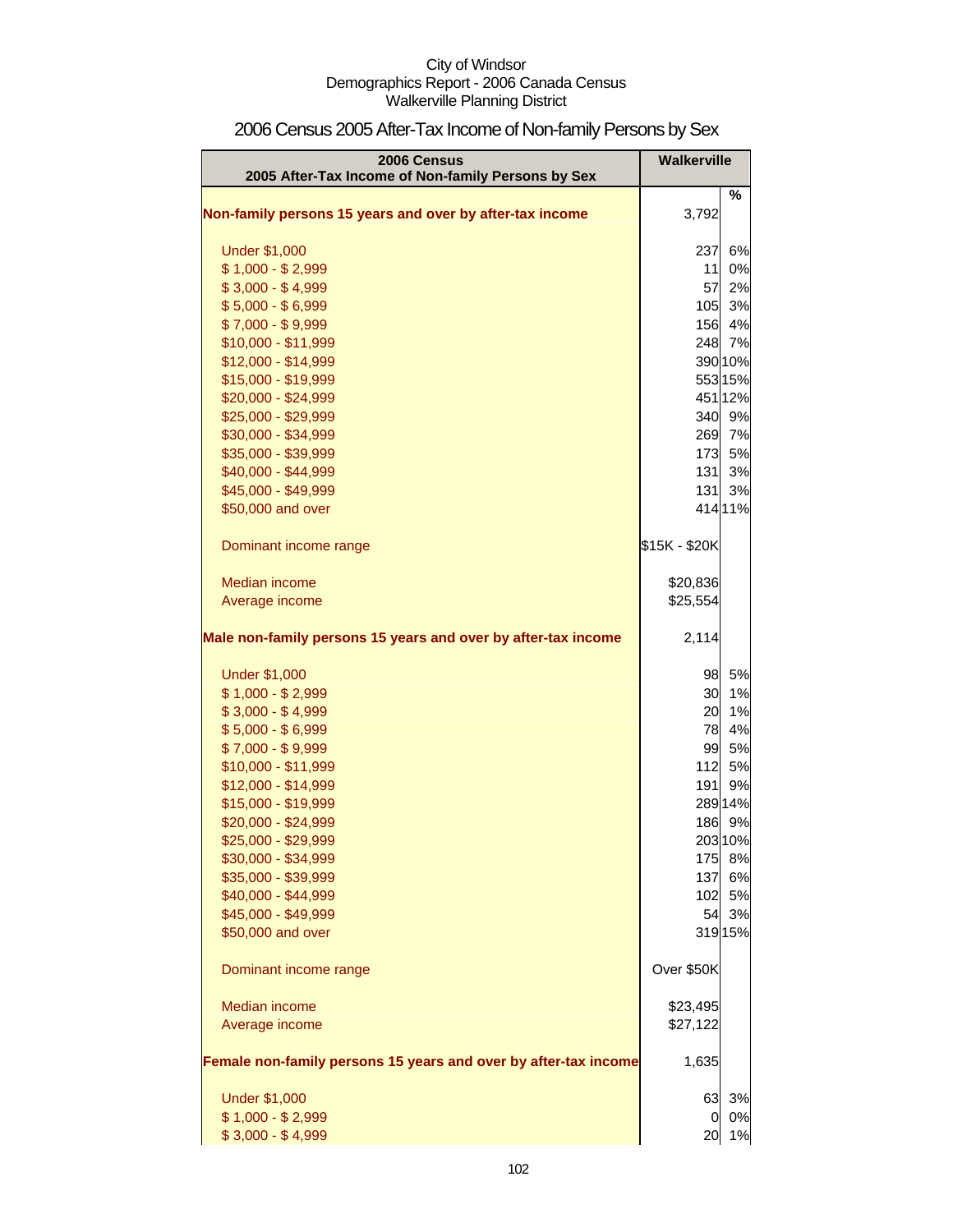| 2006 Census                                        | <b>Walkerville</b> |         |
|----------------------------------------------------|--------------------|---------|
| 2005 After-Tax Income of Non-family Persons by Sex |                    |         |
|                                                    |                    | ℅       |
| $$5,000 - $6,999$                                  | 10                 | 0%      |
| $$7,000 - $9,999$                                  | 55                 | 3%      |
| \$10,000 - \$11,999                                | <b>129</b>         | 6%      |
| $$12,000 - $14,999$                                | 192                | 9%      |
| \$15,000 - \$19,999                                |                    | 33116%  |
| $$20,000 - $24,999$                                |                    | 231 11% |
| \$25,000 - \$29,999                                | 113                | 5%      |
| \$30,000 - \$34,999                                | 136                | 6%      |
| \$35,000 - \$39,999                                | 93                 | 4%      |
| \$40,000 - \$44,999                                | 51                 | 2%      |
| \$45,000 - \$49,999                                | 35                 | 2%      |
| \$50,000 and over                                  | 79                 | 4%      |
|                                                    |                    |         |
| Dominant income range                              | \$15K - \$20K      |         |
|                                                    |                    |         |
| Median income                                      | \$19,532           |         |
| Average income                                     | \$21,348           |         |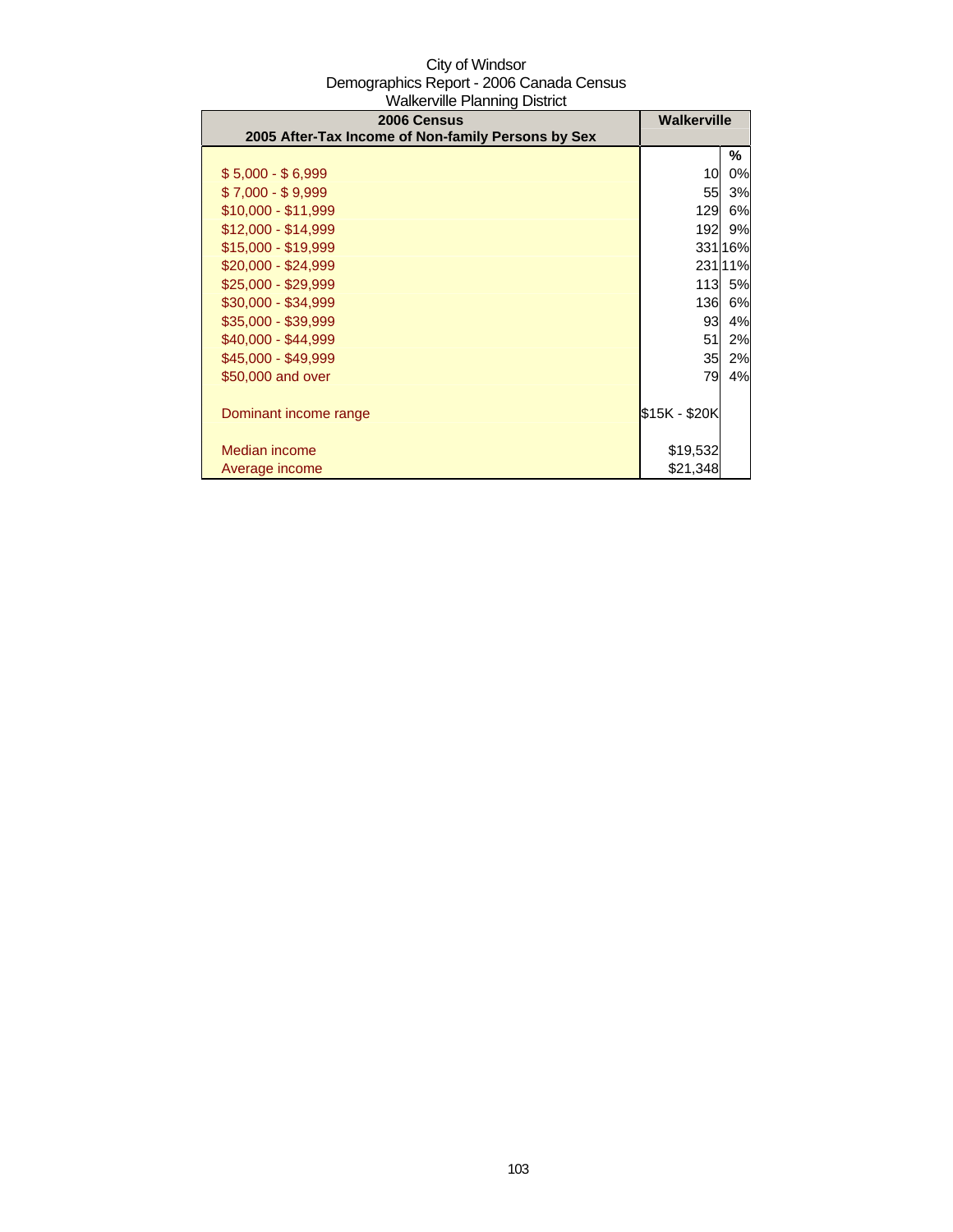### 2006 Census 2005 Income: Sources

| 2006 Census<br>2005 Income: Sources                                 | <b>Walkerville</b> |
|---------------------------------------------------------------------|--------------------|
| <b>Composition of family income for all families</b>                |                    |
| <b>Employment income</b>                                            | 71.3%              |
| Government transfer payments                                        | 19.2%              |
| Other                                                               | 9.1%               |
| <b>Composition of family income for all couple families</b>         |                    |
| <b>Employment income</b>                                            | 73.3%              |
| Government transfer payments                                        | 16.6%              |
| Other                                                               | 9.6%               |
|                                                                     |                    |
| <b>Composition of family income for male lone-parent families</b>   | 1.6%               |
| <b>Employment income</b><br>Government transfer payments            | 1.5%               |
| Other                                                               | 0.8%               |
|                                                                     |                    |
| Composition of family income for all female lone-parent families    |                    |
| <b>Employment income</b>                                            | 44.9%              |
| Government transfer payments                                        | 27.1%              |
| Other                                                               | 3.0%               |
| Composition of income for persons 15 years and over not in a family |                    |
| <b>Employment income</b>                                            | 68.4%              |
| Government transfer payments                                        | 20.7%              |
| <b>Other</b>                                                        | 10.0%              |
|                                                                     |                    |
| Composition of income for males 15 years and over not in a family   |                    |
| <b>Employment income</b>                                            | 73.8%              |
| Government transfer payments                                        | 14.9%              |
| Other                                                               | 4.3%               |
| Composition of income for females 15 years and over not in a family |                    |
| <b>Employment income</b>                                            | 45.8%              |
| Government transfer payments                                        | 21.6%              |
| Other                                                               | 13.2%              |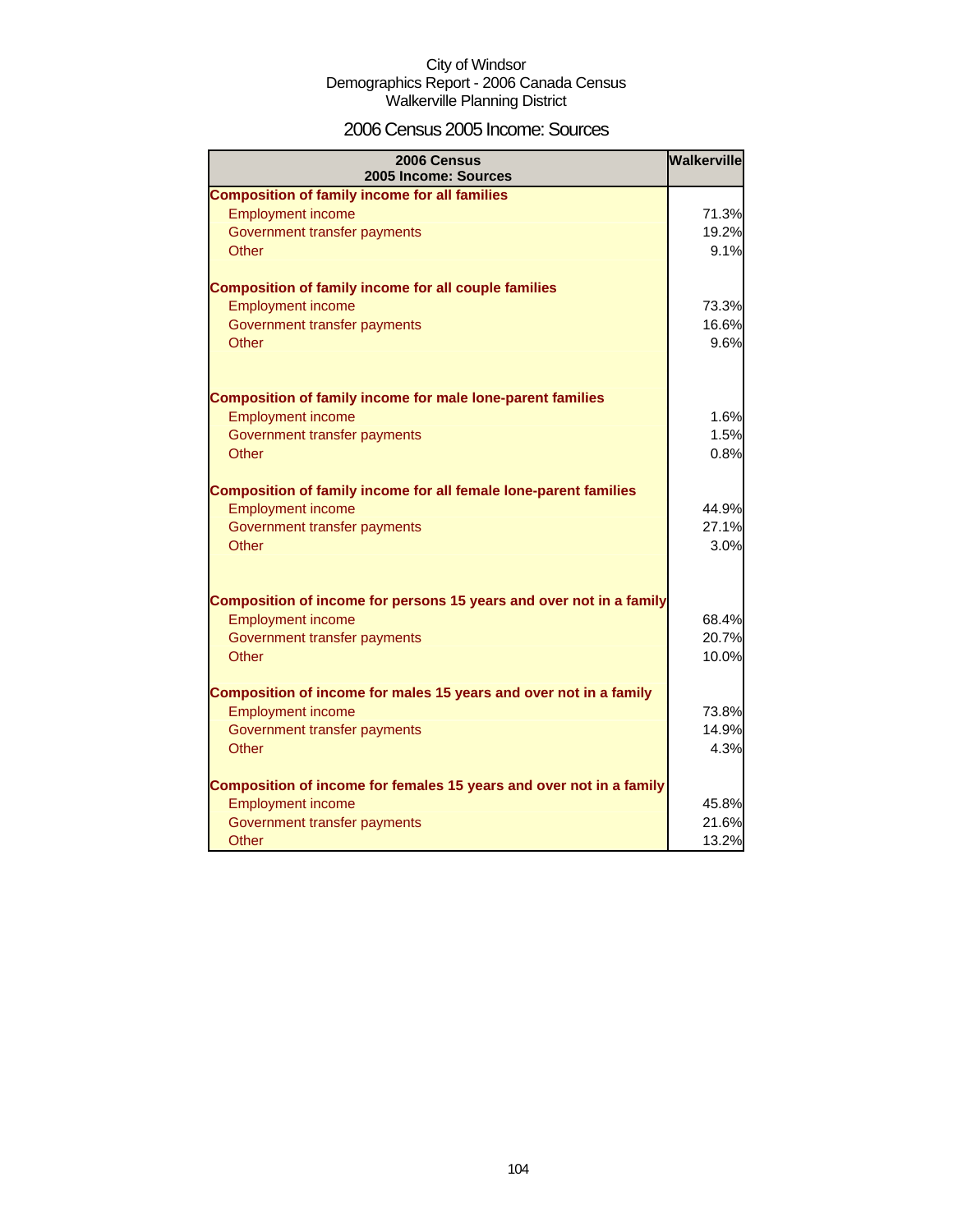# 2006 Census 2005 Income by Family Type

| 2006 Census<br>2005 Income by Family Type        | <b>Walkerville</b> |               |
|--------------------------------------------------|--------------------|---------------|
| <b>Total Families with Income by Family Type</b> | 5,287              | $\frac{0}{0}$ |
| <b>Couple families</b>                           | 3,61368%           |               |
| Male lone-parent families                        | 30                 | 1%            |
| Female lone-parent families                      | 1,10821%           |               |
| <b>Average Income by Family Type</b>             |                    |               |
| All census families                              | \$57,461           |               |
| Couple                                           | \$66,108           |               |
| Male lone-parent                                 | \$50,755           |               |
| Female lone-parent                               | \$35,252           |               |
| <b>Median Income by Family Type</b>              |                    |               |
| All census families                              | Non-Additive       |               |
| Couple                                           | Non-Additive       |               |
| Male lone-parent                                 | Non-Additive       |               |
| Female lone-parent                               | Non-Additive       |               |
| <b>After-tax Average Income by Family Type</b>   |                    |               |
| All census families                              | \$49,635           |               |
| Couple                                           | \$56,482           |               |
| Male lone-parent                                 | \$43,762           |               |
| Female lone-parent                               | \$32,060           |               |
| <b>After-tax Median Income by Family Type</b>    |                    |               |
| All census families                              | Non-Additive       |               |
| Couple                                           | Non-Additive       |               |
| Male lone-parent                                 | Non-Additive       |               |
| Female lone-parent                               | Non-Additive       |               |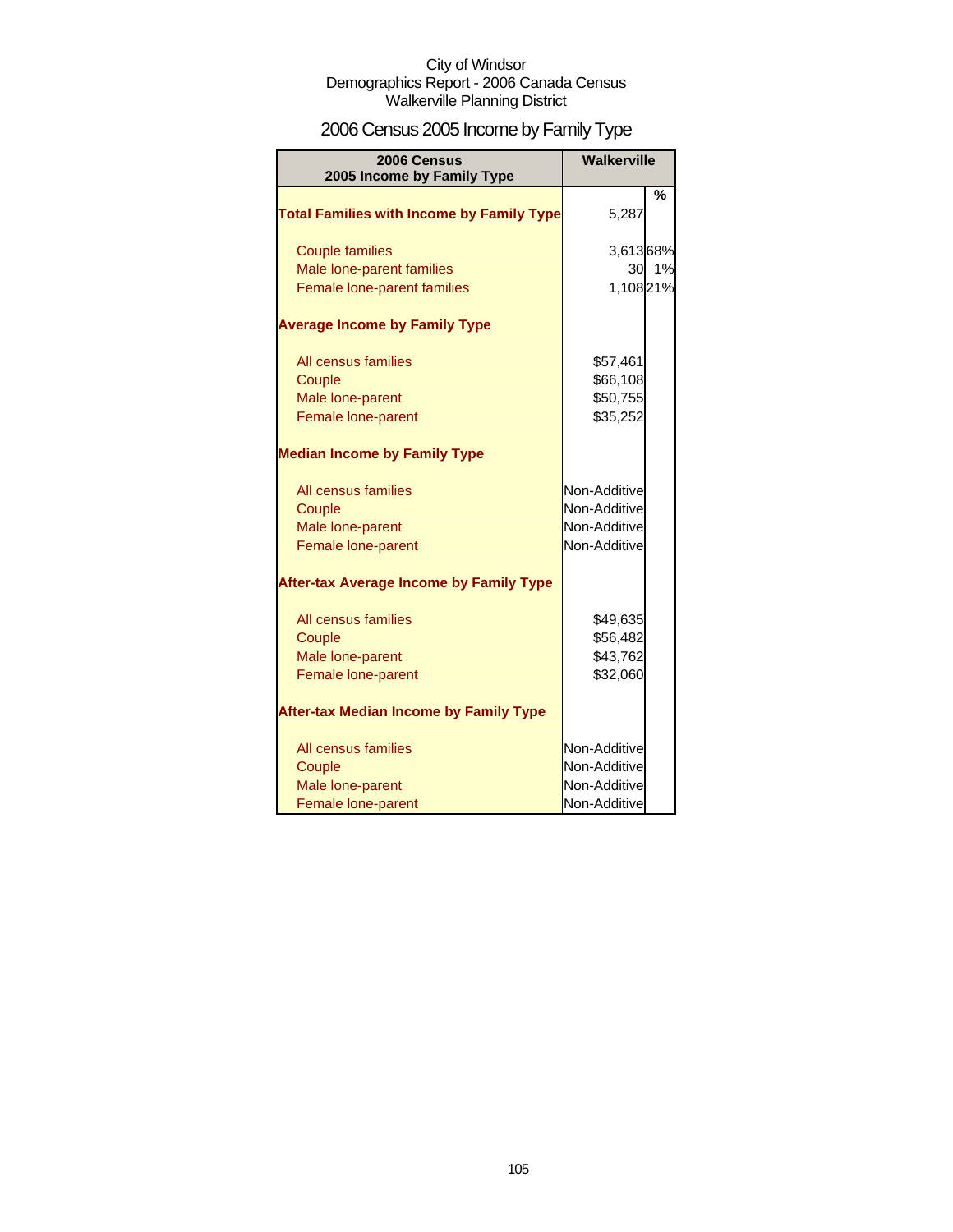### 2006 Census Prevalence of Low Income

| 2006 Census<br><b>Prevalence of Low Income</b>                   | <b>Walkerville</b> |             |
|------------------------------------------------------------------|--------------------|-------------|
|                                                                  |                    | %           |
| Total families by prevalence of low income                       | 5,301              |             |
| Low income before tax                                            | Non-Additive       |             |
| Low income after tax                                             | Non-Additive       |             |
| <b>Couple families</b>                                           |                    | 3,615 68.2% |
| Low income before tax                                            | Non-Additive       |             |
| Low income after tax                                             | Non-Additive       |             |
| Male lone-parent families                                        |                    | 166 3.1%    |
| Low income before tax                                            | Non-Additive       |             |
| Low income after tax                                             | Non-Additive       |             |
| Female lone-parent families                                      |                    | 1,241 23.4% |
| Low income before tax                                            | Non-Additive       |             |
| Low income after tax                                             | Non-Additive       |             |
| Non-family persons 15 years and over by prevalence of low income | 3,793              |             |
| Low income before tax                                            | Non-Additive       |             |
| Low income after tax                                             | Non-Additive       |             |
| Male non-family persons 15 years and over                        |                    | 2,116 55.8% |
| Low income before tax                                            | Non-Additive       |             |
| Low income after tax                                             | Non-Additive       |             |
| Female non-family persons 15 years and over                      |                    | 1,658 43.7% |
| Low income before tax                                            | Non-Additive       |             |
| Low income after tax                                             | Non-Additive       |             |
| Population in private households by prevalence of low income     | 19,498             |             |
| Low income before tax                                            | Non-Additive       |             |
| Low income after tax                                             | Non-Additive       |             |
| Children under 6 years of age                                    | 1,388              | 7.1%        |
| Low income before tax                                            | Non-Additive       |             |
| Low income after tax                                             | Non-Additive       |             |
| Persons 65 years of age and over                                 |                    | 2,322 11.9% |
| Low income before tax                                            | Non-Additive       |             |
| Low income after tax                                             | Non-Additive       |             |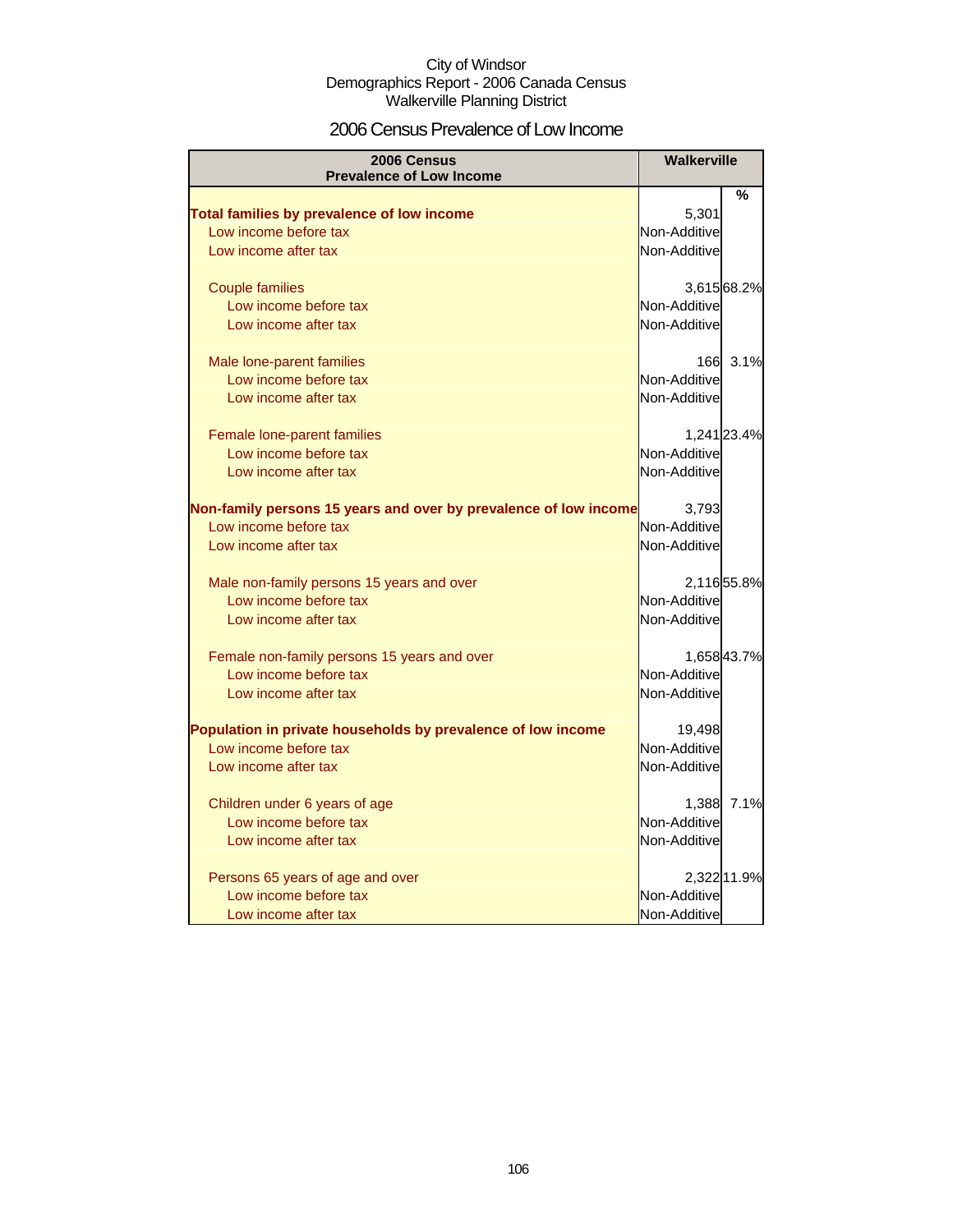### 2006 Census 2005 Household Income

| 2006 Census<br>2005 Household Income | Walkerville   |         |
|--------------------------------------|---------------|---------|
|                                      |               | %       |
| <b>Private households by income</b>  | 8,479         |         |
| <b>Under \$10,000</b>                |               | 649 8%  |
| \$10,000 - \$19,999                  | 1,336 16%     |         |
| \$20,000 - \$29,999                  | 1,178 14%     |         |
| \$30,000 - \$39,999                  | 1,158 14%     |         |
| \$40,000 - \$49,999                  |               | 876 10% |
| \$50,000 - \$59,999                  | 681           | 8%      |
| \$60,000 - \$69,999                  |               | 685 8%  |
| \$70,000 - \$79,999                  |               | 373 4%  |
| \$80,000 - \$89,999                  | 366           | 4%      |
| \$90,000 - \$99,999                  | 303           | 4%      |
| \$100,000 and over                   | 734l          | 9%      |
| Dominant income range                | \$10K - \$20K |         |
| Median household income              | \$38,696      |         |
| Average household income             | \$48,922      |         |
| One person households by income      | 2,874         |         |
| <b>Under \$10,000</b>                |               | 333 12% |
| \$10,000 - \$19,999                  |               | 81328%  |
| \$20,000 - \$29,999                  |               | 466 16% |
| \$30,000 - \$39,999                  |               | 451 16% |
| \$40,000 - \$49,999                  |               | 231 8%  |
| \$50,000 - \$59,999                  |               | 139 5%  |
| \$60,000 - \$69,999                  | 132           | 5%      |
| \$70,000 - \$79,999                  | 67            | 2%      |
| \$80,000 - \$89,999                  | 92            | 3%      |
| \$90,000 - \$99,999                  | 40            | 1%      |
| \$100,000 and over                   | 40            | 1%      |
| Dominant income range                | \$10K - \$20K |         |
| Median household income              | \$25,482      |         |
| Average household income             | \$32,763      |         |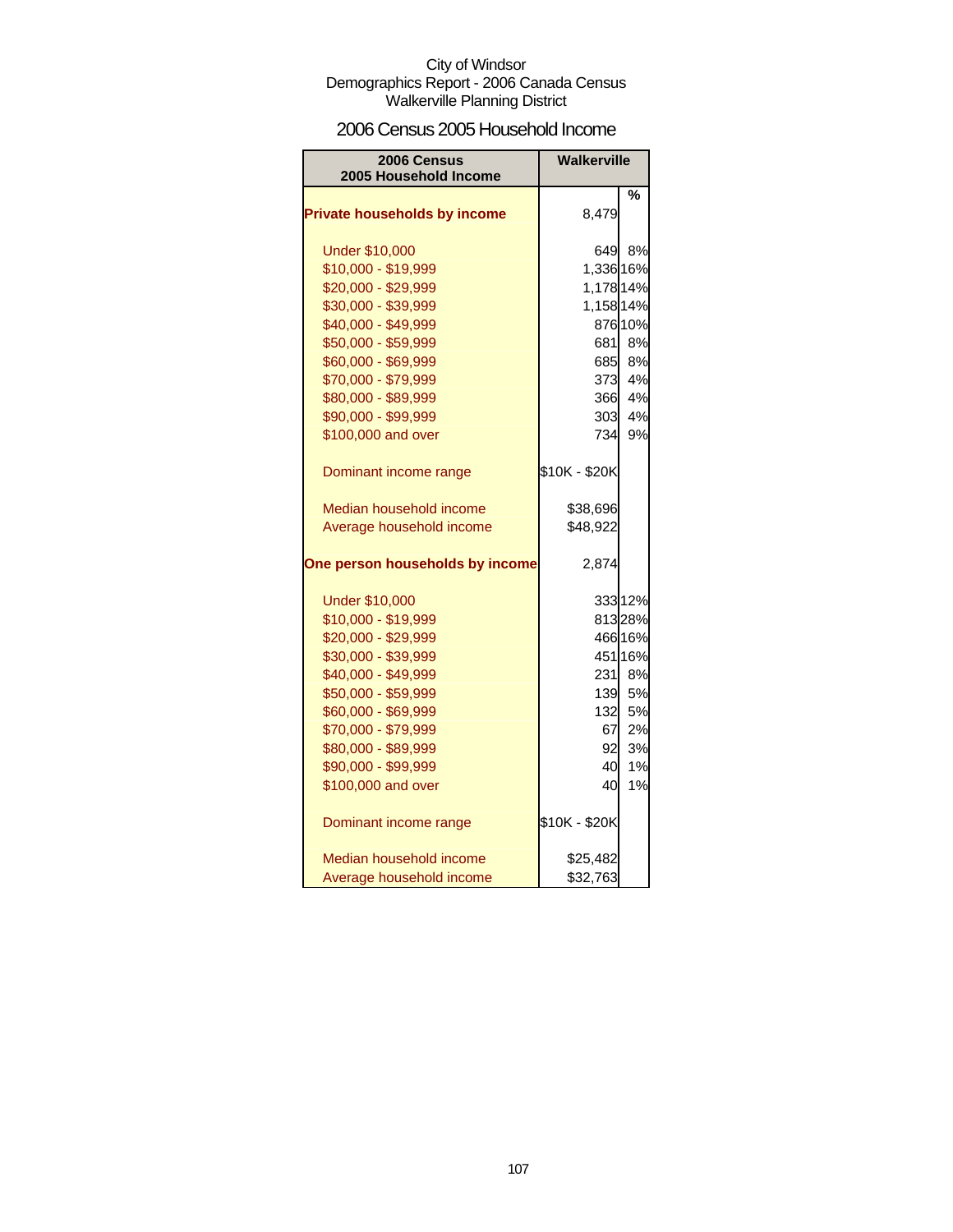### 2006 Census 2005 After-Tax Household Income

| 2006 Census<br>2005 After-Tax Household Income | Walkerville     |         |
|------------------------------------------------|-----------------|---------|
|                                                |                 |         |
| Private households by after-tax income         | 8,489           | %       |
| <b>Under \$10,000</b>                          |                 | 619 7%  |
| \$10,000 - \$19,999                            | 1,379 16%       |         |
| \$20,000 - \$29,999                            | 1,446 17%       |         |
| \$30,000 - \$39,999                            | 1,284 15%       |         |
| \$40,000 - \$49,999                            |                 | 972 11% |
| \$50,000 - \$59,999                            |                 | 781 9%  |
| \$60,000 - \$69,999                            |                 | 539 6%  |
| \$70,000 - \$79,999                            |                 | 470 6%  |
| \$80,000 - \$89,999                            | 213             | 3%      |
| \$90,000 - \$99,999                            | 202             | 2%      |
| \$100,000 and over                             | 413             | 5%      |
| Dominant income range                          | \$20K - \$30K   |         |
| Median household income                        | \$35,571        |         |
| Average household income                       | \$42,199        |         |
| One person households by after-tax income      | 2,892           |         |
| <b>Under \$10,000</b>                          |                 | 344 12% |
| \$10,000 - \$19,999                            |                 | 86930%  |
| \$20,000 - \$29,999                            |                 | 61321%  |
| \$30,000 - \$39,999                            |                 | 437 15% |
| \$40,000 - \$49,999                            |                 | 187 6%  |
| \$50,000 - \$59,999                            |                 | 139 5%  |
| \$60,000 - \$69,999                            | 94              | 3%      |
| \$70,000 - \$79,999                            | 58              | 2%      |
| \$80,000 - \$89,999                            | $\overline{O}$  | 0%      |
| \$90,000 - \$99,999                            | 10 <sup>1</sup> | 0%      |
| \$100,000 and over                             | 25              | 1%      |
| Dominant income range                          | \$10K - \$20K   |         |
| Median household income                        | \$22,860        |         |
| Average household income                       | \$28,101        |         |